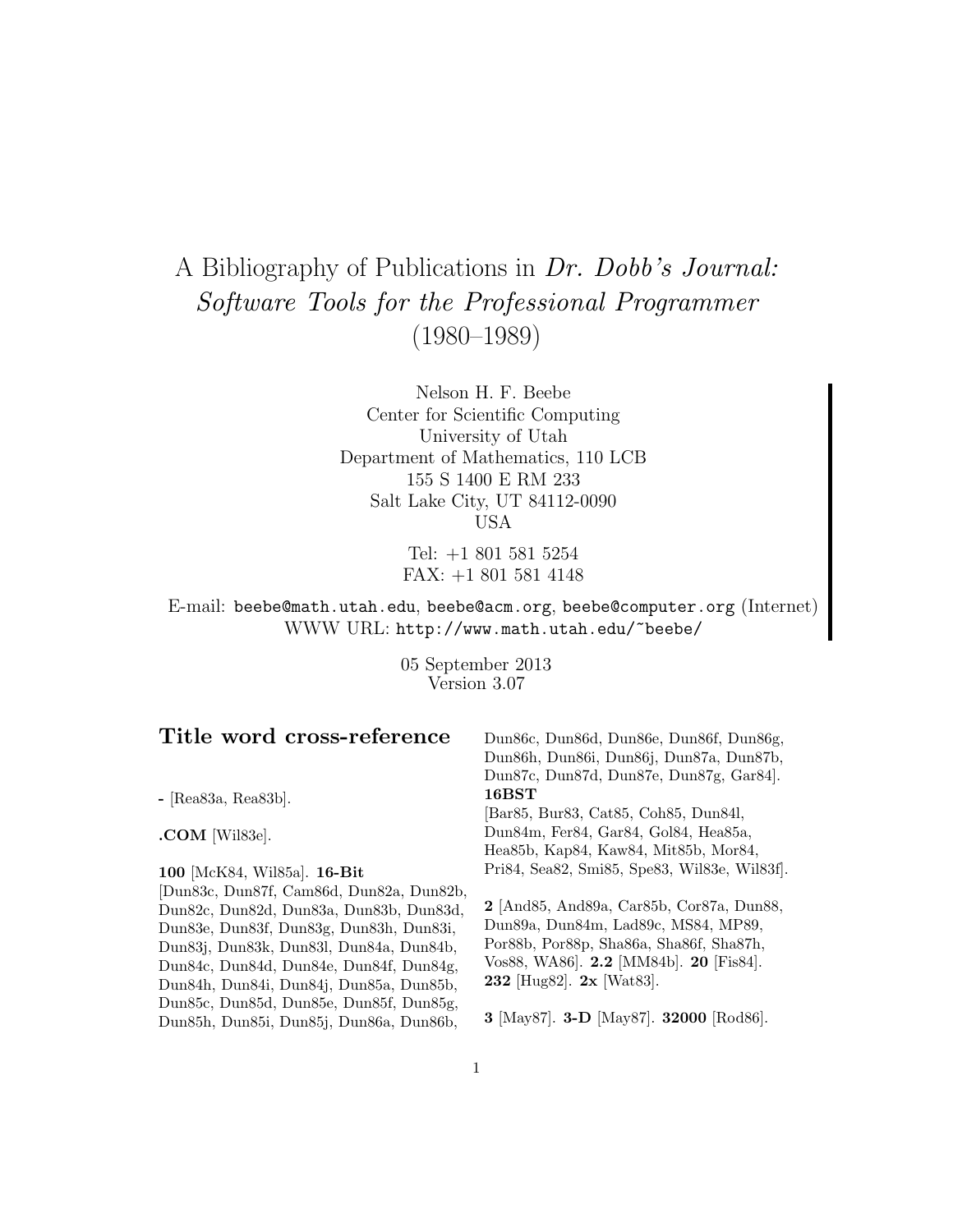**5th** [Gri82].

**64K** [Wil83e]. **68000s** [Kos82c]. **680xx** [Tur87b, Tur87a]. **68K** [Don85].

**8-bit** [Bla82, Cam86d]. **80** [Ano83, Ash85a, Cla85, Cro84, Ouv84, Sca83, Car82]. **8080/ 8086** [Mil82]. **8086/88** [Bur83]. **8088/8086** [Bla82]. **8088/8087** [Dun84l]. **83** [Dun84k, Sha83]. **86** [Ash85a, Cor82a]. **'89** [Fis89b]. **8in** [Ham83].

**9** [Cap87]. **9000** [Ano83].

**A\*** [Nev89]. **A/UX** [Mea88a]. **Abstraction** [WA86]. **Accent** [Vas84]. **Accurate** [RB84]. **Ackermann** [New84]. **acquisition** [Bun89]. **Act** [Sti84, Flo89a]. **action** [Sti88]. **ACTxx** [New83]. **Ada** [Con86, Jon86, Kin88a, Mit83b, Mit83c, Mit83d, Mit83e, Ste88i]. **Adapter** [Bar86]. **Add** [Cha82a, Kan82a]. **Adding** [Ams88a, Car84, Carxxb, Day85]. **Additions** [Van82]. **ADFGVX** [Bur85]. **Adler** [Bow83b]. **Advanced** [Mar89]. **Adventures** [Ams89]. **Adventurous** [Ams88b]. **Advice** [Ham86b]. **Advisor** [Sch85a]. **Age** [Gen85, Har83c, Sut85e]. **Aid** [Tay82, Nut88]. **AIM** [FG82]. **al** [Mar87a]. **Algorithm** [Bro87b, Col83, Get89b, McI86, Mic82, Ruz84, Men89b, Nev89, Pet89a, Rus89]. **Algorithms** [Fre83, Gor82b, Gor83b, Ste87]. **Alice** [Pal85]. **allocation** [Moo88b, Pet89b]. **allocators** [And89c]. **Alternative** [How87, Vos88]. **Amiga** [Har87a]. **AMPRO** [Con85]. **Analog** [Mus87]. **Analog-To-Digital** [Mus87]. **Analysis** [Pir83]. **Analytic** [Lun83]. **Analyzer** [Lin88]. **Analyzing** [Sch85a]. **Anatomy** [Shi83]. **Angell** [Bow83a]. **annealing** [McL89]. **ANSI** [Lad89d, Rel87b]. **API** [Par88]. **APL** [Bur89]. **APL\*PLUS** [Ung85]. **APL\*PLUS/PC** [Ung85]. **apologia** [VW89]. **Apple** [Mea88a]. **Apples**

[Pul83]. **Appletalk** [BL87]. **application** [Sch89b]. **Applications** [Bom84, Fre83, Genxx, Hol87d, Rel87c, Tur86j, Dun88, Fit89]. **Applying** [Leb88]. **Approach** [Hua84, RM88]. **Approximation** [Gor82b]. **AppWare** [Firxx]. **ARC** [Nel87]. **Architecture** [GPxx]. **Archiving** [Ash85a, Nel87]. **Argc** [Joh82]. **Argum** [Skj82a]. **Arguments** [Moo88a]. **Argv** [Joh82]. **Arithmetic** [Smi83a]. **array** [Ton88b]. **Arrays** [Tic88, And89d, Por88c]. **Art** [Mar87a, Por88b, Ste88c]. **Artificial** [Bro87a, Tel87j, Tel87a, Tel87b, Tel87c, Tel87d, Tel87e, Tel87f, Tel87g, Tel87h, Tel87i, Tel88d]. **ASCII** [Bla82, Gar84, Pas83a]. **Assemble** [Cam86c]. **Assembler** [And86a, And86b, And86c, Dun82e, Kos82a, Kos82b, Mil82, Per83, Rod86, Dil88]. **Assemblers** [New83, Sch89c]. **Assembly** [Dis87, Fox85, Gan83, Gin82, Rea86, Bla82, Dun84l, Moo88a, Til85]. **Assembly-Language** [Dis87]. **Async** [BL87]. **Asynchronous** [Car85a]. **Attaching** [Gol83]. **Augusta** [Mey83, Mit83a, Mit83b, Mit83c, Mit83d, Mit83e, Mit83f, Mit83g]. **Automata** [CM89]. **Automated** [Mil87]. **Automatic** [Sor86, Win89, Moo88a]. **Automation** [Hal84]. **Automaton** [Par86]. **Autorouting** [Nev89]. **Avoiding** [Ros89]. **AWK** [Mis89b]. **AWK-like** [Mis89b]. **B** [BD83, DB83, TT86]. **B-Tree**

[BD83, DB83]. **Background** [Nic82]. **Backtracking** [Bow87a]. **Backups** [Gas89, Tur89]. **Baggage** [Ton89b]. **Balancing** [Sti84]. **Banked** [Woo85]. **BANKSWAP** [Woo85]. **Barstow** [Pro84]. **Based** [TT88, Kin89a]. **BASIC** [Car82, Beh83, Bro84b, Hum84, Irv83, Pir83, Rol83, Ros85, Sea82, Sey82, GT82, Mor83, Sha87h, Ton88b]. **BASICFMT** [Cro84]. **BASICS** [Ton88a]. **Batch** [Don85, Wil85b].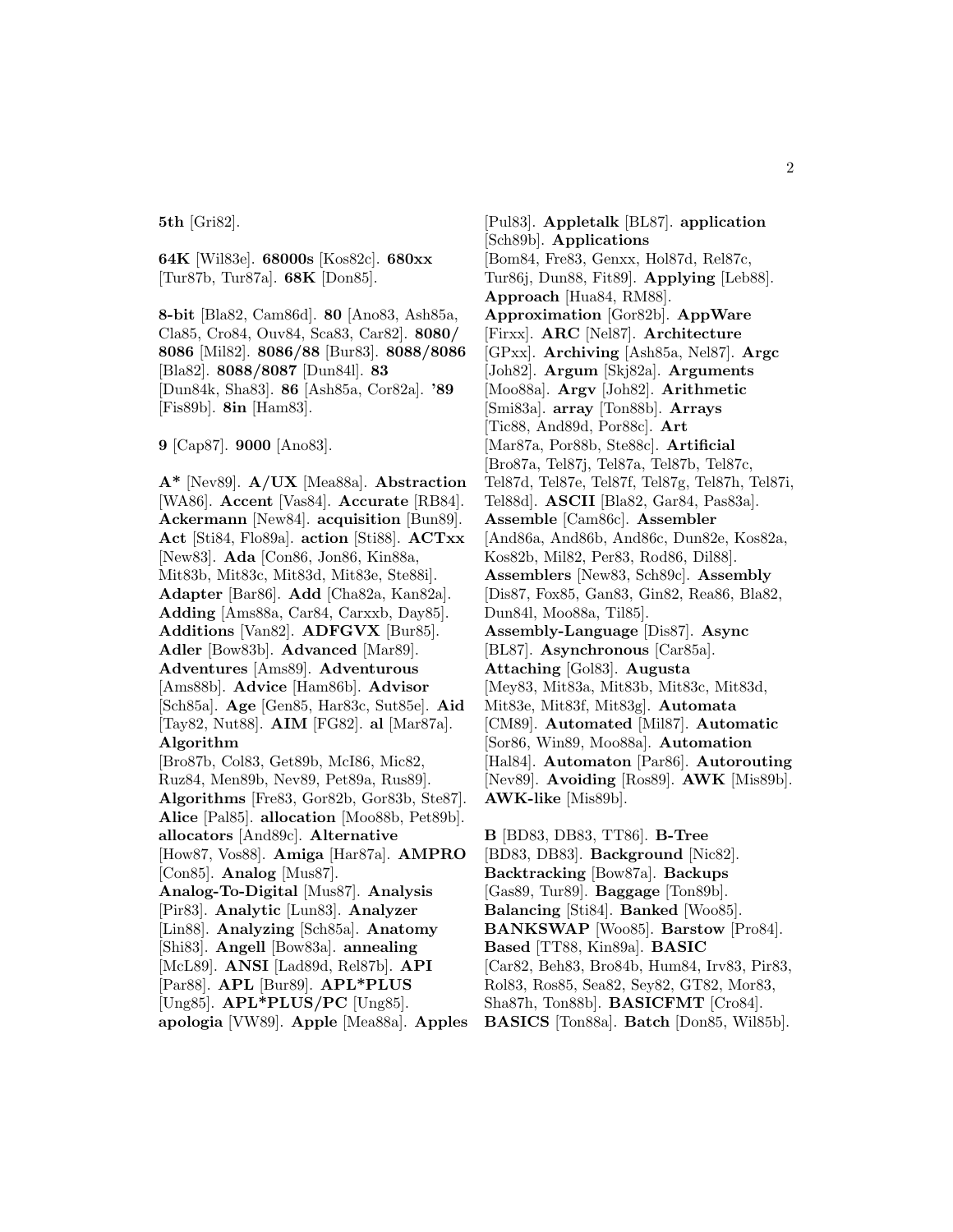**BBS** [Har87b]. **BDOS** [Bol83, Jon83]. **Becomes** [Rea86]. **Becoming** [Cus89f]. **Being** [Cus89f]. **Benchmark** [Gol84, Kaw84, Mor84, Pri84, Spe83, Dun84l, Dun84m, Fer84, VW89]. **Benchmarking** [Fox89, Lad89a, RHV86, KP89]. **Benchmarks** [Col83, Gla83b]. **Berry** [Ord82]. **Berthold** [Gor82a]. **best** [MP89]. **Better** [Col83, Rea83a, Rea83b, TT86]. **BetterBASIC** [Tra85]. **Between** [Sor86, Joh89]. **Beyond** [Wal85]. **Bibliography** [Rog84]. **BIGLOAD** [Wil83e]. **Binary** [Bla82, Fre83, Gar84, Mat88, Pas83a, Wil84]. **BIOS** [Bol83, Gri84b, Smi84]. **Bit** [And85, Dun83c, Dun87f, Gay83, Mor86, Mus87, Wal85, Bla82, Cam86d, Dun82a, Dun82b, Dun82c, Dun82d, Dun83a, Dun83b, Dun83d, Dun83e, Dun83f, Dun83g, Dun83h, Dun83i, Dun83j, Dun83k, Dun83l, Dun84a, Dun84b, Dun84c, Dun84d, Dun84e, Dun84f, Dun84g, Dun84h, Dun84i, Dun84j, Dun85a, Dun85b, Dun85c, Dun85d, Dun85e, Dun85f, Dun85g, Dun85h, Dun85i, Dun85j, Dun86a, Dun86b, Dun86c, Dun86d, Dun86e, Dun86f, Dun86g, Dun86h, Dun86i, Dun86j, Dun87a, Dun87b, Dun87c, Dun87d, Dun87e, Dun87g, Gar84]. **Bit-Mapped** [Mor86]. **Bit/Sec** [Wal85]. **Bjarne** [Ste89o]. **Board** [Con85]. **Boards** [EK86, Ouv82]. **Bob** [Lac83, Lac83, Rod85]. **Boca** [Bro86]. **Bolter** [Sut85e]. **Bookshelf** [Con85]. **Boot** [Ros89]. **Bootle** [Rob82]. **Bose** [Cel85]. **Bose-Nelson** [Cel85]. **Box** [Wil83a]. **Boyer** [Men89b]. **BRIE** [Bro86]. **Brief** [Hym88b]. **Bringing** [Wil86]. **Brothers** [Ano88b, Ano88c, Ano88d]. **Browser** [Joh84]. **Bryant** [DeG84]. **Bug** [Hol87d, Rus85, Ame85, Mac83]. **bugs** [CV89]. **Building** [Bla88, Sch89a, Sim83]. **Builds** [Con82]. **Bulletin** [Ouv82]. **Bursts** [Bro85]. **Bus** [Firxx, Gol83, Wil85a]. **Buttons** [Har87a].

**C** [And89c, And89d, Ano85, Bar84b, Ber89a,

Bol83, Car86a, Car89, Cha88b, Coh85, Dei87, Dlu89a, Dlu89b, Dlu89c, Dov84, Eck89, Edg89, Flo89c, Fou83, Fox89, Fre88a, Gay85, GR89a, GR89b, Gre89b, Hal82, Har86, Hen82a, HP84, Hen85, Hol84, Hol85a, Hol85b, Hol85c, Hol85d, Hol85e, Hol85f, Hol85g, Hol86a, Hol86b, Hol86c, Hol86d, Hol86e, Hol86f, Hol86g, Hol86h, Hol86i, Hol86j, Hol86k, Hol86m, Hol87e, Hol87f, Hol87g, Hol87h, Hol87i, Hol87j, Hol87k, Hol87l, Hol87m, Hol87n, Hol87o, Hol87p, Hol87a, Hol87d, Hol88a, Hol88b, Hol88c, Hol88d, Hol88e, Hol88f, How83, Joh82, Kle87, Kra85, Kva82, Lad89a, Lad89c, Lad89b, Lad89d, Lad89f, Mac83, McD84, McK83, Mer89, Mil87, Mis89b, Nut88, Pio85, Poo89, Por87a, Por87b, Rea83a, Rea83b, Rea86, RHV86, Rel87a, Rel87b, Rus89, Sch89a, Sch84a, Sch84b, Skj82a]. **C** [Skj83b, Skj83a, Skj83c, Skj84f, Skj84h, Skj84a, Skj84b, Skj84c, Skj84d, Skj84e, Skj84g, Sta83, Sta84, Sta89, Ste88b, Ste88c, Ste88d, Ste88e, Ste88f, Ste88g, Ste88h, Ste89a, Ste89b, Ste89c, Ste89d, Ste89e, Ste89f, Ste89g, Ste89h, Ste89i, Ste89j, Ste89k, Ste89l, Ste89m, Ste89n, Tay82, Tel88b, Tel88c, TB89, Tic88, Van82, War84, Wat89a, Wei89, Wil83b]. **C-64** [Pio85]. **C-INDEX** [Fre88a]. **C-to-Fortran** [Flo89c]. **C/UNIX** [Skj83a, Skj83c, Skj84a, Skj84b, Skj84c, Skj84d, Skj84e, Skj84g, Skj83b, Skj84f, Skj84h]. **Cache** [Dei87]. **Calculations** [Cla84a]. **Calisthenics** [Wie84a, Wie84b, Wie84c]. **Calls** [Bol83]. **Caltech** [DeG84]. **Can** [Bli87, Jon83]. **Card** [Ano83, And89b]. **Case** [Mel89, KR88, Leb88]. **Catalog** [Ano88b, Ano88c, Ano88d]. **cc** [Sch84a]. **CD** [Ano88b]. **CD-ROM** [Ano88b]. **Cellular** [CM89, Par86]. **Censorship** [Gil82]. **Centaur** [Wig84e]. **Chain** [Cor87b, Har87c, Mit85b]. **Challenges** [Sha87h]. **Character** [Cla85]. **Characters** [Pal85]. **charts** [Sti88]. **Check** [Ing82]. **Checkbook** [Sti84]. **checker** [Bom82c].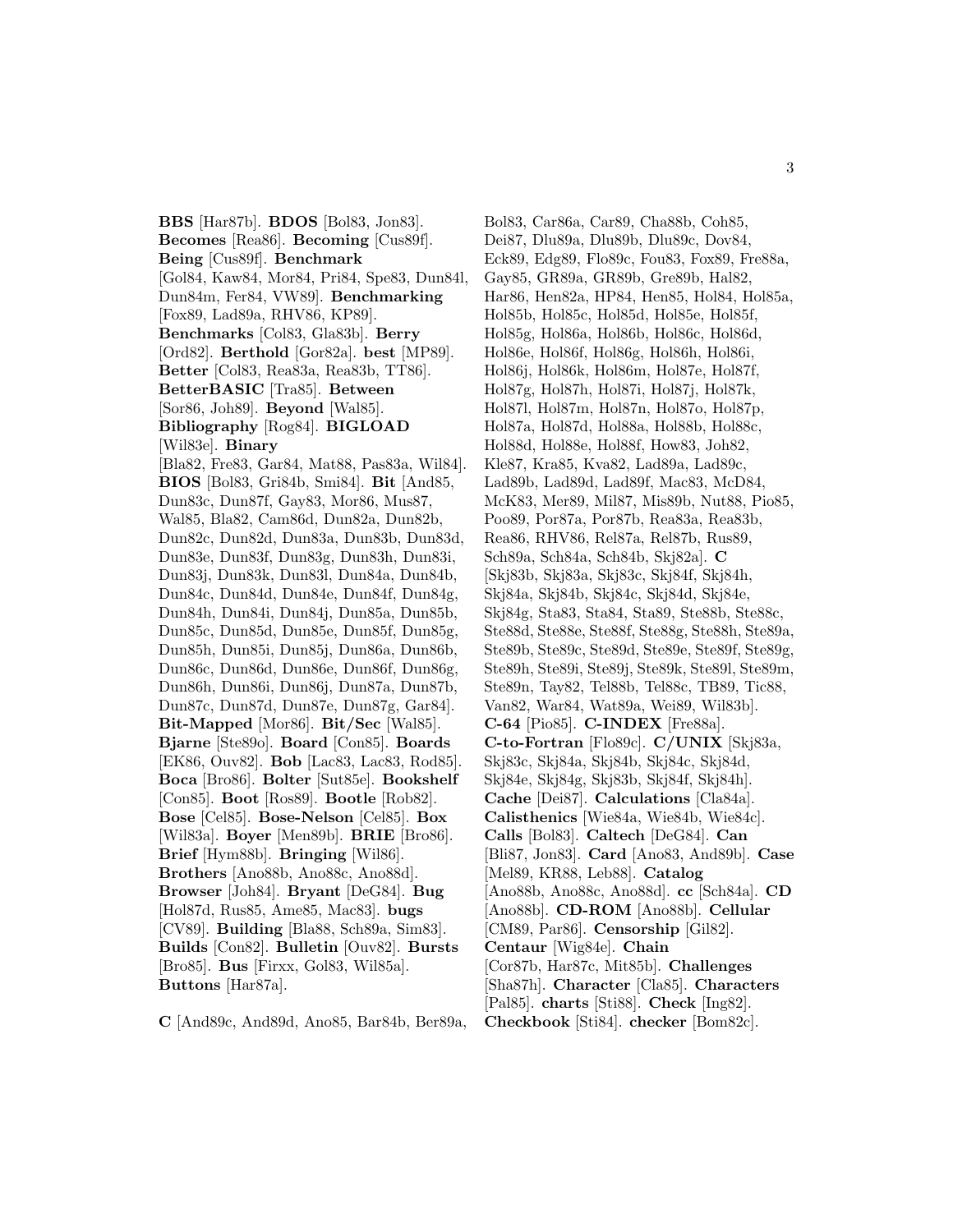**CheckMate** [Dav88]. **Checksums** [Blu82a, Blu82b]. **Chest** [Hol85a, Hol85b, Hol85c, Hol85d, Hol85e, Hol85f, Hol85g, Hol86a, Hol86b, Hol86c, Hol86d, Hol86e, Hol86f, Hol86g, Hol86h, Hol86i, Hol86j, Hol86k, Hol87e, Hol87f, Hol87g, Hol87h, Hol87i, Hol87j, Hol87k, Hol87l, Hol87m, Hol87n, Hol87o, Hol87p, Hol88a, Hol88b, Hol88c, Hol88d, Hol88e, Hol88f]. **Chinese** [Hua84]. **Chiu** [Wat83]. **Christensen** [Kra85]. **Cinnabar** [Dav88]. **Cipher** [Bur85]. **Circle** [Bli87, Lee83, McW83a]. **Circles** [Pul83]. **Circuits** [Mey83, Ste83]. **class** [Flo89a, Tel88b]. **class-ier** [Tel88b]. **classes** [Lad89b]. **Classification** [RW82]. **Clinic** [Cor82b, Cor82c, Cor82d, Cor82e, Cor82f, Cor82g, Cor82h, Cor82i, Cor82j, Cor82k, Cor83a, Cor83b, Cor83c, Cor83d, Cor83e, Cor83f, Cor83g, Cor83h, Cor83i, Cor83j, Cor83k, Cor84c, Cor84d, Cor84b, Cor84e, Cor84f, Cor84g, Cor84h, Cor84i, Cor84j, Cor84k, Cor84l, Cor85b, Cor85c, Cor85d, Cor85e, Cor85f, Cor85g, Cor85h, Cor85i, Cor85j, Cor85k]. **CLINK** [Ban84]. **Clock** [Kan82a, Wil85a]. **Clothes** [Gut89]. **CMOS** [Ste83]. **Code** [Bro85, Buv84, Fox85, Gor83a, Jam82, Nar87, Pir83, Ton89b, Tur86a, Joh89, Mit83a, Whi89]. **Coding** [Wis83]. **Coffron** [Ord84]. **COHERENT** [Gom84]. **Collisions** [Ros89]. **Color** [Der89, Mur83a, Sea82]. **Column** [Tra87a, Tra87b, Tra88b, Tra88c, Tra88d, Tra88e, Tra88f]. **COM** [Cat86b, Kap84, Zim87]. **COM.ASM** [Kap84]. **Command** [Day85, Ram83, Skj82a]. **Comments** [Doh83, Doh84, Mey83]. **Commodore** [Pio84, Ryl85]. **Common** [Irv83]. **Common-Sense** [Irv83]. **CommonView** [Ber89b]. **Communications** [Bro84a, Dun89a, Ser89]. **COMMWHIZ** [PCC82]. **Compact** [Ano88c]. **compaction** [Pet89b]. **Comparator** [Cor84m]. **compared** [Rel88b, Sch89c]. **Comparing**

[Lad89c]. **Comparison** [Cor82a, Ste87]. **Compatible** [Hol87q]. **compilation** [Duv88]. **Compiler** [Buv84, Edg85, Feyx3, Fou83, Fra82a, Fra82b, Hen82a, Mac83, Mit83g, RMB85, Van82, Rel88b]. **Compilers** [Ano85, Dov84, Mit83f, RCS85, RHV86, Rel87a, Sha86a, Por88b]. **Complex** [Cla84a, Siy89]. **Component** [KWxx]. **Compressing** [Whi87]. **Compression** [Tur86a, Duv88, Nel89]. **CompuServe** [TT86]. **Computer** [Bow83a, Dun82f, Fle84, Lyo83, Ouv82, Roh84, PCC82, Sut85e, Wie84a, Wie84b, Wie84c, Ser89, Ups88, Lac83]. **Computerized** [Cro82]. **Computers** [Con85, Doh83, Doh84, Erd87, Gri82, Gri83, Gri84a, Har83c, Kan82b, Smi83a, Tur87a]. **Computin** [Lac83]. **Computing** [Har83c, Ode84, Mar87a]. **CompuView** [Elk89]. **Concepts** [BD83, DB83]. **Concordance** [Sta84]. **Concurrency** [Ber86a]. **Concurrent** [GR89a, GR89b]. **Conditional** [Don85, Ram83]. **Conference** [DeG84, Jam82]. **Confessions** [Lyo83]. **Connection** [CG84, Sho82b, Flo89c, Ord84]. **connections** [Tra88a]. **Console** [Mit85a]. **Constant** [Gra87]. **Consulting** [Gom84, Hin84, Cla84b]. **Container** [Hej89]. **Continued** [Mit83g]. **Contour** [May87]. **Control** [Ash83, Ode83, Sha86g, Wat89a, Hog85a, Ste88c, Win89]. **Controller** [Gay85]. **Conversion** [Gar84, Mus87, Tay82, Wil83d, Bla82]. **Conversions** [Pas83a]. **Converting** [Dun84k]. **Coping** [Siy89]. **coprocessors** [McM89]. **COPY** [Day85]. **Copyright** [Fre86]. **CORBA** [Betxx]. **Coroutines** [Mor83]. **Corp** [Kin85]. **correct** [Mey89]. **Cosine** [Ruz83a]. **CP** [Ano83, Ash85a, Ben82, Blu83a, Blu83b, Blu83c, Blu83d, Blu83e, Blu83f, Blu83g, Blu83h, Blu83i, Blu83j, Blu84a, Blu84b, Blu84c, Blu84d, Blu84e, Blu84f, Blu84g, Blu84h, Blu84i, Blu84j, Blu85a, Blu85b,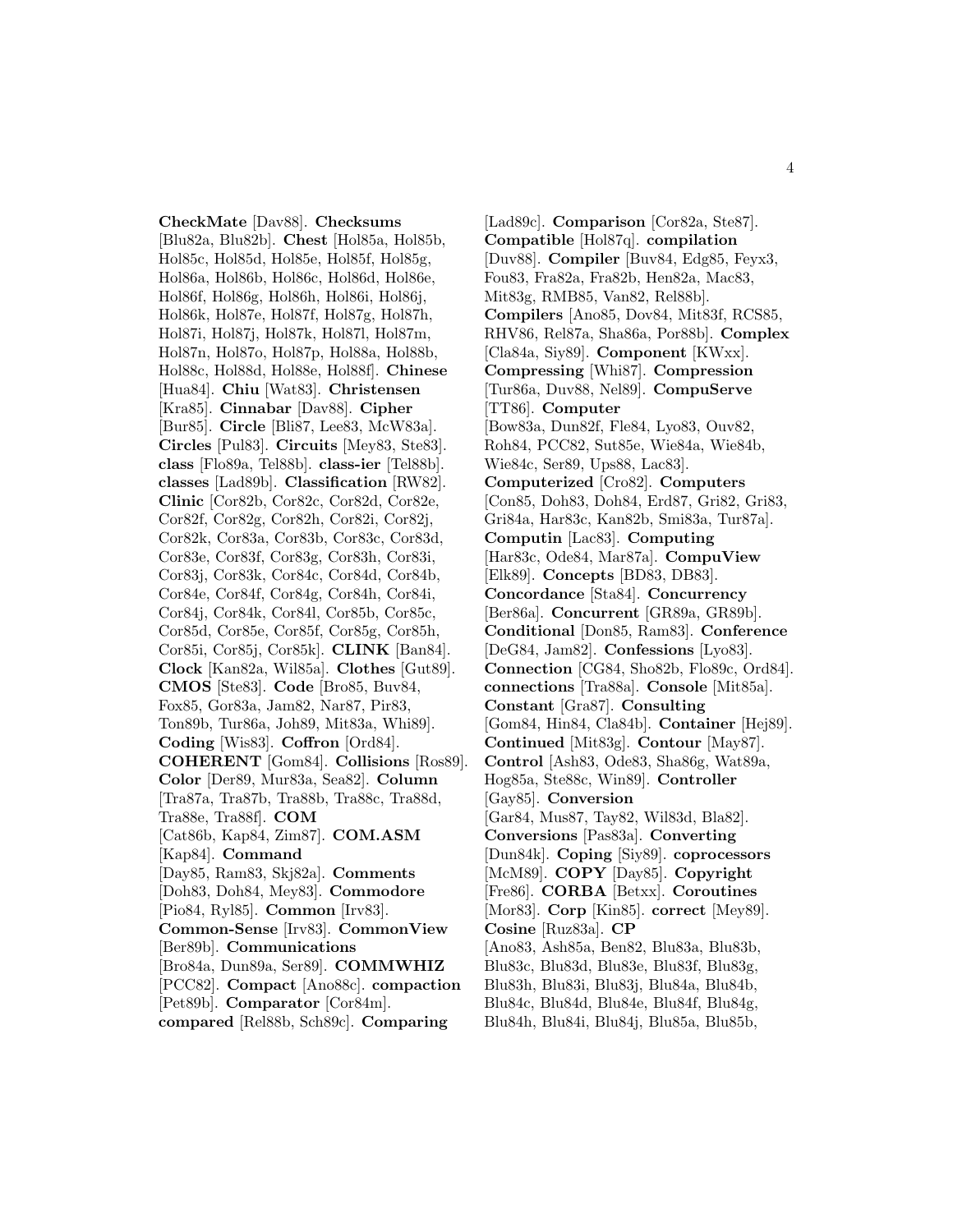Blu85c, Blu85d, Blu85e, Blu86, Bol83, Bom82b, Cor82a, Cor84m, Dae82, Don85, Gri84b, Ham83, Hea82a, Hea82b, Hea82c, Hea82d, Hea83a, Hea83b, Hea83c, Hea83d, Joh82, MM84a, MM84b, Mur83b, Pio84, Pio85, Rus85, Sil84, Smi84, Wei83, Wha83, Wil83d, Wil85b, Wil85c, Wil85d, Woo85]. **CP/M** [Ano83, Ash85a, Ben82, Blu83a, Blu83b, Blu83c, Blu83d, Blu83e, Blu83f, Blu83g, Blu83h, Blu83i, Blu83j, Blu84a, Blu84b, Blu84c, Blu84d, Blu84e, Blu84f, Blu84g, Blu84h, Blu84i, Blu84j, Blu85a, Blu85b, Blu85c, Blu85d, Blu85e, Blu86, Bol83, Bom82b, Cor82a, Cor84m, Dae82, Don85, Gri84b, Ham83, Hea82a, Hea82b, Hea82c, Hea82d, Hea83a, Hea83b, Hea83c, Hea83d, Joh82, MM84a, MM84b, Mur83b, Pio84, Pio85, Rus85, Sil84, Smi84, Wei83, Wha83, Wil83d, Wil85b, Wil85c, Wil85d, Woo85]. **CP/M-68K** [Don85]. **CP/M-80** [Ano83, Ash85a]. **CP/M-86** [Ash85a, Cor82a]. **CPME** [Blu83a, Blu83b, Gri84b, Mil84, Mit85a, Ram83, Rus85, Wil85b, Wil85d]. **CRC** [Rit86]. **Creating** [Ams88b, Pot89b, Pot89a]. **Creative** [Clu85]. **Crescent** [Ton89c]. **Cross** [And86a, And86b, And86c, Buv84, Kos82a, Kos82b, Mil82, New83, Rod86, Tay82, Hel88]. **Cross-Reference** [Tay82]. **Crowded** [Spe88a]. **Crunchers** [Wat83]. **Crunchers-21** [Wat83]. **Cryptographer** [Sca86]. **Cryptography** [Bur84a, Bur84b, Mic88]. **Cs** [Rel88b]. **Cubic** [Ash86]. **Culture** [Sut85e]. **CUPN** [Gro84]. **Curses** [Hol87q]. **Cursor** [Ash83, Hog85a]. **Curve** [Ash86, Shi83]. **customized** [And89c].

**D** [May87]. **D.** [Tur89]. **Data** [Jon87, Kar89, Tho86, WA86, Whi87, Bun89, Nel89]. **Data-flow** [Kar89]. **Database** [ADL88]. **Databases** [Ste88a]. **Datamost** [Cri82].

**Dates** [Kin83]. **David** [Sut85e]. **dBASE** [Hea84a, Hea84b, Hea84c, Hea85c]. **DDC** [Beh83, Dav85, Ham83, Joh82, Pir83, Ros85, Smi83a, Til85]. **DDJ** [Ral89]. **DDT** [Mit85a]. **Debugger** [CV89]. **Debugging** [Bla83, Edg89, Gro88b, Men89a, Mit85a, Woo85]. **Dec82** [Doh83]. **Decision** [Hog85b]. **Decoded** [Car82]. **Decoding** [Whi89]. **Decompiler** [May88]. **Defense** [Hol86m, Wha83]. **deficiencies** [Fer84]. **Definition** [Tin82]. **Demand** [Dah89]. **demo** [Rol83]. **Dennis** [Ams89, Rod85, Ste89o]. **Descent** [Mit83f]. **Descriptive** [Wil83b]. **Design** [DDJ86, Edl86, Feyx3, Ham87f, KR88, RMB85, Tak84, Win85]. **Designer** [Swa84i, Swa84j, Swa85n, Swa85o, Swa85p, Swa85q]. **Designing** [Gar87, Hec85, Wil85a]. **DESQview** [Str89]. **Destroyed** [Mur83b]. **Developer** [Cus89f, Par88]. **Developing** [Car88, Rel87c]. **Development** [Gea88, Sti88]. **Device** [Bas84, Kle87, Mit85b, Wat89b, Mis89a]. **Device-driver** [Mit85b]. **Devil** [Rob82]. **Diagnostic** [Ame83, Jen85]. **Dialects** [Sor86]. **Diary** [Ste88i]. **Dictionary** [Rob82]. **Diff** [Cor84m, Kra87]. **Digital** [Ame83, Hol87d, Mor86, Mus87, Shi83, Ste83]. **Digits** [Ing82]. **Dimensional** [Jon87, Gro88a]. **DIR** [Por88a]. **Direct** [Cha82a]. **Directories** [Mur83b]. **Directory** [Dae84, Mon83, Dlu89a, Ham83]. **Disassembler** [Wil83c]. **Disc** [Ano88c]. **Discrete** [GR89b]. **Disk** [Blu83a, Blu83b, Gol83, Rus85, Ste85, Wil83d]. **DISKDOC** [Kva82]. **Diskette** [Ame83, Dae84]. **Disks** [Tur89]. **Display** [Mit85b]. **Display/Dump** [Mit85b]. **Dissolve** [Mor86]. **Distributed** [Firxx, Genxx]. **Divisibility** [Gor83b]. **Division** [Mau82a, Smi83b]. **DML** [Har83d]. **Do** [Jon88, Kap84]. **DO-COM.ASM** [Kap84]. **Dobb** [Cor82b, Cor82c, Cor82d, Cor82e, Cor82f, Cor82g, Cor82h, Cor82i, Cor82j, Cor82k, Cor83a, Cor83b, Cor83c,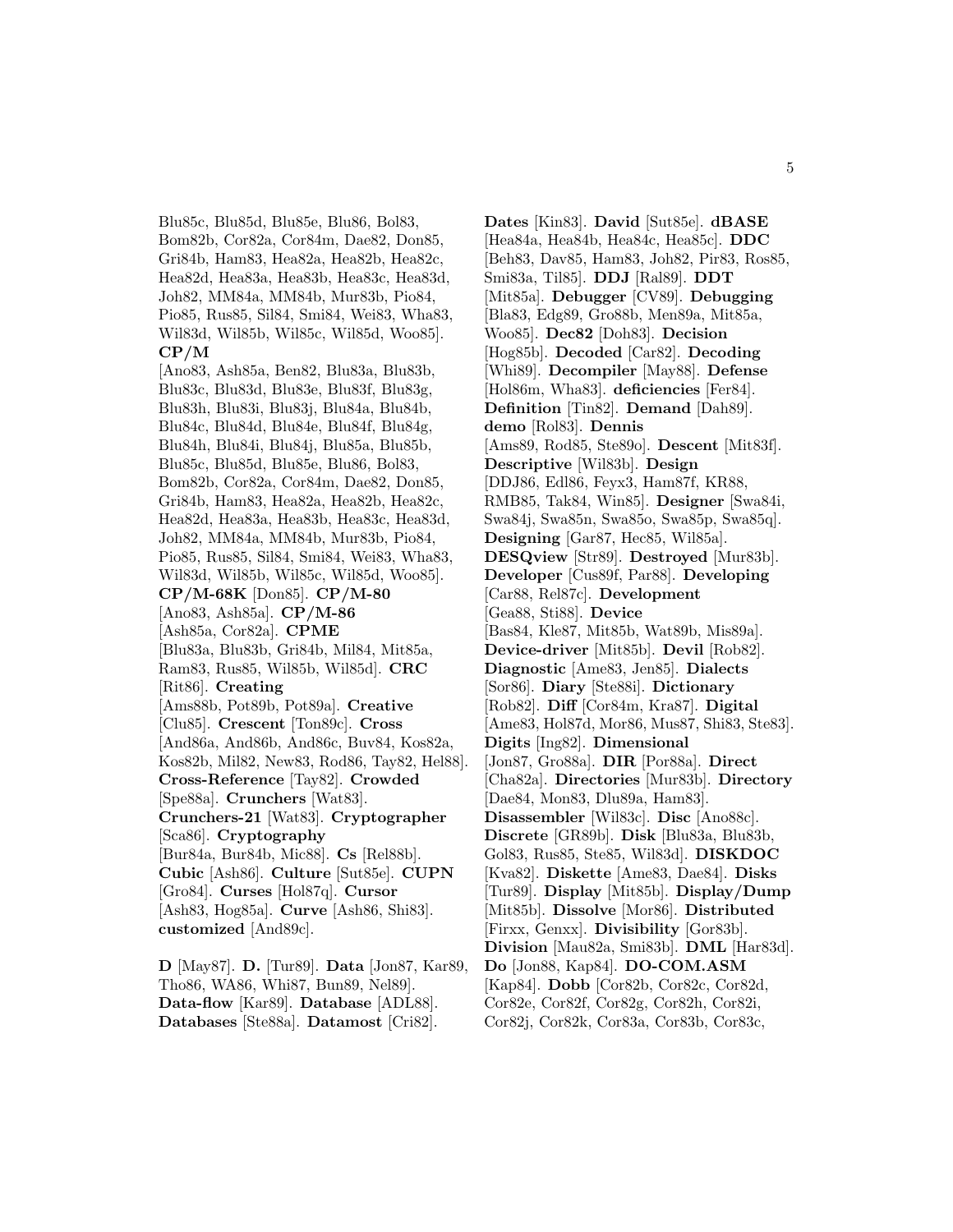Cor83d, Cor83e, Cor83f, Cor83g, Cor83h, Cor83i, Cor83j, Cor83k, Cor84c, Cor84d, Cor84b, Cor84e, Cor84f, Cor84g, Cor84h, Cor84i, Cor84j, Cor84k, Cor84l, Cor85b, Cor85c, Cor85d, Cor85e, Cor85f, Cor85g, Cor85h, Cor85i, Cor85j, Cor85k, Har83a, AS85a, Cor85a, Pit85, Rod85]. **Doctor** [AS85a, Pit85, Rod85]. **documenting** [Lad88, Nut88]. **DOD** [Con86]. **DOL** [Tho86]. **Don't** [Mar87b]. **Double** [Hua84, Hel88]. **Double-Headed** [Hua84]. **Down** [Ton88a]. **DP** [Rob82]. **Dr** [Ams89]. **Dr.** [Cor82b, Cor82c, Cor82d, Cor82e, Cor82f, Cor82g, Cor82h, Cor82i, Cor82j, Cor82k, Cor83a, Cor83b, Cor83c, Cor83d, Cor83e, Cor83f, Cor83g, Cor83h, Cor83i, Cor83j, Cor83k, Cor84c, Cor84d, Cor84b, Cor84e, Cor84f, Cor84g, Cor84h, Cor84i, Cor84j, Cor84k, Cor84l, Cor85b, Cor85c, Cor85d, Cor85e, Cor85f, Cor85g, Cor85h, Cor85i, Cor85j, Cor85k, Cor85a]. **Draw** [Bli87]. **Drawing** [Ryl85, Smi85, And89b]. **dream** [Joh89]. **Driver** [McC83, Sch84a, Zim87, Mis89a, Mit85b]. **Drivers** [Bas84, Kle87, Wat89b]. **Drives** [Ano88b]. **Dumb** [Ash83]. **Dwo** [Cri83]. **Dynamic** [Cor87a, JS89, Kin88b, McM87, Mer89, Ton89a]. **Dysan** [Ame83].

**early** [Swa89a]. **Ecco** [Ams89]. **Echelon** [Sim86]. **Ed** [Hal84, DeG84]. **Editor** [Bla83, Cla85, How83, McW83b, Rea82, Rea83a, Rea83b, Woo82, Cat86a, WH89]. **Editorial** [Eri88a, Eri88b, Eri88c, Eri88d, Eri88e, Eri88f, Eri88g, Eri88h, Eri89a, Eri89b, Eri89c, Eri89d, Eri89e, Eri89f, Eri89g, Eri89h, Eri89i, Eri89j, Eri89k, Eri89l, Flo89b, Har83b, Lad89e, Ouvxx, Rasxx, Rob88, Rud88, Spe87a, Spe87b, Spe87c, Spe88b, Spe88c, Spe88d, Sut88, Swa84a, Swa84b, Swa84c, Swa84d, Swa84e, Swa84f, Swa84g, Swa84h, Swa85a, Swa85b, Swa85c, Swa85d, Swa85e, Swa85f, Swa85g, Swa85h, Swa85i, Swa85j, Swa85k, Swa85l, Swa86a,

Swa86b, Swa86c, Swa86d, Swa86e, Swa86f, Swa86g, Swa86h, Swa86i, Swa87a, Swa87b, Swa87c, Swa87d, Swa87e, Swa87f, Swa87g, Swa87h, Swa87i, Swa88b, Tur86b, Tur86c, Tur86d, Wig83a, Wig83b, Wig83c, Wig83d, Wig83e, Wig83f, Wig83g, Wig83h, Wig83i, Wig84a, Wig84b, Wig84c, Wig84d, Swa88a]. **Editors** [Edw85, Nic82, TT87]. **Education** [Hol87r]. **Efficient** [Bro87b]. **EGA** [Bre87, Cha88a, Cha88b]. **Eight** [EK86]. **elements** [Ton88b]. **Ellipse** [Enr83]. **Embedded** [KR88]. **Emperor** [Gut89]. **Emulate** [Fis84]. **encoding** [Dal89, Zig89]. **Encryption** [TT84a, TT84b, Tho86]. **Engine** [Bro86]. **Engineering** [Boy88, Rob88, War85]. **Enhanced** [Bar86, Bur85]. **Enhancing** [How83]. **Envelope** [Lev87]. **environment** [Bau89, Laz88]. **Environments** [Boy88, Swa85r, Joh89, Pro84]. **Epson** [Sho82b, Cla85, Gay83, Pal85]. **erious** [Wei89]. **Errors** [Rus85]. **Essay** [Feyx3, Gri82]. **Ethics** [Hol86l]. **Eugene** [Ste83]. **Evaluation** [Kan82b]. **Event** [IB89, GR89b]. **every** [Jon88]. **Ex** [Har83a]. **Excalibur** [Kin85]. **Exchange** [Blu83c, Blu83d, Blu83e, Blu83f, Blu83g, Blu83h, Blu83i, Blu83j, Blu84a, Blu84b, Blu84c, Blu84d, Blu84e, Blu84f, Blu84g, Blu84h, Blu84i, Blu84j, Blu85a, Blu85b, Blu85c, Blu85d, Blu85e, Blu86, Hea82a, Hea82b, Hea82c, Hea83a, Hea83b, Hea83c, Hea83d, Sch85c, Sch85d, Wil85c]. **Excuse** [Bom82a]. **Exec** [Hol87d, Kok89]. **Executable** [Laz89]. **execute** [Kap84]. **Execution** [Wei86]. **Expand** [Skj82b]. **Expansion** [Ano83, Gat83, Ham83]. **Experiment** [Bro87a]. **Experimental** [Tur87b]. **Expert** [Gri87b, Gri87a, Par84, Par86, Ano88a]. **Expert-2** [Par86]. **Expression** [Hol84]. **Expressions** [Hol87b]. **Extended** [Dlu89a, Sha86g, Zim87, Tho89]. **Extensible** [Fra82a, Hel89]. **Extension** [DT84].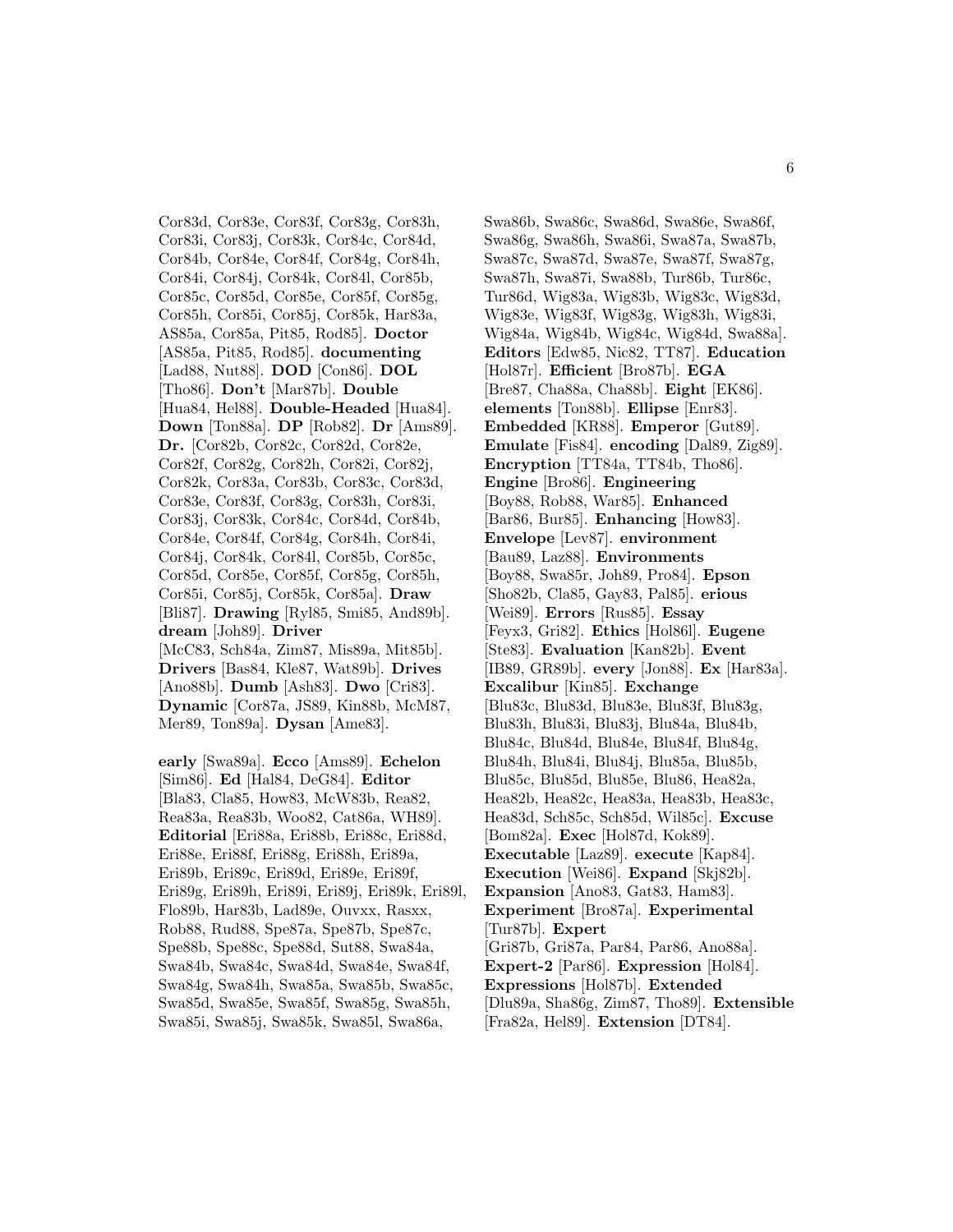**Extensions** [Sil84, Ams88a, Mis89b].

**Facility** [Sta83]. **Factoring** [Ham86a]. **Factors** [War85]. **Fantasies** [AS85b, AS85c]. **Fantasy** [AS85a]. **Farvour** [Car82]. **Fast** [Cha87, Gor83b, Ham86e, Lee83, McW83a, Ruz83b, Ruz83c, Ruz83d, Ruz83e, Spe88a, Ull84, Gas89, Tur89, Bar84a]. **Faster** [Irv83, Men89b, Pul83, Ton89b]. **Fatten** [LR85]. **Feb86** [Sch85b]. **Festschrift** [AS85a, Pit85, Rod85]. **Few** [Fit88]. **Fgrep** [Ash85b]. **Fifth** [Doh83, Gri83]. **Fig** [Dun84k, Mon83]. **Fig-Forth** [Dun84k, Mon83]. **File** [Cad84, Coh85, Cor84m, Hug82, Joh84, Mon83, Mur83b, Ste87, Wil83d, Ham83, Men89c, Wil83e, Lun83]. **Files** [Ash85a, BMO88, Mes84, TT86, Qui89]. **Filter** [Hea85a, Hea85b, Mot84]. **filtering** [Kli89]. **Filters** [Fra89, Hol87d]. **Find** [Hym88a, Hym88b]. **Finder** [Vas84, Hym88a]. **Finite** [Bow87b, Smi89]. **First** [Ber89b, Hua84, McI86, Wil86]. **First-Order** [McI86]. **fit** [MP89]. **Fitting** [Ash86]. **Five** [Skj82b, Rel88b]. **Fix** [Mar86a, Rus85, Mac83]. **Flames** [Eri88i, Eri88j, Swa86j, Swa86k, Swa86l, Swa86m, Swa86n, Swa86o, Swa86p, Swa87j, Swa87k, Swa87l, Swa87m, Swa87n, Swa87o, Swa87p, Swa87q, Swa87r, Swa87s, Swa87t, Swa87u, Swa88m, Swa88n, Swa88o, Swa88p, Swa88q, Swa88r, Swa88s, Swa88t, Swa88u, Swa88v, Swa89n, Swa89o, Swa89p, Swa89q, Swa89r, Swa89s, Swa89t, Swa89u, Swa89v, Swa89w, Swa89x, Swa89y]. **Flexible** [Wil83a]. **FLIP** [Gar83a]. **Float** [Mar87b]. **Floating** [DT84, Gol84, Kaw84, Mon82, Mor84, Pri84, Smi83a, Spe83, Dun84l, Dun84m, Fer84]. **Floating-Point** [DT84, Mor84, Dun84l, Dun84m, Fer84]. **Floppy** [Wil83d]. **flow** [Kar89]. **Foehn** [Hin84]. **Fok** [Cri83]. **Font** [Cha88b]. **Force**

[Kin89a]. **Force-based** [Kin89a]. **Formal**

[Tin82]. **FORTH** [Dun82e, Tin82, Bar82, Bar83, Bar84a, Ber83, Ber84b, Bla83, Bro85, Buv84, Cad84, Car86b, Cha87, Col83, Cor84a, Dil88, Dun84k, Eme82, Fle87, Gat83, Gla83a, Ham86a, Ham86b, Ham87b, Ham87a, Hua84, IB89, Jam82, Lin86, Man83, McC83, Mon82, Mon83, Mor83, Ode82, Ode83, Per83, RMB85, Ruz83b, Ruz83c, Ruz83d, Ruz83e, Sha83, Sha86g, Sol82, Sol83, Tay83, Tin83, Tra87a, Tra87b, Tra87c, Tra88b, Tra88c, Tra88d, Tra88e, Tra88f, Tra88a, Wil85e, Wis83, Woo82]. **Forth-83** [Dun84k, Sha83]. **Forth-Like** [Ber83, Ber84b]. **Fortran** [Flo89c, Kaw84]. **Four** [Pie87, Por88b]. **Fourier** [Bar84a]. **FPCA** [Fis89b]. **Frequency** [Sim83]. **Front** [Sho82a]. **Full** [Bla83]. **Full-Screen** [Bla83]. **Function** [Bur83, New84, Smi84, Bar84b, Hym88a, Hym88b]. **Functional** [Fis89b]. **Functions** [Car84, Carxxb, Coh85, Hol87q, Wei83]. **Fundamental** [Feyx3]. **Future** [Gre83]. **FVG** [DT84]. **FX** [Cla85]. **FX-80** [Cla85]. **fx80char** [Cla85].

**G** [Gor82c]. **Gadgets** [Har87a]. **game** [Wig84e, Gar83b]. **Games** [Wat83]. **Gaspar** [Tur89]. **GEM** [Swa85r]. **General** [McI86]. **Generalized** [Hol84]. **GENERATE.BAS** [Hum84]. **Generating** [Lan89]. **Generation** [Doh83, Doh84, Gri82, Gri83, Gri84a, Gri86, Mic82]. **Generator** [Rol83, Shi83, Sta84, Tay82]. **generic** [Rus89]. **Gestalt** [RM88]. **Getting** [CV89, Gas88, Ton88a]. **Glitches** [Mar86a]. **global** [Mis89a]. **GNU** [Sta85]. **GO** [Tin83]. **Goes** [Car86b, MM84a, MM84b]. **Going** [Lad89d, Tur87a]. **Graham** [Hal84]. **graphical** [Dah88]. **Graphics** [Bad83, Bar86, Bre87, Cal87, Dae83, Dun82f, Gay83, Hog85b, McN86, Mor86, Mur83a, Por87a, Por87b, Por89a, Por89b, Por89c, Por89d, Por89e, Por89f, Por89g, Sea82, McM89, Ups88, Bow83a]. **Graphs** [Kie89].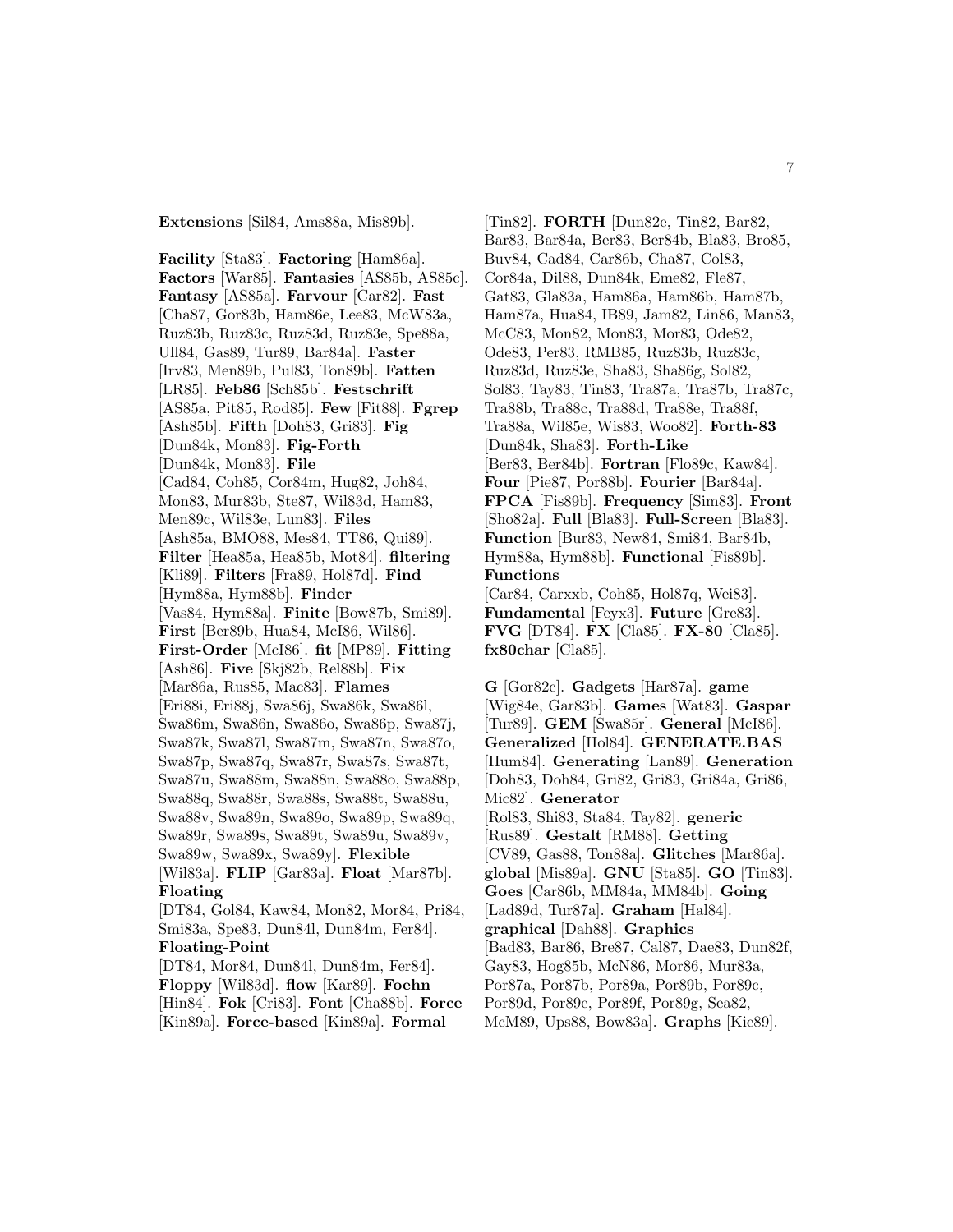**Great** [Rit86]. **Greek** [FT84, TF84]. **Grep** [Hol84]. **Guest** [Feyx3, Gri82, Lad89e, Rasxx]. **Guide** [Irv83, Wal84, War84, Ste89b]. **Guidebook** [Ste83]. **Guides** [Por88d].

**H** [Sho82a, Woo82]. **H-19** [Woo82]. **H-8** [Sho82a]. **Hack** [Pit85]. **Hackers** [AS85a]. **Hacks** [Ack87]. **Hamming** [Whi89]. **Hamming-Code** [Whi89]. **Handling** [BMO88, Mil87]. **Hard** [Gol83, Tur89]. **Hartley** [Ull84]. **Hashing** [Flo87, Hol87b, Hel89]. **Hayes** [HG82]. **Head** [Gas88]. **Headed** [Hua84]. **Heapsort** [Rus89]. **Help** [Sta83]. **Henry** [Gor82a, Wat83]. **Hex** [Gar84, Pas83a]. **hexadecimal** [Bla82]. **High** [And87, Cla84b, EK86, Flo87, Men89c, Sum87, Wei83]. **High-Level** [And87, Sum87, Wei83]. **High-Performance** [Flo87]. **High-Speed** [EK86, Men89c]. **High-Tech** [Cla84b]. **Highfalutin** [Lac83]. **History** [Mes84, New84]. **Hnatek** [Ste83]. **Homebrew** [Dlu89b]. **Horn** [Gor82a]. **HP** [Bar85]. **huge** [Por88c]. **Human** [DDJ86, Edl86, War85]. **Hyper** [And89b]. **HyperAnimation** [Gas88]. **HyperCard** [All88a, Kru88d]. **Hypertext** [Gre83].

# **I/O**

[Blu83a, Blu83b, Car84, Carxxb, Dun88]. **Ian** [Bow83a]. **IBM** [Ord84, Camxx, Dae83, Dae84, Dun82f, EK86, Fun82, FM85, Gar83a, Gar83b, Hum84, Lin86, Mur83a, PP85, Pir83, Sea82, Sha86a, Smi85, Zim87]. **IBM-PC** [Gar83b]. **ICE** [Rel88a]. **icon** [WH89]. **Ideas** [Gro84]. **ier** [Tel88b]. **II** [Bur89, Bur84b, Hea84a, Hea84b, Hea84c, Mil82, Pot89a]. **III** [Mit83f, Ouv84, Ruz83e]. **Image** [BMO88, Duv88, Duv89, Whi87]. **Images** [May87]. **ImageWriter** [Mayxx]. **Implementation** [Gin82, Hol87a, Tay83]. **Implementations** [FM85, Swa89a]. **Implemented** [Ber83]. **Implementing**

[Get89b, Mil84, Por88o, Ser89, Valxxa]. **Impossibilities** [Erd87]. **Improved** [GT82, Ban84, Wil85b]. **Improvement** [Mau82a]. **Improving** [Por88a]. **Inc.** [Hor85, Sol85, PCC82]. **Income** [Sch85a]. **independent** [Ton89a]. **Index** [Ral89, Fre88a]. **Inefficient** [Har86]. **Inference** [Bro86]. **Infinite** [TT84a, TT84b]. **Information** [Gen85, Nic82]. **INIT** [Ros89]. **initialization** [Mar88]. **INP** [Mil84]. **Input** [Ham87b]. **Inserting** [Ton88b]. **Instructions** [Tan83]. **Instrument** [Bom84]. **Integer** [Cat85, Cat86a, Gra87, Ham86e, Smi83b, Ton88b]. **Integers** [Mar87b]. **Integrated** [Ste83]. **Integration** [Broxx, DeG84]. **Intelligence** [Tel87j, Tel87a, Tel87b, Tel87c, Tel87d, Tel87e, Tel87f, Tel87g, Tel87h, Tel87i, Tel88d]. **Interactive** [Fra82a, Pro84]. **Interest** [Col86a, Col86b, Col86c, Col86d, Col86e, Col86f, Cor82l, Cor82m, Cus89a, Cus89b, Cus89c, Cus89d, Cus89e, Rag85a, Rag85b, Rag85c, Sut84a, Sut84b, Sut84c, Sut85a, Sut85b, Sut85c, Sut85d, Swa85m, Wie82a, Wie82b, Wie82c, Wie82d, Wie82e, Wie82f, Wie82g, Wie83a, Wie83b, Wie83c, Wie83d, Wie83e, Wie83f, Wie83g, Wie83h, Wie83i, Wie83j, Wie83k, Wie83l]. **Interface** [Cor84a, DDJ86, Edl86, Wil83f]. **interfaces** [Dah88]. **Interfacing** [FG82]. **Internals** [Rog84]. **Interoperable** [Valxxb, Valxxa]. **Interpreted** [Tur87b]. **Interpreter** [Mit83a, Eck89, Sch89a]. **Interpreters** [Tur86a, AI89]. **Interpretive** [Gor82c]. **Interprocess** [Dun89a]. **Interrupt** [Mil87]. **Interrupts** [Bom82b, Bom84]. **Interview** [DDJ86, Ste89o]. **Introducing** [Valxxb]. **Introduction** [All88a, Bow83a, Dov84, MS84, Sey84, Wil85e]. **Introductory** [Wal84]. **ISAM** [BD83, DB83]. **Issues** [Gen85, McN86, Sch85a, War85]. **Italic** [Cha88b]. **IV** [Mit83g]. **IZE** [Ano88d].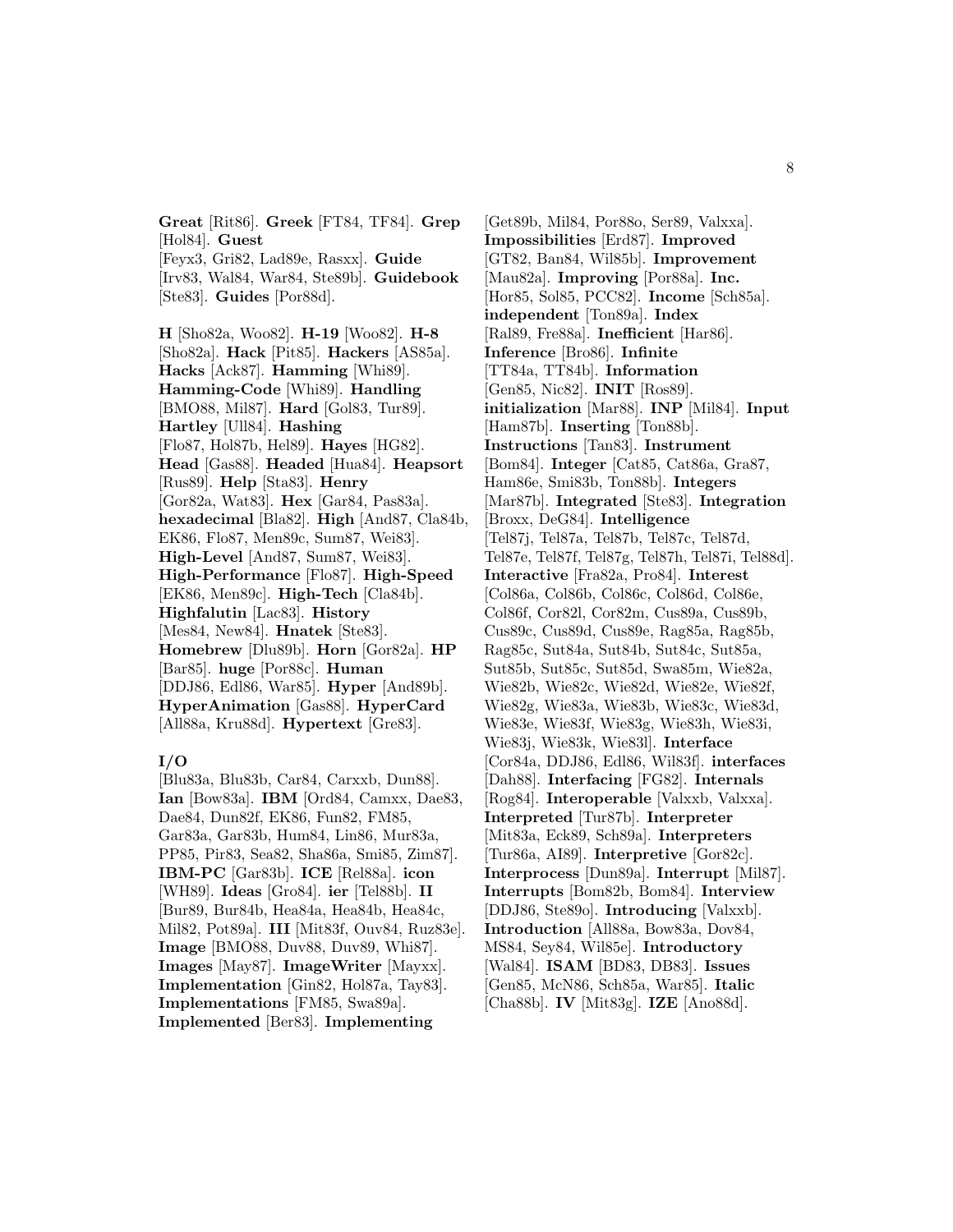**J.** [Sut85e]. **Jacque** [Lyo83]. **James** [Car82, Ord84]. **Jef** [DDJ86]. **John** [Car83, Cla84b]. **Jorg** [Hal84]. **JRT** [Hun83]. **Julian** [Kin83].

**Keep** [App86, Cor84b]. **Kelly** [Rob82]. **Kelly-Bootle** [Rob82]. **Kermit** [And89a]. **Kernel** [Ber86b, Pas83b, Gre89b]. **Key** [Bur84a, Bur84b, TT84a, TT84b, Dav85, Mic88]. **key-rollover** [Dav85]. **Kit** [Mea88b]. **Klaus** [Gor82a]. **Knowledge** [But87a, TT88]. **Knowledge-Based** [TT88]. **Kriya** [Hor85].

**Lance** [Gan83]. **Lane** [Spe88a]. **Language** [Ams88b, Ber83, Bro84b, Car83, Dis87, Dov84, Fox85, Fra89, Gan83, Ord82, Rea86, Ton89a, Tur87b, Bla82, Dun84l, Hum84, Moo88a, Tel88c, Til85]. **Language-independent** [Ton89a]. **Languages** [And87, Ber84a, Ber84b, Cor84b, Sum87, TT88, Gor82c]. **Large** [Bro87b, CFH88, DeG84]. **Large-Scale** [CFH88]. **larger** [Wil83e]. **LaserJet** [Bar85]. **Learning** [Jon86]. **length** [Dal89, Zig89]. **Less** [Ton89b]. **Let** [PP85, GT82]. **Letter** [Cat86a, Ame85, Bar84b, Bla83, Col83, Eve84, Fou83, Gla83b, Gro84, Jen85, Mac83, Mey83, New84, Ruz83a, Smi83a, Ull84, Van82, Wha83, Wil83b]. **Level** [And87, Clu85, Sum87, Wei83, Fis89a]. **Leventhal** [Gan83, Mau82a]. **Liberating** [AS85b, AS85c]. **Libraries** [JS89]. **Library** [HP84]. **Life** [Gar83b]. **Lifetree** [Fun82]. **Light** [Cop88a, Cop88b, Hol87s, Spe87d, Spe87e, Spe87f, Spe88e, Spe88f, Spe88g, Swa88k, Swa88l, Tho87, Tur86e, Tur86f, Tur86g, Tur86h, Tur86i, Tur87c, Tur87d, Tur87e, Tur87f]. **like** [Mis89b, Ber83, Gri87b, Gri87a, Hol84, Ber84b]. **Line** [Mar86a, MP89, Rol83, Skj82a, Smi85, Jon88]. **Line-of-best-fit** [MP89]. **LineDrawing** [Por88o]. **Link** [JS89, Hug82]. **Linkage** [Mor83]. **linked** [Ste89a]. **Linking**

[Cor87a, Sch89d, Wei83, Hum84]. **links** [Ser89]. **Lipinski** [Bow83b]. **Lisp** [Tel87j, Gol84, Ams88a, Tel87k, Gor82a]. **list** [Sta89]. **Listing** [Dae84]. **lists** [Ste89a]. **Little** [Con85]. **LLL** [GT82]. **Load** [Wil83e, Kap84]. **Loader** [Bar82]. **Local** [Sha86f]. **Loeliger** [Gor82c]. **Logic** [But87a, But87b, Mal85, Aye89]. **Logitech** [Sch85b]. **Logo** [Pri84]. **Lok** [Cri83]. **Look** [Hun83, Ber89b]. **Low** [Hol87d, Mur83a, Sea82]. **Low-Pass** [Hol87d]. **Low-Res** [Mur83a, Sea82]. **LRU** [Get89b]. **Ltd** [Wei89]. **LZW** [Nel89].

**M** [Ben82, Blu83a, Blu83b, Blu83c, Blu83d, Blu83e, Blu83f, Blu83g, Blu83h, Blu83i, Blu83j, Blu84a, Blu84b, Blu84c, Blu84d, Blu84e, Blu84f, Blu84g, Blu84h, Blu84i, Blu84j, Blu85a, Blu85b, Blu85c, Blu85d, Blu85e, Blu86, Bol83, Bom82b, Cor84m, Dae82, Gri84b, Ham83, Hea82a, Hea82b, Hea82c, Hea82d, Hea83a, Hea83b, Hea83c, Hea83d, Joh82, MM84a, MM84b, Mur83b, Pio84, Pio85, Rus85, Sil84, Smi84, Wei83, Wha83, Wil83d, Wil85b, Wil85c, Wil85d, Woo85]. **M-68K** [Don85]. **M-80** [Ano83, Ash85a]. **M-86** [Ash85a, Cor82a]. **Mac** [AS85b, AS85c, Bas85a, Bas85b, Bas85c, LR85, Mea88b, Pit85]. **MacApp** [Bia89]. **MacFORTH** [Clu85]. **Machina** [Har83a]. **machine** [Hum84, Tel87j]. **Machines** [Bow87b, Smi89]. **Macintosh** [ADL88, All88b, Coh85, Cus89f, Har87a, Kat86, Pie87, Wat89a, Wat89b]. **Macro** [Gin82]. **Macro-Assembly** [Gin82]. **Macros** [Bur83]. **Macs** [Kru88a, Kru88b, Kru88c]. **Magic** [Fre83, Pal85, Wil84]. **Mainframe** [CG84]. **Maintaining** [Moi89]. **Maintenance** [Cad84, Kva82]. **Make** [Ing82, Str89]. **Making** [Flo89c]. **Man** [Sut85e]. **Management** [Bia89, Lun83, Mar89, Sey82]. **Manager** [Dei87, Sta89, MP89, Sch89b]. **Mandelbrot** [Kat86]. **Manifesto** [Sta85].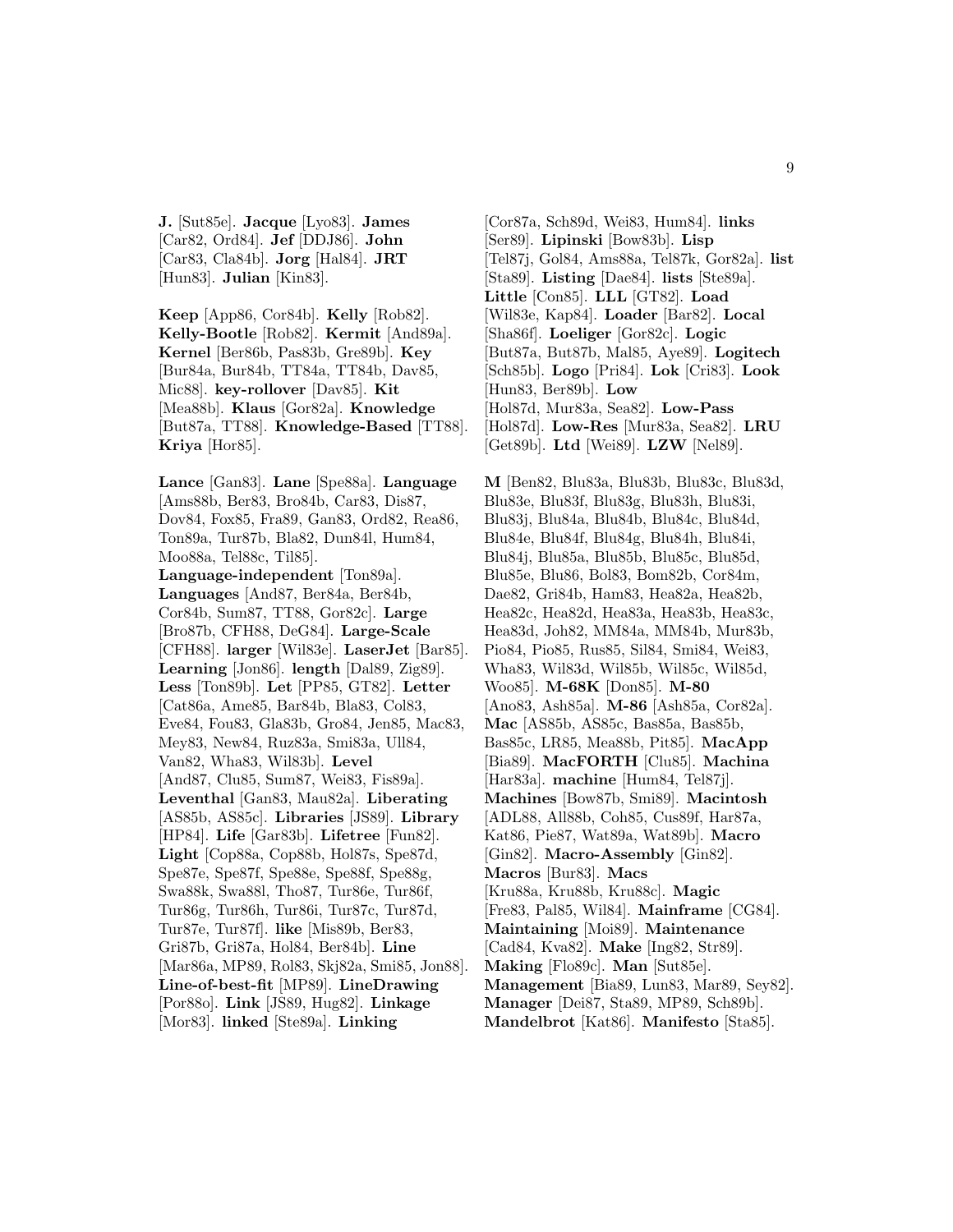**Manipulation** [And85]. **Many** [Bli87]. **Mapped** [Mor86]. **Mapping** [Moo88b]. **Maps** [May87]. **MASM** [Hel88]. **Matching** [Ash85b, Bow87b, RM88]. **Math** [TF84, FT84, Hin84]. **mathematics** [Duv89]. **Matrix** [Ruz83b, Ruz83c, Ruz83d, Ruz83e]. **Matters** [TT87]. **May83** [Ban84]. **May84** [Doh84]. **MBASIC** [Sha84]. **MBOOT** [Pio85]. **MC68000** [Buv84, Cat86b, Pas83b]. **McWORDER** [McW83b]. **Me** [Bom82a]. **Measurement** [Cro82]. **Meets** [Mayxx, And89a]. **Mega** [Rel88a]. **Memory** [Bia89, McM87, Sey82, Ste86, Woo85, And89c, Dah89, Kok89, Mar89, Mer89, Moo88b, Pet89b, Tho89]. **Merge** [Ash84]. **Message** [Hil88]. **Message-Passing** [Hil88]. **Metaphor** [Hec85]. **Metric** [Mar86b]. **Micro** [CG84, Jon86]. **Microcomputer** [Wal84]. **Microcomputers** [Car85b, Kin83]. **Microprocessor** [Bro85]. **Micros** [Mit83b, Mit83c, Mit83d, Mit83e]. **Microsoft** [Car82, Hol87d, JS89]. **microSUB** [Hin84]. **Minds** [Gri86]. **Mini** [Fle87, Tur86a, AI89]. **Mini-Interpreters** [Tur86a, AI89]. **minilanguages** [AI89]. **Minimax** [Ruz84]. **Minimizer** [Mar86b]. **Mistake** [Feyx3]. **Mnemonics** [Mau82b]. **mode** [Gre89a, Mar88]. **Model** [Camxx, KWxx]. **Modeling** [Sof86, Bow89]. **Models** [Ouv84]. **Modem** [Blu85f, Jam82, McK84]. **MODEM7** [Pio85]. **Modems** [Wal85]. **Modifications** [Van82]. **Modifying** [Tur89]. **mods** [Ban84]. **Modula** [And85, And89a, Car85b, Dun84m, Lad89c, MS84, Por88b, Por88p, Sch85b, Sha86a, Sha86f, Sha87h, WA86]. **Modula-2** [And85, And89a, Car85b, Dun84m, Lad89c, MS84, Por88b, Por88p, Sha86a, Sha86f, Sha87h, WA86]. **Modula-Feb86** [Sch85b]. **Module** [Por88o, Win89]. **Modules** [Sha86f, Sol83]. **Monitor** [Bom84]. **Monty** [War85]. **Moore** [Men89b]. **Most** [Ing82]. **Motorola** [Bar83]. **Mouse** [PP85, Wil83f].

**Move** [Cor84b]. **MS** [Bow89, Cor82a, Hea85a, Hea85b, Kle87, Lad88, Mis89a, Mit85b, Nel87, RCS85, Sch89c, Wei86]. **MS-DOS** [Bow89, Cor82a, Hea85a, Hea85b, Kle87, Lad88, Mis89a, Mit85b, Nel87, RCS85, Sch89c]. **MSDOS** [Ano85]. **Mulisp** [Car84, Carxxb]. **Mullish** [Wat83]. **Multi** [Kos82c]. **Multi-68000s** [Kos82c]. **multidimensional** [And89d]. **MultiFinder** [Der88]. **multiple** [Ser89]. **Multiplications** [Gra87]. **Multipliers** [Gra87]. **Multitasking** [Ber86b, Lin87, McM89, Tur86j, Gre89b, Gre89a, Kar89]. **Mushroom** [Pal85]. **Music** [Gar87]. **MYCIN** [Gri87a, Gri87b]. **MYCIN-Like** [Gri87a, Gri87b]. **Mysteries** [Car82]. **Mystery** [Rit86].

**Names** [Ham87a]. **Naming** [Ham87a]. **Native** [Buv84]. **Native-Code** [Buv84]. **NBASIC** [Sha84]. **NCI** [Gom84]. **Nelson** [Cel85]. **Neon** [Hor85]. **net** [Swa89a]. **NetBIOS** [Men89c]. **nets** [Kli89]. **Network** [Bro87a, Col84, Get89a, IB89, Kie89, Lyo83, Gom84]. **Networks** [Mel89, Kin89b]. **Neural** [Bro87a, Kli89, Mel89, Kin89b, Swa89a]. **NeXT** [Genxx]. **noise** [Kli89]. **Nondeterministic** [Ode83]. **North** [Sho82b]. **North\*** [Hen82b]. **Norton** [Por88d]. **Notebook** [Skj83b, Skj83a, Skj83c, Skj84f, Skj84h, Skj84a, Skj84b, Skj84c, Skj84d, Skj84e, Skj84g]. **Notes** [Win85, Swaxx]. **Novell** [Firxx]. **Novice** [Con82]. **NR** [Hol87a]. **Nroff** [Hol87a, Hol87b]. **NS32000** [Cam86a]. **Nu** [Rel88a]. **Nu-Mega** [Rel88a]. **Numbers** [Cla84a, Fre83, Wil84]. **Numerals** [Hol87b]. **Numeric** [Beh83, Ham87b, Smi83a]. **Numerical** [Gor82b, Mar87a]. **Nyan** [Bow83b].

**O** [Bow83a, Blu83a, Blu83b, Car84, Carxxb, Dun88]. **Object** [Camxx, Dye89, Fra89,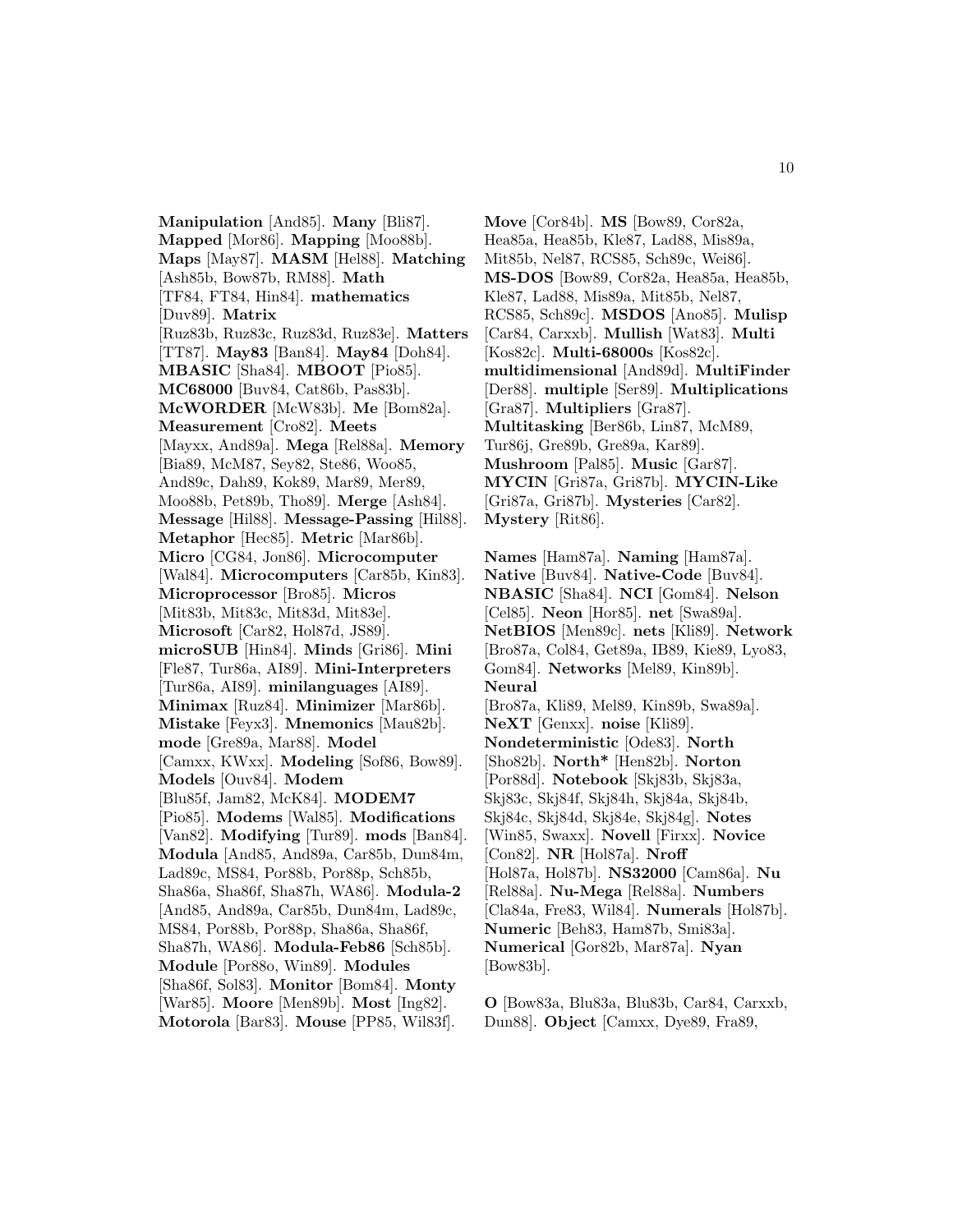Gro88a, Gut89, Kie89, KWxx, Ste88a, Tel87k, Tel87l, Tel87m, Wat89a, Aye89, Dun89b, Flo89a, Hej89, Tel88c]. **Object-Oriented** [Dye89, Fra89, Ste88a, Tel87k, Tel87l, Tel87m, Gro88a, Aye89, Flo89a, Tel88c]. **Objective** [Tel88c]. **Objective-C** [Tel88c]. **Objects** [Rov89, Valxxb, Valxxa, Flo89d]. **off** [Ste88b]. **OLE** [Broxx]. **OMG** [Betxx]. **Open** [Coh85]. **OpenDoc** [Rusxx]. **Operating** [Cap87, Hil88, McK83, Swa85r, Tur86j]. **Operations** [Ruz83b, Ruz83c, Ruz83d, Ruz83e]. **Operators** [Wil83b]. **Optical** [Ano88c, Wil83f]. **Optimization** [Row89]. **Optimizer** [Fox85]. **Optimizing** [Bau89, Gra87, McD84, Rel87a]. **Order** [McI86]. **Oriented** [Ber83, Dye89, Fra89, Gut89, Rea82, Ste88a, Tel87k, Tel87l, Tel87m, Aye89, Flo89a, Gro88a, Tel88c]. **Orrfelt** [Lac83, Lac83]. **OS-9** [Cap87]. **OS/2** [Cor87a, Dun88, Dun89a, MP89, Vos88]. **OSF** [Hin89]. **Other** [Car82]. **Oubliette** [Wig84e]. **Output** [Cha82a, Hol87q]. **Overlays** [McM87]. **Overview** [All88b, Con86]. **own** [AI89, Sch89a]. **P** [Mit83a, Sch84b]. **P-Code** [Mit83a]. **PABX** [Roh84]. **Package** [Bom84, Mit84, Mon82, Ber89b]. **Page** [Sha83]. **paged** [Dah89]. **Panel** [Sho82a, Wat89a]. **panning** [Cha88a]. **Paradigms** [Swa88c, Swa88d, Swa88e, Swa88f, Swa88g, Swa88h, Swa88i, Swa88j, Swa89b, Swa89c, Swa89d, Swa89e, Swa89f, Swa89g, Swa89h, Swa89i, Swa89j, Swa89k, Swa89l, Swa89m]. **Parallel** [Ash85b, Jon88, Rin85, Wil83a, Bau89, Str89]. **Parameters** [Sha86f]. **Parentheses** [Ber84a, Ber84b]. **Parser** [Dlu89b, Har83d, Hol84]. **parsers** [Lan89].

**Parsing** [Mot84, Sey84]. **Part** [Bur84a, Bur84b, Hen82b, Mil82, Mit83f, Mit83g, Ruz83e]. **PASCAL** [Spe83, Ame85, Ber86a, Cal87, Car85b, Flo89d, Ham86e, Hej89, Hun83, Jen85, Kie89, Kin88a, Lin87, MS84, McM87, PP85, Pot89b, Sha86f, Sor86]. **Pascal/Microsoft** [PP85]. **Pass** [Hol87d]. **Passing** [Hil88]. **Patch** [Wil85d]. **Patrick** [Gor82a]. **Pattern** [Ash85b, Bow87b, RW82, RM88, Kin89b]. **Paul** [Gor82a]. **pay** [Jon88]. **PC** [Ord84, Sea82, Zim87, Cor84a, Dae83, Dae84, EK86, Fun82, FM85, Gar83a, Gar83b, Gla83b, Kin85, Lin86, McN86, Mur83a, Sha86a, Smi85, Tho89]. **PC-DOS** [Cor84a]. **PC/PCjr** [Smi85]. **PCs** [PP85, Tel87k]. **PCX** [Qui89]. **PCYACC** [Lan89]. **PDO** [Genxx]. **PDP** [Ham82a, Ham82b]. **PDP-1802** [Ham82a, Ham82b]. **PDQ** [Ton89b]. **Peephole** [Fox85]. **68K** [Rea86]. **80** [Lou84]. **8086** [Bla82, Mil82]. **8087** [Dun84l]. **88** [Bur83]. **Dump** [Mit85b]. **GEM** [Fit89]. **Microsoft** [PP85]. **PC** [Sol85, Ung85]. **PCjr** [Smi85]. **Receive** [Hug82]. **Sec** [Wal85]. **Sinclair** [Wat83]. **V** [Laz88]. **Performance** [Flo87, Kan82b]. **Persistent** [Rov89]. **person** [Bom82c]. **Personal** [Dun82f, Fle84, Kos82c, Roh84]. **perspective** [Dah88]. **Philosophy** [Ham86b]. **Phonetic** [Pal85]. **Photorealism** [Ups88]. **Pidgin** [Ben82, Gal82, Gin82]. **PIP** [Wil85d]. **PIP.COM** [Mil84]. **PISTOL** [Ber83]. **PL** [Dov84, Rea86]. **PL/C** [Dov84]. **PL/68K** [Rea86]. **Place** [Nar87]. **Platform** [Par88]. **Plays** [War85]. **Plot** [Gay83]. **Plots** [Bar86]. **Plotter** [McW83a, Enr83]. **Plotting** [Smi85]. **Plus** [Elk89, Rus85, Sil84, Wha83, Woo85, Bur89, Cor84m]. **Point** [DT84, Gol84, Kaw84, Mon82, Mor84, Pri84, Smi83a, Smi85, Spe83, Dun84l, Dun84m, Fer84]. **Poly** [Dun89b]. **Polyforth** [Ruz83a]. **poor** [Bom82c]. **Port** [Zim87]. **Portability** [Fit88, Bla88, Fou83, Joh89]. **Portable** [Gin82, Rea82, Fit89, Joh89]. **Portably**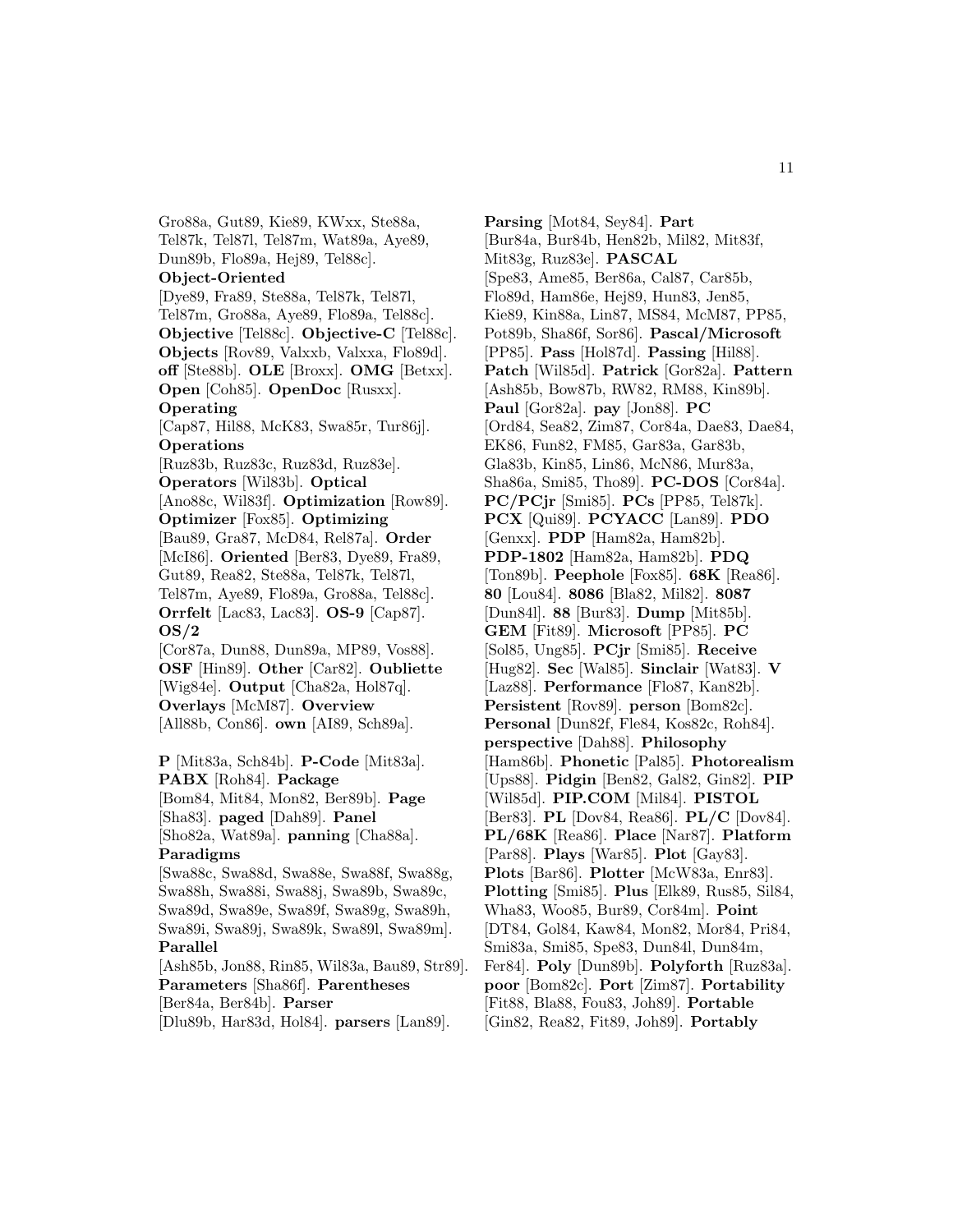[Ber83]. **Porting** [Sor86]. **power** [TB89]. **Powers** [Ham86e]. **Practical** [Bow83a, Ham86b, Pal85]. **Practice** [Bro84a]. **precedence** [Pet89a]. **Precision** [Beh83]. **Precompiled** [Sol83]. **Prelude** [Tra87c]. **Preparing** [Rel87b]. **Preprocessor** [Sch84b, Sha84]. **Presentation** [MP89, Sch89b]. **Press** [Mar87a]. **Primitive** [Car84, Carxxb]. **Primitives** [Hog85b]. **Print** [Dae82, Rin85]. **Printer** [Bad83, Poo89]. **Printers** [Cla85]. **Printing** [Bar85, Dae83, Pal85]. **Prior** [Gil82]. **Priority** [Bro87b, Hol87c]. **privileges** [Dun88]. **Problems** [Beh83]. **Procedural** [Sha86f]. **Procedure** [Ruz83a, Ber89a]. **procedures** [Wil85b]. **Processing** [Don85, Mel89]. **Processor** [GT82, Skj82a]. **processors** [Hog85a]. **ProDOS** [Day85, Ste85]. **Products** [Elk89, Dlu89c]. **Professional** [Ton89c]. **Program** [Bom84, Fit88, Gro84, Jam82, Joh84, Kat86, Lin88, Mau82a, Mor83, Pal85, PP85, RW82, Sch85a, Sti84, Tak84, Tay82, Wei83, Mak89, Sch89d, Sea82]. **Programmable** [Edw85, Sim83]. Programmer<sup>[ADL88, All88b, Lew88,</sup> Mea88b, Skj83b, Skj83a, Skj83c, Skj84f, Skj84h, Skj84a, Skj84b, Skj84c, Skj84d, Skj84e, Skj84g, War84, Ste89b]. **Programmers** [MS84, Kin88a]. **Programming** [All88a, Bro84b, CFH88, Der89, Dis87, Dov84, Dun89c, Dun89d, Dun89e, Dun89f, Dun89g, Dun89h, Dun89i, Dun89j, Dun89k, Dun89l, Dun89m, Dye89, Edw85, Fis89b, Ham86c, Ham86d, Ham87f, Ham87c, Ham87d, Ham87e, Hea84a, Hea84b, Hol86l, Hol87r, Mal85, Nel86, Ord82, Por88o, Por88e, Por88f, Por88g, Por88h, Por88i, Por88j, Por88k, Por88l, Por88m, Por88n, Por89a, Por89b, Por89c, Por89d, Por89e, Por89f, Por89g, Por89h, Pro84, Sch84a, Sha86b, Sha86c, Sha86d, Sha86e, Sha87a, Sha87b, Sha87c, Sha87d, Sha87e, Sha87f, Sha87g,

Sha88, Sol82, Ste88a, Ste88d, Ste88e, Ste88f, Ste88g, Ste88h, Ste89c, Ste89d, Ste89e, Ste89f, Ste89g, Ste89h, Ste89i, Ste89j, Ste89k, Ste89l, Ste89m, Ste89n, Swa88c, Swa88d, Swa88e, Swa88f, Swa88g, Swa88h, Swa88i, Swa88j, Swa89b, Swa89c, Swa89d, Swa89e, Swa89f]. **Programming** [Swa89g, Swa89h, Swa89i, Swa89j, Swa89k, Swa89l, Swa89m, Tel87l, Tel87m, Wil85e, Dun89b, Fis89a, Flo89a, GR89a, Jon88, Por88a, Por88c, Ste88b, Ste88c]. **Programs** [Bre87, Cra88, Der88, Edg89, Kap84, Men89a, Pot89b, Pot89a, Siy89]. **Projects** [CFH88]. **Prolog** [Edg85, Laz89, But87b, Cor85l, Sof86, But87a, Laz88, Sch85a, Swa88a, Tel88a]. **Prolog/V** [Laz88]. **PROLOGs** [Pie87]. **Proposal** [Sha86g, Tur87b, KP89]. **protected** [Gre89a, Mar88]. **Protection** [Fre86]. **Protocol** [Lin88, Tay83, TT86]. **Protocols** [Bro84a, Car85a, Kra85]. **Proving** [Rei88]. **Prowriter** [Nel85]. **pseudo** [Ton89a]. **pseudo-structures** [Ton89a]. **Pseudocode** [Tak84, Ash84]. **Ptree** [Pet89a]. **Public** [Bur84a, Bur84b, MM84b, MM84a]. **Pushing** [Lev87]. **Put** [Sho82a]. **Putting** [Dah88, Nar87]. **Puzzling** [Ams89].

**Quadtrees** [Whi87]. **Queues** [Bro87b, Hol87c]. **Quick** [Lad89a, And89b, Lad89f]. **QuickDraw** [Der89, Mayxx]. **QuickPak** [Ton89c]. **QuickPascal** [MV89]. **Quiet** [App86]. **Quirks** [Hea84c]. **Quong** [Cri83].

**R** [Ste83, Lad89d]. **R.** [Ord82]. **Radio** [Ouv84]. **RAM** [Dei87, Ste85]. **RAM-Cache** [Dei87]. **Randal** [DeG84]. **Random** [Rus85]. **Raskin** [DDJ86]. **RATFOR** [Eve84]. **Raton** [Bro86]. **Ray** [Cor84b]. **RCV** [Tay83]. **Read** [Mes84, Rus85]. **Real** [Bow89, Bun89, Cra88, Tur86j, Vos88,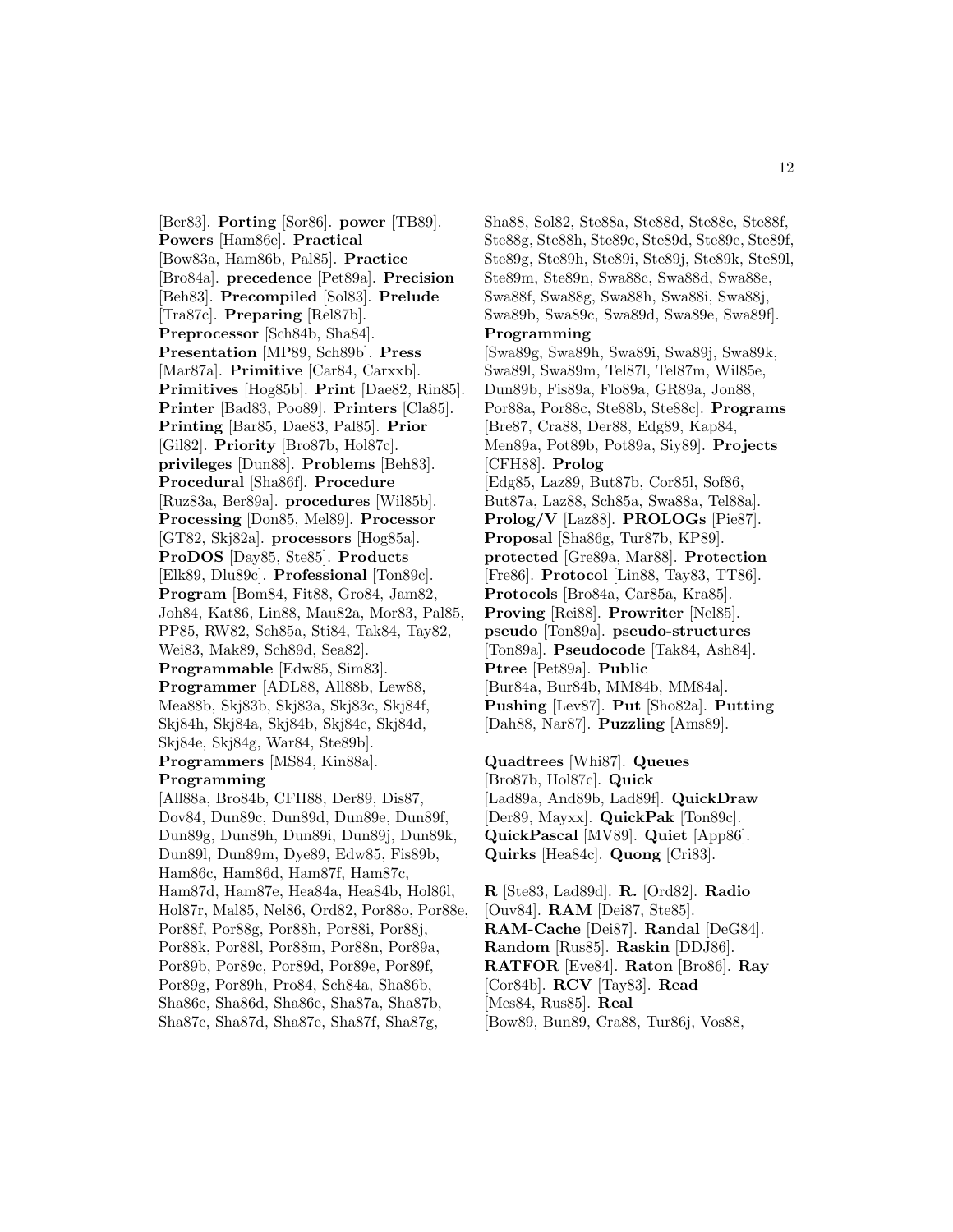Wil85a, GR89a, KP89, Tra88a]. **Real-Time** [Cra88, Tur86j, Vos88, Wil85a, Bow89, Bun89, GR89a, KP89, Tra88a]. **Realizable** [AS85b, AS85c, AS85a]. **really** [Jon88]. **Reasoning** [Hal84]. **Recipes** [Mar87a]. **RECLAIM** [Mur83b]. **Reclamation** [Mur83b]. **recognition** [Kin89b]. **Recorder** [Gar87]. **Recursion** [Eme82]. **Recursive** [Mit83f]. **RED** [Rea83a, Rea83b]. **Reference** [Tay82]. **Regular** [Hol84]. **relation** [Fou83]. **Relocating** [Bar82]. **Repair** [Kva82]. **Repository** [Con86]. **Representation** [But87a, Smi83a]. **Res** [Mur83a, Sea82]. **Resident** [Sil84, Ano88a]. **Resolution** [Rei88]. **RESORT** [Kra84]. **Resource** [Mea88b]. **Resources** [War84]. **Rest** [Mea88a]. **REVAS** [Wil83c]. **REVASCO** [Wil83c]. **Review** [Ams89, Blu85f, Bow83a, Bow83b, Car82, Car83, Cha82b, Cla84b, Clu85, Con85, Cri82, Cri83, Dav88, DeG84, Dlu89c, EK86, Elk89, Fre88a, Fun82, Gan83, Gom84, Gor82a, Gor82c, Hal84, HG82, Hin84, Hor85, Kin85, Lou84, Lun83, Lyo83, Mar87a, McK84, New83, Ord82, Ord84, Ouv84, Pro84, Rob82, Sch85b, Sim86, Sol85, PCC82, Ste83, Sut85e, Tra85, Ung85, Wat83, Wei89, Wig84e, Wil83c, Edw85, Por88b, Ton89b, Ton89c]. **Reviews** [Ashxxa, Ashxxb, Balxx, Carxxa, Casxxa, Casxxb, Cauxx, Claxxa, Claxxb, Corxx, Craxxa, Craxxb, Detxx, Dunxx, Erixx, Favxx, Gahxx, Galxx, Grixx, Harxx, Heaxx, Hutxx, Irvxx, Johxx, Jolxxa, Jolxxb, Jolxxc, Kacxx, Kapxx, Kroxx, Lanxxa, Lanxxb, Lozxx, Mitxx, Morxx, Nelxx, Parxx, Pfexx, Porxx, Reixx, Relxx, Rotxx, Rowxx, Salxx, Schxx, Shoxx, Staxx, Stexx, Swaxx, Telxx, Valxxc, Varxx, Rel88b]. **Revisited** [Har87c, Dal89, Por88c, Win89]. **Revolution** [Lyo83]. **RHEALSTONE** [KP89]. **Riddle** [Ros85, Til85]. **Right** [And87, Cam86c, Car89]. **Ritchie** [Ste89o]. **Robotic** [McK84]. **Robotics** [Blu85f]. **Roll** [AI89]. **rollover** [Dav85]. **ROM**

[Ano88b, Nar87]. **Roman** [Hol87b]. **Ronald** [Gor82c]. **Root** [Cat86a, Cat85]. **Roots** [Cam86a]. **Rotations** [Goo83]. **Rough** [Gor82b]. **Routine** [Lee83, Smi85, Cat85]. **routines** [Hum84]. **RS** [Hug82]. **RS-232** [Hug82]. **RSA** [Bur84a, Bur84b]. **RSX** [Gri84b, Rus85, Sil84]. **Rules** [Ham87f]. **Run** [Dal89, Zig89, And89d, Kin88b]. **run-time** [Kin88b]. **Runic** [Fra82a, Fra82b]. **Running** [Cop88a, Cop88b, Hol87s, Spe87d, Spe87e, Spe87f, Spe88e, Spe88f, Spe88g, Swa88k, Swa88l, Tho87, Tur86e, Tur86f, Tur86g, Tur86h, Tur86i, Tur87c, Tur87d, Tur87e, Tur87f, Sch89d, Ste88b]. **Rupp** [Ano88b, Ano88c, Ano88d].

**S** [Blu85f, Gol83, McK84, Wil85a]. **S-100** [McK84, Wil85a, Gol83]. **Sandewall** [Pro84]. **Savage** [Dun84l, Dun84m, Fer84, Gol84, Kaw84, Mor84, Pri84, Spe83]. **Save** [Coh85]. **Saville** [Gan83]. **SAVVY** [Kin85]. **Say** [McC83]. **SBC** [Tan83]. **Scale** [CFH88, DeG84]. **Scheduler** [IB89]. **Science** [Har83c]. **Scientific** [Mar87a]. **Scientist** [Lyo83]. **SCISTAR** [FT84, Nel85, TF84]. **SCOOPS** [Tel87m]. **Scrabble** [War85]. **Screen** [Bla83, How83, Rea82, Rea83a, Rea83b, Woo82, Ste88c]. **Screen-Oriented** [Rea82]. **Screens** [Bre87, Mor86]. **Scripts** [Har87b]. **scrolling** [Cha88a]. **SCSI** [Bas85a, Bas85b, Bas85c]. **SD** [Ham83, Swa88a]. **Sea** [Car86b]. **Search** [Cam86b, Bar84b, Pet89a]. **searches** [Dlu89a, Men89b]. **Searching** [Flo87]. **Secret** [Fre86, Mic88]. **security** [Moi89]. **SELDSK** [Smi84]. **Semantic** [Rei88]. **Send** [Hug82, TT86, Tay83]. **Send/Receive** [Hug82]. **Sense** [Irv83]. **Serial** [Lin88, Wil83a]. **Serial-To-Parallel** [Wil83a]. **Series** [Gat83, Rod86]. **Setting** [Pet89a]. **setup** [Mur83a, Sea82]. **Shack** [Ouv84]. **Shape** [Ryl85]. **Shasha** [Ams89]. **Shell** [Har87b, Hen82b, Skj82b]. **Shifts** [Goo83]. **Short** [Mey83]. **Shortcut** [Nel85].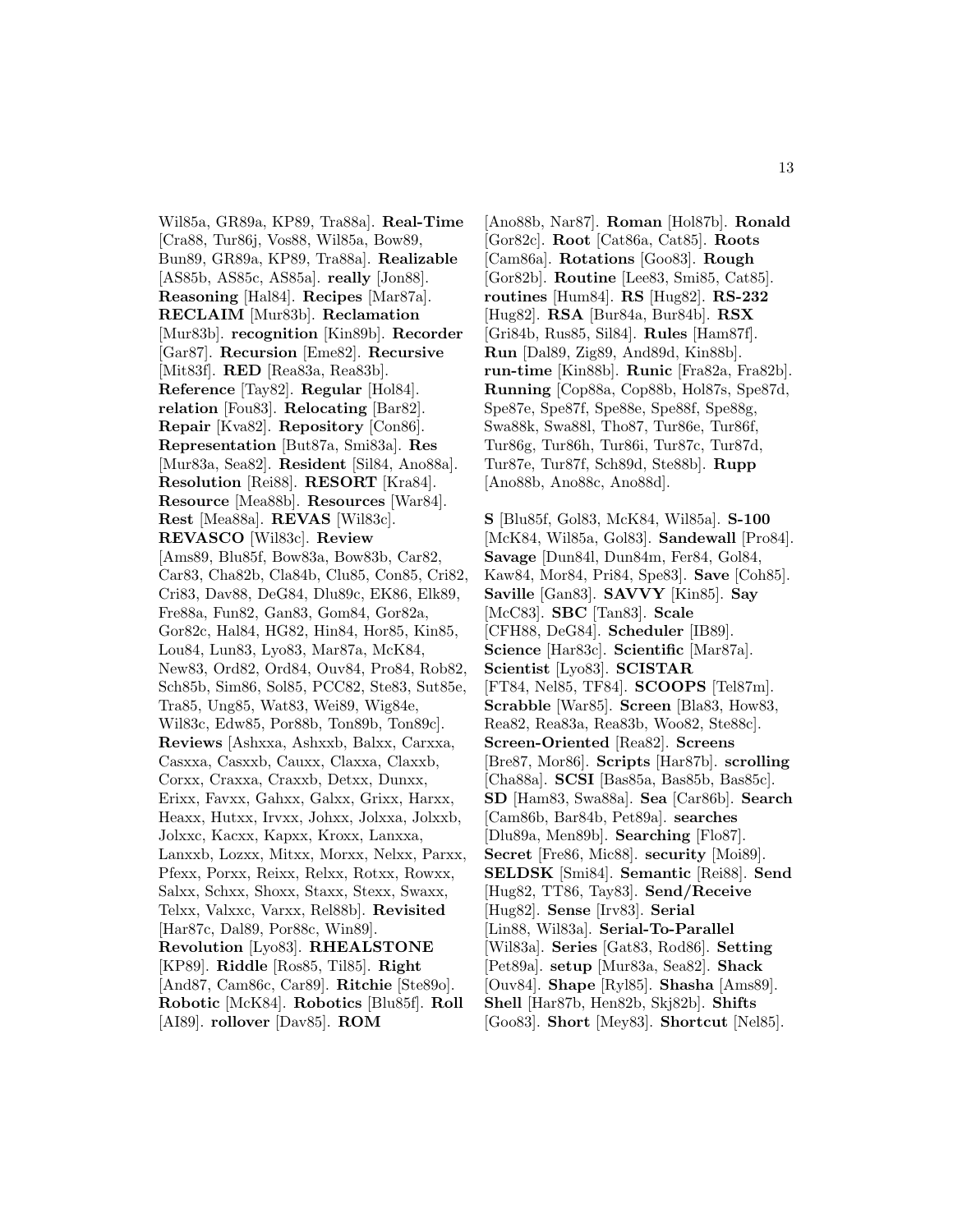**Show** [Rod85]. **Shrobe** [Pro84]. **SID** [Mit85a]. **sidebar** [Tur89]. **Siekmann** [Hal84]. **Sieve** [Col83]. **Signal** [Mel89]. **Signed** [Smi83b]. **Simple** [Bad83, Bar86, Cla84a, May88, Mic82, Mit84, Mot84, Ruz84, Tur86j, Wat83, Eck89]. **Simplified** [Mau82b]. **Simulated** [McL89]. **Simulation** [CM89, GR89b]. **simulations** [Kin89a]. **Simulator** [Cat86b, Aye89]. **Sinclair** [Lac83, Cha82a, Cha82b, Con82]. **Sine** [Cam86b]. **Single** [Lew88]. **Sixth** [Doh84, Gri84a, Gri86]. **Sketching** [PP85]. **SKIPIF** [Ram83]. **Skipping** [Ram83]. **slots** [Kru88d]. **SMAL** [Lou84]. **SMAL/80** [Lou84]. **Small** [Hen82b, Kan82b, Van82, Fou83, Hal82, Hen82a, HP84, Hen85, Joh82, Kva82, Mac83, McK83, Sch84a, Sch84b, Sta83, Sta84]. **Small-C** [Fou83, Hal82, Hen82a, HP84, Hen85, Joh82, Kva82, Mac83, McK83, Sch84a, Sch84b, Sta83, Sta84]. **Smaller** [Irv83]. **Smalltalk** [Laz88, TB89]. **Smartmodem** [HG82]. **smooth** [Cha88a]. **Soft** [Rel88a]. **Soft-ICE** [Rel88a]. **Software** [Boy88, Con86, Dun82a, Dun82b, Dun82c, Dun82d, Dun83a, Dun83b, Dun83d, Dun83e, Dun83f, Dun83g, Dun83h, Dun83i, Dun83j, Dun83k, Dun83l, Dun83c, Dun84a, Dun84b, Dun84c, Dun84d, Dun84e, Dun84f, Dun84g, Dun84h, Dun84i, Dun84j, Dun85a, Dun85b, Dun85c, Dun85d, Dun85e, Dun85f, Dun85g, Dun85h, Dun85i, Dun85j, Dun86a, Dun86b, Dun86c, Dun86d, Dun86e, Dun86f, Dun86g, Dun86h, Dun86i, Dun86j, Dun87a, Dun87b, Dun87c, Dun87d, Dun87e, Dun87g, Dun87f, Ham87f, Hec85, Lew88, Rob88, Swa84i, Swa84j, Swa85n, Swa85o, Swa85p, Swa85q, Ton89c, Wig84e, Win85, Ber89b, Bla88, Kru88d, Mey89, Sti88, Dav88, Fun82, Tra85]. **Solid** [Ryl85]. **Solutions** [Hea84c, Clu85]. **Some** [Fre83, Gro84, Mey83, Mor84, Win85, Wis83]. **Son** [Fra82b]. **SORCIM** [New83]. **Sort**

[Cel85, Man83]. **Sorted** [Dae84]. **Sorting**

[McI86]. **Sound** [Lev87]. **Soundex** [How87]. **Source** [Fox85]. **Sow** [Cri83]. **SP** [Ham86a, Ham86b, Ham87b, Ham87a]. **Special** [KR88]. **specifications** [Laz89]. **Speed** [EK86, Rel88b, Men89c]. **Speeding** [Wei86]. **spelling** [Bom82c]. **Spelunking** [Lad88]. **Spiecher** [Cri82]. **Splines** [Ash86]. **Spooler** [Rin85]. **Spreadsheet** [Mor84]. **SPSS** [Sol85]. **SPSS/PC** [Sol85]. **SQL** [Gea88]. **Square** [Cam86a, Cat86a, Cat85]. **SS** [Ham83]. **SS-SD** [Ham83]. **Stack** [Ber83, HG82]. **Stan** [Rob82]. **Standard** [DT84, Tra87c]. **Standards** [Cro82, Ham86b, Sha86g, Wis83, Fou83]. **Star** [Sho82b]. **Star-to-Epson** [Sho82b]. **State** [Bow87b, Por88b, Smi89]. **statements** [Fox89]. **States** [Bow83b]. **Statistical** [Hol87d]. **Step** [Wil86]. **Still** [Gri83]. **Stock** [Mes84]. **Stone** [Har83c]. **Storage** [Ano88c]. **Streams** [GS89, Ode84]. **String** [Bar84b, Lad89b, Men89b]. **Strings** [McD84]. **Stroustrup** [Ste89o]. **structure** [Gro84]. **Structured** [Dun89c, Dun89d, Dun89e, Dun89f, Dun89g, Dun89h, Dun89i, Dun89j, Dun89k, Dun89l, Dun89m, Ham86c, Ham86d, Ham87f, Ham87c, Ham87d, Ham87e, Por88o, Por88e, Por88f, Por88g, Por88h, Por88i, Por88j, Por88k, Por88l, Por88c, Por88m, Por88n, Por89h, Sha84, Sha86b, Sha86c, Sha86d, Sha86e, Sha87a, Sha87b, Sha87c, Sha87d, Sha87e, Sha87f, Sha87g, Sha88, Dun89b, Por88a]. **Structures** [Sha86g, Kin88b, Ton89a]. **Study** [Mel89]. **Style** [Sol82]. **Submit** [Ram83]. **Subroutine** [Mes84]. **Subroutines** [Skj82b, Gan83]. **Subset** [Mit83b, Mit83c, Mit83d, Mit83e]. **Subversive** [Cor85a]. **Suggestion** [Ber84b]. **Summit** [Tra85]. **SuperScripsit** [Ouv84]. **Survey** [Tho86]. **Swaine** [Eri88i, Eri88j, Swa86j, Swa86k, Swa86l, Swa86m, Swa86n, Swa86o, Swa86p, Swa87j, Swa87k, Swa87l, Swa87m, Swa87n, Swa87o, Swa87p, Swa87q, Swa87r, Swa87s, Swa87t,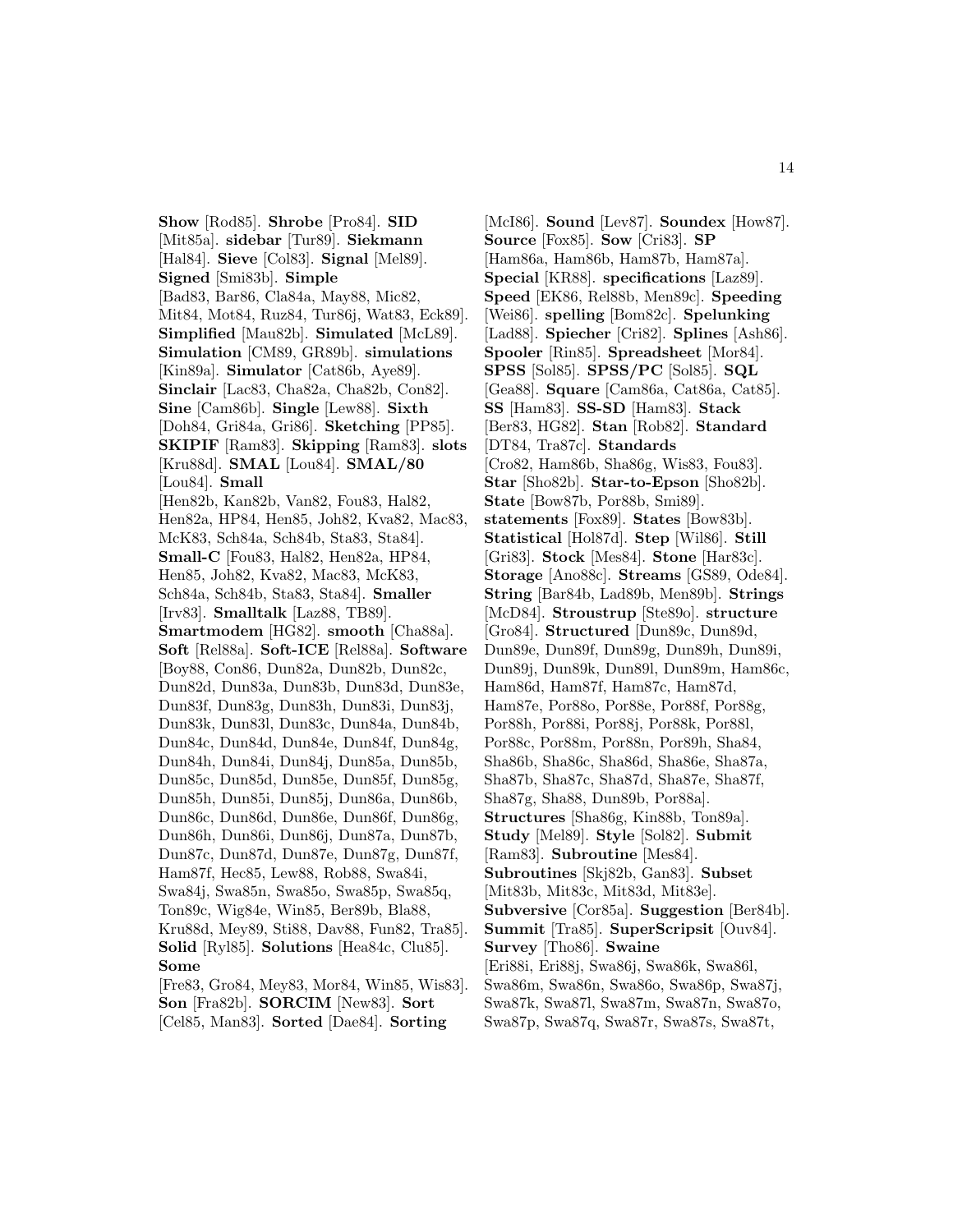Swa87u, Swa88m, Swa88n, Swa88o, Swa88p, Swa88q, Swa88r, Swa88s, Swa88t, Swa88u, Swa88v, Swa89n, Swa89o, Swa89p, Swa89q, Swa89r, Swa89s, Swa89t, Swa89u, Swa89v, Swa89w, Swa89x, Swa89y]. **SWAP** [Mak89]. **Symbols** [TF84, FT84]. **Syntax** [Gla83a]. **Synthesizer** [Sim83]. **System** [Ano88a, Bur84a, Bur84b, Bur85, Camxx, Cap87, Cor84b, GPxx, Kan82a, Kos82c, McK83, Mon83, Sch84a, Sil84, Sof86, TT84a, TT84b, Tur86j, Bur89, Hin89, Moi89, Pet89b, Get89a, Sim86]. **Systems** [Cri82, Gri87b, Gri87a, Hil88, Hor85, KR88, Par84, PCC82, Wei89, Fre88a, Lun83]. **table** [Dav85]. **Tables** [Pir83, Ber89a]. **Tackling** [CFH88]. **Taligent** [GPxx]. **Talking** [Cor84b]. **Target** [RMB85]. **Taste** [TT87]. **TAWK** [Eck89]. **Tax** [Sch85a]. **Tech** [Cla84b]. **Technical** [Cor82a]. **Techniques** [Dis87, Hea84a, Hea84b, Hea85c]. **Technologies** [Broxx, Kin85, Rel88a]. **Technology** [Leb88, Row89]. **TEE** [Hea85a]. **Telecommunications** [Bro84b]. **Teletext** [Bow83b]. **template** [Sch89b]. **ten** [Edw85]. **Terminal** [Dav85]. **Terminals** [Ash83]. **Test** [Gal82, Ste86]. **Tests** [Mor84, Dav85]. **Text** [McW83b, Nic82, TT87]. **Theorem** [Rei88]. **Theory** [Bro84a]. **Third** [DeG84]. **Thoughts** [Fit88]. **Threaded** [Bro85, Gor82c, Gor83a, Mat88]. **Threaded-Code** [Bro85]. **Thrills** [EK86]. **TIFF** [BMO88]. **Time** [Bom82a, Cra88, Ros89, Tur86j, Vos88, Wil85a, And89d, Bow89, Bun89, GR89a, KP89, Kin88b, Tra88a]. **Timed** [IB89]. **Timex** [Lac83, Wat83]. **Timex/Sinclair** [Wat83]. **Tiny** [AS85a, McW83b]. **Tips** [Hea85c]. **TNZ** [Cam86d]. **Today** [Rel87c]. **Token** [Mot84]. **Tool** [Woo85, Mic88]. **Toolbox** [ADL88, Dun82a, Dun82b, Dun82c, Dun82d,

Dun83a, Dun83b, Dun83d, Dun83e, Dun83f,

Dun83g, Dun83h, Dun83i, Dun83j, Dun83k, Dun83l, Dun83c, Dun84a, Dun84b, Dun84c, Dun84d, Dun84e, Dun84f, Dun84g, Dun84h, Dun84i, Dun84j, Dun85a, Dun85b, Dun85c, Dun85d, Dun85e, Dun85f, Dun85g, Dun85h, Dun85i, Dun85j, Dun86a, Dun86b, Dun86c, Dun86d, Dun86e, Dun86f, Dun86g, Dun86h, Dun86i, Dun86j, Dun87a, Dun87b, Dun87c, Dun87d, Dun87e, Dun87g, Dun87f, Por87a, Por87b, Sca86, Bas85a, Bas85b, Bas85c]. **Toolkit** [Cal87, Wei89]. **Tools** [Gea88, Jen85, Swa88a]. **Topics** [TT88]. **TOPS** [Fis84]. **TOPS-20** [Fis84]. **TopView** [Swa85r]. **tour** [Cor85l]. **Trace** [Jon83]. **Trade** [Fre86]. **Transfer** [Hug82]. **transfers** [Men89c]. **Transform** [Ull84, Bar84a]. **Translating** [Qui89]. **Translation** [Ord82]. **Translations** [Car83]. **Translator** [Cam86d, Sca83]. **transputers** [Swa88a]. **Tree** [Jam82, BD83, DB83]. **Trees** [Mat88]. **trials** [Rel88b]. **TRIM** [Hea85b]. **Trio** [Fre88a]. **TRS** [Cro84, Ouv84, Sca83, Car82]. **TRS-80** [Cro84, Ouv84, Sca83, Car82]. **TRTA** [Ste86, Tur86a, Tur87b]. **True** [Sha87h]. **TSD** [Hec85, Hog85a, Win85]. **TSR** [Men89a, Pot89b, Pot89a, Wei89]. **TSX** [Tan83]. **Turbo** [PP85, Ame85, Ber86a, Cal87, CV89, EK86, Flo89d, Hej89, Jen85, Lad89a, Lad89f, Lin87, McM87, Por87a, Por87b, Pot89b, Sha86f, Tel88a]. **Turing** [Sut85e]. **Two** [FM85, Mus87, Swa89a, TB89]. **Two-Bit** [Mus87]. **TXS** [Tan83]. **Tydeman** [Bow83b]. **Types** [Jon87, Hej89].

**U.** [Blu85f]. **U.S.** [McK84]. **Ultimate** [Rin85, Sti84]. **Undocumented** [Jam89, Lad88]. **United** [Bow83b]. **units** [Gro88a]. **UNIX** [Cra88, GS89, Hol87q, Mea88a, Sch85c, Sch85d, Skj82b, Skj83a, Skj83c, Skj84a, Skj84b, Skj84c, Skj84d, Skj84e, Skj84g, Bas84, Col84, Fre88b, Har87b, Hol84, Poo89, Rog84, Skj83b, Skj84f, Skj84h, Wal84, Wil83d].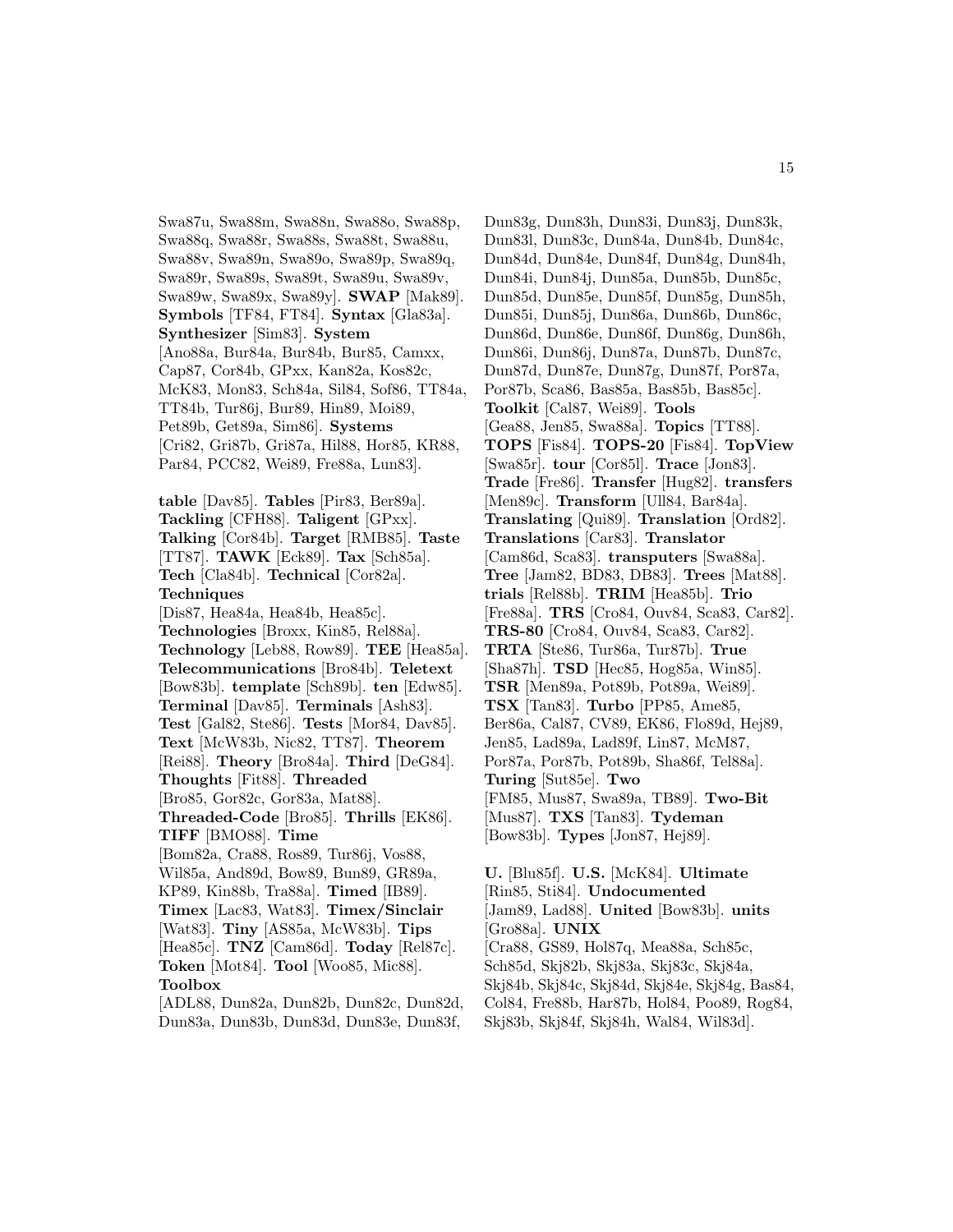**UNIX-Compatible** [Hol87q]. **Unix-Like** [Hol84]. **Unix-To-Unix** [Col84]. **Unixes** [Wal84]. **Unstructured** [Wil85e]. **Update** [Car85b, Hen85]. **Upon** [Mau82a]. **USART** [Gay85]. **use** [Mer89]. **User** [Car88, Ste83, Hea82d]. **Users** [Nel85]. **Using** [Bom84, Bow87b, Bre87, Dae83, Gay83, Har87b, Hog85b, Kin89b, Ouv82, Par88, Rei88, Ruz83a, Sti88, Tak84, Tho89, Dlu89a, Get89a]. **Utilities** [Col84, Hug82, Nel87, Hym88a]. **Utility** [Bar85, Dae82, Gar83a, Kva82, Mur83b, Ram83, Wil83a, Mak89]. **UX** [Mea88a].

**V** [Clu85]. **v.2** [Fou83, Hen82a, Mac83]. **V1.3a** [Cri83]. **V2.2** [Wil85d]. **Validation** [Ste88i]. **Vallee** [Lyo83]. **Variable** [Fis89a, Mar86b, Mis89a]. **Variable-level** [Fis89a]. **Variables** [Hog85b, Moo88a]. **Varieties** [Wal84]. **Vector** [Mic82, Shi83]. **VEdit** [Elk89]. **Vendor** [Ste88i]. **Ver** [Dlu89c, Elk89, Fre88a, Rel88a, Wil85b]. **VERSA** [Lun83]. **VERSA-FILE** [Lun83]. **Version** [Ame85, Gol84, Hor85, Kin85, Sch85b, Tra85, Ung85, Ban84]. **Versus** [Car85b, Lad89f]. **Very** [DeG84]. **VGA** [Cha88a, Cha88b]. **via** [Duv88, Hug82]. **Victor** [Ano83]. **Video** [Cha82a]. **Videotex** [Bow83b]. **Virtual** [Fle84, Tic88, Dah89]. **Visual** [Dye89]. **VMS** [Poo89]. **Vocabularies** [Sha83]. **VolksMicro** [PCC82]. **Volkswriter** [Fun82]. **VOS** [Hen82b]. **Votrax** [McC83]. **VP** [App86, But87b, Erd87, Hol86m, Hol86l, Hol87r, Sum87]. **vs** [Cor82a, Fre88b, Spe88a].

**W** [Ord84]. **want** [Dun89b]. **Wars** [Nel87]. **Watcom** [Dlu89c]. **Way** [CM89, TT86]. **Ways** [Bli87]. **Weather** [Par84]. **Western** [Sut85e]. **Westico** [Lou84]. **Where** [Tur87a]. **while** [Sch89d]. **Wildcards** [Skj82b]. **Wilson** [Hal84]. **Winchester** [Gol83]. **Window** [Get89a, Mit84]. **Windowing** [Hol87q, Swa85r, Get89a, Hin89, Joh89].

**Windows** [JS89, Lin86, Swa85r]. **Winston** [Gor82a]. **Winthrop** [Gan83]. **Wirth** [Por88o]. **WizardCopy** [Gas89, Tur89]. **word** [Hog85a]. **Words** [Ode83]. **Wordstar** [Fis84, FT84, TF84]. **Work** [Sho82a]. **Workshop** [All88b]. **Workstation** [Leb88]. **Worm** [Ste86]. **WP6502** [Cri83]. **Write** [Cri82]. **Write-On** [Cri82]. **Writeable** [Gla83a]. **Writing** [Cra88, Der88, Dun88, Fit89, Fra82b, Fra89, Kle87, Mey89, Mis89b, Wat89b]. **Written** [Edg85, Par86]. **Wrong** [Car86a, Sum87].

**X** [Fit89, Get89a]. **X/GEM** [Fit89]. **Xanadu** [Gre83]. **XCMD** [Kru88d]. **XCMDs** [And89b]. **Xerox** [Tel87j]. **XFCN** [Kru88d]. **XMODEM** [Tay83, Smi89]. **Xor** [Cor87b, Har87c].

**Years** [Har83c]. **Yes** [Jon83]. **Yin** [Wat83].

**Z** [Sim86]. **Z-System** [Sim86]. **Z80** [Gan83, Gin82, Goo83, Sca83, Til85]. **Z8000** [Ode82]. **Zarella** [Car83, Cla84b]. **Zoomracks** [Hec85]. **ZSID** [Mit85a]. **Zwimpfer** [Bow83b]. **ZX81** [Cha82a, Cha82b, Con82].

# **References**

# **Ackerman:1987:H**

[Ack87] Mark S. Ackerman. 6502 hacks. Dr. Dobb's Journal of Software Tools, 12(2):24–26, 29–32, February 1987. CODEN DDJOEB. ISSN 0888-3076.

#### **Al-Dhelaan:1988:PDM**

[ADL88] Abdullah Al-Dhelaan and Ted G. Lewis. A programmer's database for the Macintosh toolbox. Dr. Dobb's Journal of Software Tools, 13(1):24–26, 28–31, 33, 35, 36, 41, 48–52, 54, 57–65, January 1988.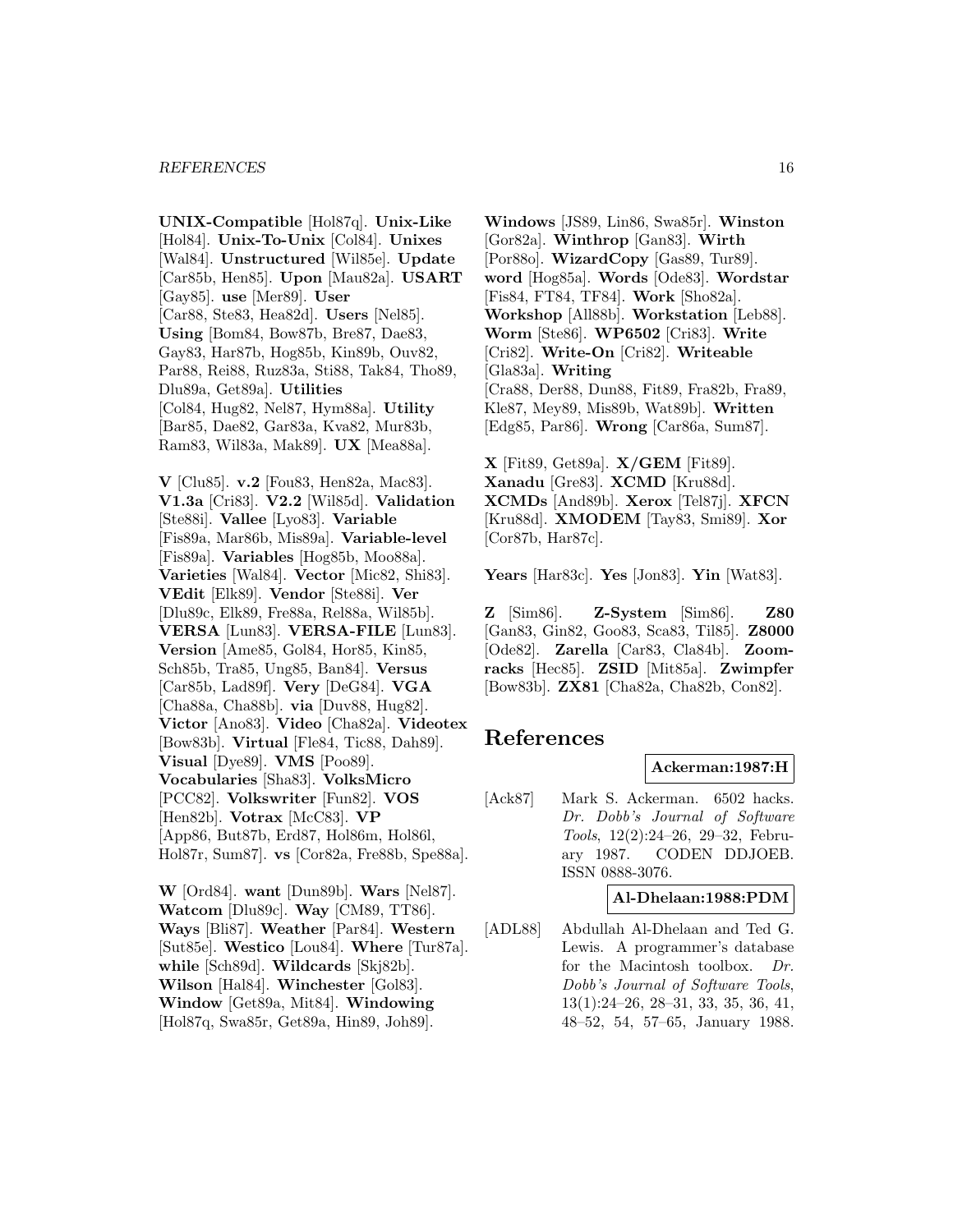CODEN DDJOEB. ISSN 1044- 789X.

### **Abrash:1989:RYO**

[AI89] Michael Abrash and Dan Illowsky. Roll your own minilanguages with mini-interpreters. Dr. Dobb's Journal of Software Tools, 14(9): 52–58, 61–62, 102–103, September 1989. CODEN DDJOEB. ISSN 0888-3076.

# **Allen:1988:IHP**

[All88a] Daniel Allen. An introduction to HyperCard programming. Dr. Dobb's Journal of Software Tools, 13(??):56–??, ???? 1988. CODEN DDJOEB. ISSN 1044-789X.

# **Allen:1988:OMP**

[All88b] Daniel Allen. Overview: Macintosh programmer's workshop. Dr. Dobb's Journal of Software Tools, 13(??):20–??, ???? 1988. CODEN DDJOEB. ISSN 1044-789X.

# **Amelang:1983:DDD**

[Ame83] Loren Amelang. Dysan's digital diagnostic diskette. Dr. Dobb's Journal of Software Tools, 8(12): 40–??, December 1983. CODEN DDJOEB. ISSN 1044-789X.

# **Ames:1985:TPB**

[Ame85] William Ames. Turbo Pascal bug in version 2.0 [letter]. Dr. Dobb's Journal of Software Tools, 10(5):9– ??, May 1985. CODEN DDJOEB. ISSN 1044-789X.

#### **Amsterdam:1988:AEL**

[Ams88a] Jonathan Amsterdam. Adding extensions to Lisp. Dr. Dobb's Journal of Software Tools, 13(10):19– 20, 22, 24, 27, 56, 58, October

1988. CODEN DDJOEB. ISSN 0888-3076.

### **Amsterdam:1988:CAL**

[Ams88b] Jonathan Amsterdam. Creating an adventurous language. Dr. Dobb's Journal of Software Tools, 13(4):18–??, April 1988. CODEN DDJOEB. ISSN 1044-789X.

# **Amsterdam:1989:RPA**

[Ams89] Jonathan Amsterdam. Review of The Puzzling Adventures of Dr. Ecco, by Dennis Shasha, in ER. Dr. Dobb's Journal of Software Tools, 14(4):96–??, April 1989. CODEN DDJOEB. ISSN 1044- 789X.

# **Anderson:1985:BMM**

[And85] Brian R. Anderson. Bit manipulation in Modula-2. Dr. Dobb's Journal of Software Tools, 10(11): 38–??, November 1985. CODEN DDJOEB. ISSN 1044-789X.

# **Anderson:1986:CAa**

[And86a] Brian R. Anderson. A 68000 cross assembler. Dr. Dobb's Journal of Software Tools, 11(4):??, April 1986. CODEN DDJOEB. ISSN 1044-789X.

# **Anderson:1986:CAb**

[And86b] Brian R. Anderson. A 68000 cross assembler. Dr. Dobb's Journal of Software Tools, 11(5):??, May 1986. CODEN DDJOEB. ISSN 1044-789X.

# **Anderson:1986:CAc**

[And86c] Brian R. Anderson. A 68000 cross assembler. Dr. Dobb's Journal of Software Tools, 11(6):??, June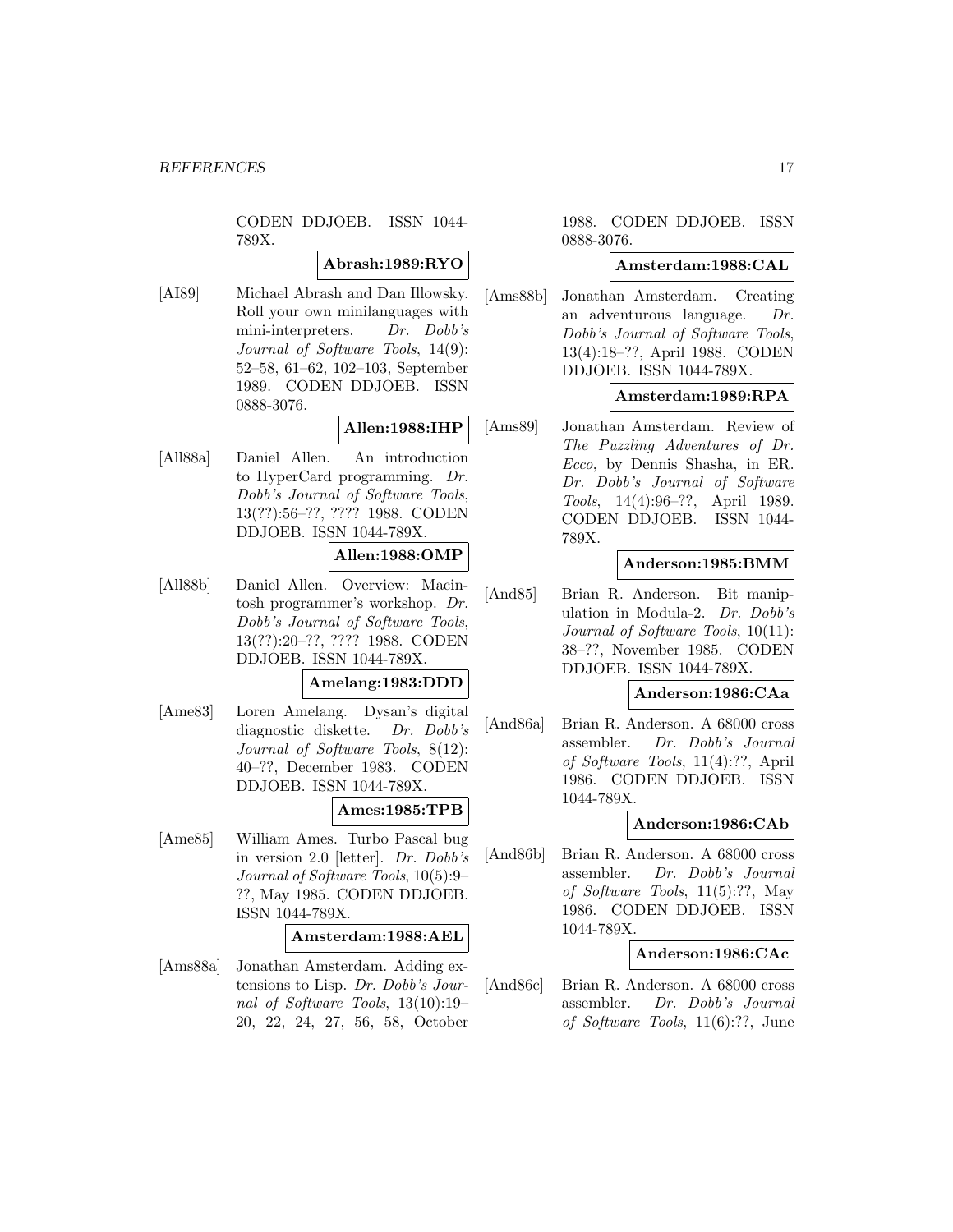1986. CODEN DDJOEB. ISSN 1044-789X.

### **Anderson:1987:WRH**

[And87] Brian R. Anderson. What's right with high-level languages?  $Dr.$ Dobb's Journal of Software Tools, 12(6):14–??, June 1987. CODEN DDJOEB. ISSN 1044-789X.

### **Anderson:1989:KMM**

[And89a] Brian R. Anderson. Kermit meets Modula-2. Dr. Dobb's Journal of Software Tools, 14(5):22–36, 83– 93, May 1989. CODEN DDJOEB. ISSN 0888-3076.

### **Anderson:1989:QDX**

[And89b] Jay Martin Anderson. Quick Drawing with XCMDs (Hyper Card). Dr. Dobb's Journal of Software Tools, 14(5):63–66, 104, 106, May 1989. CODEN DDJOEB. ISSN 0888-3076.

### **Anderson:1989:CCM**

[And89c] Paul Anderson. C customized memory allocators. Dr. Dobb's Journal of Software Tools, 14(13 (C Sourcebook for the 1990s)):62– 66, 94, 1989. CODEN DDJOEB. ISSN 1044-789X.

#### **Anderson:1989:CMA**

[And89d] Paul Anderson. C multidimensional arrays at run time. Dr. Dobb's Journal of Software Tools, 14(8):50, 52, 54–57, 59–60, 124, August 1989. CODEN DDJOEB. ISSN 0888-3076.

#### **Anonymous:1983:CEC**

[Ano83] Anonymous. CP/M-80 expansion card for the Victor 9000. Dr.

Dobb's Journal of Software Tools, 8(2):58–61, February 1983. CO-DEN DDJOEB. ISSN 1044-789X.

### **Anonymous:1985:CCM**

[Ano85] Anonymous. C compilers for MS-DOS. Dr. Dobb's Journal of Software Tools, 10(8):30–??, August 1985. CODEN DDJOEB. ISSN 1044-789X.

# **Anonymous:1988:RES**

[Ano88a] Anonymous. The RESIDENT EX-PERT system. Dr. Dobb's Journal of Software Tools, 13(2):29, February 1988. CODEN DDJOEB. ISSN 1044-789X. Advertisement.

### **Anonymous:1988:RBCa**

[Ano88b] Anonymous. Rupp brothers catalog: CD-ROM drives. Dr. Dobb's Journal of Software Tools, 13(2):3, February 1988. CO-DEN DDJOEB. ISSN 1044-789X. Mailed with Dr. Dobb's Journal #136 (February, 1988).

#### **Anonymous:1988:RBCb**

[Ano88c] Anonymous. Rupp brothers catalog: Compact disc optical storage. Dr. Dobb's Journal of Software Tools, 13(2):4, February 1988. CO-DEN DDJOEB. ISSN 1044-789X. Mailed with Dr. Dobb's Journal #136 (February, 1988).

### **Anonymous:1988:RBCc**

[Ano88d] Anonymous. Rupp brothers catalog: IZE. Dr. Dobb's Journal of Software Tools, 13(2):4, February 1988. CODEN DDJOEB. ISSN 1044-789X. Mailed with Dr. Dobb's Journal #136 (February, 1988).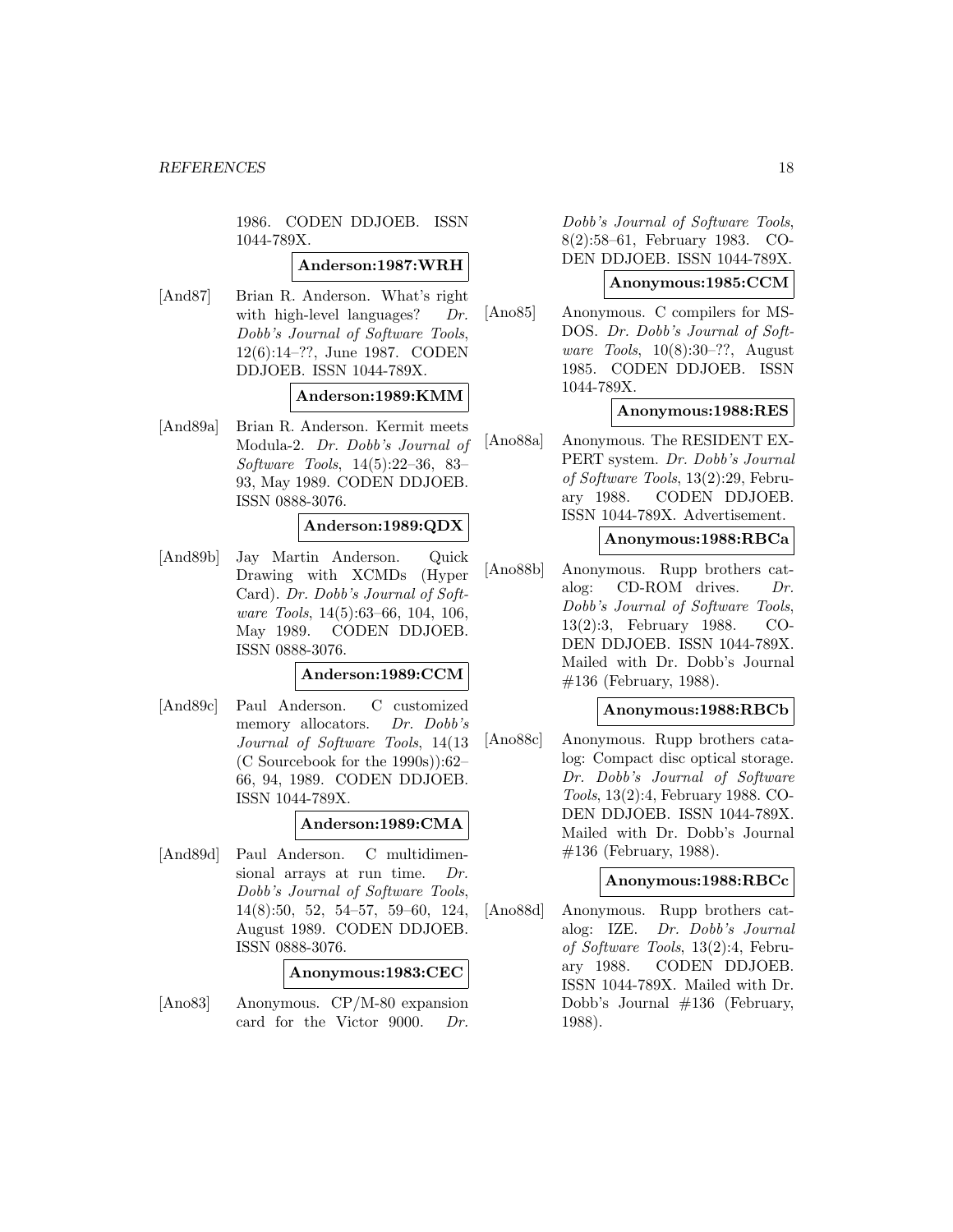# **Appleman:1986:KIQ**

[App86] Daniel Appleman. Keep it quiet in VP. Dr. Dobb's Journal of Software Tools, 11(5):12–??, May 1986. CODEN DDJOEB. ISSN 1044- 789X.

### **Albrecht:1985:THR**

[AS85a] Bob Albrecht and M. Swaine. Tiny hackers: a realizable fantasy in Festschrift for Doctor Dobb. Dr. Dobb's Journal of Software Tools, 10(2):30–??, February 1985. CO-DEN DDJOEB. ISSN 1044-789X.

### **Albrecht:1985:RFLa**

[AS85b] Bob Albrecht and Michael Swaine. Realizable fantasies: Liberating the Mac. Dr. Dobb's Journal of Software Tools, 10(4):12–??, April 1985. CODEN DDJOEB. ISSN 1044-789X.

#### **Albrecht:1985:RFLb**

[AS85c] Bob Albrecht and Michael Swaine. Realizable fantasies: Liberating the Mac. Dr. Dobb's Journal of Software Tools, 10(7):92–??, July 1985. CODEN DDJOEB. ISSN 1044-789X.

#### **Ashdown:1983:CCD**

[Ash83] Ian E. Ashdown. Cursor control for dumb terminals. Dr. Dobb's Journal of Software Tools, 8(12):32–34, 36, 33, December 1983. CODEN DDJOEB. ISSN 1044-789X.

#### **Ashdown:1984:MP**

[Ash84] Ian E. Ashdown. Merge pseudocode for. Dr. Dobb's Journal of Software Tools, 9(11):89– ??, November 1984. CODEN DDJOEB. ISSN 1044-789X.

# **Ashdown:1985:AFC**

[Ash85a] Ian E. Ashdown. Archiving files with  $\text{CP}/\text{M-80}$  and  $\text{CP}/\text{M-86}$ . Dr. Dobb's Journal of Software Tools, 10(1):36–??, January 1985. CO-DEN DDJOEB. ISSN 1044-789X.

#### **Ashdown:1985:PPM**

[Ash85b] Ian E. Ashdown. Parallel pattern matching and Fgrep. Dr. Dobb's Journal of Software Tools, 10(9): 46–??, September 1985. CODEN DDJOEB. ISSN 1044-789X.

# **Ashdown:1986:CFC**

[Ash86] Ian E. Ashdown. Curve fitting with cubic splines. Dr. Dobb's Journal of Software Tools, 11(9): 24–??, September 1986. CODEN DDJOEB. ISSN 1044-789X.

### **Ashdown:19xx:R**

[Ashxxa] Ian E. Ashdown. Reviews. Dr. Dobb's Journal of Software Tools, ??(??):??, ???? 19xx. CODEN DDJOEB. ISSN 1044-789X.

# **Ashworth:19xx:R**

[Ashxxb] Robert Ashworth. Reviews. Dr. Dobb's Journal of Software Tools, ??(??):??, ???? 19xx. CODEN DDJOEB. ISSN 1044-789X.

# **Ayers:1989:OLS**

[Aye89] Kenneth E. Ayers. An objectoriented logic simulator. Dr. Dobb's Journal of Software Tools, 14(12):72, 75–76, 78, 130–132, 134, 136–138, December 1989. CODEN DDJOEB. ISSN 1044-789X.

### **Baden:1983:SGP**

[Bad83] Wil Baden. Simple graphics for printer. Dr. Dobb's Jour-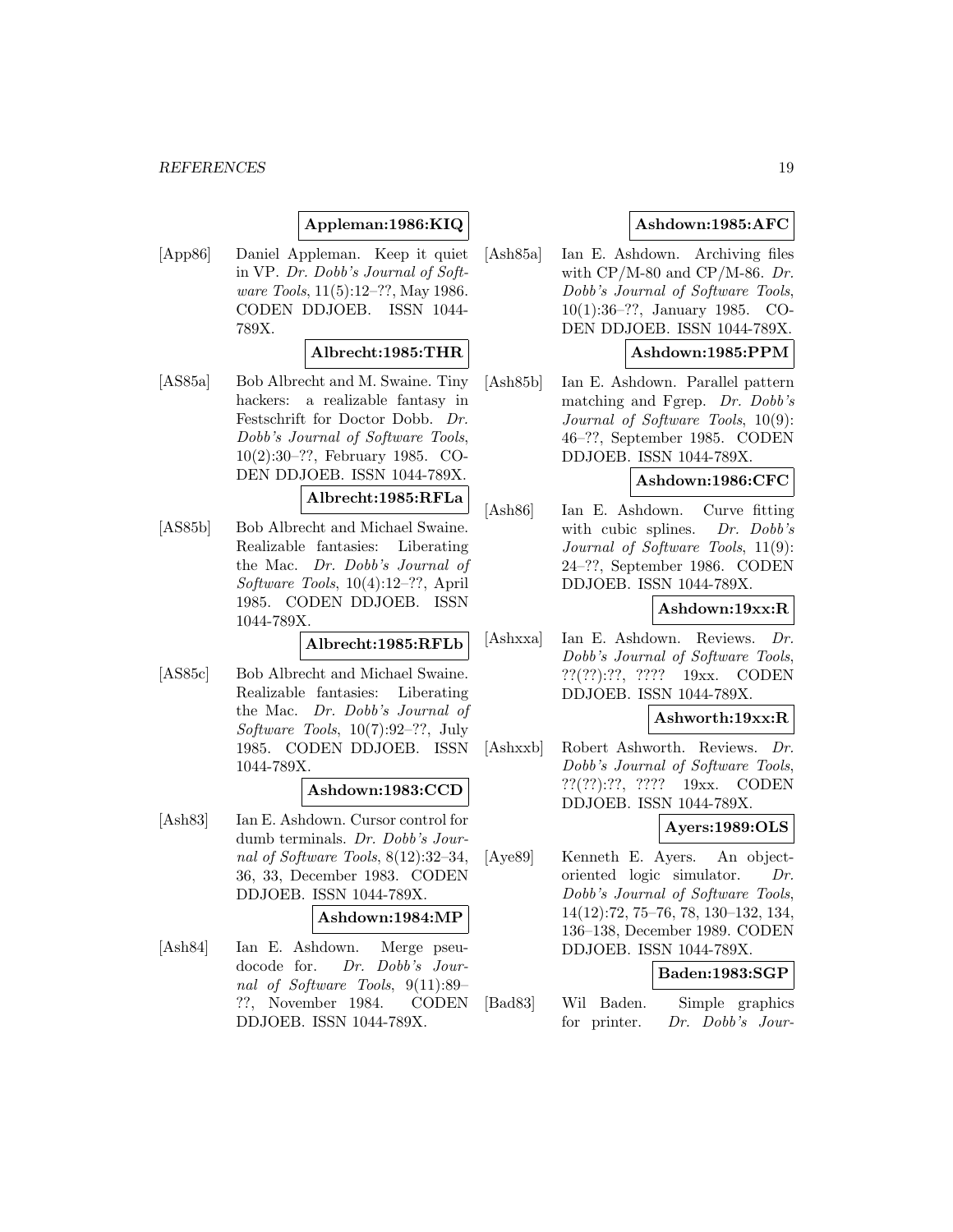nal of Software Tools, 8(11):86– 90, November 1983. CODEN DDJOEB. ISSN 1044-789X.

**Ballinger:19xx:R**

[Balxx] Charles K. Ballinger. Reviews. Dr. Dobb's Journal of Software Tools, ??(??):??, ???? 19xx. CODEN DDJOEB. ISSN 1044-789X.

# **Banchy:1984:CMM**

[Ban84] Patrick Banchy. CLINK mods to May83 82 and improved version. Dr. Dobb's Journal of Software Tools, 9(1):83–??, January 1984. CODEN DDJOEB. ISSN 1044- 789X.

# **Barnhart:1982:RLF**

[Bar82] Joe Barnhart. A relocating loader in Forth. Dr. Dobb's Journal of Software Tools, 7(9):34– ??, September 1982. CODEN DDJOEB. ISSN 1044-789X.

#### **Barnhart:1983:FM**

[Bar83] Joe Barnhart. Forth and the Motorola 68000. Dr. Dobb's Journal of Software Tools, 8(9):18–20, 22, 24–26, September 1983. CODEN DDJOEB. ISSN 1044-789X.

#### **Barnhart:1984:FFF**

[Bar84a] Joe Barnhart. Forth and the Fast Fourier Transform. Dr. Dobb's Journal of Software Tools, 9(9): 34–??, September 1984. CODEN DDJOEB. ISSN 1044-789X.

#### **Barton:1984:SSF**

[Bar84b] Paul C. Barton. String search function in C [letter]. Dr. Dobb's Journal of Software Tools, 9(8): 8–??, August 1984. CODEN DDJOEB. ISSN 1044-789X.

# **Barnhart:1985:PUH**

[Bar85] Joe Barnhart. A printing utility for the HP LaserJet in 16BST. Dr. Dobb's Journal of Software Tools, 10(9):117–??, September 1985. CODEN DDJOEB. ISSN 1044-789X.

# **Barkakati:1986:SPE**

[Bar86] Nabajyoti Barkakati. Simple plots with the enhanced graphics adapter. Dr. Dobb's Journal of Software Tools, 11(5):42–??, May 1986. CODEN DDJOEB. ISSN 1044-789X.

# **Bass:1984:UDD**

[Bas84] John L. Bass. Unix device drivers. Dr. Dobb's Journal of Software Tools, 9(12):38–42, 44, 46–48, December 1984. CODEN DDJOEB. ISSN 1044-789X.

### **Bass:1985:SYMa**

[Bas85a] John Bass. SCSI your Mac, in MAC Toolbox. Dr. Dobb's Journal of Software Tools, 10(9):94– ??, September 1985. CODEN DDJOEB. ISSN 1044-789X.

# **Bass:1985:SYMb**

[Bas85b] John Bass. SCSI your Mac, in MAC Toolbox. Dr. Dobb's Journal of Software Tools, 10(10):106–??, October 1985. CODEN DDJOEB. ISSN 1044-789X.

# **Bass:1985:SYMc**

[Bas85c] John Bass. SCSI your Mac, in MAC Toolbox. Dr. Dobb's Journal of Software Tools, 10(12):110– ??, December 1985. CODEN DDJOEB. ISSN 1044-789X.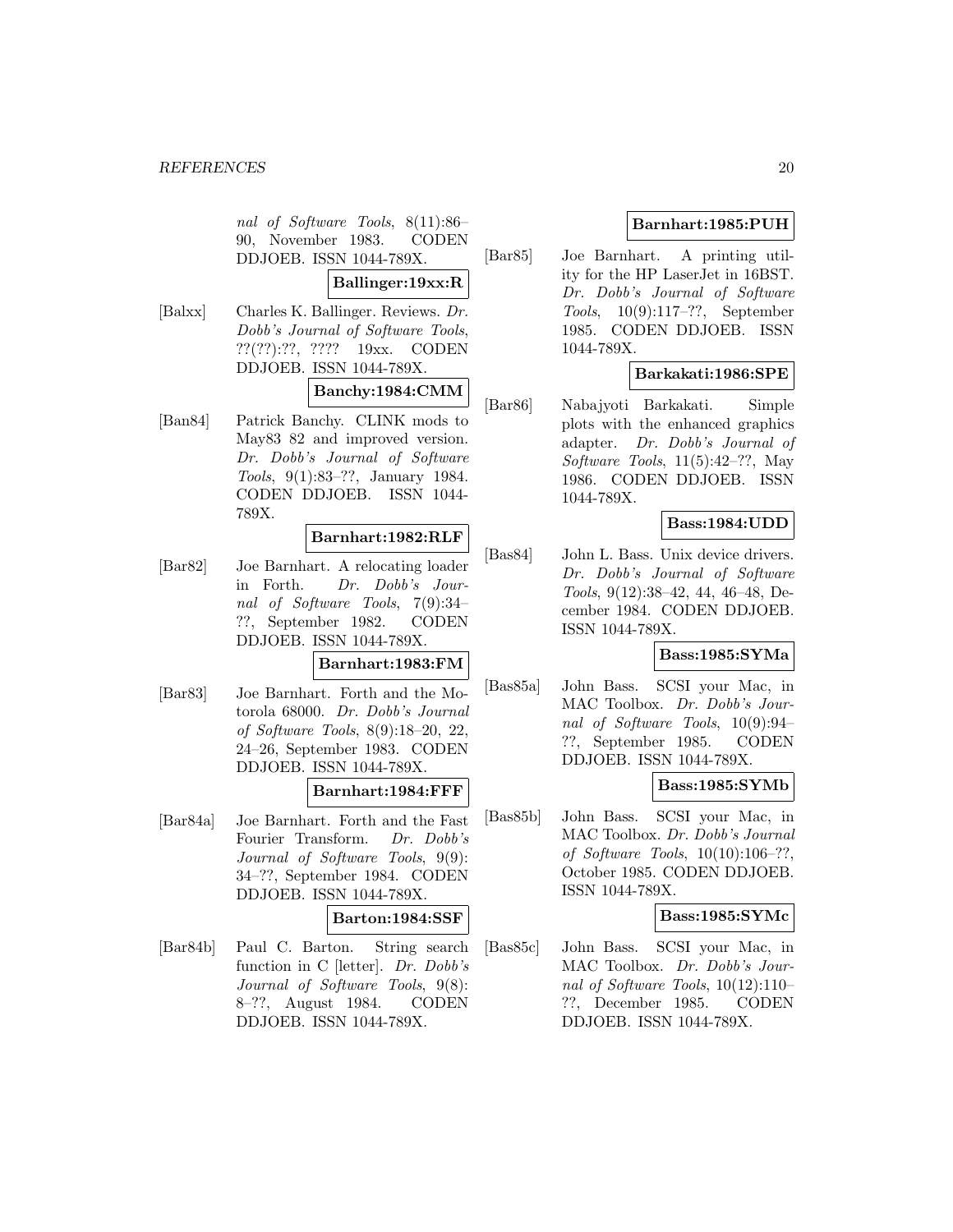# **Bauer:1989:OPE**

[Bau89] Barr E. Bauer. Optimizing in a parallel environment. Dr. Dobb's Journal of Software Tools, 14(11): 72, 74, 76, 79, 80, 82, 122– 123, November 1989. CODEN DDJOEB. ISSN 0888-3076.

#### **Bartholomew:1983:BTI**

[BD83] Alan Bartholomew and Chris Deppe. B-Tree ISAM concepts. Dr. Dobb's Journal of Software Tools, 8(6):18–??, June 1983. CO-DEN DDJOEB. ISSN 1044-789X.

### **Behler:1983:PNP**

[Beh83] Allan L. Behler, Jr. Problems with numeric precision in BASIC (in DDC). Dr. Dobb's Journal of Software Tools, 8(11):10–??, November 1983. CODEN DDJOEB. ISSN 1044-789X.

# **Bender:1982:PUC**

[Ben82] Andrew L. Bender. Pidgin for the 8080 under CP/M. Dr. Dobb's Journal of Software Tools, 7(3): 24–??, March 1982. CODEN DDJOEB. ISSN 1044-789X.

# **Bergmann:1983:PFP**

[Ber83] Ernest E. Bergmann. PISTOL — a Forth-Like portably implemented stack oriented language. Dr. Dobb's Journal of Software Tools, 8(2):12, 14–15, February 1983. CODEN DDJOEB. ISSN 1044-789X.

# **Bergman:1984:LP**

[Ber84a] Ernest E. Bergman. Languages and parentheses. Dr. Dobb's Journal of Software Tools, 9(7):102–

# 106, 108, July 1984. CODEN DDJOEB. ISSN 1044-789X.

### **Bergmann:1984:LPS**

[Ber84b] Ernest E. Bergmann. Languages and parentheses — A suggestion for Forth-like languages. Dr. Dobb's Journal of Software Tools, 9(7):102–??, July 1984. CODEN DDJOEB. ISSN 1044-789X.

# **Bergmann:1986:CTP**

[Ber86a] Ernest E. Bergmann. Concurrency and Turbo Pascal. Dr. Dobb's Journal of Software Tools, 11(3):36–??, March 1986. CODEN DDJOEB. ISSN 1044-789X.

# **Berry:1986:MK**

[Ber86b] Ken Berry. A multitasking kernel. Dr. Dobb's Journal of Software Tools, 11(12):16–??, December 1986. CODEN DDJOEB. ISSN 0888-3076.

### **Berens:1989:CPT**

[Ber89a] Timothy Berens. C procedure tables. Dr. Dobb's Journal of Software Tools, 14(8):68, 70, 72–73, 128–132, August 1989. CODEN DDJOEB. ISSN 0888-3076.

#### **Bergman:1989:FLA**

[Ber89b] Noel J. Bergman. First look at CommonView (software package). Dr. Dobb's Journal of Software Tools, 14(10):74, 76, 78–80, October 1989. CODEN DDJOEB. ISSN 0888-3076.

#### **Betz:19xx:OC**

[Betxx] Mark Betz. OMG's CORBA. Dr. Dobb's Journal of Software Tools, ??(??):8–??, ???? 19xx. CODEN DDJOEB. ISSN 1044-789X.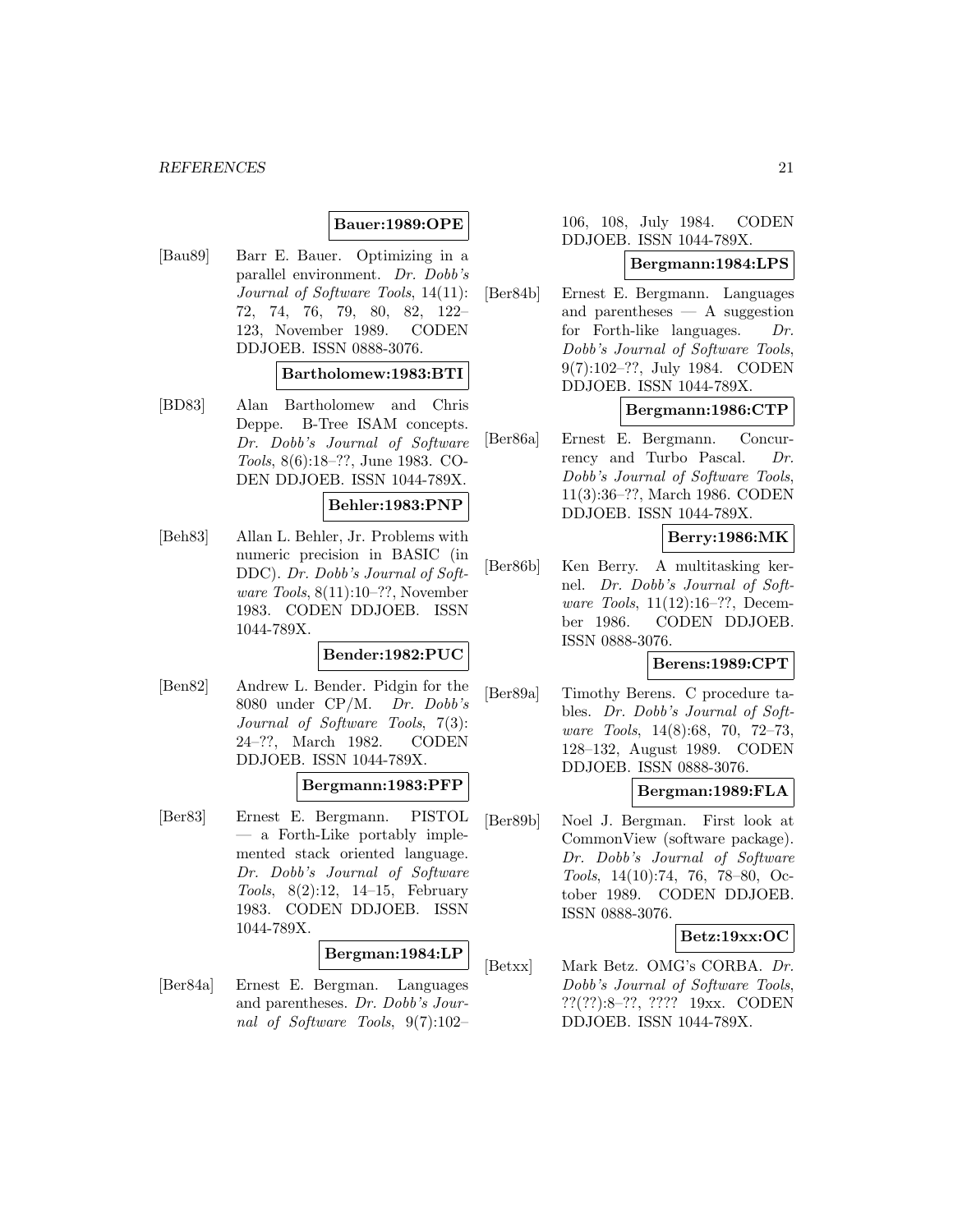# **Bianchi:1989:MMM**

[Bia89] Curt Bianchi. Memory management with MacApp. Dr. Dobb's Journal of Software Tools, 14(??): 23–??, ???? 1989. CODEN DDJOEB. ISSN 1044-789X.

#### **Brown:1987:AA**

[BL87] Richard E. Brown and Steve Ligett. Async Appletalk. Dr. Dobb's Journal of Software Tools, 12(10):18–20, 22, 24–26, 28, 60, 62, 65–72, 74–76, 78–84, 86, 88–91, October 1987. CODEN DDJOEB. ISSN 0888-3076.

#### **Blair:1982:BBA**

[Bla82] Robert Blair. Binary (8-bit) to ASCII hexadecimal conversion [8088/8086 assembly language]. Dr. Dobb's Journal of Software Tools, 7(12):15–??, December 1982. CODEN DDJOEB. ISSN 1044-789X.

# **Blakeslee:1983:FDF**

[Bla83] Thomas Blakeslee. Forth debugging from a full-screen editor [letter]. Dr. Dobb's Journal of Software Tools, 8(9):10–??, September 1983. CODEN DDJOEB. ISSN 1044-789X.

# **Blackham:1988:BSP**

[Bla88] Greg Blackham. Building software for portability. Dr. Dobb's Journal of Software Tools, 13(12): 18–26, December 1988. CODEN DDJOEB. ISSN 0888-3076.

#### **Blinn:1987:HMW**

[Bli87] James F. Blinn. How many ways can you draw a circle? Dr. Dobb's Journal of Software Tools, 12(9): 18–20, 22, 24–26, September 1987. CODEN DDJOEB. ISSN 0888- 3076.

#### **Blum:1982:MCa**

[Blu82a] Robert Blum. More on checksums. Dr. Dobb's Journal of Software Tools, 7(4):36–??, April 1982. CODEN DDJOEB. ISSN 1044- 789X.

### **Blum:1982:MCb**

[Blu82b] Robert Blum. More on checksums. Dr. Dobb's Journal of Software Tools, 7(7):44–??, July 1982. CODEN DDJOEB. ISSN 1044- 789X.

# **Blum:1983:CMDa**

[Blu83a] Robert Blum. CP/M disk I/O in CPME. Dr. Dobb's Journal of Software Tools, 8(3):??, March 1983. CODEN DDJOEB. ISSN 1044-789X.

# **Blum:1983:CMDb**

[Blu83b] Robert Blum. CP/M disk I/O in CPME. Dr. Dobb's Journal of Software Tools, 8(4):??, April 1983. CODEN DDJOEB. ISSN 1044-789X.

# **Blum:1983:CMEa**

[Blu83c] Robert Blum. CP/M exchange. Dr. Dobb's Journal of Software Tools, 8(5):??, May 1983. CODEN DDJOEB. ISSN 1044-789X.

#### **Blum:1983:CMEb**

[Blu83d] Robert Blum. CP/M exchange. Dr. Dobb's Journal of Software Tools, 8(6):??, June 1983. CODEN DDJOEB. ISSN 1044-789X.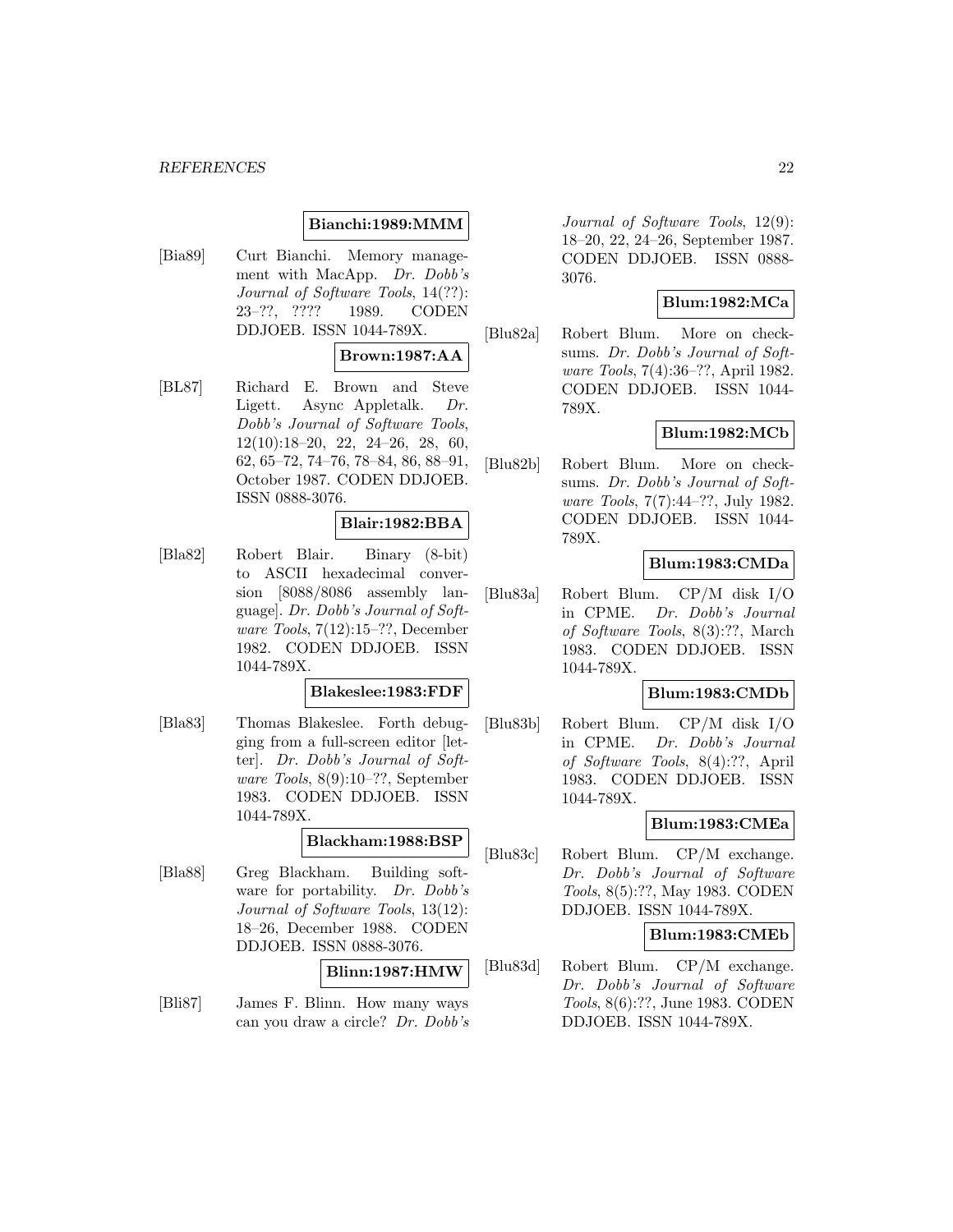# **Blum:1983:CMEc**

[Blu83e] Robert Blum. CP/M exchange. Dr. Dobb's Journal of Software Tools, 8(7):??, July 1983. CODEN DDJOEB. ISSN 1044-789X.

# **Blum:1983:CMEd**

[Blu83f] Robert Blum. CP/M exchange. Dr. Dobb's Journal of Software Tools, 8(8):??, August 1983. CO-DEN DDJOEB. ISSN 1044-789X.

# **Blum:1983:CMEe**

[Blu83g] Robert Blum. CP/M exchange. Dr. Dobb's Journal of Software Tools, 8(9):??, September 1983. CODEN DDJOEB. ISSN 1044- 789X.

### **Blum:1983:CMEf**

[Blu83h] Robert Blum. CP/M exchange. Dr. Dobb's Journal of Software Tools, 8(10):??, October 1983. CO-DEN DDJOEB. ISSN 1044-789X.

#### **Blum:1983:CMEg**

[Blu83i] Robert Blum. CP/M exchange. Dr. Dobb's Journal of Software Tools, 8(11):??, November 1983. CODEN DDJOEB. ISSN 1044- 789X.

# **Blum:1983:CMEh**

[Blu83j] Robert Blum. CP/M exchange. Dr. Dobb's Journal of Software Tools, 8(12):??, December 1983. CODEN DDJOEB. ISSN 1044- 789X.

#### **Blum:1984:CMEa**

[Blu84a] Robert Blum. CP/M exchange. Dr. Dobb's Journal of Software Tools, 9(1):??, January 1984. CO-DEN DDJOEB. ISSN 1044-789X.

# **Blum:1984:CMEb**

[Blu84b] Robert Blum. CP/M exchange. Dr. Dobb's Journal of Software Tools, 9(2):??, February 1984. CO-DEN DDJOEB. ISSN 1044-789X.

# **Blum:1984:CMEc**

[Blu84c] Robert Blum. CP/M exchange. Dr. Dobb's Journal of Software Tools, 9(3):??, March 1984. CO-DEN DDJOEB. ISSN 1044-789X.

# **Blum:1984:CMEd**

[Blu84d] Robert Blum. CP/M exchange. Dr. Dobb's Journal of Software Tools, 9(4):??, April 1984. CO-DEN DDJOEB. ISSN 1044-789X.

# **Blum:1984:CMEe**

[Blu84e] Robert Blum. CP/M exchange. Dr. Dobb's Journal of Software Tools, 9(5):??, May 1984. CODEN DDJOEB. ISSN 1044-789X.

### **Blum:1984:CMEf**

[Blu84f] Robert Blum. CP/M exchange. Dr. Dobb's Journal of Software Tools, 9(7):??, July 1984. CODEN DDJOEB. ISSN 1044-789X.

# **Blum:1984:CMEg**

[Blu84g] Robert Blum. CP/M exchange. Dr. Dobb's Journal of Software Tools, 9(9):??, September 1984. CODEN DDJOEB. ISSN 1044- 789X.

# **Blum:1984:CMEh**

[Blu84h] Robert Blum. CP/M exchange. Dr. Dobb's Journal of Software Tools, 9(10):??, October 1984. CO-DEN DDJOEB. ISSN 1044-789X.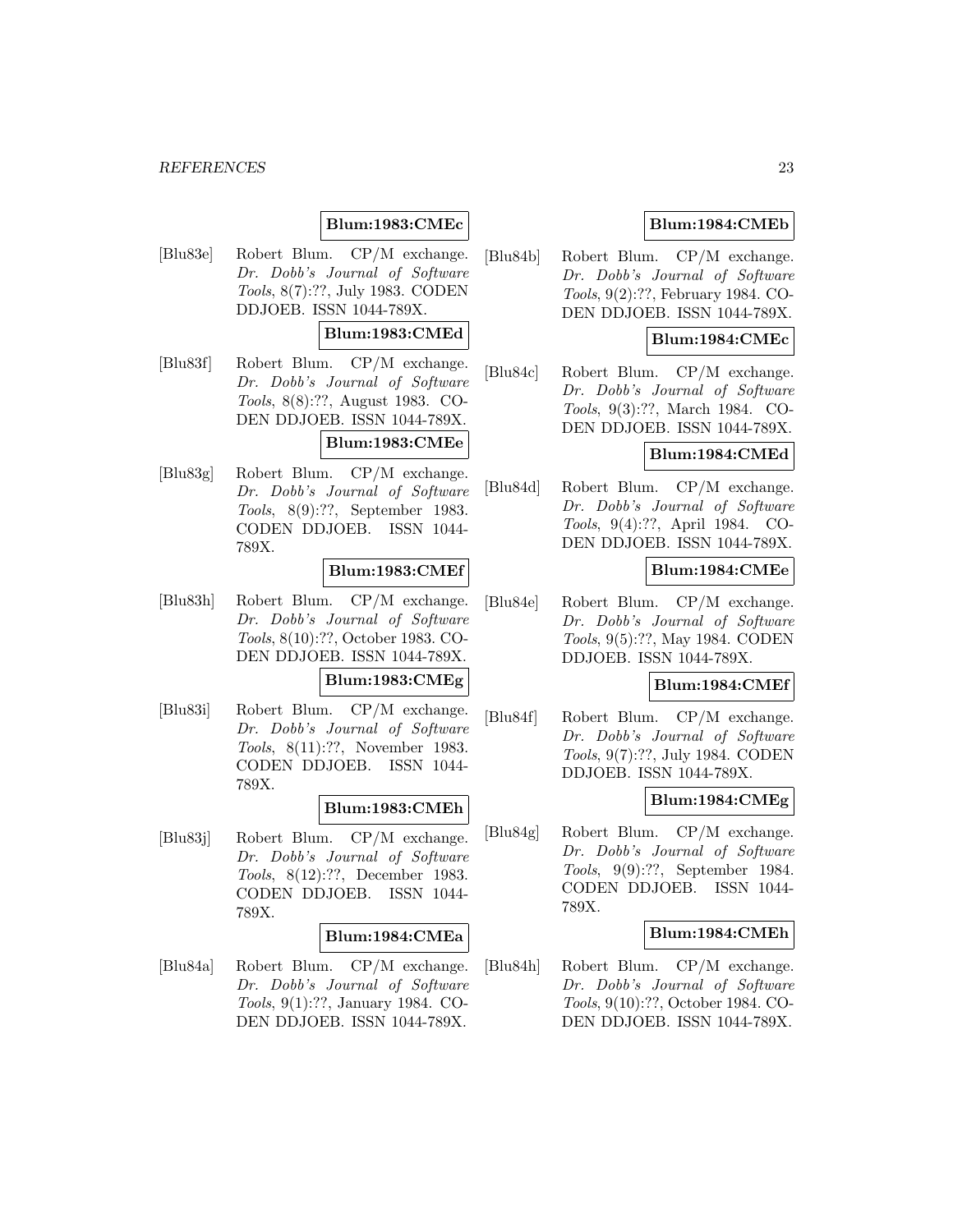### **Blum:1984:CMEi**

[Blu84i] Robert Blum. CP/M exchange. Dr. Dobb's Journal of Software Tools, 9(11):??, November 1984. CODEN DDJOEB. ISSN 1044- 789X.

#### **Blum:1984:CMEj**

[Blu84j] Robert Blum. CP/M exchange. Dr. Dobb's Journal of Software Tools, 9(12):??, December 1984. CODEN DDJOEB. ISSN 1044- 789X.

# **Blum:1985:CMEa**

[Blu85a] Robert Blum. CP/M exchange. Dr. Dobb's Journal of Software Tools, 10(2):??, February 1985. CODEN DDJOEB. ISSN 1044- 789X.

### **Blum:1985:CMEb**

[Blu85b] Robert Blum. CP/M exchange. Dr. Dobb's Journal of Software Tools, 10(6):??, June 1985. CO-DEN DDJOEB. ISSN 1044-789X.

#### **Blum:1985:CMEc**

[Blu85c] Robert Blum. CP/M exchange. Dr. Dobb's Journal of Software Tools, 10(8):??, August 1985. CO-DEN DDJOEB. ISSN 1044-789X.

# **Blum:1985:CMEd**

[Blu85d] Robert Blum. CP/M exchange. Dr. Dobb's Journal of Software Tools, 10(10):??, October 1985. CODEN DDJOEB. ISSN 1044- 789X.

#### **Blum:1985:CMEe**

[Blu85e] Robert Blum. CP/M exchange. Dr. Dobb's Journal of Software

Tools, 10(11):??, November 1985. CODEN DDJOEB. ISSN 1044- 789X.

# **Blum:1985:URM**

[Blu85f] Robert Blum. U. S. Robotics modem review. Dr. Dobb's Journal of Software Tools, 10(11):102– ??, November 1985. CODEN DDJOEB. ISSN 1044-789X.

# **Blum:1986:CME**

[Blu86] Robert Blum. CP/M exchange. Dr. Dobb's Journal of Software Tools, 11(1):??, January 1986. CO-DEN DDJOEB. ISSN 1044-789X.

# **Budiansky:1988:HIF**

[BMO88] Michael Budiansky, Anthony Meadow, and Rocky Offner. Handling image files with TIFF. Dr. Dobb's Journal of Software Tools, 13(5):26–??, May 1988. CODEN DDJOEB. ISSN 1044-789X.

### **Bolstad:1983:CMB**

[Bol83] Terje Bolstad. CP/M BDOS and BIOS calls for C. Dr. Dobb's Journal of Software Tools, 8(6):22–??, June 1983. CODEN DDJOEB. ISSN 1044-789X.

#### **Bomberger:1982:EMW**

[Bom82a] Alan Bomberger. Excuse me what time is it? Dr. Dobb's Journal of Software Tools, 7(2):50–??, February 1982. CODEN DDJOEB. ISSN 1044-789X.

#### **Bomberger:1982:ICM**

[Bom82b] Alan Bomberger. Interrupts and CP/M. Dr. Dobb's Journal of Software Tools, 7(12):54–??, December 1982. CODEN DDJOEB. ISSN 1044-789X.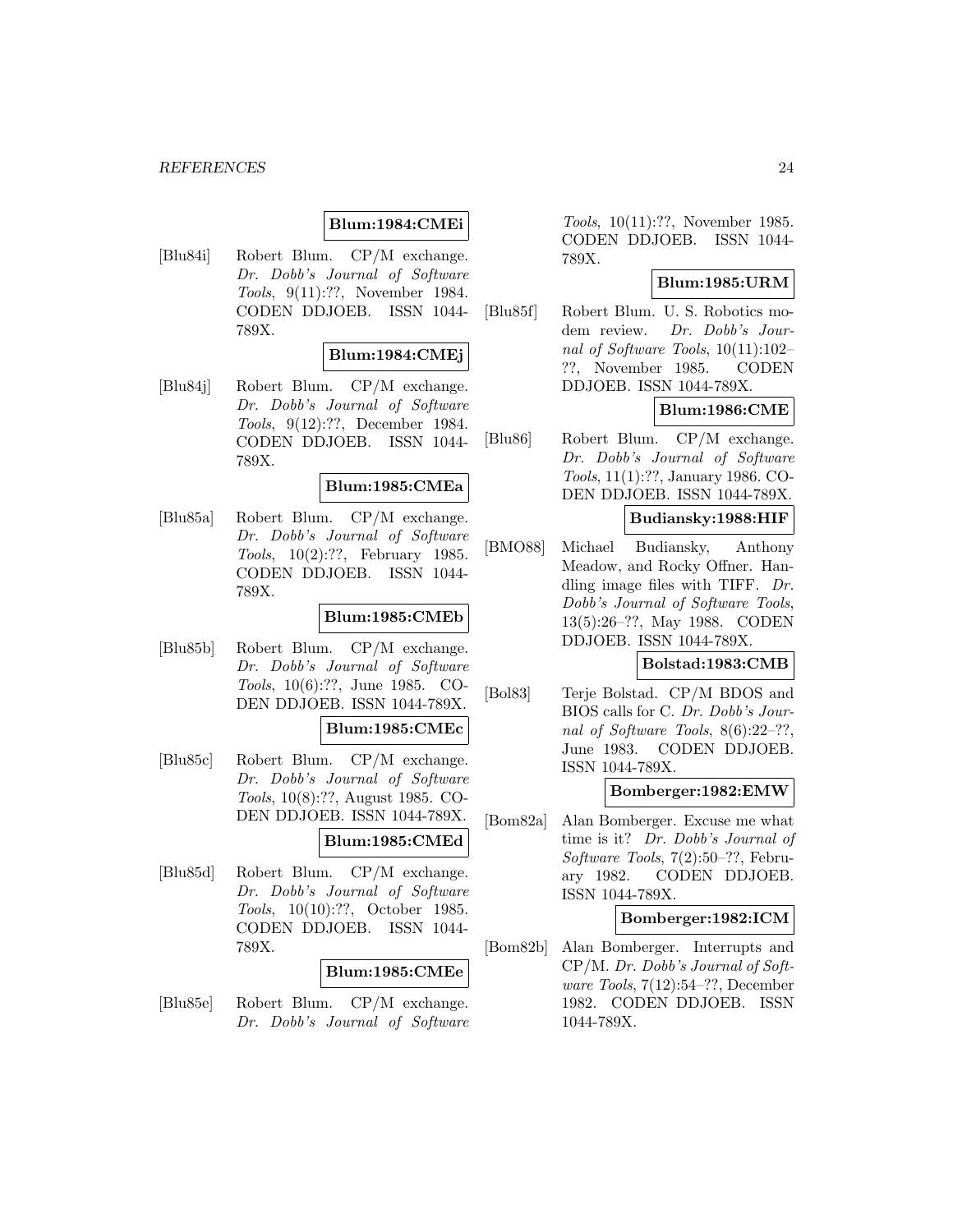### **Bomberger:1982:PPS**

[Bom82c] Alan Bomberger. A poor person's spelling checker. Dr. Dobb's Journal of Software Tools, 7(4):42–53, April 1982. CODEN DDJOEB. ISSN 1044-789X.

#### **Bomberger:1984:PMP**

[Bom84] Alan Bomberger. Program monitor package — using interrupts to instrument applications. Dr. Dobb's Journal of Software Tools, 9(11):26–34, 36–40, 42–46, November 1984. CODEN DDJOEB. ISSN 1044-789X.

#### **Bowers:1983:RPI**

[Bow83a] Susan Bowers. Review of Practical Introduction to Computer Graphics, by Ian O. Angell. Dr. Dobb's Journal of Software Tools, 8(8): 114–??, August 1983. CODEN DDJOEB. ISSN 1044-789X.

#### **Bowers:1983:RTV**

[Bow83b] Susan Bowers. Review of Teletext and Videotex in the United States, by Tydeman, Lipinski, Adler, Nyan, and Zwimpfer. Dr. Dobb's Journal of Software Tools, 8(12):119–??, December 1983. CO-DEN DDJOEB. ISSN 1044-789X.

#### **Bowman:1987:B**

[Bow87a] Charles F. Bowman. Backtracking. Dr. Dobb's Journal of Software Tools, 12(8):24–??, August 1987. CODEN DDJOEB. ISSN 0888-3076.

### **Bowman:1987:PMU**

[Bow87b] Charles F. Bowman. Pattern matching using finite state machines. Dr. Dobb's Journal of Software Tools, 12(10):46–??, October 1987. CODEN DDJOEB. ISSN 0888-3076.

# **Bowling:1989:RMM**

[Bow89] D. Bowling. Real-time modeling with MS-DOS. Dr. Dobb's Journal of Software Tools, 14(2):26–28, 30, 32, 34, February 1989. CODEN DDJOEB. ISSN 0888-3076.

# **Boyd:1988:SEE**

[Boy88] Stowe Boyd. Software engineering environments. Dr. Dobb's Journal of Software Tools, 13(??):8–??, ???? 1988. CODEN DDJOEB. ISSN 1044-789X.

### **Breeden:1987:UEG**

[Bre87] J. Brooks Breeden. Using EGA graphics screens in your programs. Dr. Dobb's Journal of Software Tools, 12(11):46–??, November 1987. CODEN DDJOEB. ISSN 1044-789X.

#### **Brooks:1984:CPT**

[Bro84a] Leslie Brooks. Communications protocols — theory and practice. Dr. Dobb's Journal of Software Tools, 9(2):26–29, February 1984. CODEN DDJOEB. ISSN 1044- 789X.

#### **Broughton:1984:BLT**

[Bro84b] R. S. Broughton. BASIC language telecommunications programming. Dr. Dobb's Journal of Software Tools, 9(2):64–69, February 1984. CODEN DDJOEB. ISSN 1044- 789X.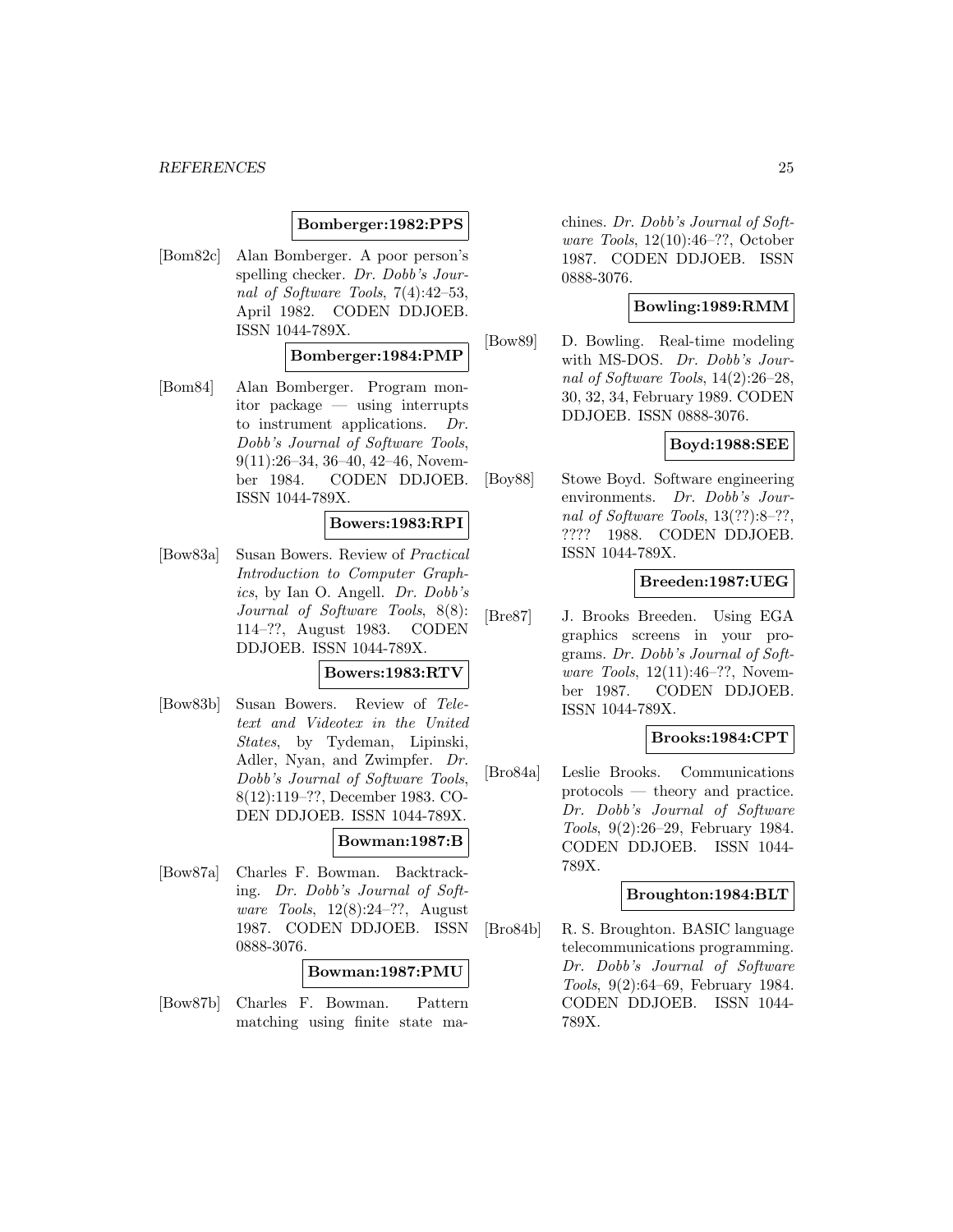# **Brodie:1985:TMB**

[Bro85] Leo Brodie. A threaded-code microprocessor bursts Forth. Dr. Dobb's Journal of Software Tools, 10(10):42–50, October 1985. CO-DEN DDJOEB. ISSN 1044-789X.

# **Brown:1986:BBR**

[Bro86] Robert Jay Brown, III. BRIE: The Boca Raton inference engine. Dr. Dobb's Journal of Software Tools, 11(4):24–??, April 1986. CODEN DDJOEB. ISSN 1044-789X.

# **Brown:1987:ANN**

[Bro87a] Robert Jay Brown. Artificial neural network experiment. Dr. Dobb's Journal of Software Tools, 112(4):16–??, April 1987. CODEN DDJOEB. ISSN 0888-3076.

# **Brown:1987:EAL**

[Bro87b] Robert Jay Brown, III. An efficient algorithm for large priority queues. Dr. Dobb's Journal of Software Tools, 12(6):16–19, June 1987. CODEN DDJOEB. ISSN 0888-3076.

#### **Brockschmidt:19xx:OIT**

[Broxx] Kraig Brockschmidt. OLE integration technologies. Dr. Dobb's Journal of Software Tools, ??(??): 42–??, October 19xx. CODEN DDJOEB. ISSN 1044-789X.

# **Bunnell:1989:RDA**

[Bun89] Michael Bunnell. Real-time data acquisition. Dr. Dobb's Journal of Software Tools, 14(6):36–38, 42– 44, 86, 88, 90, June 1989. CODEN DDJOEB. ISSN 0888-3076.

# **Burk:1983:FM**

[Bur83] Ronald L. Burk. Function macros for the 8086/88 in 16BST. Dr. Dobb's Journal of Software Tools, 8(10):98–??, October 1983. CO-DEN DDJOEB. ISSN 1044-789X.

### **Burton:1984:RPKa**

[Bur84a] Charles E. Burton. RSA: A public key cryptography system part I. Dr. Dobb's Journal of Software Tools, 9(3):16–??, March 1984. CODEN DDJOEB. ISSN 1044- 789X.

# **Burton:1984:RPKb**

[Bur84b] Charles E. Burton. RSA: A public key cryptography system part II. Dr. Dobb's Journal of Software Tools, 9(4):32–??, April 1984. CO-DEN DDJOEB. ISSN 1044-789X.

# **Burton:1985:EAC**

[Bur85] Charles E. Burton. An enhanced ADFGVX cipher system. Dr. Dobb's Journal of Software Tools, 10(2):48–??, February 1985. CO-DEN DDJOEB. ISSN 1044-789X.

### **Burke:1989:APS**

[Bur89] Chris Burke. APL PLUS system II. Dr. Dobb's Journal of Software Tools, 14(2):72, 74, 76, February 1989. CODEN DDJOEB. ISSN 0888-3076.

# **Butrick:1987:LKR**

[But87a] Richard Butrick. Logic and knowledge representation in Prolog. Dr. Dobb's Journal of Software Tools, 12(7):30–32, 34–35, 37–38, July 1987. CODEN DDJOEB. ISSN 0888-3076.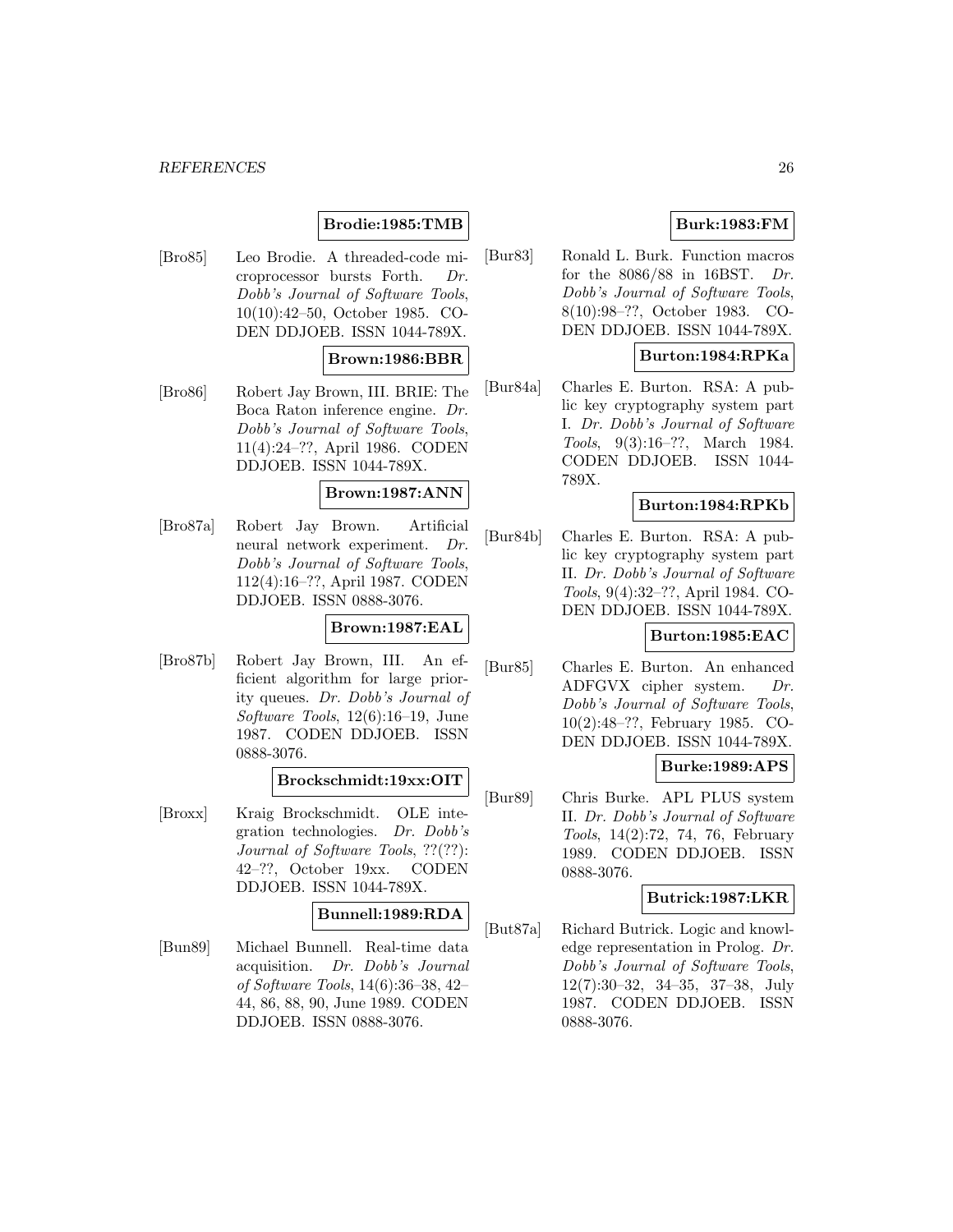# **Butrick:1987:LPV**

[But87b] Richard Butrick. Logic and PRO-LOG in VP. Dr. Dobb's Journal of Software Tools, 12(1):14–??, January 1987. CODEN DDJOEB. ISSN 1044-789X.

#### **Buvel:1984:FNC**

[Buv84] Raymond Buvel. A Forth native-code cross compiler for the MC68000. Dr. Dobb's Journal of Software Tools, 9(9):68– ??, September 1984. CODEN DDJOEB. ISSN 1044-789X.

# **Cadmus:1984:FMF**

[Cad84] Ray Cadmus. File maintenance in Forth. Dr. Dobb's Journal of Software Tools, 9(9):24–26, 28, 30– 33, September 1984. CODEN DDJOEB. ISSN 1044-789X.

**Callihan:1987:GTT**

[Cal87] Hubert D. Callihan. A graphics toolkit for Turbo Pascal. Dr. Dobb's Journal of Software Tools, 12(11):38–??, November 1987. CODEN DDJOEB. ISSN 1044- 789X.

# **Campbell:1986:NSR**

[Cam86a] R. A. Campbell. NS32000 square roots. Dr. Dobb's Journal of Software Tools, 11(3):122–123, 106, March 1986. CODEN DDJOEB. ISSN 1044-789X.

#### **Campbell:1986:SS**

[Cam86b] Richard A. Campbell. In search of a sine. Dr. Dobb's Journal of Software Tools, 11(12):30–32, December 1986. CODEN DDJOEB. ISSN 1044-789X.

# **Campbell:1986:RA**

[Cam86c] Richard A. Campbell. The right to assemble. Dr. Dobb's Journal of Software Tools, 11(3):??, March 1986. CODEN DDJOEB. ISSN 1044-789X.

### **Campbell:1986:TBB**

[Cam86d] Richard A. Campbell. TNZ: An 8 bit to 16-bit translator. Dr. Dobb's Journal of Software Tools, 11(10): 40–??, October 1986. CODEN DDJOEB. ISSN 1044-789X.

# **Campagnoni:19xx:ISO**

[Camxx] F. R. Campagnoni. IBM's system object model. Dr. Dobb's Journal of Software Tools, ??(??):24– ??, ???? 19xx. CODEN DDJOEB. ISSN 1044-789X.

### **Capouch:1987:OOS**

[Cap87] Brian Capouch. OS-9 operating system. Dr. Dobb's Journal of Software Tools, 12(1):30– 32, 34–36, January 1987. CODEN DDJOEB. ISSN 0888-3076.

### **Cardell:1982:RMB**

[Car82] James Cardell. Review of Microsoft BASIC Decoded and Other Mysteries for the TRS-80, by James Farvour. Dr. Dobb's Journal of Software Tools, 7(4):60–??, April 1982. CODEN DDJOEB. ISSN 1044-789X.

### **Carter:1983:RLT**

[Car83] Michael Carter. Review of Language Translations, by John Zarella. Dr. Dobb's Journal of Software Tools, 8(12):116–??, December 1983. CODEN DDJOEB. ISSN 1044-789X.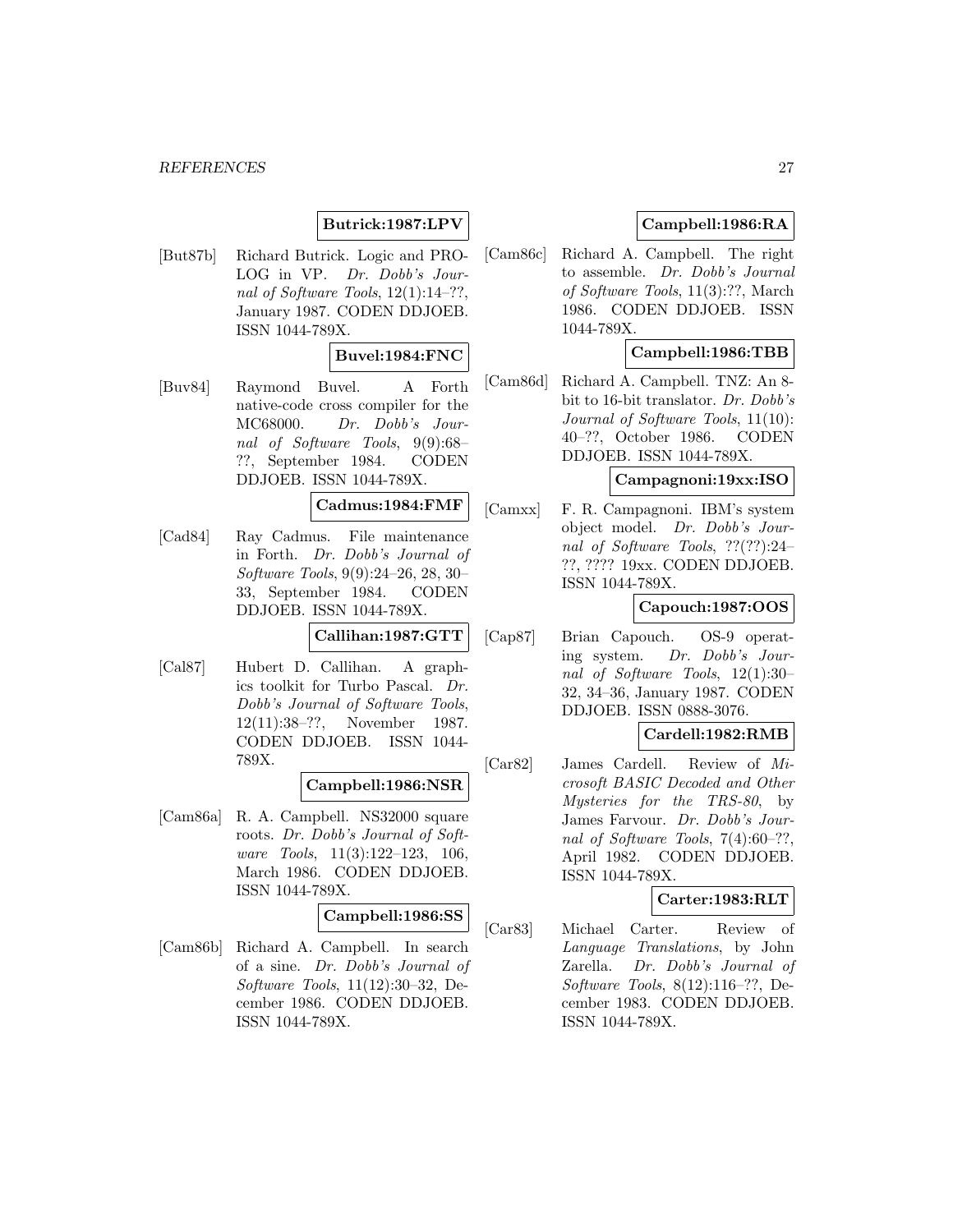# **Carter:1984:API**

[Car84] Michael Carter. Adding primitive I/O functions to Mulisp. Dr. Dobb's Journal of Software Tools, 9(11):18–24, November 1984. CO-DEN DDJOEB. ISSN 1044-789X.

# **Carroll:1985:AP**

[Car85a] David W. Carroll. Asynchronous protocols. Dr. Dobb's Journal of Software Tools, 10(8):92–95, August 1985. CODEN DDJOEB. ISSN 1044-789X.

#### **Carroll:1985:MVP**

[Car85b] David W. Carroll. Modula-2 versus Pascal for microcomputers: an update. Dr. Dobb's Journal of Software Tools, 10(11):28– 34, November 1985. CODEN DDJOEB. ISSN 1044-789X.

#### **Carew:1986:WWC**

[Car86a] David Carew. What's wrong with C. Dr. Dobb's Journal of Software Tools, 11(6):12–??, June 1986. CO-DEN DDJOEB. ISSN 1044-789X.

# **Carter:1986:FGS**

[Car86b] Everett Carter. Forth goes to sea. Dr. Dobb's Journal of Software Tools, 11(7):40–??, July 1986. CODEN DDJOEB. ISSN 1044- 789X.

#### **Carr:1988:DU**

[Car88] Robert Carr. Developing for the user. Dr. Dobb's Journal of Software Tools, 13(5):18–??, May 1988. CODEN DDJOEB. ISSN 1044- 789X.

# **Carew:1989:WRC**

[Car89] David Carew. What's right with C? Dr. Dobb's Journal of Software Tools, 14(13 (C Sourcebook for the 1990s)):96–??, Winter 1989. CO-DEN DDJOEB. ISSN 1044-789X.

# **Carroll:19xx:R**

[Carxxa] David W. Carroll. Reviews. Dr. Dobb's Journal of Software Tools, ??(??):??, ???? 19xx. CODEN DDJOEB. ISSN 1044-789X.

### **Carter:19xx:APF**

[Carxxb] Michael Carter. Adding primitive I/O functions to muLISP. Dr. Dobb's Journal of Software Tools, ??(11):18–??, November 19xx. CODEN DDJOEB. ISSN 1044-789X.

# **Cashton:19xx:R**

[Casxxa] Dennis Cashton. Reviews. Dr. Dobb's Journal of Software Tools, ??(??):??, ???? 19xx. CODEN DDJOEB. ISSN 1044-789X.

### **Castle:19xx:R**

[Casxxb] Tom Castle. Reviews. Dr. Dobb's Journal of Software Tools, ??(??): ??, ???? 19xx. CODEN DDJOEB. ISSN 1044-789X.

#### **Cathey:1985:ISR**

[Cat85] James Cathey. 68000 integer square root routine in 16BST. Dr. Dobb's Journal of Software Tools, 10(5):118–??, May 1985. CODEN DDJOEB. ISSN 1044-789X.

#### **Cathey:1986:LEI**

[Cat86a] J. Cathey. Letter to the editor [integer square root]. Dr. Dobb's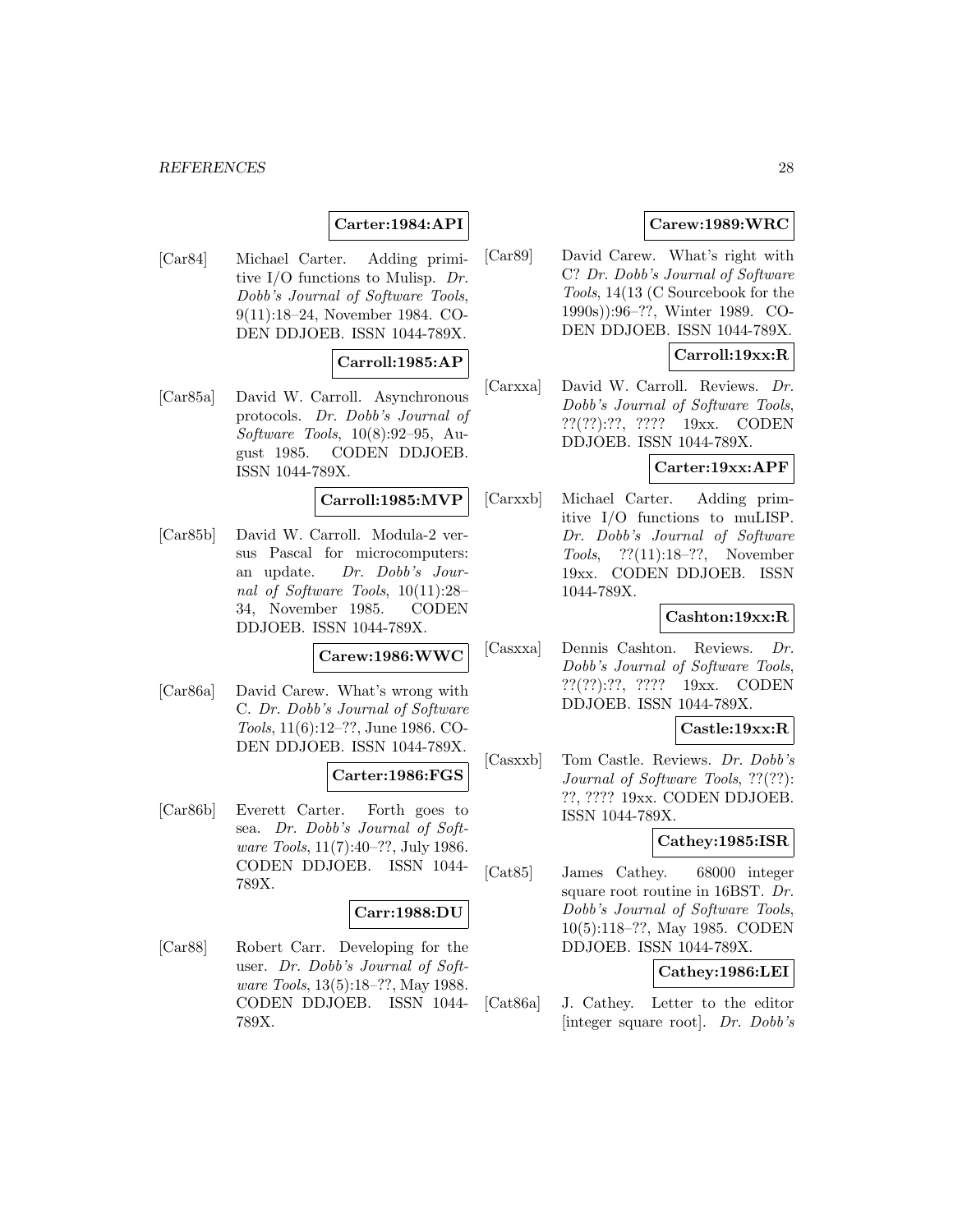Journal of Software Tools, 11(8): 14, 82–85, August 1986. CODEN DDJOEB. ISSN 1044-789X.

**Cathey:1986:CSM**

- [Cat86b] James Cathey. COM: An 8080 simulator for the MC68000. Dr. Dobb's Journal of Software Tools, 11(1):76–??, January 1986. CO-DEN DDJOEB. ISSN 1044-789X. **Caulkins:19xx:R**
- [Cauxx] David Caulkins. Reviews. Dr. Dobb's Journal of Software Tools, ??(??):??, ???? 19xx. CODEN DDJOEB. ISSN 1044-789X.

#### **Celko:1985:BNS**

[Cel85] Joseph Celko. Bose-Nelson sort. Dr. Dobb's Journal of Software Tools, 10(9):68–??, September 1985. CODEN DDJOEB. ISSN 1044-789X.

### **Courington:1988:TLS**

[CFH88] William Courington, Jonathan Feiber, and Masahiro Honda. Tackling large-scale programming projects. Dr. Dobb's Journal of Software Tools, 13(??):45–??, ???? 1988. CODEN DDJOEB. ISSN 1044-789X.

### **Coye:1984:MMC**

[CG84] Keith Coye and Alvin Grossman. Micro to mainframe connection. Dr. Dobb's Journal of Software Tools, 9(2):20–??, February 1984. CODEN DDJOEB. ISSN 1044- 789X.

#### **Chamkis:1982:ADV**

[Cha82a] Jerry Chamkis. Add direct video output to [the] Sinclair ZX81. Dr.

Dobb's Journal of Software Tools, 7(5):48–??, May 1982. CODEN DDJOEB. ISSN 1044-789X.

# **Chamkis:1982:RSZ**

[Cha82b] Jerry Chamkis. Review of the Sinclair ZX81. Dr. Dobb's Journal of Software Tools, 7(4):59–??, April 1982. CODEN DDJOEB. ISSN 1044-789X.

# **Chavez:1987:FF**

[Cha87] Lori Chavez. Fast Forth for the 68000. Dr. Dobb's Journal of Software Tools, 12(10):32–34, 36, October 1987. CODEN DDJOEB. ISSN 0888-3076.

# **Chalk:1988:EVS**

[Cha88a] Andrew J. Chalk. EGA and VGA smooth scrolling and panning. Dr. Dobb's Journal of Software Tools, 13(12):62–69, 101–110, December 1988. CODEN DDJOEB. ISSN 0888-3076.

# **Chalk:1988:IFC**

[Cha88b] Andrew J. Chalk. An Italic font in C for the EGA and VGA. Dr. Dobb's Journal of Software Tools, 13(3):36–??, March 1988. CODEN DDJOEB. ISSN 1044-789X.

# **Clark:1984:SCC**

[Cla84a] David D. Clark. Simple calculations with complex numbers. Dr. Dobb's Journal of Software Tools, 9(10):30–??, October 1984. CO-DEN DDJOEB. ISSN 1044-789X.

# **Clark:1984:RHT**

[Cla84b] Robert Clark. Review of High-Tech Consulting, by John Zarella. Dr. Dobb's Journal of Software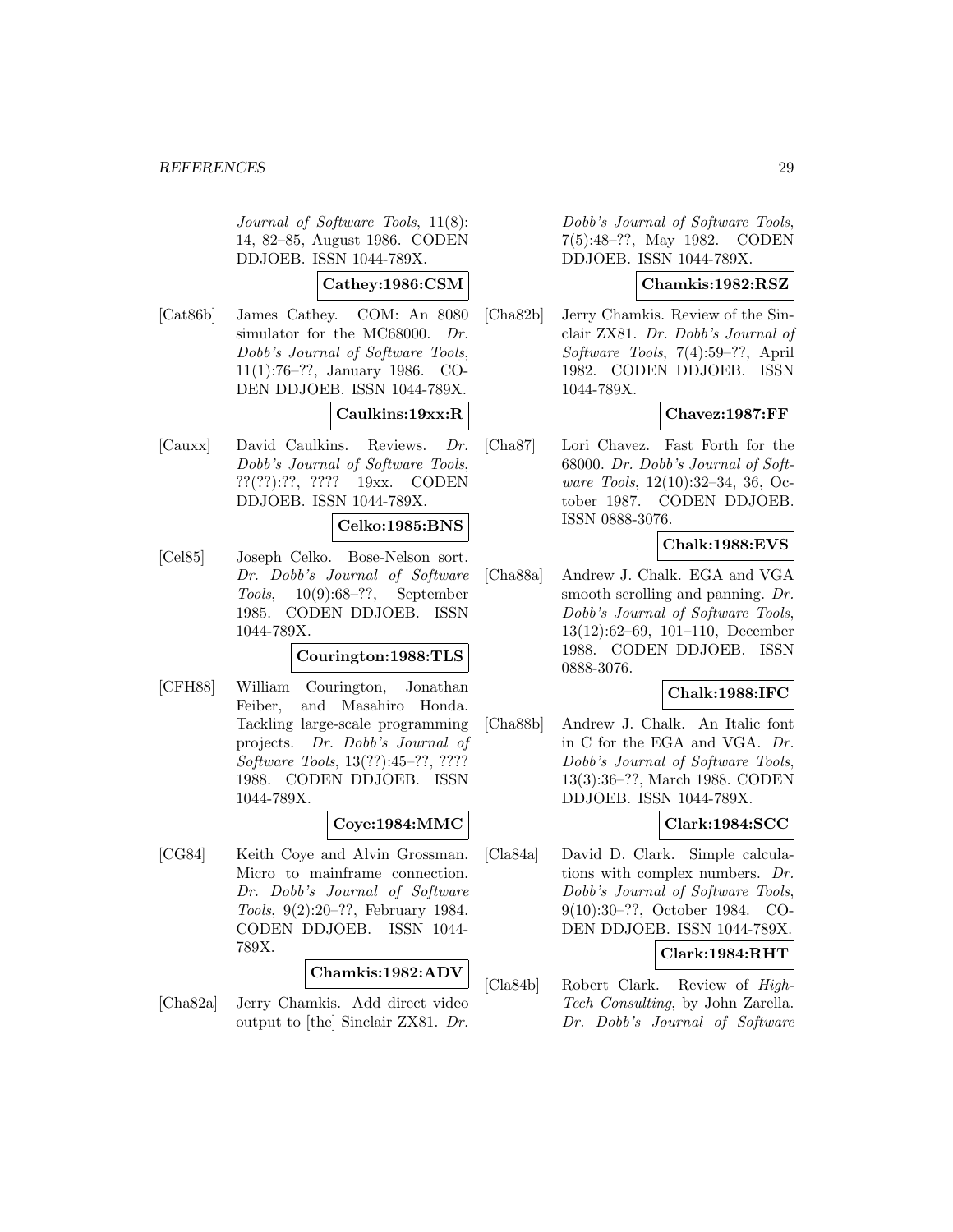Tools, 9(6):80–??, June 1984. CO-DEN DDJOEB. ISSN 1044-789X. **Clark:1985:FCE**

[Cla85] David D. Clark. fx80char: A character editor for Epson FX-80 printers. Dr. Dobb's Journal of Software Tools, 10(4):28–??, April 1985. CODEN DDJOEB. ISSN 1044-789X.

# **Clark:19xx:Ra**

[Claxxa] David D. Clark. Reviews. Dr. Dobb's Journal of Software Tools, ??(??):??, ???? 19xx. CODEN DDJOEB. ISSN 1044-789X.

### **Clark:19xx:Rb**

[Claxxb] Dean Clark. Reviews. Dr. Dobb's Journal of Software Tools, ??(??): ??, ???? 19xx. CODEN DDJOEB. ISSN 1044-789X.

# **Clute:1985:RML**

[Clu85] Alan Clute. Review of Mac-FORTH level 1 V. 1.2; level 2 V. 2.1; level 3 V. 3.0 from Creative Solutions. Dr. Dobb's Journal of Software Tools, 10(10):100–??, October 1985. CODEN DDJOEB. ISSN 1044-789X.

### **Coppola:1989:CAN**

[CM89] Jean F. Coppola and Francis T. Marchese. Cellular automata: A new way of simulation. Dr. Dobb's Journal of Software Tools, 14(9): 34, September 1989. CODEN DDJOEB. ISSN 1044-789X.

#### **Cohen:1985:FOS**

[Coh85] Michael Cohen. File "open" and "save" functions in C for the Macintosh in 16BST. Dr. Dobb's Journal of Software Tools, 10(3):96–??,

March 1985. CODEN DDJOEB. ISSN 1044-789X.

# **Colburn:1983:BAS**

[Col83] Donald Colburn. A better algorithm for sieve benchmarks in Forth [letter]. Dr. Dobb's Journal of Software Tools, 8(9):9– ??, September 1983. CODEN DDJOEB. ISSN 1044-789X.

# **Coleman:1984:UNU**

[Col84] Ron Coleman. Unix-To-Unix network utilities. Dr. Dobb's Journal of Software Tools, 9(2):30– 31, February 1984. CODEN DDJOEB. ISSN 1044-789X.

# **Colby:1986:Ia**

[Col86a] Wendelin Colby. Of interest. Dr. Dobb's Journal of Software Tools, 11(2):??, February 1986. CODEN DDJOEB. ISSN 1044-789X.

# **Colby:1986:Ib**

[Col86b] Wendelin Colby. Of interest. Dr. Dobb's Journal of Software Tools, 11(4):??, April 1986. CODEN DDJOEB. ISSN 1044-789X.

# **Colby:1986:Ic**

[Col86c] Wendelin Colby. Of interest. Dr. Dobb's Journal of Software Tools, 11(5):??, May 1986. CODEN DDJOEB. ISSN 1044-789X.

# **Colby:1986:Id**

[Col86d] Wendelin Colby. Of interest. Dr. Dobb's Journal of Software Tools, 11(6):??, June 1986. CODEN DDJOEB. ISSN 1044-789X.

# **Colby:1986:Ie**

[Col86e] Wendelin Colby. Of interest. Dr. Dobb's Journal of Software Tools,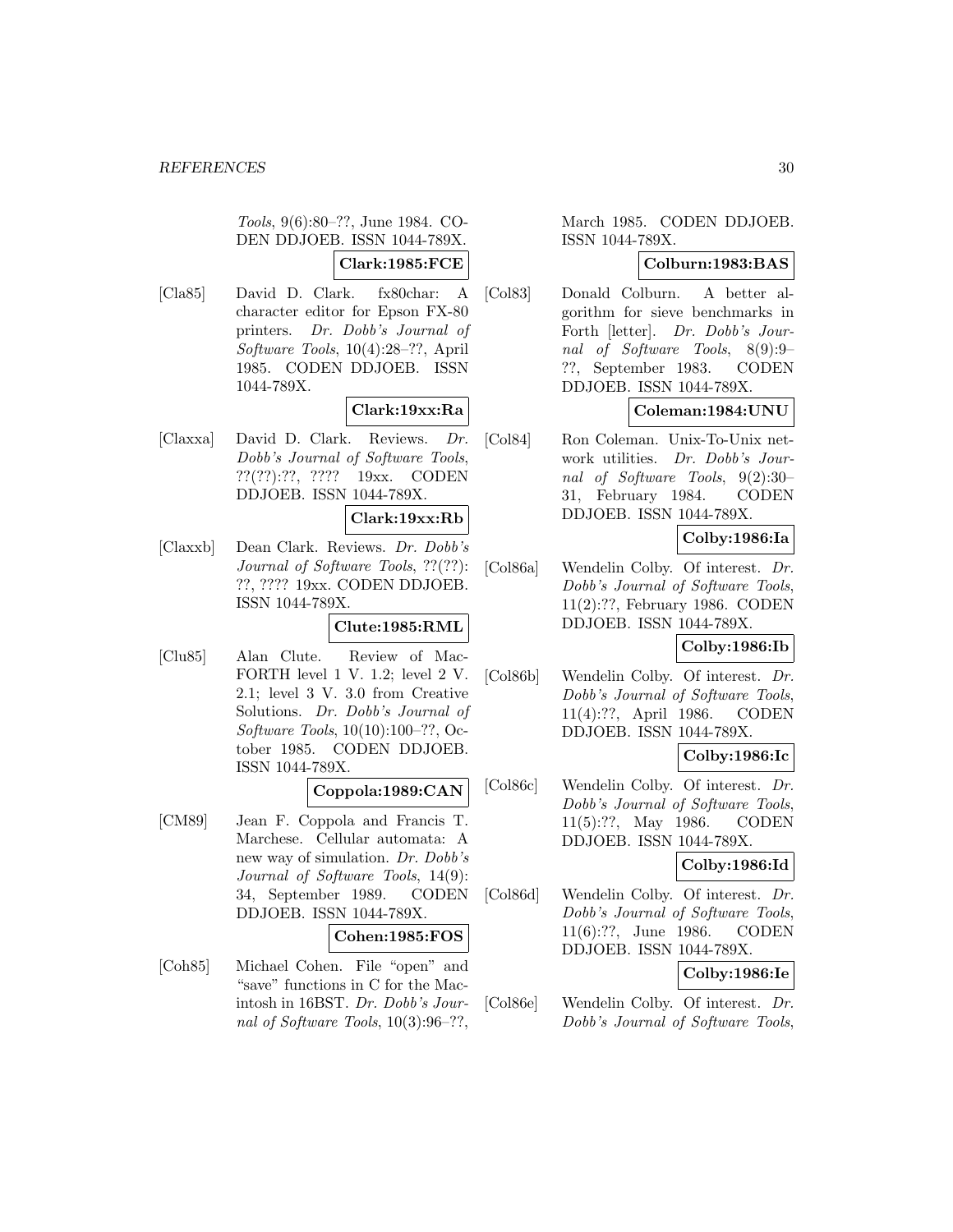11(7):??, July 1986. CODEN DDJOEB. ISSN 1044-789X.

**Colby:1986:If**

[Col86f] Wendelin Colby. Of interest. Dr. Dobb's Journal of Software Tools, 11(8):??, August 1986. CODEN DDJOEB. ISSN 1044-789X.

# **Connell:1982:NBS**

[Con82] John Connell, Jr. Novice builds the Sinclair ZX81. Dr. Dobb's Journal of Software Tools, 7(11): 28–??, November 1982. CODEN DDJOEB. ISSN 1044-789X.

# **Conn:1985:RAL**

[Con85] Richard Conn. Review of AM-PRO Little Board and Bookshelf computers. Dr. Dobb's Journal of Software Tools, 10(5):106–??, May 1985. CODEN DDJOEB. ISSN 1044-789X.

### **Conn:1986:ODA**

[Con86] Richard Conn. Overview of DOD Ada software repository. Dr. Dobb's Journal of Software Tools, 11(2):60–??, February 1986. CO-DEN DDJOEB. ISSN 1044-789X.

# **Copeland:1988:RLa**

[Cop88a] Ron Copeland. Running light. Dr. Dobb's Journal of Software Tools, 13(9):??, September 1988. CO-DEN DDJOEB. ISSN 1044-789X.

# **Copeland:1988:RLb**

[Cop88b] Ron Copeland. Running light. Dr. Dobb's Journal of Software Tools, 13(10):??, October 1988. CODEN DDJOEB. ISSN 1044-789X.

# **Cortesi:1982:CMV**

[Cor82a] David E. Cortesi. CP/M-86 vs. MS-DOS: A technical comparison. Dr. Dobb's Journal of Software Tools, 7(7):14–??, July 1982. CO-DEN DDJOEB. ISSN 1044-789X.

# **Cortesi:1982:DDCa**

[Cor82b] David E. Cortesi. Dr. Dobb's Clinic. Dr. Dobb's Journal of Software Tools, 7(1):??, January 1982. CODEN DDJOEB. ISSN 1044- 789X.

# **Cortesi:1982:DDCb**

[Cor82c] David E. Cortesi. Dr. Dobb's Clinic. Dr. Dobb's Journal of Software Tools, 7(3):??, March 1982. CODEN DDJOEB. ISSN 1044- 789X.

# **Cortesi:1982:DDCc**

[Cor82d] David E. Cortesi. Dr. Dobb's Clinic. Dr. Dobb's Journal of Software Tools, 7(4):??, April 1982. CODEN DDJOEB. ISSN 1044- 789X.

# **Cortesi:1982:DDCd**

[Cor82e] David E. Cortesi. Dr. Dobb's Clinic. Dr. Dobb's Journal of Software Tools, 7(6):??, June 1982. CODEN DDJOEB. ISSN 1044- 789X.

# **Cortesi:1982:DDCe**

[Cor82f] David E. Cortesi. Dr. Dobb's Clinic. Dr. Dobb's Journal of Software Tools, 7(7):??, July 1982. CODEN DDJOEB. ISSN 1044- 789X.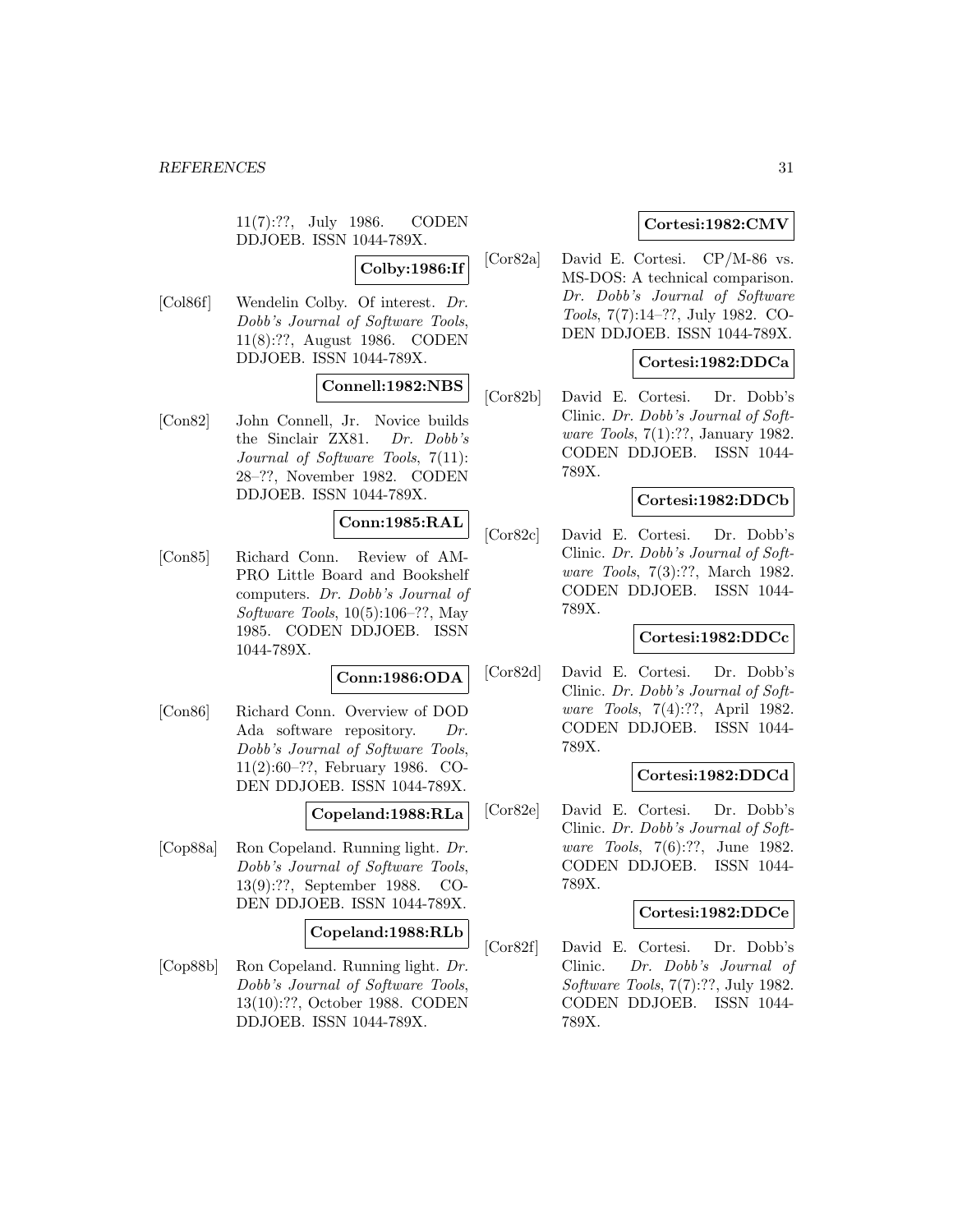# **Cortesi:1982:DDCf**

[Cor82g] David E. Cortesi. Dr. Dobb's Clinic. Dr. Dobb's Journal of Software Tools, 7(8):??, August 1982. CODEN DDJOEB. ISSN 1044- 789X.

### **Cortesi:1982:DDCg**

[Cor82h] David E. Cortesi. Dr. Dobb's Clinic. Dr. Dobb's Journal of Software Tools, 7(9):??, September 1982. CODEN DDJOEB. ISSN 1044-789X.

#### **Cortesi:1982:DDCh**

[Cor82i] David E. Cortesi. Dr. Dobb's Clinic. Dr. Dobb's Journal of Software Tools, 7(10):??, October 1982. CODEN DDJOEB. ISSN 1044-789X.

# **Cortesi:1982:DDCi**

[Cor82j] David E. Cortesi. Dr. Dobb's Clinic. Dr. Dobb's Journal of Software Tools, 7(11):??, November 1982. CODEN DDJOEB. ISSN 1044-789X.

#### **Cortesi:1982:DDCj**

[Cor82k] David E. Cortesi. Dr. Dobb's Clinic. Dr. Dobb's Journal of Software Tools, 7(12):??, December 1982. CODEN DDJOEB. ISSN 1044-789X.

# **Cortesi:1982:Ia**

[Cor82l] David E. Cortesi. Of interest. Dr. Dobb's Journal of Software Tools, 7(2):??, February 1982. CODEN DDJOEB. ISSN 1044-789X.

#### **Cortesi:1982:Ib**

[Cor82m] David E. Cortesi. Of interest. Dr. Dobb's Journal of Software

Tools, 7(4):??, April 1982. CO-DEN DDJOEB. ISSN 1044-789X.

#### **Cortesi:1983:DDCa**

[Cor83a] David E. Cortesi. Dr. Dobb's Clinic. Dr. Dobb's Journal of Software Tools, 8(2):??, February 1983. CODEN DDJOEB. ISSN 1044-789X.

### **Cortesi:1983:DDCb**

[Cor83b] David E. Cortesi. Dr. Dobb's Clinic. Dr. Dobb's Journal of Software Tools, 8(3):??, March 1983. CODEN DDJOEB. ISSN 1044- 789X.

#### **Cortesi:1983:DDCc**

[Cor83c] David E. Cortesi. Dr. Dobb's Clinic. Dr. Dobb's Journal of Software Tools, 8(4):??, April 1983. CODEN DDJOEB. ISSN 1044- 789X.

### **Cortesi:1983:DDCd**

[Cor83d] David E. Cortesi. Dr. Dobb's Clinic. Dr. Dobb's Journal of Software Tools, 8(5):??, May 1983. CODEN DDJOEB. ISSN 1044- 789X.

#### **Cortesi:1983:DDCe**

[Cor83e] David E. Cortesi. Dr. Dobb's Clinic. Dr. Dobb's Journal of Software Tools, 8(6):??, June 1983. CODEN DDJOEB. ISSN 1044- 789X.

#### **Cortesi:1983:DDCf**

[Cor83f] David E. Cortesi. Dr. Dobb's Clinic. Dr. Dobb's Journal of Software Tools, 8(7):??, July 1983. CODEN DDJOEB. ISSN 1044- 789X.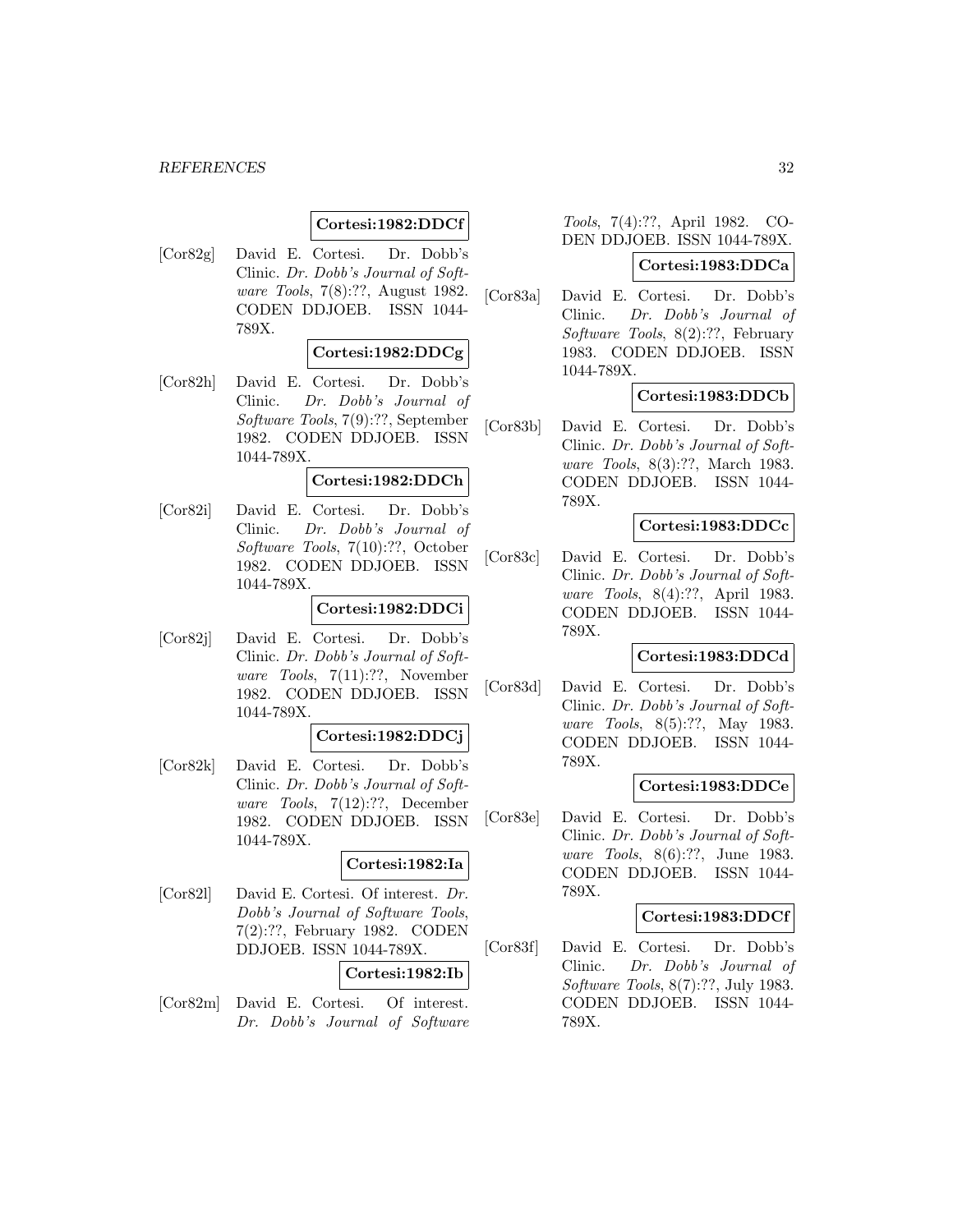# **Cortesi:1983:DDCg**

[Cor83g] David E. Cortesi. Dr. Dobb's Clinic. Dr. Dobb's Journal of Software Tools, 8(8):??, August 1983. CODEN DDJOEB. ISSN 1044- 789X.

### **Cortesi:1983:DDCh**

[Cor83h] David E. Cortesi. Dr. Dobb's Clinic. Dr. Dobb's Journal of Software Tools, 8(9):??, September 1983. CODEN DDJOEB. ISSN 1044-789X.

#### **Cortesi:1983:DDCi**

[Cor83i] David E. Cortesi. Dr. Dobb's Clinic. Dr. Dobb's Journal of Software Tools, 8(10):??, October 1983. CODEN DDJOEB. ISSN 1044-789X.

# **Cortesi:1983:DDCj**

[Cor83j] David E. Cortesi. Dr. Dobb's Clinic. Dr. Dobb's Journal of Software Tools, 8(11):??, November 1983. CODEN DDJOEB. ISSN 1044-789X.

#### **Cortesi:1983:DDCk**

[Cor83k] David E. Cortesi. Dr. Dobb's Clinic. Dr. Dobb's Journal of Software Tools, 8(12):??, December 1983. CODEN DDJOEB. ISSN 1044-789X.

#### **Cornell:1984:FPI**

[Cor84a] David Cornell. Forth to PC-DOS interface. Dr. Dobb's Journal of Software Tools, 9(1):44–??, January 1984. CODEN DDJOEB. ISSN 1044-789X.

### **Cortesi:1984:DDCc**

[Cor84b] D. E. Cortesi. Dr. Dobb's Clinic: System languages; keep talking; move over, Ray. Dr. Dobb's Journal of Software Tools, 9(2): 10–13, February 1984. CODEN DDJOEB. ISSN 1044-789X.

# **Cortesi:1984:DDCa**

[Cor84c] David E. Cortesi. Dr. Dobb's Clinic. Dr. Dobb's Journal of Software Tools, 9(1):??, January 1984. CODEN DDJOEB. ISSN 1044- 789X.

# **Cortesi:1984:DDCb**

[Cor84d] David E. Cortesi. Dr. Dobb's Clinic. Dr. Dobb's Journal of Software Tools, 9(2):??, February 1984. CODEN DDJOEB. ISSN 1044-789X.

### **Cortesi:1984:DDCd**

[Cor84e] David E. Cortesi. Dr. Dobb's Clinic. Dr. Dobb's Journal of Software Tools, 9(3):??, March 1984. CODEN DDJOEB. ISSN 1044- 789X.

#### **Cortesi:1984:DDCe**

[Cor84f] David E. Cortesi. Dr. Dobb's Clinic. Dr. Dobb's Journal of Software Tools, 9(6):??, June 1984. CODEN DDJOEB. ISSN 1044- 789X.

# **Cortesi:1984:DDCf**

[Cor84g] David E. Cortesi. Dr. Dobb's Clinic. Dr. Dobb's Journal of Software Tools, 9(7):??, July 1984. CODEN DDJOEB. ISSN 1044- 789X.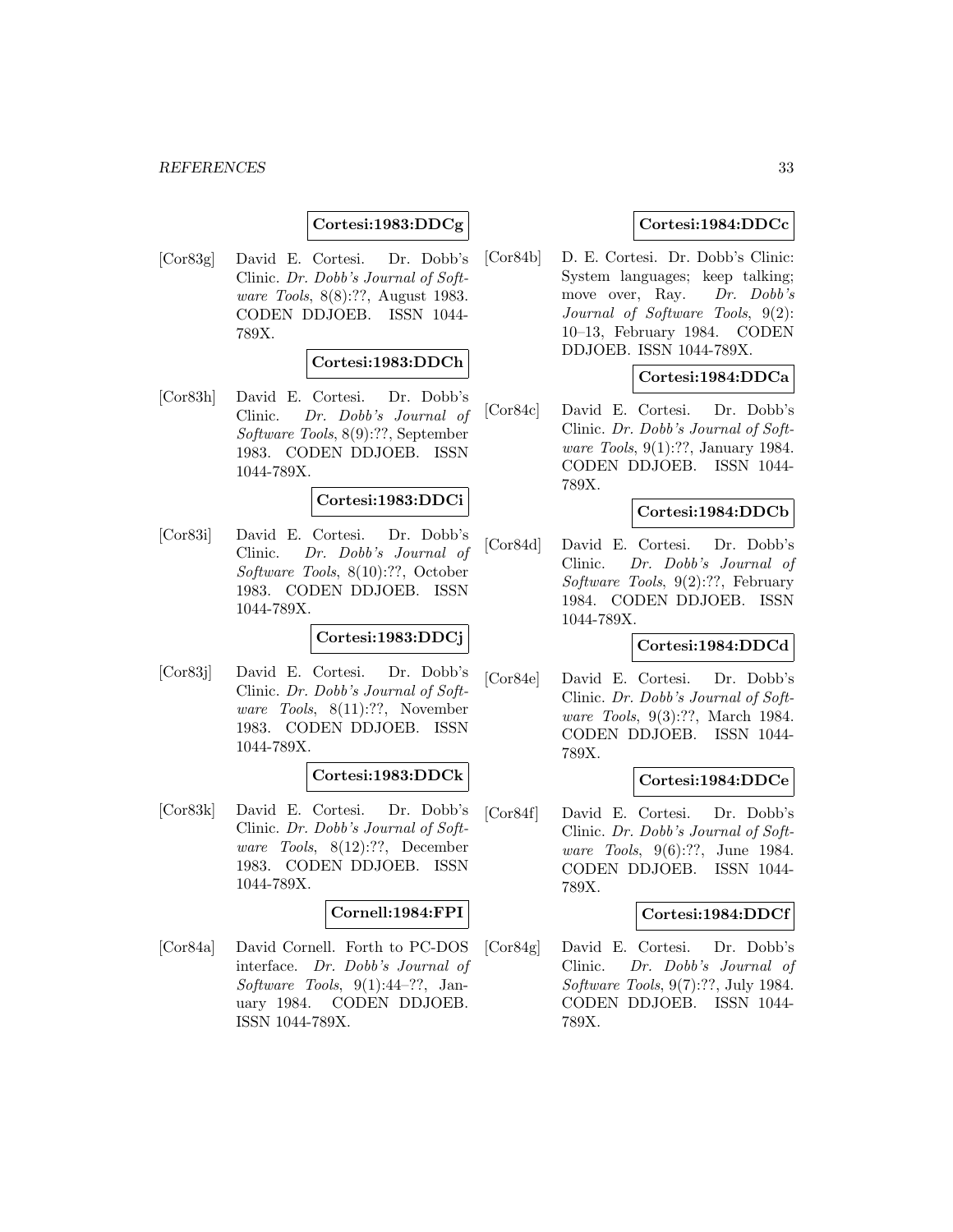# **Cortesi:1984:DDCg**

[Cor84h] David E. Cortesi. Dr. Dobb's Clinic. Dr. Dobb's Journal of Software Tools, 9(8):??, August 1984. CODEN DDJOEB. ISSN 1044- 789X.

# **Cortesi:1984:DDCh**

[Cor84i] David E. Cortesi. Dr. Dobb's Clinic. Dr. Dobb's Journal of Software Tools, 9(9):??, September 1984. CODEN DDJOEB. ISSN 1044-789X.

### **Cortesi:1984:DDCi**

[Cor84j] David E. Cortesi. Dr. Dobb's Clinic. Dr. Dobb's Journal of Software Tools, 9(10):??, October 1984. CODEN DDJOEB. ISSN 1044-789X.

#### **Cortesi:1984:DDCj**

[Cor84k] David E. Cortesi. Dr. Dobb's Clinic. Dr. Dobb's Journal of Software Tools, 9(11):??, November 1984. CODEN DDJOEB. ISSN 1044-789X.

### **Cortesi:1984:DDCk**

[Cor84l] David E. Cortesi. Dr. Dobb's Clinic. Dr. Dobb's Journal of Software Tools, 9(12):??, December 1984. CODEN DDJOEB. ISSN 1044-789X.

# **Cortesi:1984:WDF**

[Cor84m] David E. Cortesi. What's the diff?: A file comparator for CP/M Plus. Dr. Dobb's Journal of Software Tools, 9(8):30–??, August 1984. CODEN DDJOEB. ISSN 1044- 789X.

# **Cortesi:1985:DDS**

[Cor85a] David E. Cortesi. Dr. Dobb is a subversive. Dr. Dobb's Journal of Software Tools,  $10(5):22-??$ , May 1985. CODEN DDJOEB. ISSN 1044-789X.

# **Cortesi:1985:DDCa**

[Cor85b] David E. Cortesi. Dr. Dobb's Clinic. Dr. Dobb's Journal of Software Tools, 10(1):??, January 1985. CODEN DDJOEB. ISSN 1044-789X.

#### **Cortesi:1985:DDCb**

[Cor85c] David E. Cortesi. Dr. Dobb's Clinic. Dr. Dobb's Journal of Software Tools, 10(2):??, February 1985. CODEN DDJOEB. ISSN 1044-789X.

### **Cortesi:1985:DDCc**

[Cor85d] David E. Cortesi. Dr. Dobb's Clinic. Dr. Dobb's Journal of Software Tools, 10(4):??, April 1985. CODEN DDJOEB. ISSN 1044- 789X.

# **Cortesi:1985:DDCd**

[Cor85e] David E. Cortesi. Dr. Dobb's Clinic. Dr. Dobb's Journal of Software Tools, 10(5):??, May 1985. CODEN DDJOEB. ISSN 1044- 789X.

#### **Cortesi:1985:DDCe**

[Cor85f] David E. Cortesi. Dr. Dobb's Clinic. Dr. Dobb's Journal of Software Tools, 10(6):??, June 1985. CODEN DDJOEB. ISSN 1044- 789X.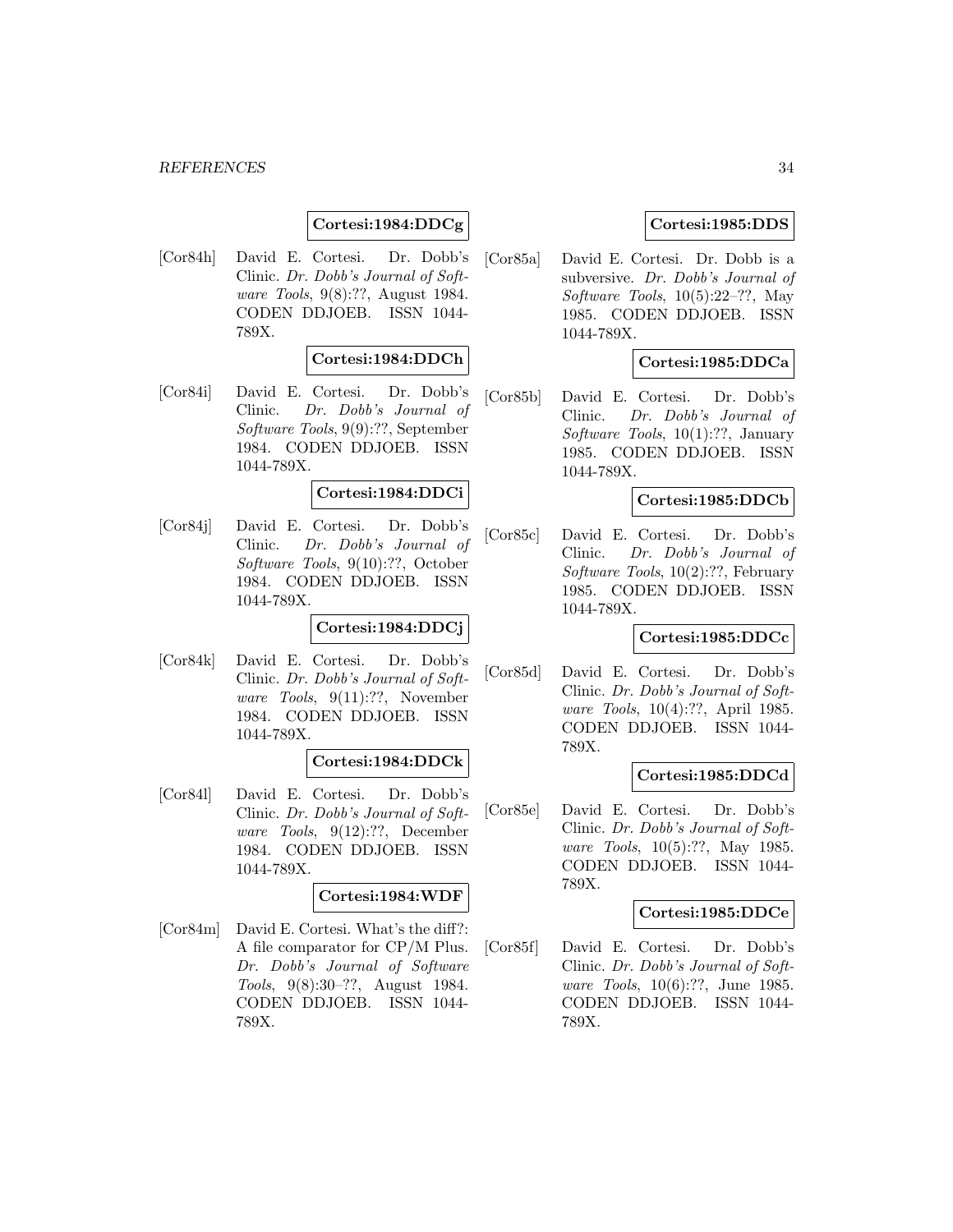# **Cortesi:1985:DDCf**

[Cor85g] David E. Cortesi. Dr. Dobb's Clinic. Dr. Dobb's Journal of Software Tools, 10(7):??, July 1985. CODEN DDJOEB. ISSN 1044- 789X.

# **Cortesi:1985:DDCg**

[Cor85h] David E. Cortesi. Dr. Dobb's Clinic. Dr. Dobb's Journal of Software Tools, 10(8):??, August 1985. CODEN DDJOEB. ISSN 1044- 789X.

# **Cortesi:1985:DDCh**

[Cor85i] David E. Cortesi. Dr. Dobb's Clinic. Dr. Dobb's Journal of Software Tools, 10(9):??, September 1985. CODEN DDJOEB. ISSN 1044-789X.

**Cortesi:1985:DDCi**

[Cor85j] David E. Cortesi. Dr. Dobb's Clinic. Dr. Dobb's Journal of Software Tools, 10(10):??, October 1985. CODEN DDJOEB. ISSN 1044-789X.

# **Cortesi:1985:DDCj**

[Cor85k] David E. Cortesi. Dr. Dobb's Clinic. Dr. Dobb's Journal of Software Tools, 10(12):??, December 1985. CODEN DDJOEB. ISSN 1044-789X.

#### **Cortesi:1985:TP**

[Cor85l] David E. Cortesi. A tour of PRO-LOG. Dr. Dobb's Journal of Software Tools, 10(3):44–63, March 1985. CODEN DDJOEB. ISSN 1044-789X. TK 7885 A1 D6.

# **Cortesi:1987:DL**

[Cor87a] David E. Cortesi. Dynamic linking in OS/2. Dr. Dobb's Journal of Software Tools, 12(12):18–??, December 1987. CODEN DDJOEB. ISSN 1044-789X.

# **Cortesi:1987:XC**

[Cor87b] David E. Cortesi. Xor chain. Dr. Dobb's Journal of Software Tools, 12(6):28–30, 34–35, 38, June 1987. CODEN DDJOEB. ISSN 0888- 3076.

# **Cortesi:19xx:R**

[Corxx] David E. Cortesi. Reviews. Dr. Dobb's Journal of Software Tools, ??(??):??, ???? 19xx. CODEN DDJOEB. ISSN 1044-789X.

#### **Cramer:1988:WRT**

[Cra88] William D. Cramer. Writing realtime programs under UNIX. Dr. Dobb's Journal of Software Tools, 13(6):18–??, June 1988. CODEN DDJOEB. ISSN 1044-789X.

### **Crayne:19xx:Ra**

[Craxxa] Charles Crayne. Reviews. Dr. Dobb's Journal of Software Tools, ??(??):??, ???? 19xx. CODEN DDJOEB. ISSN 1044-789X.

#### **Crayne:19xx:Rb**

[Craxxb] Diane Crayne. Reviews. Dr. Dobb's Journal of Software Tools, ??(??):??, ???? 19xx. CODEN DDJOEB. ISSN 1044-789X.

#### **Crimmins:1982:RWS**

[Cri82] Jerry Crimmins. Review of writeon from Spiecher systems and datamost. Dr. Dobb's Journal of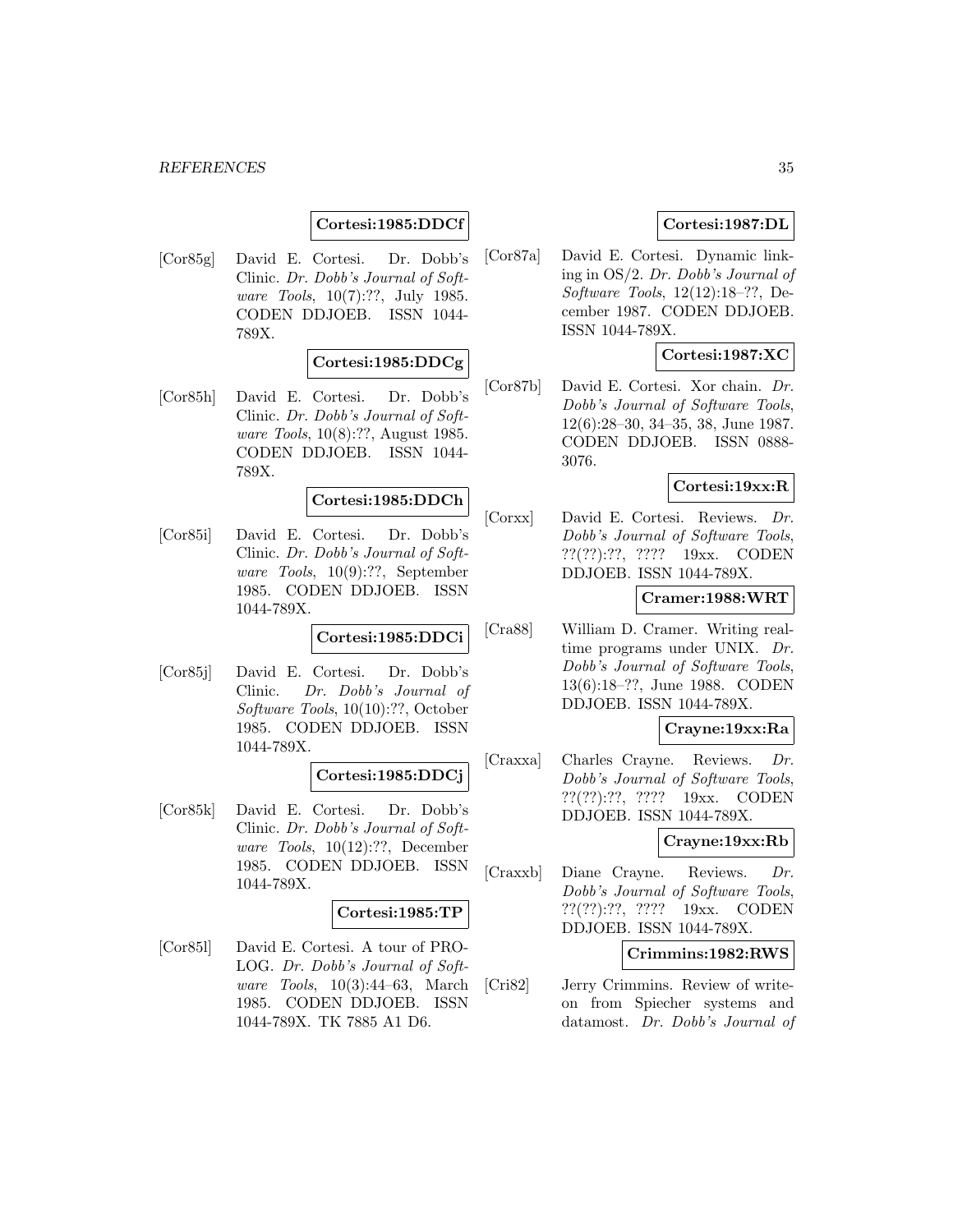Software Tools, 7(7):65–??, July 1982. CODEN DDJOEB. ISSN 1044-789X.

### **Criscione:1983:RWV**

[Cri83] James Criscione. Review of WP6502 V1.3a from Dwo Quong Fok Lok Sow. Dr. Dobb's Journal of Software Tools, 8(11):92– ??, November 1983. CODEN DDJOEB. ISSN 1044-789X.

# **Crockford:1982:SCM**

[Cro82] Douglas Crockford. Standards for computerized measurement. Dr. Dobb's Journal of Software Tools, 7(2):57–??, February 1982. CO-DEN DDJOEB. ISSN 1044-789X.

# **Crockett:1984:BT**

[Cro84] Davy Crockett. BASICFMT for TRS-80. Dr. Dobb's Journal of Software Tools, 9(4):60–75, April 1984. CODEN DDJOEB. ISSN 1044-789X.

# **Custer:1989:Ia**

[Cus89a] Janna Custer. Of interest. Dr. Dobb's Journal of Software Tools, 14(8):??, August 1989. CODEN DDJOEB. ISSN 1044-789X.

### **Custer:1989:Ib**

[Cus89b] Janna Custer. Of interest. Dr. Dobb's Journal of Software Tools, 14(9):??, September 1989. CO-DEN DDJOEB. ISSN 1044-789X.

#### **Custer:1989:Ic**

[Cus89c] Janna Custer. Of interest. Dr. Dobb's Journal of Software Tools, 14(10):??, October 1989. CODEN DDJOEB. ISSN 1044-789X.

# **Custer:1989:Id**

[Cus89d] Janna Custer. Of interest. Dr. Dobb's Journal of Software Tools, 14(11):??, November 1989. CO-DEN DDJOEB. ISSN 1044-789X.

# **Custer:1989:Ie**

[Cus89e] Janna Custer. Of interest. Dr. Dobb's Journal of Software Tools, 14(12):??, December 1989. CO-DEN DDJOEB. ISSN 1044-789X.

# **Custer:1989:BBM**

[Cus89f] Janna Custer. On being or becoming a Macintosh developer. Dr. Dobb's Journal of Software Tools, 14(??):54–??, ???? 1989. CODEN DDJOEB. ISSN 1044-789X.

# **Catchings:1989:GBT**

[CV89] William Catchings and Mark L. Van Name. Getting the bugs out with Turbo Debugger. Dr. Dobb's Journal of Software Tools, 14(7): 64–70, 73, July 1989. CODEN DDJOEB. ISSN 0888-3076.

# **Daetwyler:1982:PUC**

[Dae82] Dan Daetwyler. A print utility for CP/M. Dr. Dobb's Journal of Software Tools, 7(6):36–??, June 1982. CODEN DDJOEB. ISSN 1044- 789X.

#### **Daetwyler:1983:PGU**

[Dae83] Dan Daetwyler. Printing graphics using the IBM PC. Dr. Dobb's Journal of Software Tools, 8(6):32– ??, June 1983. CODEN DDJOEB. ISSN 1044-789X.

# **Daetwyler:1984:SDD**

[Dae84] Dan Daetwyler. Sorted diskette directory listing for the IBM PC. Dr.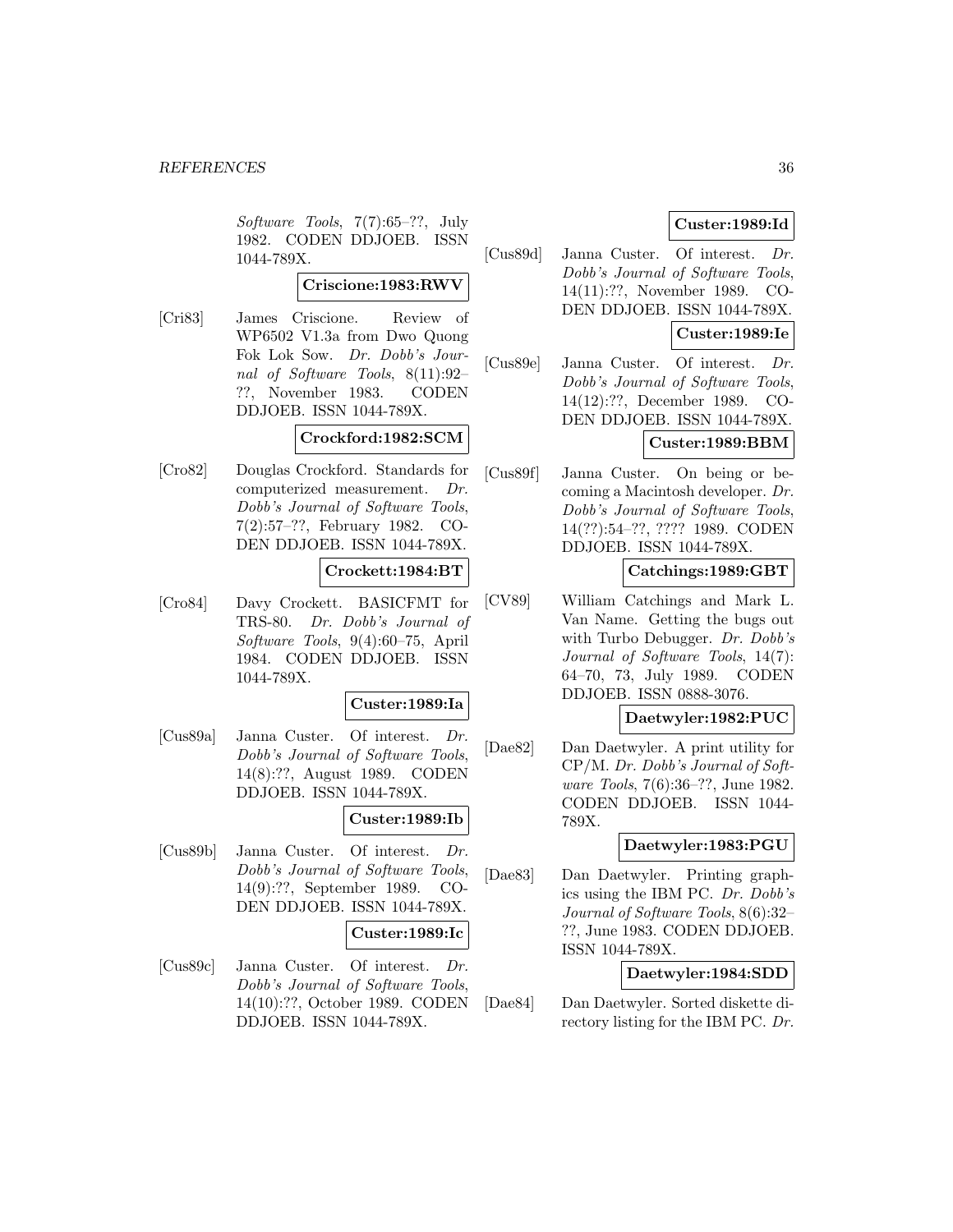Dobb's Journal of Software Tools, 9(1):60–74, January 1984. CO-DEN DDJOEB. ISSN 1044-789X.

# **Dahlgren:1988:PGI**

[Dah88] Kent Dahlgren. Putting graphical interfaces into perspective. Dr. Dobb's Journal of Software Tools, 13(11):32–41, November 1988. CODEN DDJOEB. ISSN 0888-3076.

### **Dahlgren:1989:DPV**

[Dah89] Kent Dahlgren. Demand paged virtual memory. Dr. Dobb's Journal of Software Tools, 14(4):32–37, 41, April 1989. CODEN DDJOEB. ISSN 0888-3076.

### **Daley:1989:RLE**

[Dal89] Phil Daley. Run length encoding revisited. Dr. Dobb's Journal of Software Tools, 14(5):130, 154, May 1989. CODEN DDJOEB. ISSN 0888-3076.

# **Davis:1985:TKR**

[Dav85] Charles Davis. Terminal keyrollover tests table of in DDC. Dr. Dobb's Journal of Software Tools, 10(5):16–??, May 1985. CODEN DDJOEB. ISSN 1044-789X.

### **Davis:1988:RCC**

- [Dav88] Randy Davis. Review of Check-Mate from Cinnabar Software. Dr. Dobb's Journal of Software Tools, 13(2):134–??, February 1988. CO-DEN DDJOEB. ISSN 1044-789X. **Day:1985:ACC**
- [Day85] Shawn Day. Adding a COPY command to ProDOS. Dr. Dobb's Journal of Software Tools, 10(12):

54–??, December 1985. CODEN DDJOEB. ISSN 1044-789X.

# **Deppe:1983:BIC**

[DB83] Chris Deppe and Alan Bartholomew. B-Tree ISAM concepts. Dr. Dobb's Journal of Software Tools, 8(6):18– 21, June 1983. CODEN DDJOEB. ISSN 1044-789X.

# **Editors:1986:HID**

[DDJ86] DDJ Editors. Human interface design: Jef Raskin interview. Dr. Dobb's Journal of Software Tools, 11(5):32–??, May 1986. CODEN DDJOEB. ISSN 1044-789X.

### **DeGroot:1984:RTC**

[DeG84] Douglas DeGroot. Review of third Caltech conference on very large scale integration, Ed. Randal E. Bryant. Dr. Dobb's Journal of Software Tools, 9(1):89–??, January 1984. CODEN DDJOEB. ISSN 1044-789X.

# **Deikman:1987:RCM**

[Dei87] Alan Deikman. A RAM-Cache manager in C. Dr. Dobb's Journal of Software Tools, 12(12):30– ??, December 1987. CODEN DDJOEB. ISSN 1044-789X.

# **Derossi:1988:WPM**

[Der88] Chris Derossi. Writing programs for MultiFinder. Dr. Dobb's Journal of Software Tools, 13(12):46– 54, 96–100, December 1988. CO-DEN DDJOEB. ISSN 0888-3076.

# **Derossi:1989:PCQ**

[Der89] Chris Derossi. Programming with color QuickDraw. Dr. Dobb's Journal of Software Tools, 14(??):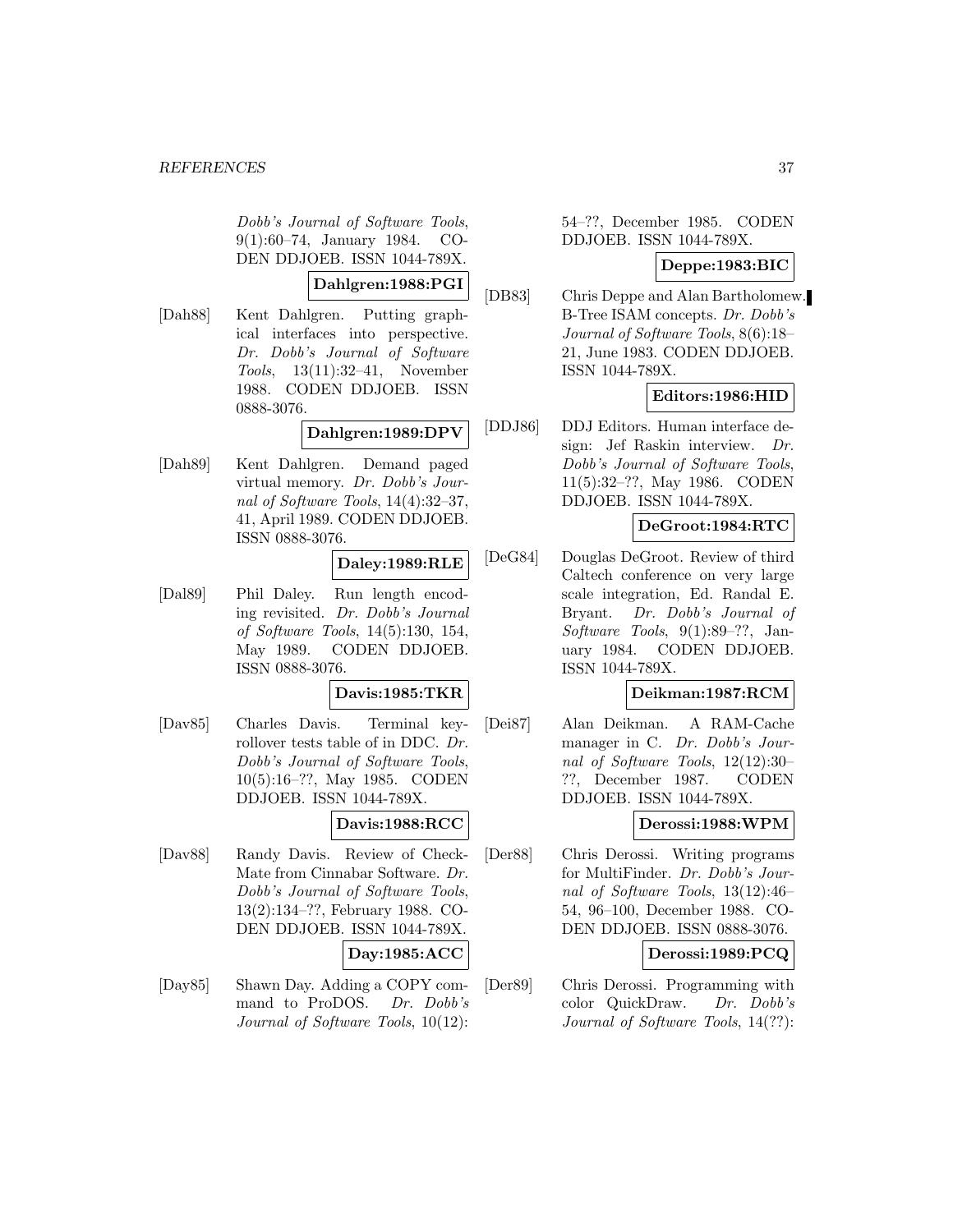8–??, ???? 1989. CODEN DDJOEB. ISSN 1044-789X.

## **Dettmann:19xx:R**

[Detxx] Terry R. Dettmann. Reviews. Dr. Dobb's Journal of Software Tools, ??(??):??, ???? 19xx. CODEN DDJOEB. ISSN 1044-789X.

# **Dilworth:1988:AF**

[Dil88] John B. Dilworth. An 80386 assembler in Forth. Dr. Dobb's Journal of Software Tools, 13(10):28– 30, 33–35, 60, 63, 65–66, 68–70, 72, 81–82, October 1988. CODEN DDJOEB. ISSN 0888-3076.

### **Disque:1987:ALP**

[Dis87] Tom Disque. 8088 assemblylanguage programming techniques. Dr. Dobb's Journal of Software Tools, 12(7):24–26, 28, July 1987. CODEN DDJOEB. ISSN 0888- 3076.

### **Dlugosz:1989:EDS**

[Dlu89a] John M. Dlugosz. Extended directory searches using  $C++$ . Dr. Dobb's Journal of Software Tools, 14(3):55–56, 58, 99–101, March 1989. CODEN DDJOEB. ISSN 0888-3076.

### **Dlugosz:1989:HCP**

[Dlu89b] John M. Dlugosz. A homebrew C++ parser. Dr. Dobb's Journal of Software Tools, 14(12):40, 43– 44, 46, 116, 118–119, 120, 122, December 1989. CODEN DDJOEB. ISSN 1044-789X.

### **Dlugosz:1989:RWC**

[Dlu89c] John M. Dlugosz. Review of Watcom C ver. 7.0 from Watcom Products. Dr. Dobb's Journal of Software Tools, 14(9):74–80, September 1989. CODEN DDJOEB. ISSN 0888-3076.

# **Doherty:1983:CFG**

[Doh83] Michael J. Doherty. Comments on "fifth generation computers" [Dec82 60]. Dr. Dobb's Journal of Software Tools, 8(3):75–??, March 1983. CODEN DDJOEB. ISSN 1044-789X.

# **Doherty:1984:CSG**

[Doh84] Michael J. Doherty. Comments on "sixth generation computers" [May84 37]. Dr. Dobb's Journal of Software Tools, 9(6):70–??, June 1984. CODEN DDJOEB. ISSN 1044-789X.

# **Donais:1985:CMC**

[Don85] Roger E. Donais. CP/M-68K conditional batch processing. Dr. Dobb's Journal of Software Tools, 10(12):70–??, December 1985. CO-DEN DDJOEB. ISSN 1044-789X.

# **Dovey:1984:IPP**

[Dov84] Morris Dovey. Introduction to PL/C: Programming language for compilers. Dr. Dobb's Journal of Software Tools, 9(3):44–??, March 1984. CODEN DDJOEB. ISSN 1044-789X.

### **Duncan:1984:FSF**

[DT84] Ray Duncan and Martin Tracy. The FVG standard floating-point extension. Dr. Dobb's Journal of Software Tools, 9(9):110– 115, September 1984. CODEN DDJOEB. ISSN 1044-789X.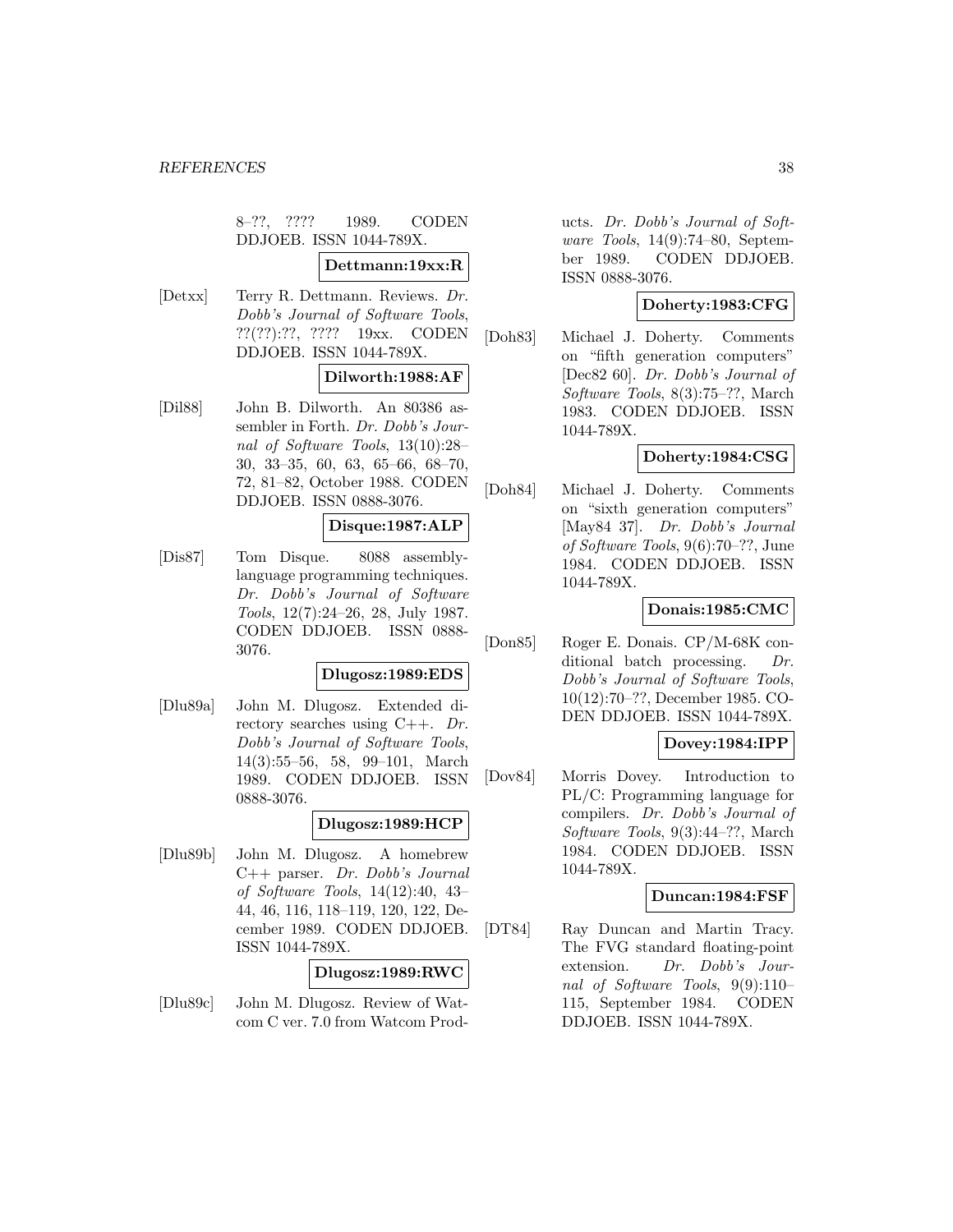### **Duncan:1982:BSTa**

[Dun82a] Ray Duncan. 16-bit software toolbox. Dr. Dobb's Journal of Software Tools, 7(9):??, September 1982. CODEN DDJOEB. ISSN 1044-789X.

### **Duncan:1982:BSTb**

[Dun82b] Ray Duncan. 16-bit software toolbox. Dr. Dobb's Journal of Software Tools, 7(10):??, October 1982. CODEN DDJOEB. ISSN 1044-789X.

#### **Duncan:1982:BSTc**

[Dun82c] Ray Duncan. 16-bit software toolbox. Dr. Dobb's Journal of Software Tools, 7(11):??, November 1982. CODEN DDJOEB. ISSN 1044-789X.

### **Duncan:1982:BSTd**

[Dun82d] Ray Duncan. 16-bit software toolbox. Dr. Dobb's Journal of Software Tools, 7(12):??, December 1982. CODEN DDJOEB. ISSN 1044-789X.

### **Duncan:1982:FA**

[Dun82e] Ray Duncan. FORTH 8086 assembler. Dr. Dobb's Journal of Software Tools,  $7(2):14-??$ , February 1982. CODEN DDJOEB. ISSN 1044-789X.

### **Duncan:1982:GIP**

[Dun82f] Ray Duncan. Graphics on IBM's personal computer. Dr. Dobb's Journal of Software Tools, 7(7):32– ??, July 1982. CODEN DDJOEB. ISSN 1044-789X.

# **Duncan:1983:BSTa**

[Dun83a] Ray Duncan. 16-bit software toolbox. Dr. Dobb's Journal of Software Tools, 8(1):??, January 1983. CODEN DDJOEB. ISSN 1044- 789X.

# **Duncan:1983:BSTb**

[Dun83b] Ray Duncan. 16-bit software toolbox. Dr. Dobb's Journal of Software Tools, 8(2):??, February 1983. CODEN DDJOEB. ISSN 1044-789X.

#### **Duncan:1983:ST**

[Dun83c] Ray Duncan. 16-bit software toolbox. Dr. Dobb's Journal of Software Tools, 8(2):18, 20–25, February 1983. CODEN DDJOEB. ISSN 1044-789X.

# **Duncan:1983:BSTc**

[Dun83d] Ray Duncan. 16-bit software toolbox. Dr. Dobb's Journal of Software Tools, 8(3):??, March 1983. CODEN DDJOEB. ISSN 1044- 789X.

### **Duncan:1983:BSTd**

[Dun83e] Ray Duncan. 16-bit software toolbox. Dr. Dobb's Journal of Software Tools, 8(4):??, April 1983. CODEN DDJOEB. ISSN 1044- 789X.

# **Duncan:1983:BSTe**

[Dun83f] Ray Duncan. 16-bit software toolbox. Dr. Dobb's Journal of Software Tools, 8(5):??, May 1983. CODEN DDJOEB. ISSN 1044- 789X.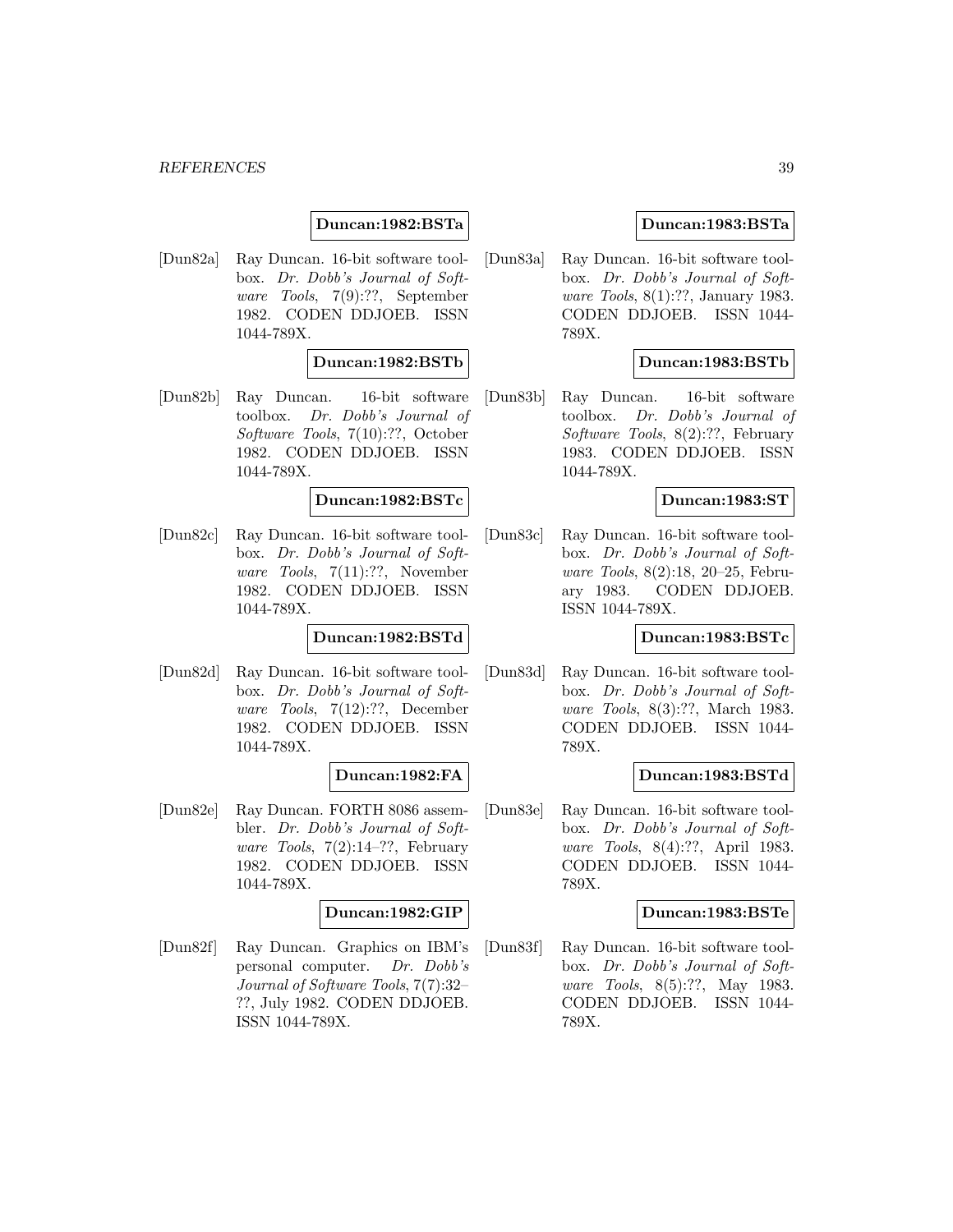# **Duncan:1983:BSTf**

[Dun83g] Ray Duncan. 16-bit software toolbox. Dr. Dobb's Journal of Software Tools, 8(6):??, June 1983. CODEN DDJOEB. ISSN 1044- 789X.

### **Duncan:1983:BSTg**

[Dun83h] Ray Duncan. 16-bit software toolbox. Dr. Dobb's Journal of Software Tools, 8(7):??, July 1983. CODEN DDJOEB. ISSN 1044- 789X.

### **Duncan:1983:BSTh**

[Dun83i] Ray Duncan. 16-bit software toolbox. Dr. Dobb's Journal of Software Tools, 8(9):??, September 1983. CODEN DDJOEB. ISSN 1044-789X.

#### **Duncan:1983:BSTi**

[Dun83j] Ray Duncan. 16-bit software toolbox. Dr. Dobb's Journal of Software Tools, 8(10):??, October 1983. CODEN DDJOEB. ISSN 1044-789X.

### **Duncan:1983:BSTj**

[Dun83k] Ray Duncan. 16-bit software toolbox. Dr. Dobb's Journal of Software Tools, 8(11):??, November 1983. CODEN DDJOEB. ISSN 1044-789X.

### **Duncan:1983:BSTk**

[Dun83l] Ray Duncan. 16-bit software toolbox. Dr. Dobb's Journal of Software Tools, 8(12):??, December 1983. CODEN DDJOEB. ISSN 1044-789X.

# **Duncan:1984:BSTa**

[Dun84a] Ray Duncan. 16-bit software toolbox. Dr. Dobb's Journal of Software Tools, 9(1):??, January 1984. CODEN DDJOEB. ISSN 1044- 789X.

# **Duncan:1984:BSTb**

[Dun84b] Ray Duncan. 16-bit software toolbox. Dr. Dobb's Journal of Software Tools, 9(2):??, February 1984. CODEN DDJOEB. ISSN 1044-789X.

### **Duncan:1984:BSTc**

[Dun84c] Ray Duncan. 16-bit software toolbox. Dr. Dobb's Journal of Software Tools, 9(3):??, March 1984. CODEN DDJOEB. ISSN 1044- 789X.

### **Duncan:1984:BSTd**

[Dun84d] Ray Duncan. 16-bit software toolbox. Dr. Dobb's Journal of Software Tools, 9(4):??, April 1984. CODEN DDJOEB. ISSN 1044- 789X.

### **Duncan:1984:BSTe**

[Dun84e] Ray Duncan. 16-bit software toolbox. Dr. Dobb's Journal of Software Tools, 9(6):??, June 1984. CODEN DDJOEB. ISSN 1044- 789X.

### **Duncan:1984:BSTf**

[Dun84f] Ray Duncan. 16-bit software toolbox. Dr. Dobb's Journal of Software Tools, 9(7):??, July 1984. CODEN DDJOEB. ISSN 1044- 789X.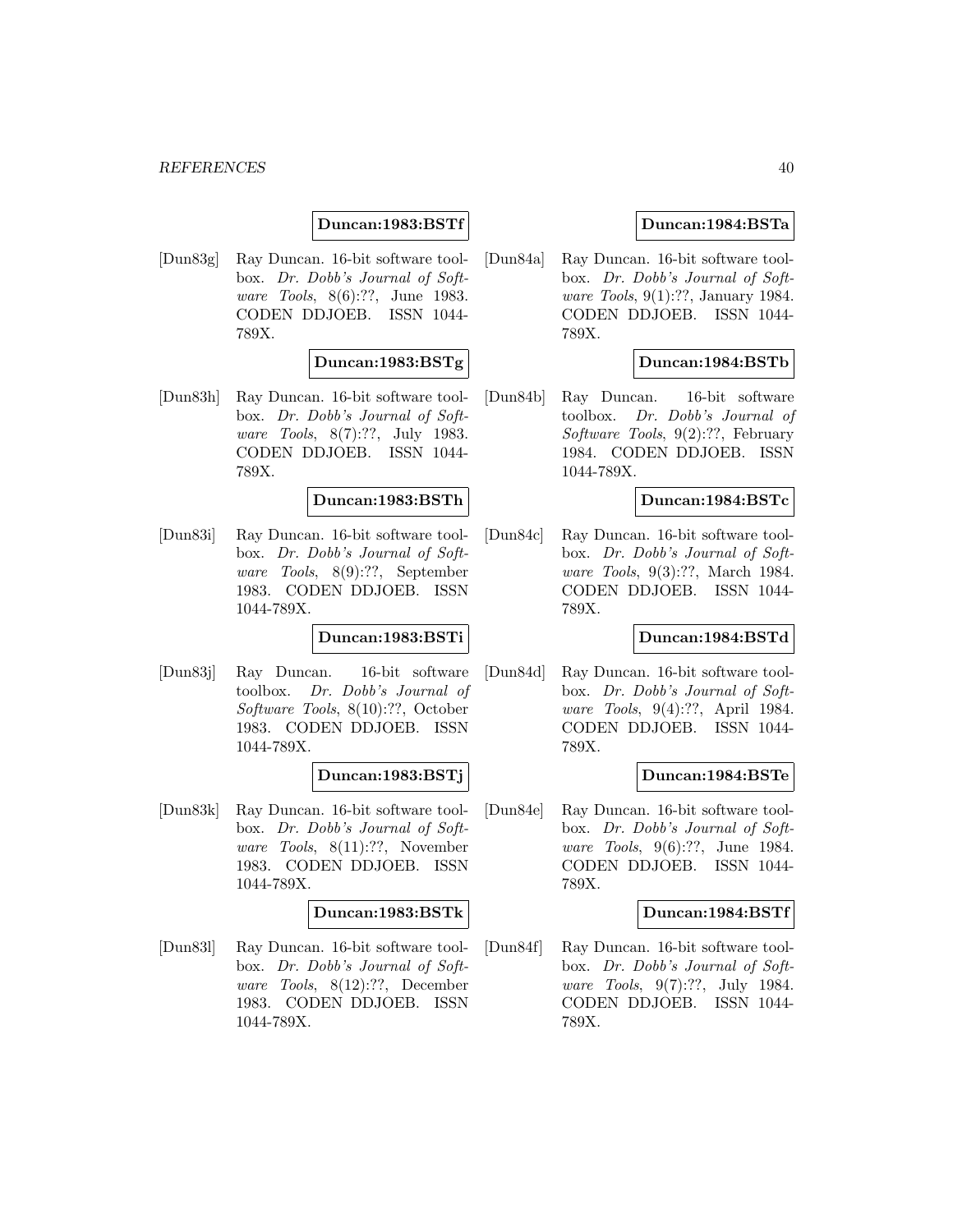# **Duncan:1984:BSTg**

[Dun84g] Ray Duncan. 16-bit software toolbox. Dr. Dobb's Journal of Software Tools, 9(8):??, August 1984. CODEN DDJOEB. ISSN 1044- 789X.

# **Duncan:1984:BSTh**

[Dun84h] Ray Duncan. 16-bit software toolbox. Dr. Dobb's Journal of Software Tools, 9(10):??, October 1984. CODEN DDJOEB. ISSN 1044-789X.

### **Duncan:1984:BSTi**

[Dun84i] Ray Duncan. 16-bit software toolbox. Dr. Dobb's Journal of Software Tools, 9(11):??, November 1984. CODEN DDJOEB. ISSN 1044-789X.

### **Duncan:1984:BSTj**

[Dun84j] Ray Duncan. 16-bit software toolbox. Dr. Dobb's Journal of Software Tools, 9(12):??, December 1984. CODEN DDJOEB. ISSN 1044-789X.

### **Duncan:1984:CFF**

[Dun84k] Ray Duncan. Converting Fig-Forth to Forth-83. Dr. Dobb's Journal of Software Tools, 9(5):28– 32, 34–35, May 1984. CODEN DDJOEB. ISSN 1044-789X.

# **Dunford:1984:SFPa**

[Dun84l] Christopher J. Dunford. Savage floating-point benchmark in 8088/ 8087 assembly language in 16BST. Dr. Dobb's Journal of Software Tools, 9(7):116–??, July 1984. CO-DEN DDJOEB. ISSN 1044-789X.

## **Dunford:1984:SFPb**

[Dun84m] Christopher J. Dunford. Savage floating-point benchmark in Modula-2 in 16BST. Dr. Dobb's Journal of Software Tools, 9(8): 106–??, August 1984. CODEN DDJOEB. ISSN 1044-789X.

# **Duncan:1985:BSTa**

[Dun85a] Ray Duncan. 16-bit software toolbox. Dr. Dobb's Journal of Software Tools, 10(1):??, January 1985. CODEN DDJOEB. ISSN 1044-789X.

### **Duncan:1985:BSTb**

[Dun85b] Ray Duncan. 16-bit software toolbox. Dr. Dobb's Journal of Software Tools, 10(3):??, March 1985. CODEN DDJOEB. ISSN 1044- 789X.

# **Duncan:1985:BSTc**

[Dun85c] Ray Duncan. 16-bit software toolbox. Dr. Dobb's Journal of Software Tools, 10(4):??, April 1985. CODEN DDJOEB. ISSN 1044- 789X.

### **Duncan:1985:BSTd**

[Dun85d] Ray Duncan. 16-bit software toolbox. Dr. Dobb's Journal of Software Tools, 10(5):??, May 1985. CODEN DDJOEB. ISSN 1044- 789X.

# **Duncan:1985:BSTe**

[Dun85e] Ray Duncan. 16-bit software toolbox. Dr. Dobb's Journal of Software Tools, 10(6):??, June 1985. CODEN DDJOEB. ISSN 1044- 789X.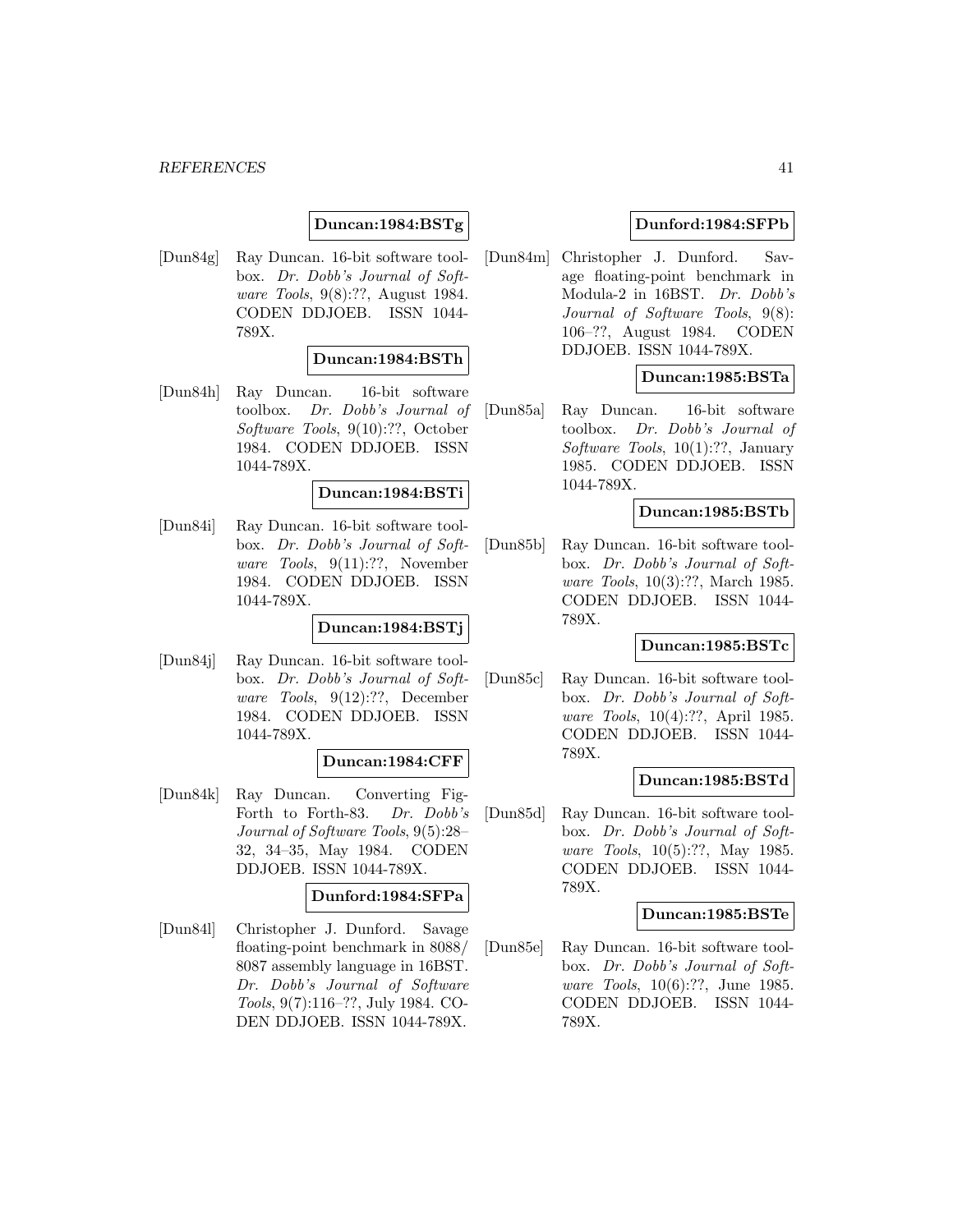# **Duncan:1985:BSTf**

[Dun85f] Ray Duncan. 16-bit software toolbox. Dr. Dobb's Journal of Software Tools, 10(7):??, July 1985. CODEN DDJOEB. ISSN 1044- 789X.

### **Duncan:1985:BSTg**

[Dun85g] Ray Duncan. 16-bit software toolbox. Dr. Dobb's Journal of Software Tools, 10(8):??, August 1985. CODEN DDJOEB. ISSN 1044- 789X.

### **Duncan:1985:BSTh**

[Dun85h] Ray Duncan. 16-bit software toolbox. Dr. Dobb's Journal of Software Tools, 10(9):??, September 1985. CODEN DDJOEB. ISSN 1044-789X.

### **Duncan:1985:BSTi**

[Dun85i] Ray Duncan. 16-bit software toolbox. Dr. Dobb's Journal of Software Tools, 10(11):??, November 1985. CODEN DDJOEB. ISSN 1044-789X.

### **Duncan:1985:BSTj**

[Dun85j] Ray Duncan. 16-bit software toolbox. Dr. Dobb's Journal of Software Tools, 10(12):??, December 1985. CODEN DDJOEB. ISSN 1044-789X.

### **Duncan:1986:BSTa**

[Dun86a] Ray Duncan. 16-bit software toolbox. Dr. Dobb's Journal of Software Tools, 11(1):??, January 1986. CODEN DDJOEB. ISSN 1044-789X.

## **Duncan:1986:BSTb**

[Dun86b] Ray Duncan. 16-bit software toolbox. Dr. Dobb's Journal of Software Tools, 11(2):??, February 1986. CODEN DDJOEB. ISSN 1044-789X.

# **Duncan:1986:BSTc**

[Dun86c] Ray Duncan. 16-bit software toolbox. Dr. Dobb's Journal of Software Tools, 11(4):??, April 1986. CODEN DDJOEB. ISSN 1044- 789X.

### **Duncan:1986:BSTd**

[Dun86d] Ray Duncan. 16-bit software toolbox. Dr. Dobb's Journal of Software Tools, 11(5):??, May 1986. CODEN DDJOEB. ISSN 1044- 789X.

# **Duncan:1986:BSTe**

[Dun86e] Ray Duncan. 16-bit software toolbox. Dr. Dobb's Journal of Software Tools, 11(6):??, June 1986. CODEN DDJOEB. ISSN 1044- 789X.

# **Duncan:1986:BSTf**

[Dun86f] Ray Duncan. 16-bit software toolbox. Dr. Dobb's Journal of Software Tools, 11(7):??, July 1986. CODEN DDJOEB. ISSN 1044- 789X.

# **Duncan:1986:BSTg**

[Dun86g] Ray Duncan. 16-bit software toolbox. Dr. Dobb's Journal of Software Tools, 11(8):??, August 1986. CODEN DDJOEB. ISSN 1044- 789X.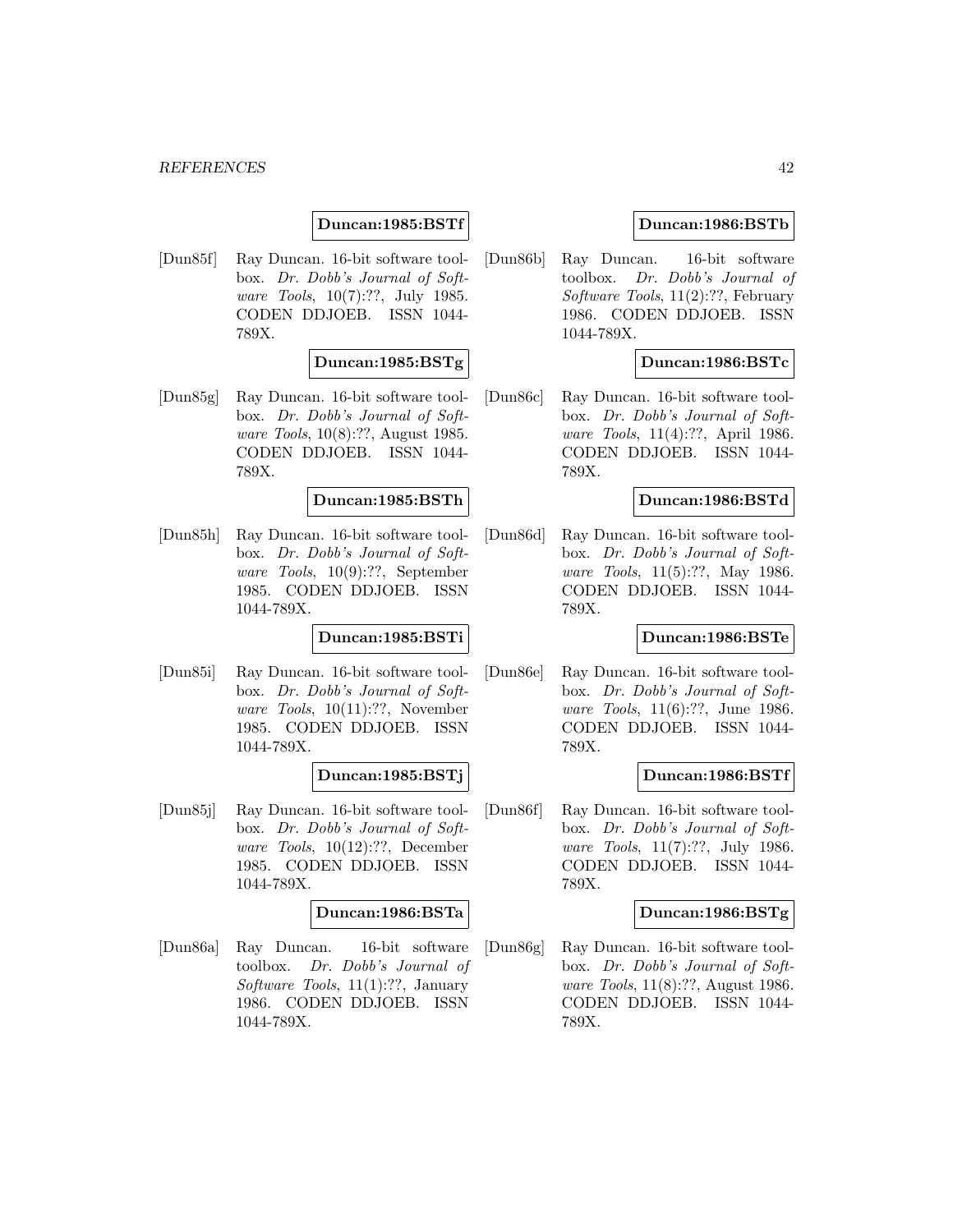## **Duncan:1986:BSTh**

[Dun86h] Ray Duncan. 16-bit software toolbox. Dr. Dobb's Journal of Software Tools, 11(9):??, September 1986. CODEN DDJOEB. ISSN 1044-789X.

### **Duncan:1986:BSTi**

[Dun86i] Ray Duncan. 16-bit software toolbox. Dr. Dobb's Journal of Software Tools, 11(10):??, October 1986. CODEN DDJOEB. ISSN 1044-789X.

#### **Duncan:1986:BSTj**

[Dun86j] Ray Duncan. 16-bit software toolbox. Dr. Dobb's Journal of Software Tools, 11(12):??, December 1986. CODEN DDJOEB. ISSN 1044-789X.

### **Duncan:1987:BSTa**

[Dun87a] Ray Duncan. 16-bit software toolbox. Dr. Dobb's Journal of Software Tools, 12(2):??, February 1987. CODEN DDJOEB. ISSN 1044-789X.

### **Duncan:1987:BSTb**

[Dun87b] Ray Duncan. 16-bit software toolbox. Dr. Dobb's Journal of Software Tools, 12(3):??, March 1987. CODEN DDJOEB. ISSN 1044- 789X.

### **Duncan:1987:BSTc**

[Dun87c] Ray Duncan. 16-bit software toolbox. Dr. Dobb's Journal of Software Tools, 12(5):??, May 1987. CODEN DDJOEB. ISSN 1044- 789X.

### **Duncan:1987:BSTd**

[Dun87d] Ray Duncan. 16-bit software toolbox. Dr. Dobb's Journal of Software Tools, 12(6):??, June 1987. CODEN DDJOEB. ISSN 1044- 789X.

# **Duncan:1987:BSTe**

[Dun87e] Ray Duncan. 16-bit software toolbox. Dr. Dobb's Journal of Software Tools, 12(7):??, July 1987. CODEN DDJOEB. ISSN 1044- 789X.

## **Duncan:1987:ST**

[Dun87f] Ray Duncan. 16-bit software toolbox. Dr. Dobb's Journal of Software Tools, 12(7):106–108, 110–111, July 1987. CODEN DDJOEB. ISSN 0888-3076.

### **Duncan:1987:BSTf**

[Dun87g] Ray Duncan. 16-bit software toolbox. Dr. Dobb's Journal of Software Tools, 12(8):??, August 1987. CODEN DDJOEB. ISSN 1044- 789X.

### **Duncan:1988:WOA**

[Dun88] Ray Duncan. Writing OS/2 applications with  $I/O$  privileges. Dr. Dobb's Journal of Software Tools, 13(12):36–44, December 1988. CO-DEN DDJOEB. ISSN 0888-3076.

### **Duncan:1989:ICO**

[Dun89a] Ray Duncan. Interprocess communications in OS/2. Dr. Dobb's Journal of Software Tools, 14(6): 14–15, 18, 20, 24–25, June 1989. CODEN DDJOEB. ISSN 0888- 3076.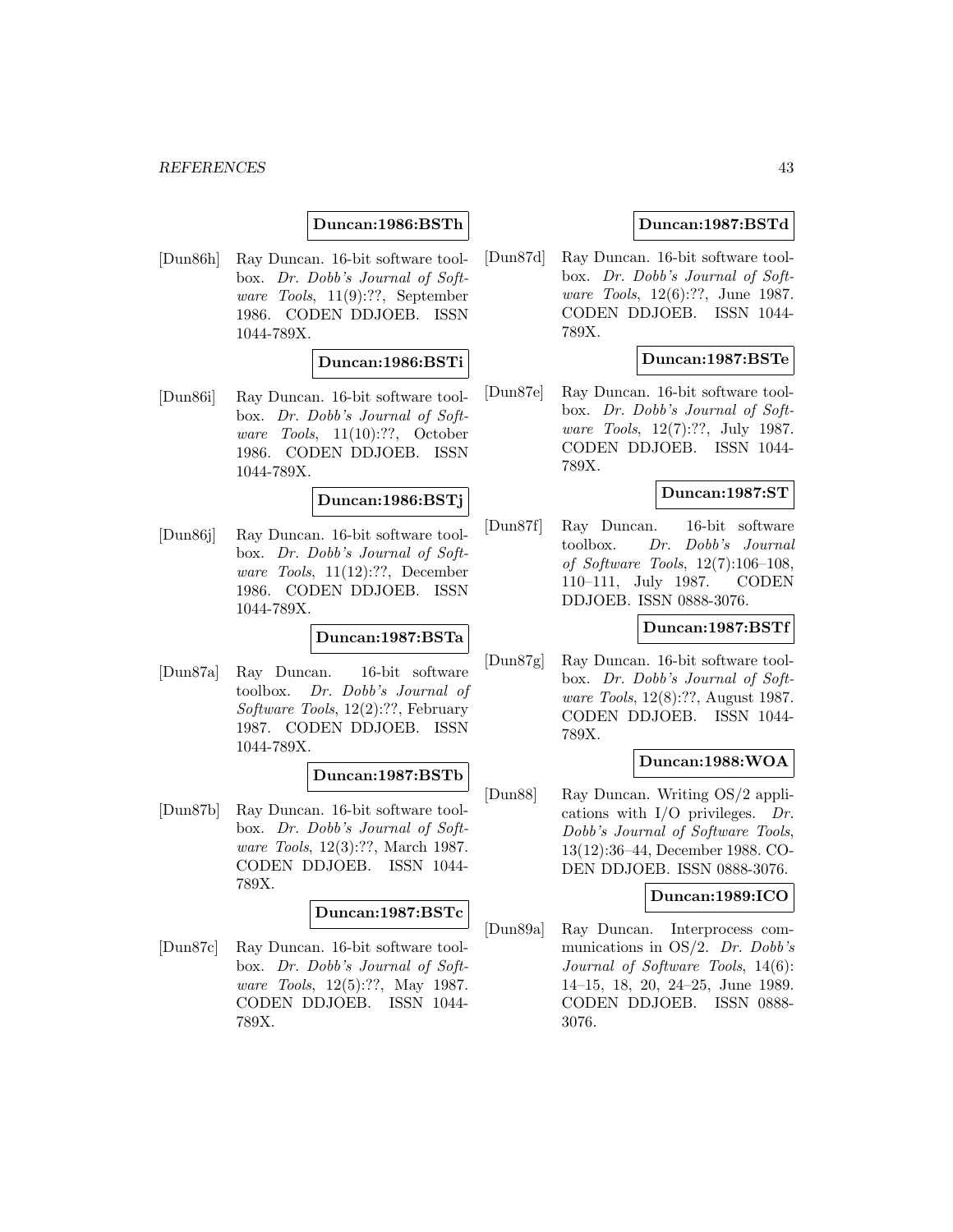# **Duntemann:1989:PWO**

[Dun89b] J. Duntemann. Poly want an object? (structured programming). Dr. Dobb's Journal of Software Tools, 14(11):142, 145–150, 154, 156–159, November 1989. CODEN DDJOEB. ISSN 0888-3076.

## **Duntemann:1989:SPa**

[Dun89c] Jeff Duntemann. Structured programming. Dr. Dobb's Journal of Software Tools, 14(2):??, February 1989. CODEN DDJOEB. ISSN 1044-789X.

### **Duntemann:1989:SPb**

[Dun89d] Jeff Duntemann. Structured programming. Dr. Dobb's Journal of Software Tools, 14(3):??, March 1989. CODEN DDJOEB. ISSN 1044-789X.

# **Duntemann:1989:SPc**

[Dun89e] Jeff Duntemann. Structured programming. Dr. Dobb's Journal of Software Tools, 14(4):??, April 1989. CODEN DDJOEB. ISSN 1044-789X.

### **Duntemann:1989:SPd**

[Dun89f] Jeff Duntemann. Structured programming. Dr. Dobb's Journal of Software Tools, 14(5):??, May 1989. CODEN DDJOEB. ISSN 1044-789X.

### **Duntemann:1989:SPe**

[Dun89g] Jeff Duntemann. Structured programming. Dr. Dobb's Journal of Software Tools, 14(6):??, June 1989. CODEN DDJOEB. ISSN 1044-789X.

## **Duntemann:1989:SPf**

[Dun89h] Jeff Duntemann. Structured programming. Dr. Dobb's Journal of Software Tools, 14(7):??, July 1989. CODEN DDJOEB. ISSN 1044-789X.

# **Duntemann:1989:SPg**

[Dun89i] Jeff Duntemann. Structured programming. Dr. Dobb's Journal of Software Tools, 14(8):??, August 1989. CODEN DDJOEB. ISSN 1044-789X.

### **Duntemann:1989:SPh**

[Dun89j] Jeff Duntemann. Structured programming. Dr. Dobb's Journal of Software Tools, 14(9):??, September 1989. CODEN DDJOEB. ISSN 1044-789X.

### **Duntemann:1989:SPi**

[Dun89k] Jeff Duntemann. Structured programming. Dr. Dobb's Journal of Software Tools, 14(10):??, October 1989. CODEN DDJOEB. ISSN 1044-789X.

### **Duntemann:1989:SPj**

[Dun89l] Jeff Duntemann. Structured programming. Dr. Dobb's Journal of Software Tools, 14(11):??, November 1989. CODEN DDJOEB. ISSN 1044-789X.

### **Duntemann:1989:SPk**

[Dun89m] Jeff Duntemann. Structured programming. Dr. Dobb's Journal of Software Tools, 14(12):??, December 1989. CODEN DDJOEB. ISSN 1044-789X.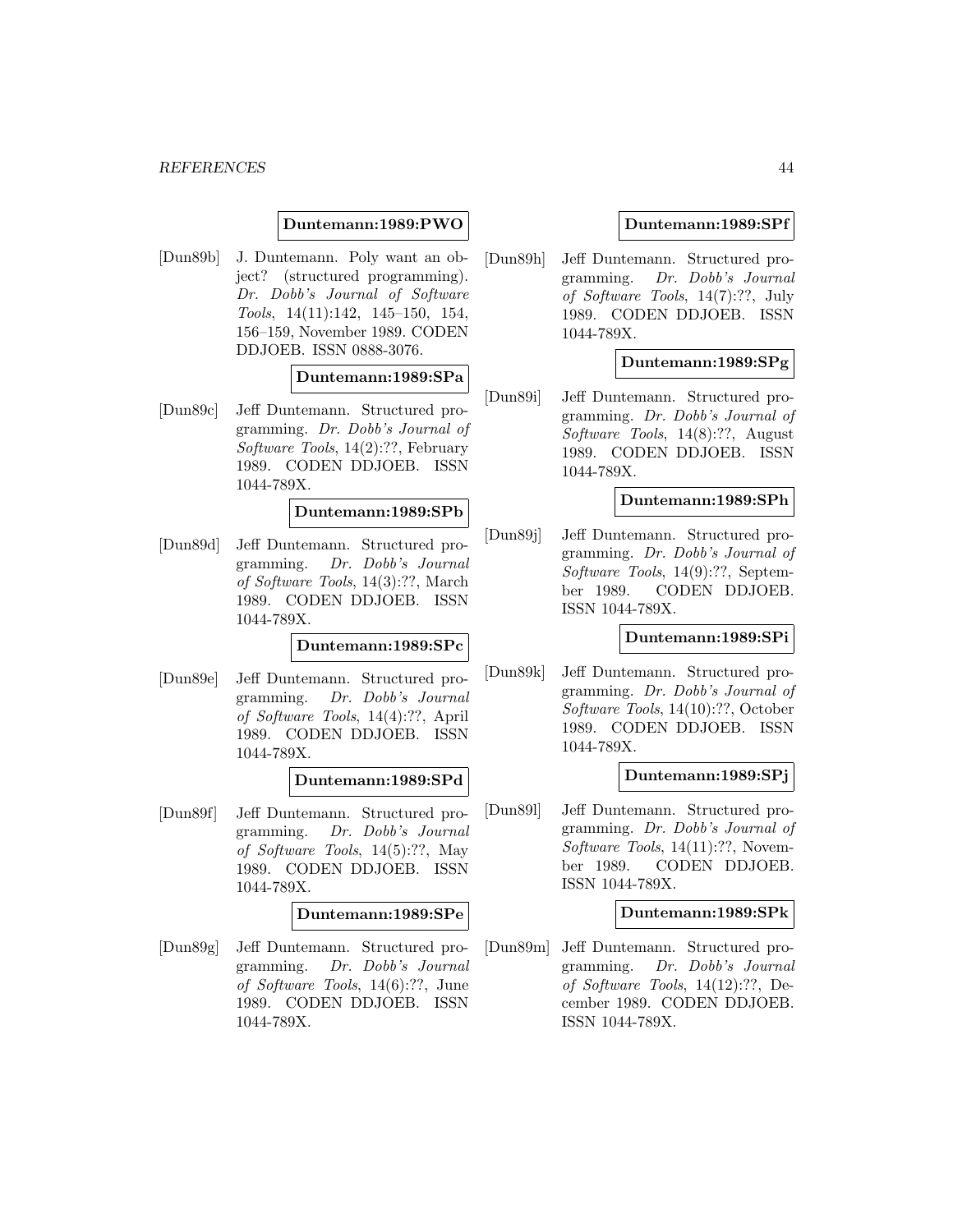# **Duncan:19xx:R**

[Dunxx] Ray Duncan. Reviews. Dr. Dobb's Journal of Software Tools, ??(??): ??, ???? 19xx. CODEN DDJOEB. ISSN 1044-789X.

### **Duvanenko:1988:ICC**

[Duv88] Victor J. Duvanenko. Image compression via compilation. Dr. Dobb's Journal of Software Tools, 13(11):42–47, 82–90, November 1988. CODEN DDJOEB. ISSN 0888-3076.

## **Duvanenko:1989:IM**

[Duv89] Victor J. Duvanenko. Image mathematics. Dr. Dobb's Journal of Software Tools, 14(7):45–55, 92– 94, July 1989. CODEN DDJOEB. ISSN 0888-3076.

### **Dye:1989:VOO**

[Dye89] Rob Dye. Visual object-oriented programming. Dr. Dobb's Journal of Software Tools, 14(??):31– ??, ???? 1989. CODEN DDJOEB. ISSN 1044-789X.

### **Eckel:1989:TSI**

[Eck89] Bruce Eckel. TAWK: a simple interpreter in C++. Dr. Dobb's Journal of Software Tools, 14(5): 50–60, 98, 100–102, May 1989. CODEN DDJOEB. ISSN 0888- 3076.

### **Edgar:1985:CWP**

[Edg85] G. A. Edgar. A compiler written in prolog. Dr. Dobb's Journal of Software Tools, 10(5):84–??, May 1985. CODEN DDJOEB. ISSN 1044-789X.

# **Edgar:1989:DCP**

[Edg89] Robert Edgar. Debugging C programs. Dr. Dobb's Journal of Software Tools, 14(13 (C Sourcebook for the 1990s)):56–60, 93, Winter 1989. CODEN DDJOEB. ISSN 1044-789X.

# **Edlin:1986:HID**

[Edl86] James Edlin. Human interface design: From the outside in. Dr. Dobb's Journal of Software Tools, 11(5):24–??, May 1986. CODEN DDJOEB. ISSN 1044-789X.

### **Edwards:1985:PEP**

[Edw85] Mark U. Edwards. Programming editors programmable editors: a review of ten. Dr. Dobb's Journal of Software Tools, 10(11):60– ??, November 1985. CODEN DDJOEB. ISSN 1044-789X.

## **Elkins:1986:HST**

[EK86] Michael Elkins and Stephen King. High-speed thrills: A review of eight Turbo boards for the IBM PC. Dr. Dobb's Journal of Software Tools, 11(9):46–??, September 1986. CODEN DDJOEB. ISSN 1044-789X.

## **Elkins:1989:RVP**

[Elk89] T. A. Elkins. Review of VEdit plus ver. 3 from CompuView products. Dr. Dobb's Journal of Software Tools, 14(8):90–??, August 1989. CODEN DDJOEB. ISSN 1044-789X.

### **Emery:1982:RF**

[Eme82] Glyn Emery. Recursion in Forth. Dr. Dobb's Journal of Software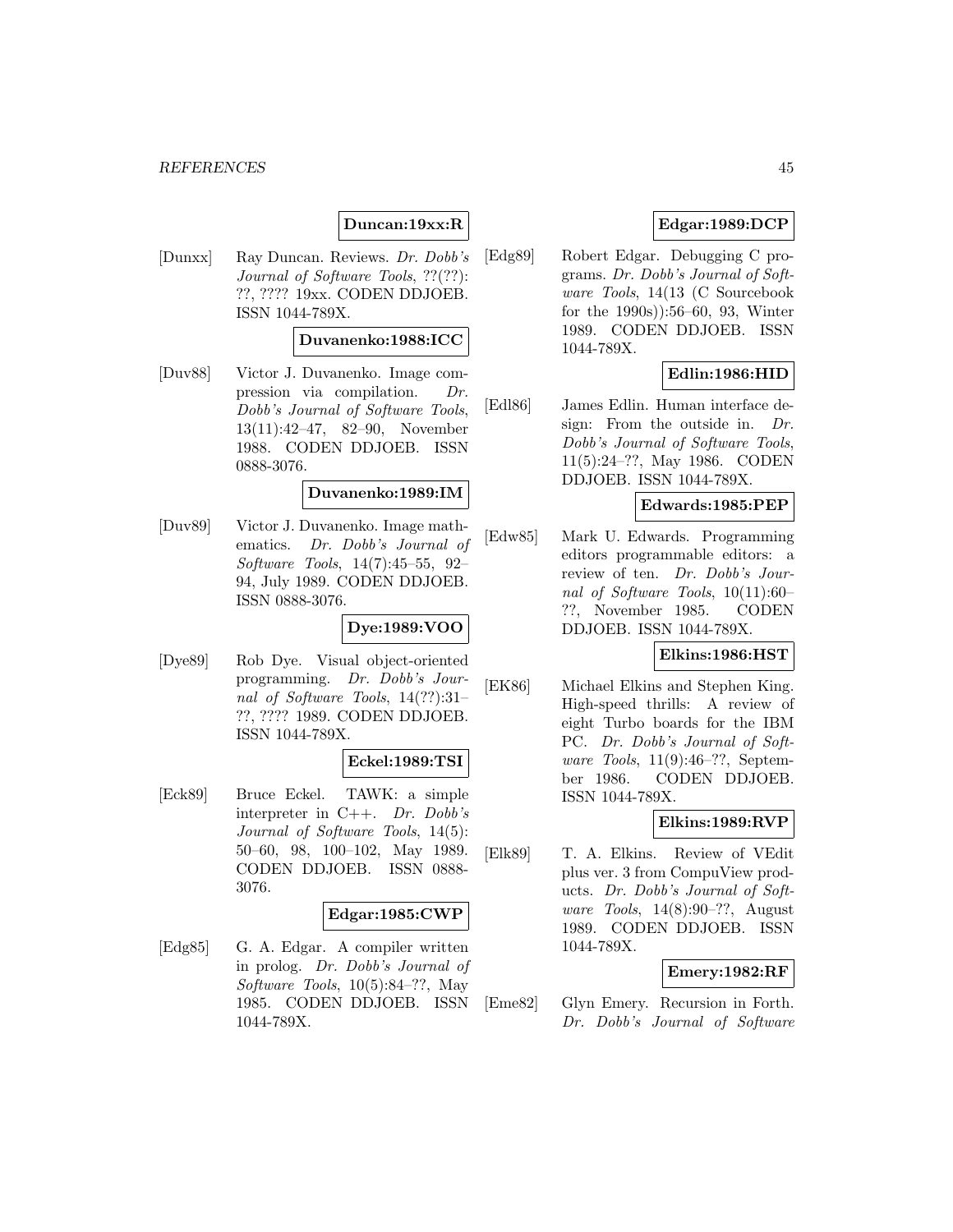Tools, 7(2):12–??, February 1982. CODEN DDJOEB. ISSN 1044- 789X.

# **Enright:1983:EP**

[Enr83] Michael T. Enright. Ellipse plotter. Dr. Dobb's Journal of Software Tools, 8(12):19–??, December 1983. CODEN DDJOEB. ISSN 1044-789X.

**Erdelsky:1987:ICV**

[Erd87] Philip J. Erdelsky. Impossibilities in computers in VP. Dr. Dobb's Journal of Software Tools, 12(5):14–??, May 1987. CODEN DDJOEB. ISSN 1044-789X.

# **Erickson:1988:Ea**

[Eri88a] Jonathan Erickson. Editorial. Dr. Dobb's Journal of Software Tools, 13(5):??, May 1988. CODEN DDJOEB. ISSN 1044-789X.

### **Erickson:1988:Eb**

[Eri88b] Jonathan Erickson. Editorial. Dr. Dobb's Journal of Software Tools, 13(6):??, June 1988. CODEN DDJOEB. ISSN 1044-789X.

### **Erickson:1988:Ec**

[Eri88c] Jonathan Erickson. Editorial. Dr. Dobb's Journal of Software Tools, 13(7):??, July 1988. CODEN DDJOEB. ISSN 1044-789X.

# **Erickson:1988:Ed**

[Eri88d] Jonathan Erickson. Editorial. Dr. Dobb's Journal of Software Tools, 13(8):??, August 1988. CODEN DDJOEB. ISSN 1044-789X.

### **Erickson:1988:Ee**

[Eri88e] Jonathan Erickson. Editorial. Dr. Dobb's Journal of Software Tools,

13(9):??, September 1988. CO-DEN DDJOEB. ISSN 1044-789X.

### **Erickson:1988:Ef**

[Eri88f] Jonathan Erickson. Editorial. Dr. Dobb's Journal of Software Tools, 13(10):??, October 1988. CODEN DDJOEB. ISSN 1044-789X.

# **Erickson:1988:Eg**

[Eri88g] Jonathan Erickson. Editorial. Dr. Dobb's Journal of Software Tools, 13(11):??, November 1988. CO-DEN DDJOEB. ISSN 1044-789X.

# **Erickson:1988:Eh**

[Eri88h] Jonathan Erickson. Editorial. Dr. Dobb's Journal of Software Tools, 13(12):??, December 1988. CO-DEN DDJOEB. ISSN 1044-789X.

## **Erickson:1988:SFa**

[Eri88i] Jonathan Erickson. Swaine's flames. Dr. Dobb's Journal of Software Tools, 13(10):??, October 1988. CODEN DDJOEB. ISSN 1044-789X.

### **Erickson:1988:SFb**

[Eri88j] Jonathan Erickson. Swaine's flames. Dr. Dobb's Journal of Software Tools, 13(11):??, November 1988. CODEN DDJOEB. ISSN 1044-789X.

### **Erickson:1989:Ea**

[Eri89a] Jonathan Erickson. Editorial. Dr. Dobb's Journal of Software Tools, 14(1):??, January 1989. CODEN DDJOEB. ISSN 1044-789X.

### **Erickson:1989:Eb**

[Eri89b] Jonathan Erickson. Editorial. Dr. Dobb's Journal of Software Tools,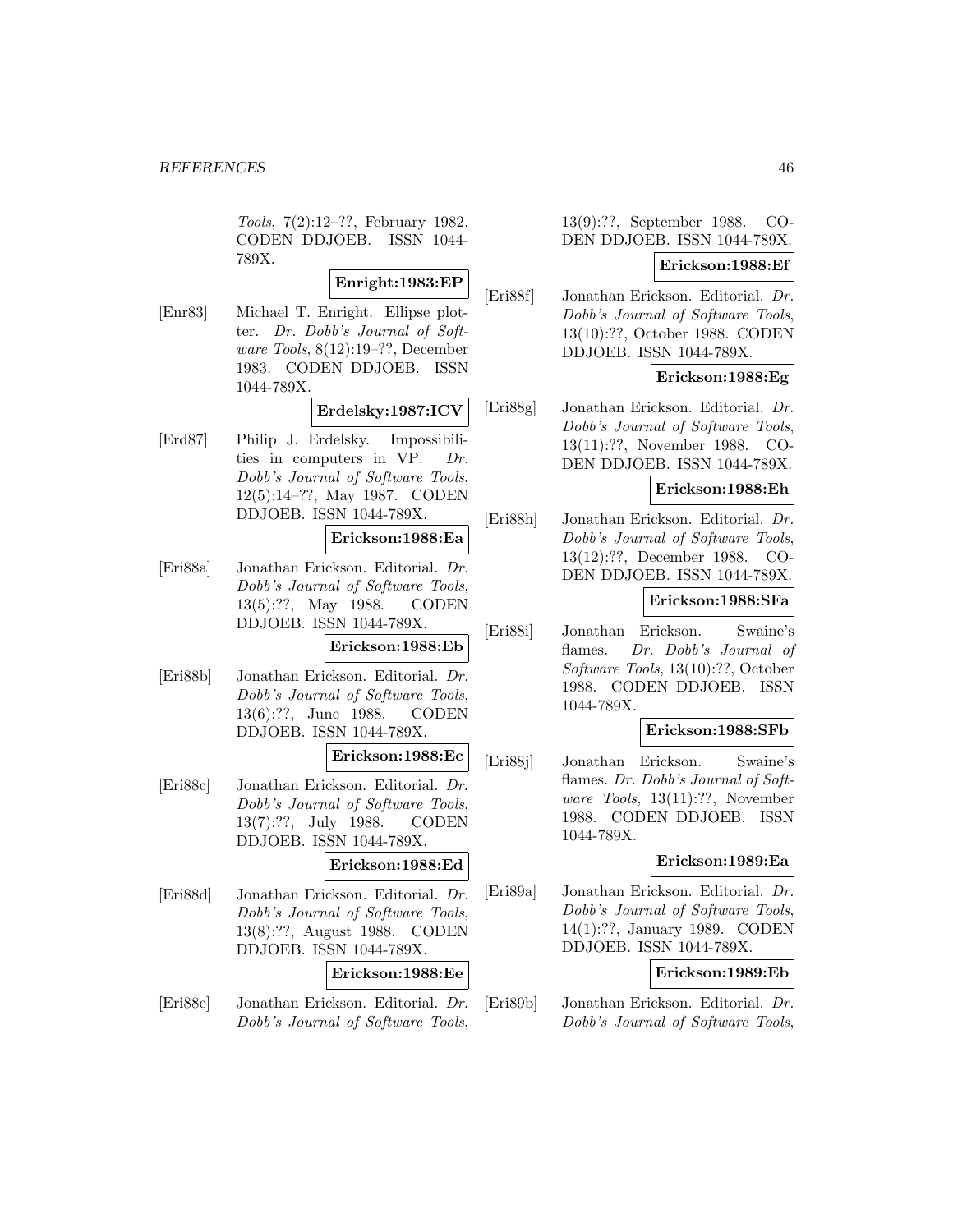14(2):??, February 1989. CODEN DDJOEB. ISSN 1044-789X.

**Erickson:1989:Ec**

[Eri89c] Jonathan Erickson. Editorial. Dr. Dobb's Journal of Software Tools, 14(3):??, March 1989. CODEN DDJOEB. ISSN 1044-789X.

### **Erickson:1989:Ed**

[Eri89d] Jonathan Erickson. Editorial. Dr. Dobb's Journal of Software Tools, 14(4):??, April 1989. CODEN DDJOEB. ISSN 1044-789X.

### **Erickson:1989:Ee**

[Eri89e] Jonathan Erickson. Editorial. Dr. Dobb's Journal of Software Tools, 14(5):??, May 1989. CODEN DDJOEB. ISSN 1044-789X.

# **Erickson:1989:Ef**

[Eri89f] Jonathan Erickson. Editorial. Dr. Dobb's Journal of Software Tools, 14(6):??, June 1989. CODEN DDJOEB. ISSN 1044-789X.

# **Erickson:1989:Eg**

[Eri89g] Jonathan Erickson. Editorial. Dr. Dobb's Journal of Software Tools, 14(7):??, July 1989. CODEN DDJOEB. ISSN 1044-789X.

### **Erickson:1989:Eh**

[Eri89h] Jonathan Erickson. Editorial. Dr. Dobb's Journal of Software Tools, 14(8):??, August 1989. CODEN DDJOEB. ISSN 1044-789X.

# **Erickson:1989:Ei**

[Eri89i] Jonathan Erickson. Editorial. Dr. Dobb's Journal of Software Tools, 14(9):??, September 1989. CO-DEN DDJOEB. ISSN 1044-789X.

# **Erickson:1989:Ej**

[Eri89j] Jonathan Erickson. Editorial. Dr. Dobb's Journal of Software Tools, 14(10):??, October 1989. CODEN DDJOEB. ISSN 1044-789X.

# **Erickson:1989:Ek**

[Eri89k] Jonathan Erickson. Editorial. Dr. Dobb's Journal of Software Tools, 14(11):??, November 1989. CO-DEN DDJOEB. ISSN 1044-789X.

# **Erickson:1989:El**

[Eri89l] Jonathan Erickson. Editorial. Dr. Dobb's Journal of Software Tools, 14(12):??, December 1989. CO-DEN DDJOEB. ISSN 1044-789X.

# **Erickson:19xx:R**

[Erixx] Jonathan Erickson. Reviews. Dr. Dobb's Journal of Software Tools, ??(??):??, ???? 19xx. CODEN DDJOEB. ISSN 1044-789X.

# **Evenden:1984:R**

[Eve84] Gerald I. Evenden. RATFOR [letter]. Dr. Dobb's Journal of Software Tools, 9(6):10–??, June 1984. CODEN DDJOEB. ISSN 1044- 789X.

### **Favitta:19xx:R**

[Favxx] Michael Favitta. Reviews. Dr. Dobb's Journal of Software Tools, ??(??):??, December 19xx. CO-DEN DDJOEB. ISSN 1044-789X.

# **Ferguson:1984:SFP**

[Fer84] Kenneth M. Ferguson. Savage floating-point benchmark deficiencies of in 16BST. Dr. Dobb's Journal of Software Tools, 9(8):107–??, August 1984. CODEN DDJOEB. ISSN 1044-789X.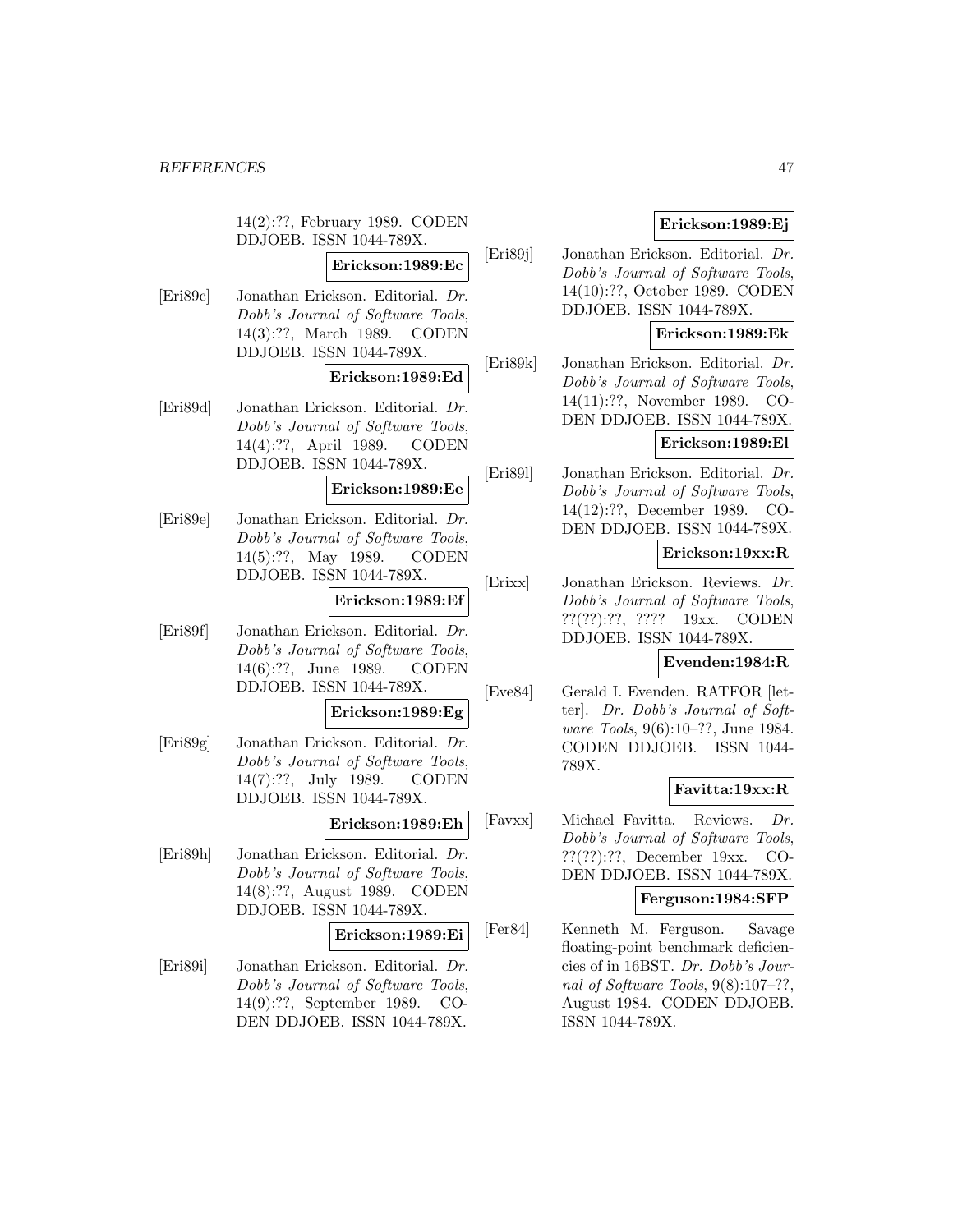# **Fey:19x3:CDA**

[Feyx3] Edgar H. Fey, Jr. Compiler design, A fundamental mistake of — guest essay. Dr. Dobb's Journal of Software Tools, ??(3):71–??, March 19x3. CODEN DDJOEB. ISSN 1044-789X.

### **Fusina:1982:IA**

[FG82] Luca Fusina and Claudio Granuzzo. Interfacing the 68000 to an AIM 65. Dr. Dobb's Journal of Software Tools,  $7(1):12-??$ , January 1982. CODEN DDJOEB. ISSN 1044-789X.

### **Firmage:19xx:NAD**

[Firxx] Joseph Firmage. Novell's App-Ware distributed bus. Dr. Dobb's Journal of Software Tools, ??(??): 50–??, ???? 19xx. CODEN DDJOEB. ISSN 1044-789X.

# **Fisher:1984:EWT**

[Fis84] Steven Fisher. Emulate Wordstar on TOPS-20. Dr. Dobb's Journal of Software Tools, 9(1):76–??, January 1984. CODEN DDJOEB. ISSN 1044-789X.

# **Fischer:1989:VP**

[Fis89a] R. Fischer. Variable-level programming. Dr. Dobb's Journal of Software Tools, 14(6):46, 48, 50, 52, 54–55, 92, June 1989. CODEN DDJOEB. ISSN 0888-3076.

# **Fischer:1989:FPF**

[Fis89b] Ronald Fischer. Functional programming and FPCA '89. Dr. Dobb's Journal of Software Tools, 14(12):96–??, December 1989. CO-DEN DDJOEB. ISSN 1044-789X.

# **Fitler:1988:FMT**

[Fit88] William Fitler. A few more thoughts on program portability. Dr. Dobb's Journal of Software Tools, 13(12):20–??, December 1988. CODEN DDJOEB. ISSN 1044-789X.

# **Fitler:1989:WPA**

[Fit89] William Fitler. Writing portable applications with  $X/GEM$ . Dr. Dobb's Journal of Software Tools, 14(3):38, 40–41, 92, March 1989. CODEN DDJOEB. ISSN 0888- 3076.

# **Fleming:1984:VPC**

[Fle84] Jim Fleming. Virtual personal computer. Dr. Dobb's Journal of Software Tools, 9(2):32–??, February 1984. CODEN DDJOEB. ISSN 1044-789X.

# **Fletcher:1987:MF**

[Fle87] G. Yates Fletcher. Mini Forth for the 68000. Dr. Dobb's Journal of Software Tools, 12(1):22–24, 28, 29, January 1987. CODEN DDJOEB. ISSN 0888-3076.

# **Floyd:1987:HHS**

[Flo87] Edwin T. Floyd. Hashing for highperformance searching. Dr. Dobb's Journal of Software Tools, 12(2): 34–??, February 1987. CODEN DDJOEB. ISSN 0888-3076.

# **Floyd:1989:CAO**

[Flo89a] Michael A. Floyd. A class act (object-oriented programming). Dr. Dobb's Journal of Software Tools, 14(4):58–64, April 1989. CODEN DDJOEB. ISSN 0888- 3076.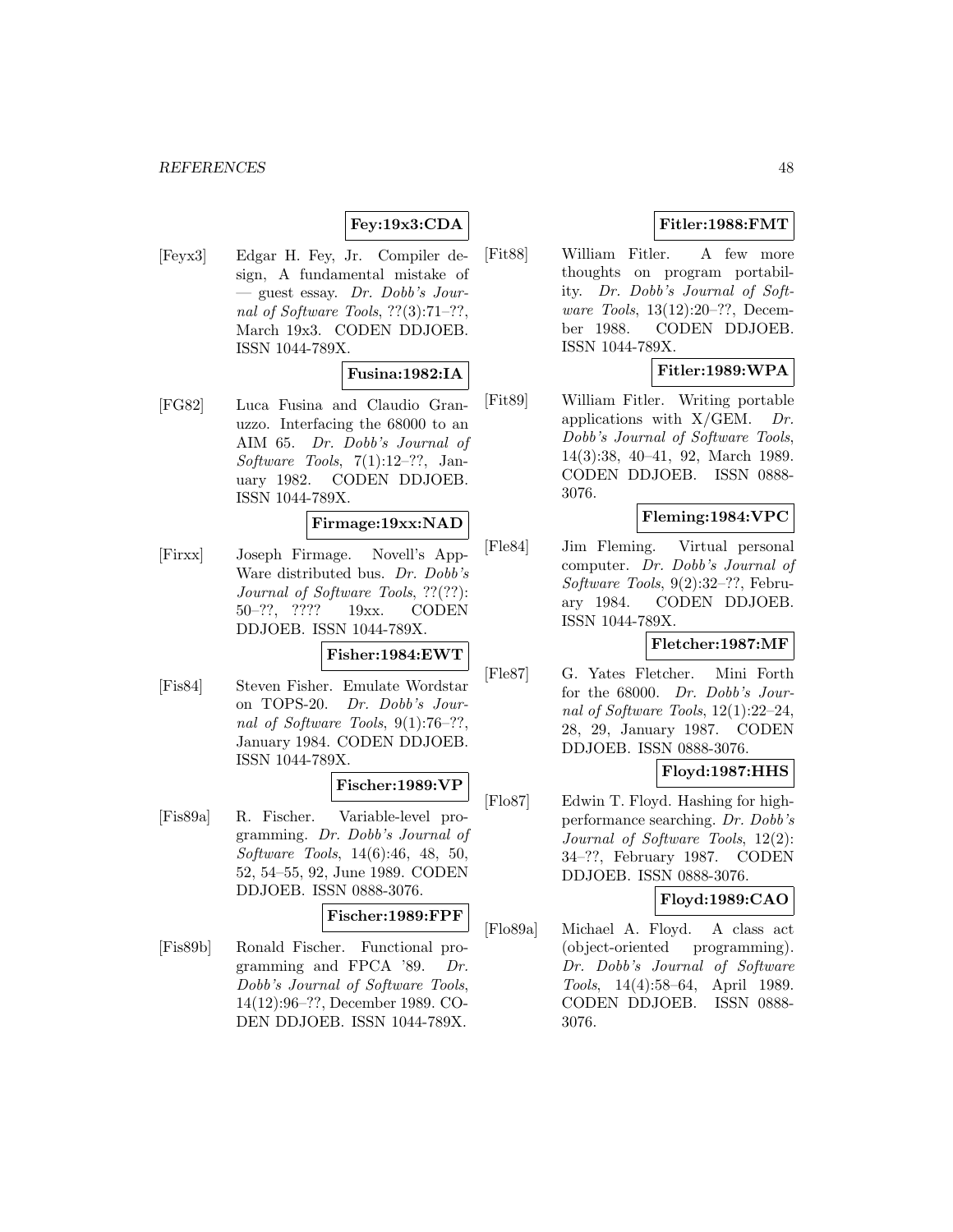# **Floyd:1989:E**

- [Flo89b] Michael A. Floyd. Editorial. Dr. Dobb's Journal of Software Tools, 14(12):??, December 1989. CO-DEN DDJOEB. ISSN 1044-789X. **Floyd:1989:MCC**
- [Flo89c] Michael A. Floyd. Making the Cto-Fortran connection. Dr. Dobb's Journal of Software Tools, 14(8): 22–23, 25–27, 102–104, August 1989. CODEN DDJOEB. ISSN 0888-3076.

# **Floyd:1989:TPO**

[Flo89d] Michael A. Floyd. Turbo Pascal with objects. Dr. Dobb's Journal of Software Tools, 14(7):56–63, 95– 97, July 1989. CODEN DDJOEB. ISSN 0888-3076.

# **Furuta:1985:RTT**

[FM85] Richard Furuta and Pierre A. MacKay. Two T<sub>E</sub>X implementations for the IBM PC. Dr. Dobb's Journal of Software Tools, 10(9): 80–89, 91, September 1985. CO-DEN DDJOEB. ISSN 1044-789X.

# **Foulk:1983:SCC**

[Fou83] Richard Foulk. Small-C compiler v.2 standards and portability in relation to [letter]. Dr. Dobb's Journal of Software Tools, 8(3):11–??, March 1983. CODEN DDJOEB. ISSN 1044-789X.

# **Fox:1985:POA**

[Fox85] David L. Fox. A peephole optimizer for assembly language source code. Dr. Dobb's Journal of Software Tools, 10(8):56–??, August 1985. CODEN DDJOEB. ISSN 1044-789X.

# **Fox:1989:BCS**

[Fox89] David L. Fox. Benchmarking C statements. Dr. Dobb's Journal of Software Tools, 14(2):60, 62, 65, 98–103, February 1989. CODEN DDJOEB. ISSN 0888-3076.

# **Franz:1982:RIE**

[Fra82a] Marty Franz. Runic: An interactive extensible compiler. Dr. Dobb's Journal of Software Tools, 7(3):12–??, March 1982. CODEN DDJOEB. ISSN 1044-789X.

# **Franz:1982:SRW**

[Fra82b] Marty Franz. Son of runic: Writing the compiler. Dr. Dobb's Journal of Software Tools, 7(4):54–??, April 1982. CODEN DDJOEB. ISSN 1044-789X.

# **Franz:1989:WFO**

[Fra89] Marty Franz. Writing filters in an object-oriented language. Dr. Dobb's Journal of Software Tools, 14(12):28, 30, 32, 34–36, 112, 114– 115, December 1989. CODEN DDJOEB. ISSN 1044-789X.

### **Freed:1983:BMN**

[Fre83] Edwin E. Freed. Binary magic numbers — some applications and algorithms. Dr. Dobb's Journal of Software Tools, 8(4):24–??, April 1983. CODEN DDJOEB. ISSN 1044-789X.

# **Fressola:1986:CTS**

[Fre86] Alfred A. Fressola. Copyright and trade secret protection. Dr. Dobb's Journal of Software Tools, 11(3):12–??, March 1986. CODEN DDJOEB. ISSN 1044-789X.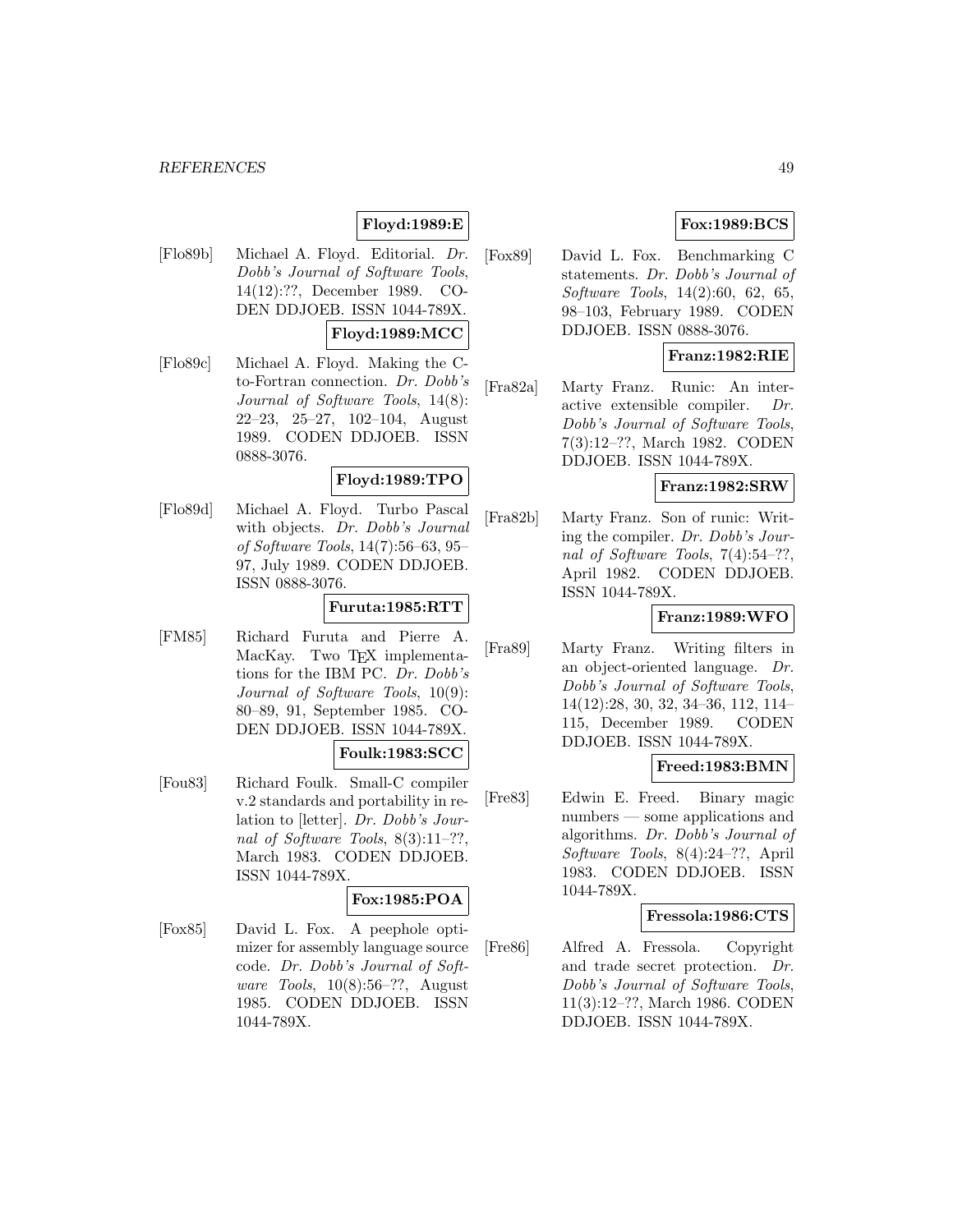# **Freeman:1988:RCI**

[Fre88a] Neil Freeman. Review of C-INDEX+ ver. 3.1 from Trio Systems. Dr. Dobb's Journal of Software Tools, 13(6):128–??, June 1988. CODEN DDJOEB. ISSN 1044-789X.

## **Frey:1988:UVU**

[Fre88b] Donnalyn Frey. Unix vs. Unix. Dr. Dobb's Journal of Software Tools, 13(12):28–34, December 1988. CO-DEN DDJOEB. ISSN 0888-3076.

### **Fletcher:1984:SGM**

[FT84] Guy Fletcher and John Thomas. SCISTAR: Greek and math symbols with Wordstar. Dr. Dobb's Journal of Software Tools, 9(8): 26–??, August 1984. CODEN DDJOEB. ISSN 1044-789X.

# **FunkHouser:1982:RVI**

[Fun82] Robert K. FunkHouser. Review of Volkswriter for the IBM PC from Lifetree Software. Dr. Dobb's Journal of Software Tools, 7(7):61– ??, July 1982. CODEN DDJOEB. ISSN 1044-789X.

### **Gahlon:19xx:R**

[Gahxx] Dean Gahlon. Reviews. Dr. Dobb's Journal of Software Tools, ??(??): ??, ???? 19xx. CODEN DDJOEB. ISSN 1044-789X.

### **Gale:1982:TP**

[Gal82] William A. Gale. Test for pidgin. Dr. Dobb's Journal of Software Tools, 7(11):18–??, November 1982. CODEN DDJOEB. ISSN 1044-789X.

# **Gallagher:19xx:R**

[Galxx] Steve Gallagher. Reviews. Dr. Dobb's Journal of Software Tools, ??(??):??, ???? 19xx. CODEN DDJOEB. ISSN 1044-789X.

# **Gans:1983:RZA**

[Gan83] Paul J. Gans. Review of Z80 Assembly Language Subroutines, by Lance A. Leventhal and Winthrop Saville. Dr. Dobb's Journal of Software Tools, 8(12):117–??, December 1983. CODEN DDJOEB. ISSN 1044-789X.

## **Garfinkel:1983:FUI**

[Gar83a] Simson L. Garfinkel. FLIP utility for the IBM PC. Dr. Dobb's Journal of Software Tools, 8(5):85– ??, May 1983. CODEN DDJOEB. ISSN 1044-789X.

### **Garfinkel:1983:GLI**

[Gar83b] Simson L. Garfinkel. The Game of Life on the IBM-PC. Dr. Dobb's Journal of Software Tools, 8(6):42– ??, June 1983. CODEN DDJOEB. ISSN 1044-789X.

# **Garinger:1984:BBA**

[Gar84] James Garinger. Binary (16-bit) to ASCII hex conversion in 16BST. Dr. Dobb's Journal of Software Tools, 9(10):87–??, October 1984. CODEN DDJOEB. ISSN 1044- 789X.

## **Garvin:1987:DMR**

[Gar87] Mark Garvin. Designing a music recorder. Dr. Dobb's Journal of Software Tools, 12(5):22–23, 26, May 1987. CODEN DDJOEB. ISSN 0888-3076.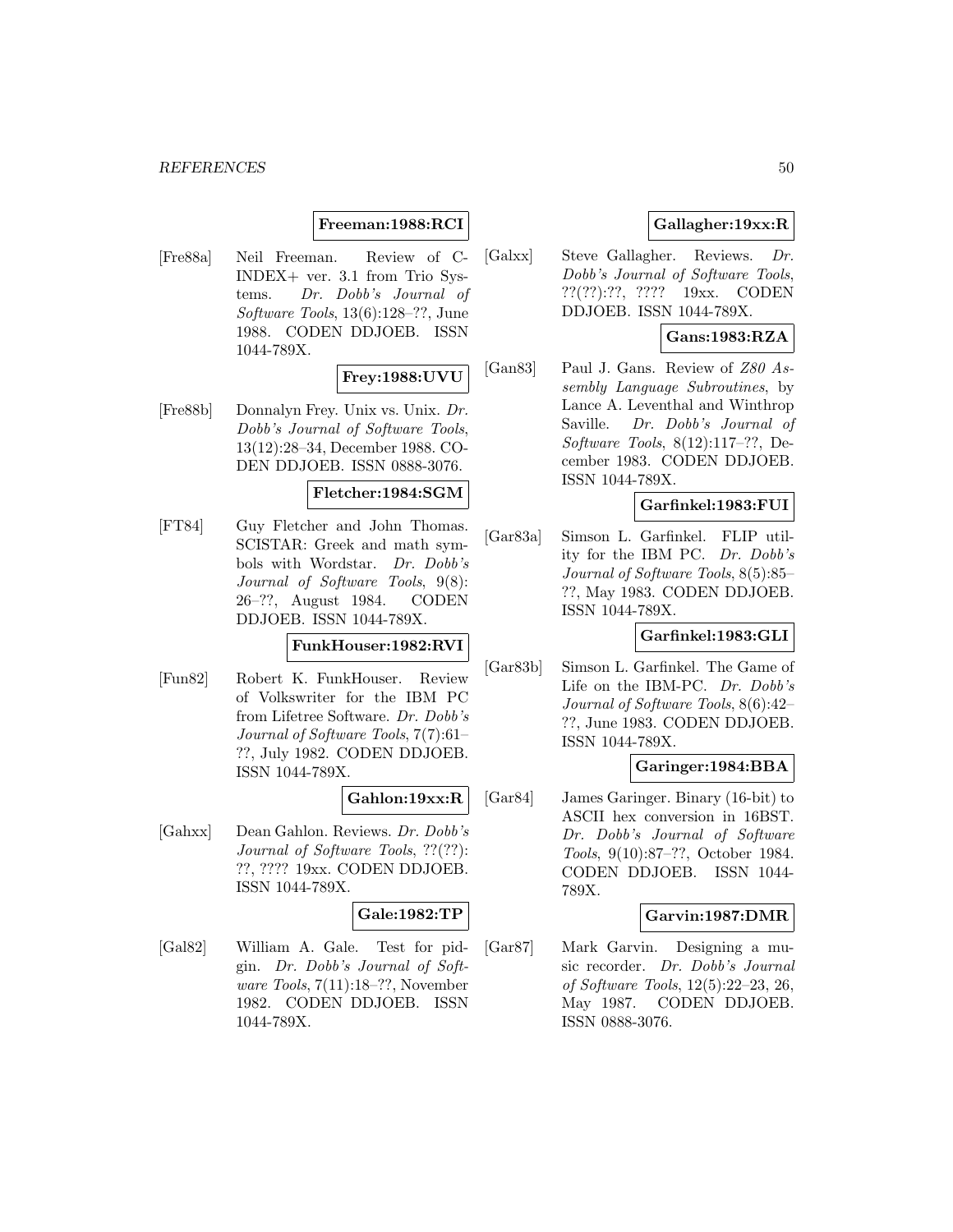## **Gasper:1988:GHH**

[Gas88] Elon Gasper. Getting A head with HyperAnimation. Dr. Dobb's Journal of Software Tools, 13 (7):18–??, July 1988. CODEN DDJOEB. ISSN 1044-789X.

# **Gaspar:1989:WFB**

[Gas89] Don Gaspar. WizardCopy for fast backups. Dr. Dobb's Journal of Software Tools, 14(??):45–??, ???? 1989. CODEN DDJOEB. ISSN 1044-789X.

#### **Gates:1983:SEF**

[Gat83] Wendall C. Gates. Series expansion in Forth. Dr. Dobb's Journal of Software Tools, 8(6):52–??, June 1983. CODEN DDJOEB. ISSN 1044-789X.

# **Gay:1983:UEB**

[Gay83] Don Gay. Using the Epson bit plot graphics. Dr. Dobb's Journal of Software Tools, 8(10):82–??, October 1983. CODEN DDJOEB. ISSN 1044-789X.

# **Gay:1985:CUC**

- [Gay85] Don Gay. C USART controller. Dr. Dobb's Journal of Software Tools, 10(6):60–??, June 1985. CO-DEN DDJOEB. ISSN 1044-789X. **Geary:1988:SDT**
- [Gea88] Michael Geary. SQL development tools. Dr. Dobb's Journal of Software Tools, 13(7):36–??, July 1988. CODEN DDJOEB. ISSN 1044- 789X.

### **Gengle:1985:IAI**

[Gen85] Dean Gengle. Information age issues. Dr. Dobb's Journal of Software Tools, 10(6):52–??, June 1985. CODEN DDJOEB. ISSN 1044-789X.

# **Gentry:19xx:DAN**

[Genxx] Dennis Gentry. Distributed applications and NeXT's PDO. Dr. Dobb's Journal of Software Tools, ??(??):58–??, ???? 19xx. CODEN DDJOEB. ISSN 1044-789X.

# **Gettys:1989:NWU**

[Get89a] James Gettys. Network windowing using the X Window System. Dr. Dobb's Journal of Software Tools, 14(3):42, 44, 49–50, 53, March 1989. CODEN DDJOEB. ISSN 0888-3076.

# **Gettys:1989:ILA**

[Get89b] Tom Gettys. Implementing the LRU algorithm. Dr. Dobb's Journal of Software Tools, 14(4):34–??, April 1989. CODEN DDJOEB. ISSN 1044-789X.

# **Gilmore:1982:PC**

[Gil82] John Gilmore. Prior censorship. Dr. Dobb's Journal of Software Tools, 7(5):59–??, May 1982. CO-DEN DDJOEB. ISSN 1044-789X.

### **Gintis:1982:PPZ**

[Gin82] Herbert Gintis. Pidgin the portable — Z80 macro-assembly implementation. Dr. Dobb's Journal of Software Tools, 7(10):25–??, October 1982. CODEN DDJOEB. ISSN 1044-789X.

### **Glass:1983:TMW**

[Gla83a] Harvey Glass. Towards a more writeable Forth syntax. Dr. Dobb's Journal of Software Tools, 8(11):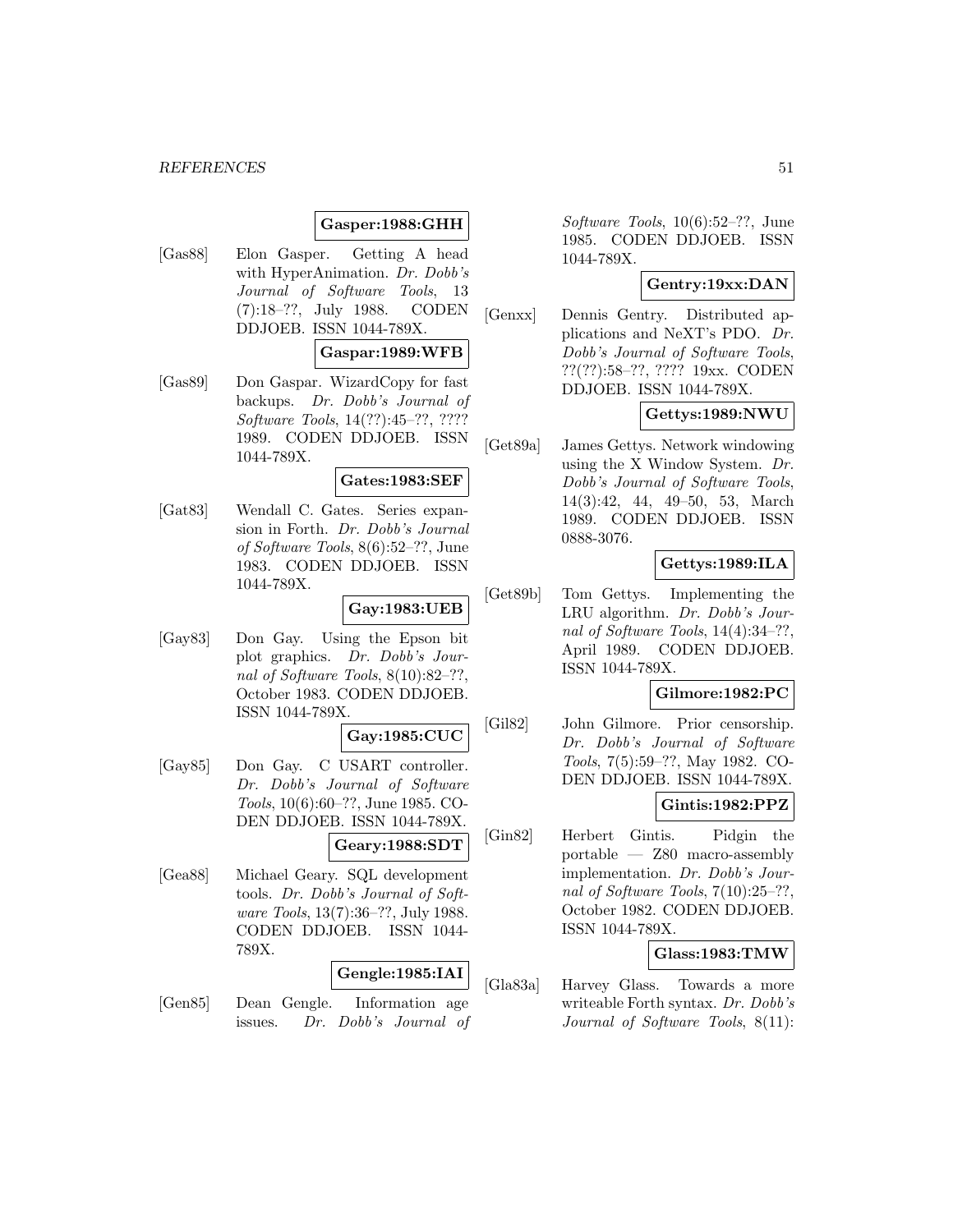80–83, November 1983. CODEN DDJOEB. ISSN 1044-789X.

# **Glass:1983:MBP**

[Gla83b] James Glass. More benchmarks for the PC [letter]. Dr. Dobb's Journal of Software Tools, 8(5):7–??, May 1983. CODEN DDJOEB. ISSN 1044-789X.

### **Goldman:1983:AWH**

[Gol83] Oscar Goldman. Attaching a Winchester hard disk to the S-100 bus. Dr. Dobb's Journal of Software Tools, 8(10):71–74, 76–80, October 1983. CODEN DDJOEB. ISSN 1044-789X.

# **Goldberg:1984:LVS**

[Gol84] Morton Goldberg. LISP version of the Savage floating point benchmark in 16BST. Dr. Dobb's Journal of Software Tools, 9(6):82–??, June 1984. CODEN DDJOEB. ISSN 1044-789X.

## **Gomez:1984:RNC**

[Gom84] A. Gomez. Review of NCI CO-HERENT from Network Consulting. Dr. Dobb's Journal of Software Tools, 9(12):106–??, December 1984. CODEN DDJOEB. ISSN 1044-789X.

### **Goodman:1983:SRZ**

[Goo83] Ron Goodman. Shifts and rotations on the Z80. Dr. Dobb's Journal of Software Tools, 8(5):64–??, May 1983. CODEN DDJOEB. ISSN 1044-789X.

### **Gordon:1982:RLP**

[Gor82a] Brian Gordon. Review of LISP, by Patrick Henry Winston and Berthold Klaus Paul Horn. Dr. Dobb's Journal of Software Tools, 7(2):60–??, February 1982. CO-DEN DDJOEB. ISSN 1044-789X.

# **Gordon:1982:ANA**

[Gor82b] H. T. Gordon. Approximation numerical algorithms — rough approximation. Dr. Dobb's Journal of Software Tools, 7(7):54–56, July 1982. CODEN DDJOEB. ISSN 1044-789X.

# **Gordon:1982:RTI**

[Gor82c] H. T. Gordon. Review of Threaded Interpretive Languages, by Ronald G. Loeliger. Dr. Dobb's Journal of Software Tools, 7(4):60–??, April 1982. CODEN DDJOEB. ISSN 1044-789X.

### **Gordon:1983:TC**

[Gor83a] H. T. Gordon. 6809 threaded code. Dr. Dobb's Journal of Software Tools, 8(3):62–??, March 1983. CODEN DDJOEB. ISSN 1044- 789X.

# **Gordon:1983:FDA**

[Gor83b] H. T. Gordon. Fast divisibility algorithms. Dr. Dobb's Journal of Software Tools, 8(6):14–??, June 1983. CODEN DDJOEB. ISSN 1044-789X.

# **Grimes:19xx:ATS**

[GPxx] Jack Grimes and Mike Potel. The architecture of the Taligent system. Dr. Dobb's Journal of Software Tools, ??(??):36–??, ???? 19xx. CODEN DDJOEB. ISSN 1044-789X.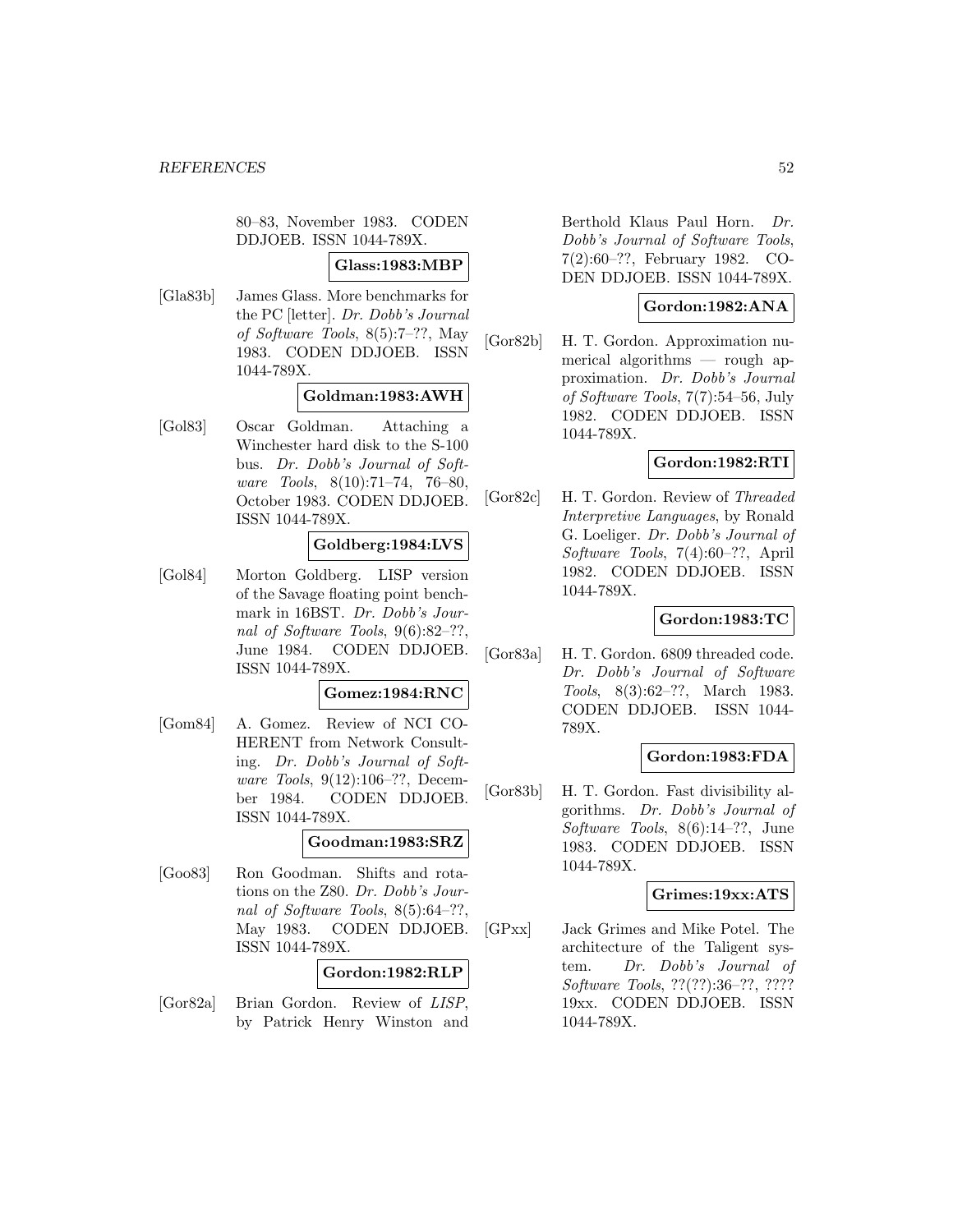# **Gehani:1989:CCR**

[GR89a] Narain H. Gehani and William D. Roome. Concurrent C for real-time programming. Dr. Dobb's Journal of Software Tools, 14(11):38, 40, 43–45, 100, November 1989. CO-DEN DDJOEB. ISSN 0888-3076.

## **Gehani:1989:DES**

[GR89b] Narain H. Gehani and William D. Roome. Discrete event simulation in Concurrent C. Dr. Dobb's Journal of Software Tools, 14(13 (C Sourcebook for the 1990s)):24–28, 30, 71–72, Winter 1989. CODEN DDJOEB. ISSN 1044-789X.

# **Grappel:1987:OIM**

[Gra87] Robert D. Grappel. Optimizing integer multiplications by constant multipliers. Dr. Dobb's Journal of Software Tools, 12(3):34–35, 37, March 1987. CODEN DDJOEB. ISSN 0888-3076.

### **Gregory:1983:XHF**

[Gre83] Roger Gregory. Xanadu — hypertext from the future. Dr. Dobb's Journal of Software Tools, 8(1):28– 31, 34–35, January 1983. CODEN DDJOEB. ISSN 1044-789X.

# **Green:1989:PMM**

[Gre89a] Thomas Green. 80386 protected mode and multitasking. Dr. Dobb's Journal of Software Tools, 14(9):64–72, 109–113, September 1989. CODEN DDJOEB. ISSN 0888-3076.

### **Green:1989:CMK**

[Gre89b] Thomas Green. A C++ multitasking kernel. Dr. Dobb's Journal of Software Tools, 14(2):45–46,

48, 51, 84, 86, 88, 90, February 1989. CODEN DDJOEB. ISSN 0888-3076.

# **Grigonis:1982:GCG**

[Gri82] Richard Grigonis. 5th generation  $computers$  — guest essay. Dr. Dobb's Journal of Software Tools, 7(12):60–??, December 1982. CO-DEN DDJOEB. ISSN 1044-789X.

# **Grigonis:1983:SMF**

[Gri83] Richard Grigonis. And still more fifth generation computers!  $Dr.$ Dobb's Journal of Software Tools, 8(8):54–??, August 1983. CODEN DDJOEB. ISSN 1044-789X.

# **Grigonis:1984:SGC**

[Gri84a] Richard Grigonis. Sixth generation computers. Dr. Dobb's Journal of Software Tools, 9(5):37–46, 48– 49, May 1984. CODEN DDJOEB. ISSN 1044-789X.

# **Griswold:1984:CMB**

[Gri84b] Michael Griswold. CP/M 2.2 BIOS RSX in CPME. Dr. Dobb's Journal of Software Tools, 9(7):22–??, July 1984. CODEN DDJOEB. ISSN 1044-789X.

### **Grigonis:1986:SGM**

[Gri86] Richard Grigonis. Sixth generation minds. Dr. Dobb's Journal of Soft*ware Tools*,  $11(2):12-??$ , February 1986. CODEN DDJOEB. ISSN 1044-789X.

### **Grigonis:1987:MLE**

[Gri87a] Richard Grigonis. MYCIN-Like expert systems. Dr. Dobb's Journal of Software Tools, 12(4):42–??, April 1987. CODEN DDJOEB. ISSN 1044-789X.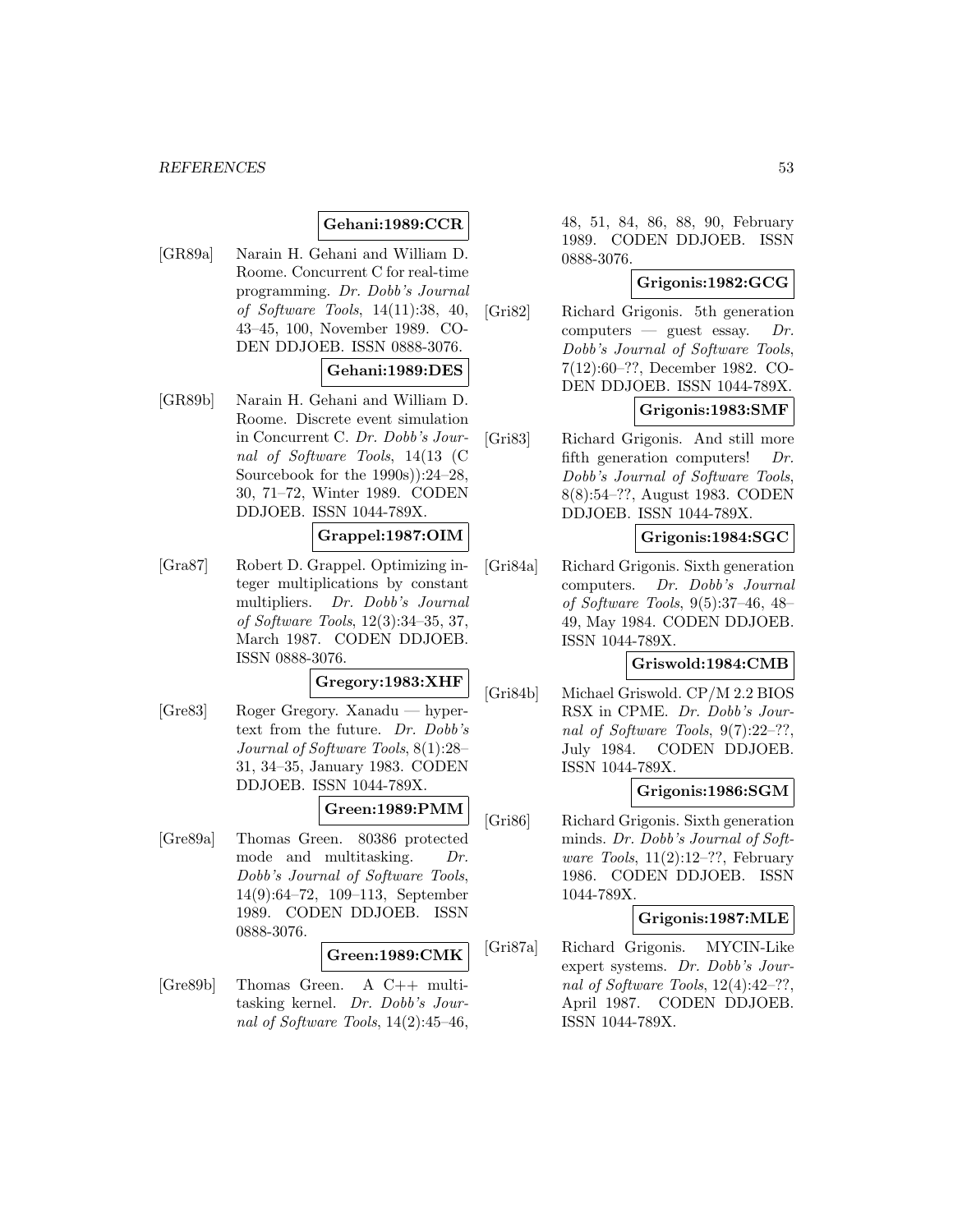# **Grigonis:1987:MES**

[Gri87b] Richard W. Grigonis. Mycin-Like expert systems. Dr. Dobb's Journal of Software Tools, 112(4):42– ??, April 1987. CODEN DDJOEB. ISSN 0888-3076.

### **Grinzo:19xx:R**

[Grixx] Lou Grinzo. Reviews. Dr. Dobb's Journal of Software Tools, ??(??): ??, ???? 19xx. CODEN DDJOEB. ISSN 1044-789X.

#### **Grosberg:1984:SIP**

[Gro84] John A. Grosberg. Some ideas on program structure [letter] in CUPN. Dr. Dobb's Journal of Software Tools, 9(12):97–??, December 1984. CODEN DDJOEB. ISSN 1044-789X.

### **Grosberg:1988:ODU**

[Gro88a] J. A. Grosberg. Object-oriented dimensional units. Dr. Dobb's Journal of Software Tools, 13(9): 52–62, 94–99, September 1988. CODEN DDJOEB. ISSN 0888- 3076.

### **Grossman:1988:D**

[Gro88b] Franklin Grossman. Debugging with the 80386. Dr. Dobb's Journal of Software Tools, 13(2): ??, February 1988. CODEN DDJOEB. ISSN 0888-3076.

## **Garwood:1989:US**

[GS89] Michael W. Garwood and Andrew E. Schweig. UNIX streams. Dr. Dobb's Journal of Software Tools, 14(1):50, 53, 55, 56, 58, 60, January 1989. CODEN DDJOEB. ISSN 1044-789X.

# **Glenn:1982:ILP**

[GT82] George Glenn and Norman E. Thagard. An improved LET processor for LLL Basic. Dr. Dobb's Journal of Software Tools, 7(6):26– ??, June 1982. CODEN DDJOEB. ISSN 1044-789X.

# **Guthery:1989:ENC**

[Gut89] Scott B. Guthery. Are the Emperor's new clothes object oriented? Dr. Dobb's Journal of Software Tools, 14(12):80, 82–84, 86, December 1989. CODEN DDJOEB. ISSN 1044-789X.

### **Halfant:1982:SC**

[Hal82] Matthew Halfant. Small-C for the 9900. Dr. Dobb's Journal of Software Tools, 7(7):66–??, July 1982. CODEN DDJOEB. ISSN 1044- 789X.

# **Halcomb:1984:RAR**

[Hal84] Jay Halcomb. Review of automation of reasoning ed. Jorg Siekmann and Graham Wilson. Dr. Dobb's Journal of Software Tools, 9(2):82–??, February 1984. CO-DEN DDJOEB. ISSN 1044-789X.

# **Hamlin:1982:Pa**

[Ham82a] Chris Hamlin. PDP-1802. Dr. Dobb's Journal of Software Tools, 7(6):??, June 1982. CODEN DDJOEB. ISSN 1044-789X.

### **Hamlin:1982:Pb**

[Ham82b] Chris Hamlin. PDP-1802. Dr. Dobb's Journal of Software Tools, 7(7):??, July 1982. CODEN DDJOEB. ISSN 1044-789X.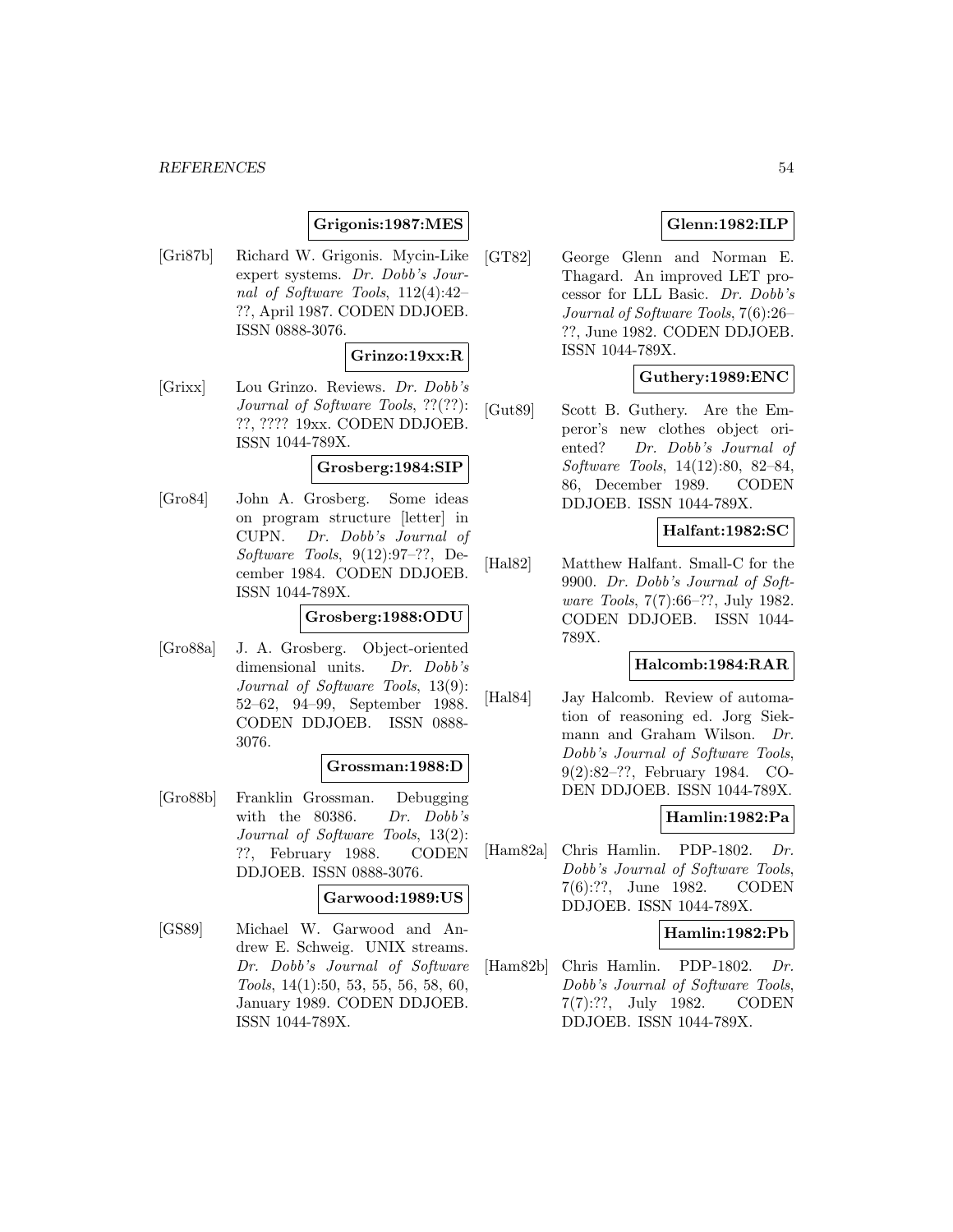# **Hammond:1983:CMF**

[Ham83] Nicholas Hammond. CP/M file directory expansion of 8in SS-SD in DDC. Dr. Dobb's Journal of Software Tools, 8(6):9–??, June 1983. CODEN DDJOEB. ISSN 1044- 789X.

# **Ham:1986:FFS**

[Ham86a] Michael Ham. Factoring in Forth in SP. Dr. Dobb's Journal of Software Tools, 11(10):104–??, October 1986. CODEN DDJOEB. ISSN 1044-789X.

### **Ham:1986:FPS**

[Ham86b] Michael Ham. Forth: Philosophy standards and practical advice in SP. Dr. Dobb's Journal of Software Tools,  $11(7):112-??$ , July 1986. CODEN DDJOEB. ISSN 1044-789X.

# **Ham:1986:SPa**

[Ham86c] Michael Ham. Structured programming. Dr. Dobb's Journal of Software Tools, 11(4):10, April 1986. CODEN DDJOEB. ISSN 1044-789X.

### **Ham:1986:SPb**

[Ham86d] Michael Ham. Structured programming. Dr. Dobb's Journal of Software Tools, 11(7):??, July 1986. CODEN DDJOEB. ISSN 1044-789X.

### **Hamilton:1986:FIP**

[Ham86e] Dennis E. Hamilton. Fast integer powers for Pascal. Dr. Dobb's Journal of Software Tools, 11(2): 36–??, February 1986. CODEN DDJOEB. ISSN 1044-789X.

# **Ham:1987:NNF**

[Ham87a] Michael Ham. Naming names [in Forth] in SP. Dr. Dobb's Journal of Software Tools,  $12(1):110-??$ . January 1987. CODEN DDJOEB. ISSN 1044-789X.

# **Ham:1987:NIF**

[Ham87b] Michael Ham. Numeric input in Forth in SP. Dr. Dobb's Journal of Software Tools, 12(4):140– ??, April 1987. CODEN DDJOEB. ISSN 1044-789X.

### **Ham:1987:SPa**

[Ham87c] Michael Ham. Structured programming. Dr. Dobb's Journal of Software Tools, 12(1):??, January 1987. CODEN DDJOEB. ISSN 1044-789X.

# **Ham:1987:SPb**

[Ham87d] Michael Ham. Structured programming. Dr. Dobb's Journal of Software Tools, 12(4):??, April 1987. CODEN DDJOEB. ISSN 1044-789X.

# **Ham:1987:SPc**

[Ham87e] Michael Ham. Structured programming. Dr. Dobb's Journal of Software Tools, 12(7):??, July 1987. CODEN DDJOEB. ISSN 1044-789X.

### **Ham:1987:SPS**

[Ham87f] Michael Ham. Structured programming: Software design rules. Dr. Dobb's Journal of Software Tools, 12(7):112–116, July 1987. CODEN DDJOEB. ISSN 0888- 3076.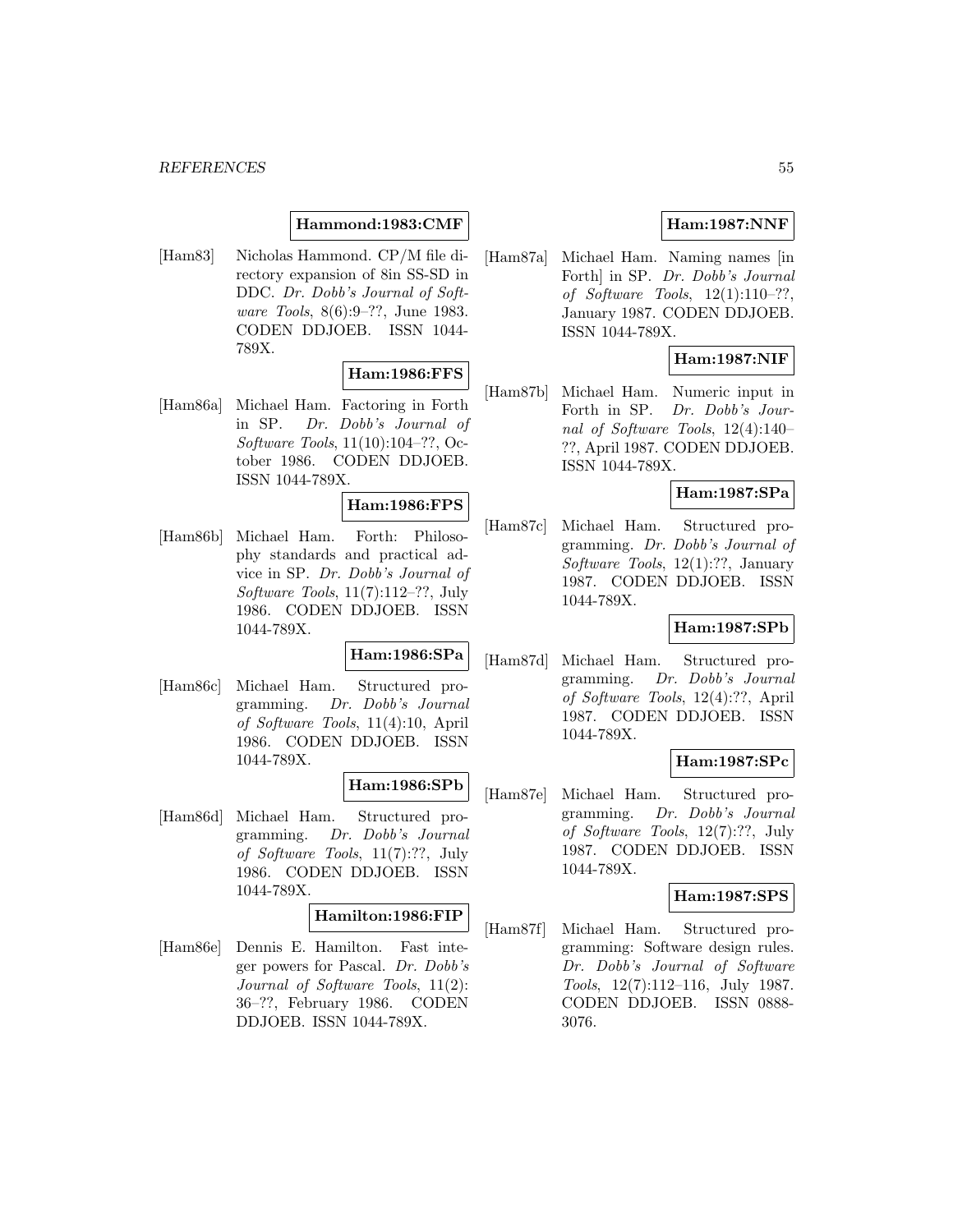## **Harrison:1983:DEM**

[Har83a] Hank Harrison. Dobb's ex machina. Dr. Dobb's Journal of Software Tools, 8(2):??, February 1983. CODEN DDJOEB. ISSN 1044-789X.

#### **Harrison:1983:E**

[Har83b] Hank Harrison. Editorial. Dr. Dobb's Journal of Software Tools, 8(1):??, January 1983. CODEN DDJOEB. ISSN 1044-789X.

### **Harrison:1983:SAC**

[Har83c] Hank Harrison. Stone age computers  $-6000$  years of computing science. Dr. Dobb's Journal of Software Tools, 8(1):36–??, January 1983. CODEN DDJOEB. ISSN 1044-789X.

# **Harry:1983:DP**

[Har83d] David Harry. A DML parser. Dr. Dobb's Journal of Software Tools, 8(11):46–??, November 1983. CO-DEN DDJOEB. ISSN 1044-789X.

### **Hardenbergh:1986:IC**

[Har86] Hal W. Hardenbergh. Inefficient C. Dr. Dobb's Journal of Software Tools,  $11(1):16-??$ , January 1986. CODEN DDJOEB. ISSN 1044-789X.

### **Harrington:1987:MBA**

[Har87a] Jan L. Harrington. Macintosh buttons and Amiga gadgets. Dr. Dobb's Journal of Software Tools, 12(1):40–42, 44, 47–49, January 1987. CODEN DDJOEB. ISSN 0888-3076.

## **Harrington:1987:UBU**

[Har87b] Jan L. Harrington. Unix BBS using shell scripts. Dr. Dobb's Journal of Software Tools, 12(6):54–??, June 1987. CODEN DDJOEB. ISSN 0888-3076.

# **Harris:1987:XCR**

[Har87c] Bennette R. Harris. The xor chain revisited. Dr. Dobb's Journal of Software Tools, 12(9):36–40, 62, 65–66, September 1987. CODEN DDJOEB. ISSN 0888-3076.

# **Harrison:19xx:R**

[Harxx] Hank Harrison. Reviews. Dr. Dobb's Journal of Software Tools, ??(??):??, ???? 19xx. CODEN DDJOEB. ISSN 1044-789X.

### **Head:1982:CMEa**

[Hea82a] Gene Head. CP/M exchange. Dr. Dobb's Journal of Software Tools, 7(7):??, July 1982. CODEN DDJOEB. ISSN 1044-789X.

### **Head:1982:CMEb**

[Hea82b] Gene Head. CP/M exchange. Dr. Dobb's Journal of Software Tools, 7(10):??, October 1982. CODEN DDJOEB. ISSN 1044-789X.

## **Head:1982:CMEc**

[Hea82c] Gene Head. CP/M exchange. Dr. Dobb's Journal of Software Tools, 7(11):??, November 1982. CODEN DDJOEB. ISSN 1044-789X.

### **Head:1982:NUC**

[Hea82d] Gene Head. New USER for CP/M. Dr. Dobb's Journal of Software Tools, 7(5):42–??, May 1982. CO-DEN DDJOEB. ISSN 1044-789X.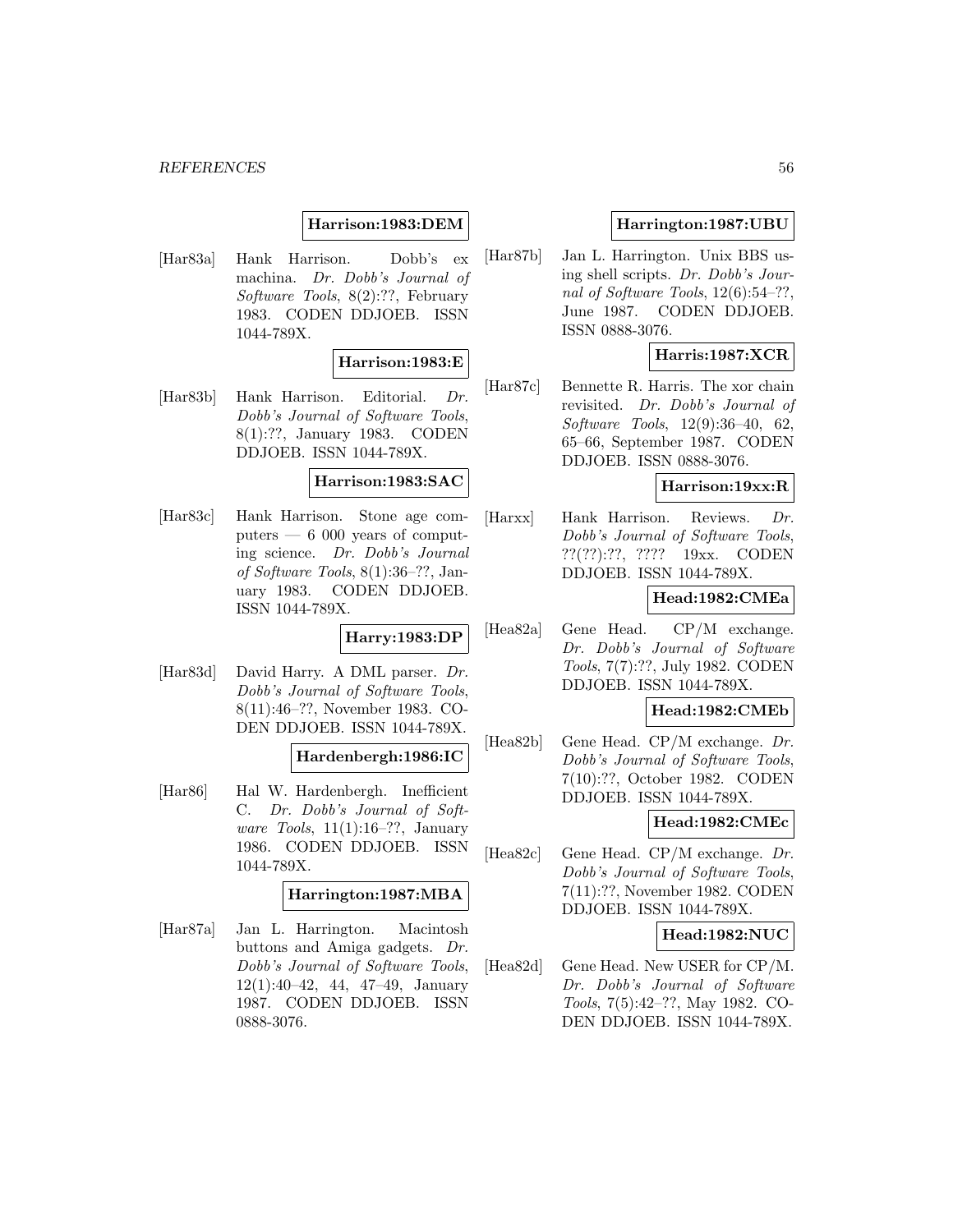# **Head:1983:CMEa**

[Hea83a] Gene Head. CP/M exchange. Dr. Dobb's Journal of Software Tools, 8(1):??, January 1983. CODEN DDJOEB. ISSN 1044-789X.

# **Head:1983:CMEb**

[Hea83b] Gene Head. CP/M exchange. Dr. Dobb's Journal of Software Tools, 8(2):??, February 1983. CODEN DDJOEB. ISSN 1044-789X.

# **Head:1983:CMEc**

[Hea83c] Gene Head. CP/M exchange. Dr. Dobb's Journal of Software Tools, 8(3):??, March 1983. CODEN DDJOEB. ISSN 1044-789X.

#### **Head:1983:CMEd**

[Hea83d] Gene Head. CP/M exchange. Dr. Dobb's Journal of Software Tools, 8(4):??, April 1983. CO-DEN DDJOEB. ISSN 1044-789X.

#### **Head:1984:DIP**

[Hea84a] Gene Head. dBASE II programming techniques. Dr. Dobb's Journal of Software Tools, 9(6):28–31, June 1984. CODEN DDJOEB. ISSN 1044-789X.

# **Head:1984:MDI**

[Hea84b] Gene Head. More dBASE II programming techniques. Dr. Dobb's Journal of Software Tools, 9(10): 26–28, October 1984. CODEN DDJOEB. ISSN 1044-789X.

### **Head:1984:SQD**

[Hea84c] Gene Head. Solutions to quirks in dBASE II. Dr. Dobb's Journal of Software Tools, 9(5):98–??, May 1984. CODEN DDJOEB. ISSN 1044-789X.

# **Head:1985:FMa**

[Hea85a] A. K. Head. Filter for MS-DOS [TEE] in 16BST. Dr. Dobb's Journal of Software Tools, 10(4):102– ??, April 1985. CODEN DDJOEB. ISSN 1044-789X.

# **Head:1985:FMb**

[Hea85b] A. K. Head. Filter for MS-DOS [TRIM] in 16BST. Dr. Dobb's Journal of Software Tools, 10(6):95–??, June 1985. CODEN DDJOEB. ISSN 1044-789X.

## **Head:1985:MDT**

[Hea85c] Gene Head. More dBASE tips and techniques. Dr. Dobb's Journal of Software Tools, 10(2):71– ??, February 1985. CODEN DDJOEB. ISSN 1044-789X.

### **Head:19xx:R**

[Heaxx] Gene Head. Reviews. Dr. Dobb's Journal of Software Tools, ??(??): ??, ???? 19xx. CODEN DDJOEB. ISSN 1044-789X.

# **Heckel:1985:ZDN**

[Hec85] Paul Heckel. Zoomracks: Designing a new software metaphor in TSD. Dr. Dobb's Journal of Software Tools, 10(11):48–??, November 1985. CODEN DDJOEB. ISSN 1044-789X.

### **Hejlsberg:1989:COT**

[Hej89] Anders Hejlsberg. Container object types in Turbo Pascal. Dr. Dobb's Journal of Software Tools, 14(11):56, 58, 60, 62, 64, 108– 112, November 1989. CODEN DDJOEB. ISSN 0888-3076.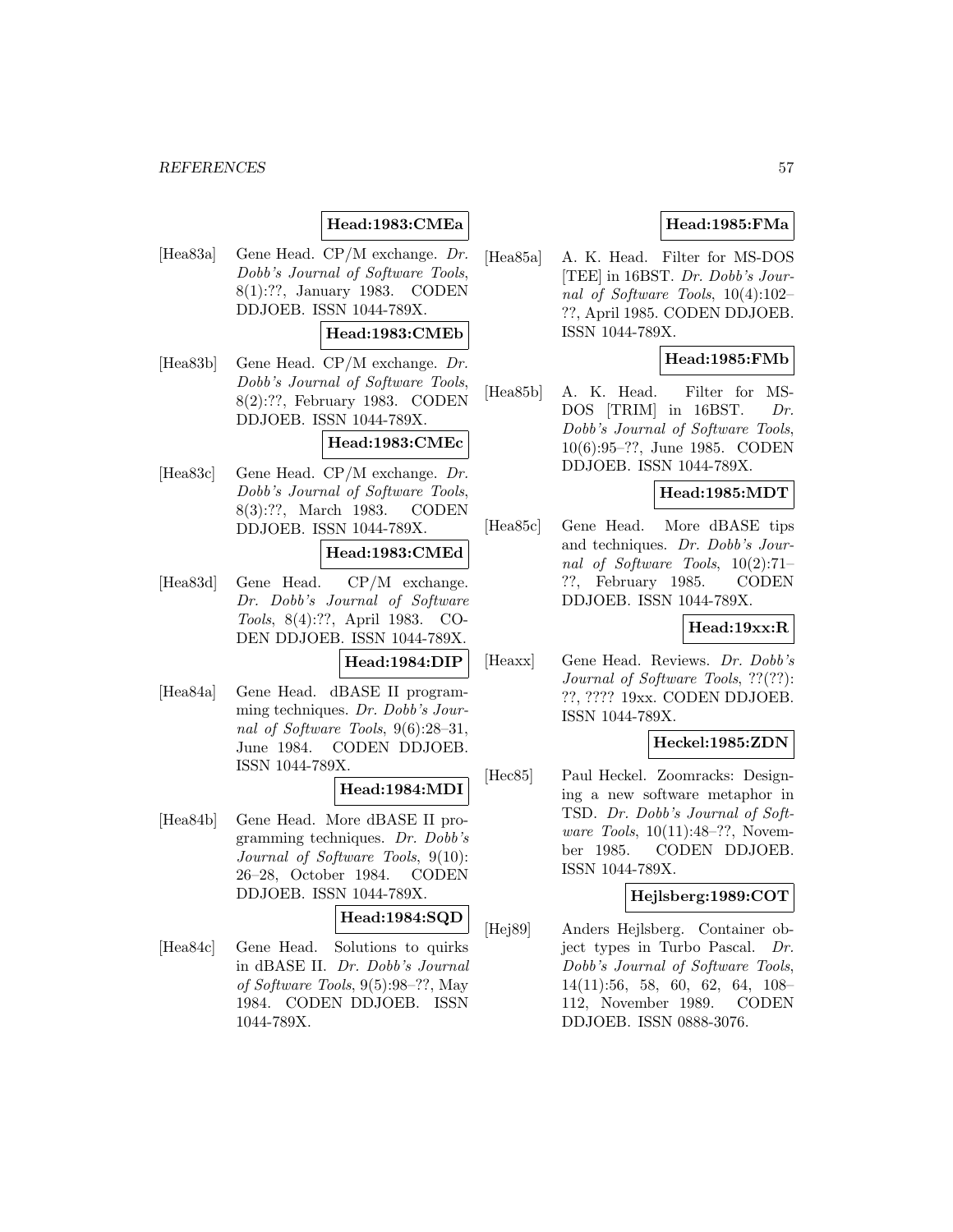# **Heller:1988:DCM**

[Hel88] Steve Heller. A double cross for MASM. Dr. Dobb's Journal of Software Tools, 13(10):46–48, 50, 52, 87–88, 90, 92, 96, 99, 148, October 1988. CODEN DDJOEB. ISSN 0888-3076.

## **Heller:1989:EH**

[Hel89] Steve Heller. Extensible hashing. Dr. Dobb's Journal of Software Tools, 14(11):66, 69–70, 116, 118, 120–121, November 1989. CODEN DDJOEB. ISSN 0888-3076.

**Hendrix:1982:SCC**

[Hen82a] J. E. Hendrix. Small-C compiler v.2. Dr. Dobb's Journal of Software Tools, 7(12):16–??, December 1982. CODEN DDJOEB. ISSN 1044-789X.

# **Hendrix:1982:SSP**

[Hen82b] J. E. Hendrix. Small shell: Part 2 of a north\* VOS. Dr. Dobb's Journal of Software Tools, 7(1):27–??, January 1982. CODEN DDJOEB. ISSN 1044-789X.

### **Hendrix:1985:SCU**

[Hen85] J. E. Hendrix. Small-C update. Dr. Dobb's Journal of Software Tools, 10(8):84–??, August 1985. CODEN DDJOEB. ISSN 1044- 789X.

# **Henderson-Gragg:1982:RHS**

[HG82] Richard Henderson-Gragg. Review of Hayes Stack Smartmodem. Dr. Dobb's Journal of Software Tools, 7(5):58–??, May 1982. CODEN DDJOEB. ISSN 1044-789X.

# **Hildebrand:1988:MPO**

[Hil88] Daniel Hildebrand. Messagepassing operating systems. Dr. Dobb's Journal of Software Tools, 13(6):34–??, June 1988. CODEN DDJOEB. ISSN 1044-789X.

# **Hinson:1984:RMM**

[Hin84] Elbert F. Hinson. Review of micro-SUB:MATH from Foehn Consulting. Dr. Dobb's Journal of Software Tools, 9(4):76–??, April 1984. CODEN DDJOEB. ISSN 1044- 789X.

### **Hinckley:1989:OWS**

[Hin89] Kee Hinckley. The OSF windowing system. Dr. Dobb's Journal of Software Tools, 14(3):78–80, March 1989. CODEN DDJOEB. ISSN 0888-3076.

# **Hogan:1985:CCW**

[Hog85a] Thom Hogan. Cursor control in word processors in TSD. Dr. Dobb's Journal of Software Tools, 10(4):86–??, April 1985. CODEN DDJOEB. ISSN 1044-789X.

# **Hogan:1985:UDV**

[Hog85b] Thom Hogan. Using decision variables in graphics primitives. Dr. Dobb's Journal of Software Tools, 10(5):40–42, 44–46, 48, May 1985. CODEN DDJOEB. ISSN 1044- 789X.

# **Holub:1984:GCU**

 $[Hol84]$  Allen I. Holub. Grep C — a Unix-Like, generalized, regular expression parser in C. Dr. Dobb's Journal of Software Tools, 9(10):50–??, October 1984. CODEN DDJOEB. ISSN 1044-789X.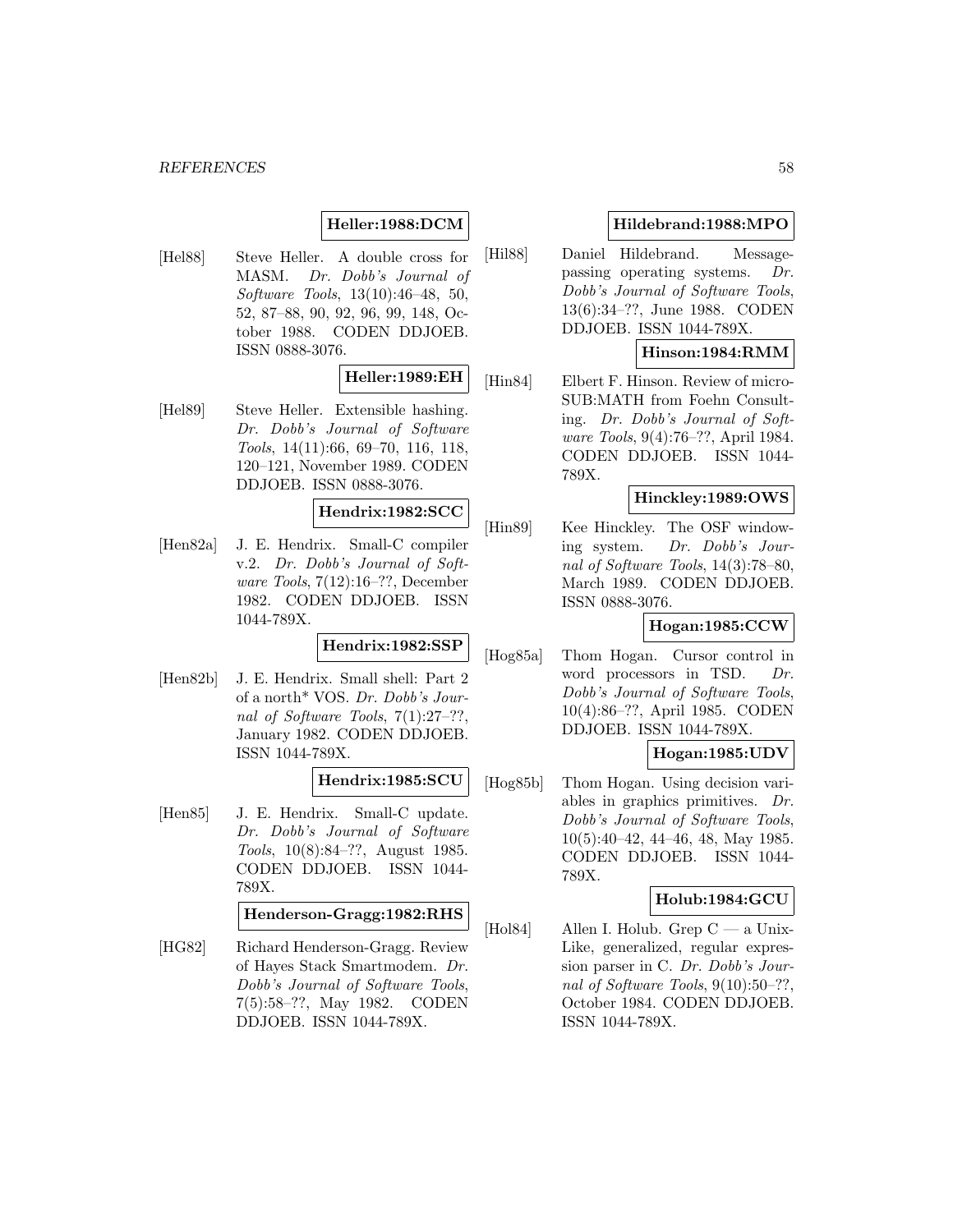# **Holub:1985:CCa**

[Hol85a] Allen I. Holub. C Chest. Dr. Dobb's Journal of Software Tools, 10(3):??, March 1985. CODEN DDJOEB. ISSN 1044-789X.

## **Holub:1985:CCb**

[Hol85b] Allen I. Holub. C Chest. Dr. Dobb's Journal of Software Tools, 10(4):??, April 1985. CODEN DDJOEB. ISSN 1044-789X.

# **Holub:1985:CCc**

[Hol85c] Allen I. Holub. C Chest. Dr. Dobb's Journal of Software Tools, 10(7):??, July 1985. CODEN DDJOEB. ISSN 1044-789X.

# **Holub:1985:CCd**

[Hol85d] Allen I. Holub. C Chest. Dr. Dobb's Journal of Software Tools, 10(8):??, August 1985. CODEN DDJOEB. ISSN 1044-789X.

# **Holub:1985:CCe**

[Hol85e] Allen I. Holub. C Chest. Dr. Dobb's Journal of Software Tools, 10(9):??, September 1985. CO-DEN DDJOEB. ISSN 1044-789X.

# **Holub:1985:CCf**

[Hol85f] Allen I. Holub. C Chest. Dr. Dobb's Journal of Software Tools, 10(10):??, October 1985. CODEN DDJOEB. ISSN 1044-789X.

# **Holub:1985:CCg**

[Hol85g] Allen I. Holub. C Chest. Dr. Dobb's Journal of Software Tools, 10(12):??, December 1985. CO-DEN DDJOEB. ISSN 1044-789X.

# **Holub:1986:CCa**

[Hol86a] Allen I. Holub. C Chest. Dr. Dobb's Journal of Software Tools, 11(1):??, January 1986. CODEN DDJOEB. ISSN 1044-789X.

# **Holub:1986:CCb**

[Hol86b] Allen I. Holub. C Chest. Dr. Dobb's Journal of Software Tools, 11(2):??, February 1986. CODEN DDJOEB. ISSN 1044-789X.

# **Holub:1986:CCc**

[Hol86c] Allen I. Holub. C Chest. Dr. Dobb's Journal of Software Tools, 11(3):??, March 1986. CODEN DDJOEB. ISSN 1044-789X.

### **Holub:1986:CCd**

[Hol86d] Allen I. Holub. C Chest. Dr. Dobb's Journal of Software Tools, 11(4):??, April 1986. CODEN DDJOEB. ISSN 1044-789X.

# **Holub:1986:CCe**

[Hol86e] Allen I. Holub. C Chest. Dr. Dobb's Journal of Software Tools, 11(5):??, May 1986. CODEN DDJOEB. ISSN 1044-789X.

# **Holub:1986:CCf**

[Hol86f] Allen I. Holub. C Chest. Dr. Dobb's Journal of Software Tools, 11(6):??, June 1986. CODEN DDJOEB. ISSN 1044-789X.

# **Holub:1986:CCg**

[Hol86g] Allen I. Holub. C Chest. Dr. Dobb's Journal of Software Tools, 11(7):??, July 1986. CODEN DDJOEB. ISSN 1044-789X.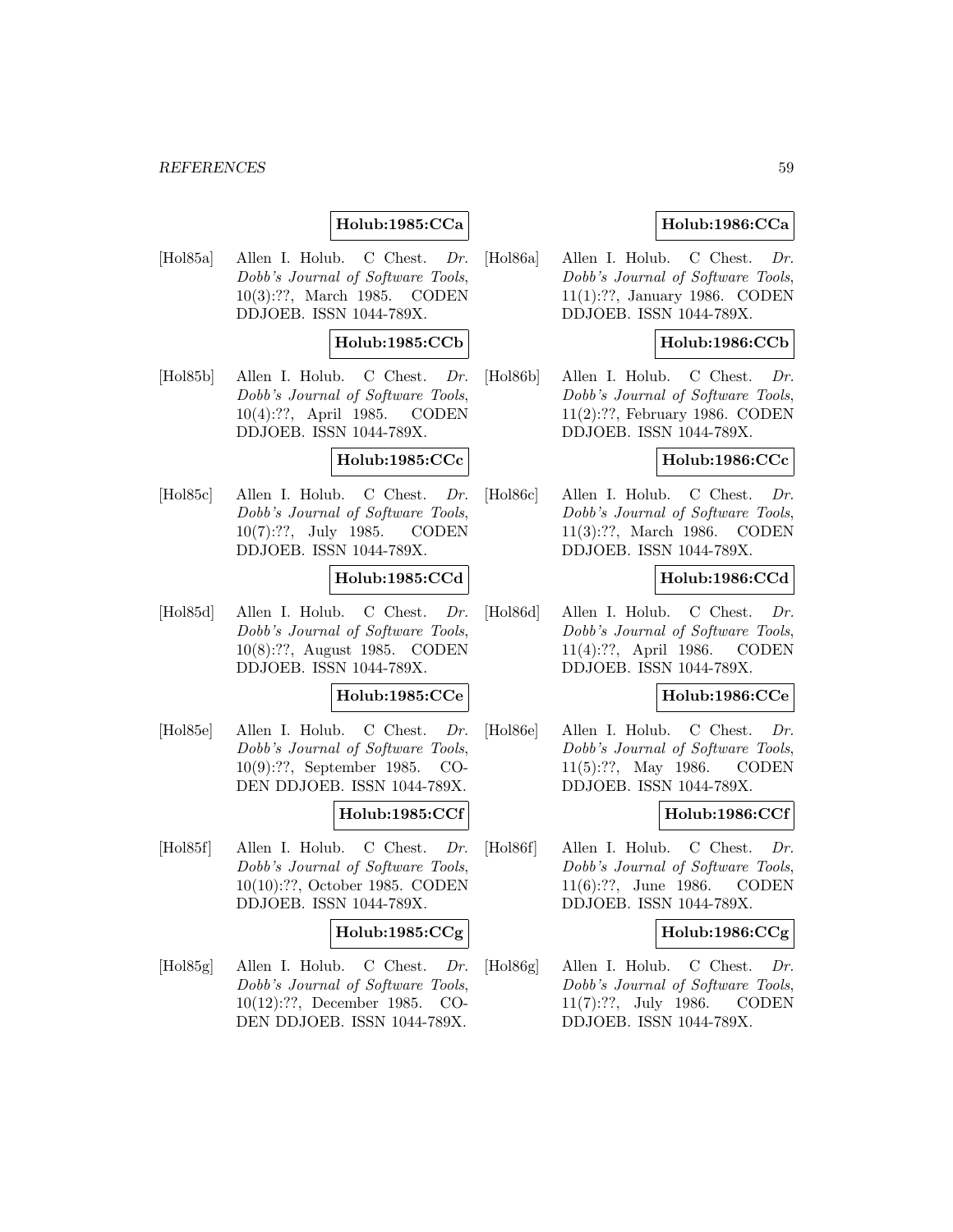# **Holub:1986:CCh**

[Hol86h] Allen I. Holub. C Chest. Dr. Dobb's Journal of Software Tools, 11(8):??, August 1986. CODEN DDJOEB. ISSN 1044-789X.

# **Holub:1986:CCi**

[Hol86i] Allen I. Holub. C Chest. Dr. Dobb's Journal of Software Tools, 11(9):??, September 1986. CO-DEN DDJOEB. ISSN 1044-789X.

# **Holub:1986:CCj**

[Hol86j] Allen I. Holub. C Chest. Dr. Dobb's Journal of Software Tools, 11(10):??, October 1986. CODEN DDJOEB. ISSN 1044-789X.

### **Holub:1986:CCk**

[Hol86k] Allen I. Holub. C Chest. Dr. Dobb's Journal of Software Tools, 11(11):??, November 1986. CO-DEN DDJOEB. ISSN 1044-789X.

### **Holub:1986:EPV**

[Hol86l] Allen I. Holub. Ethics in programming in VP. Dr. Dobb's Journal of Software Tools, 11(12):14–??, December 1986. CODEN DDJOEB. ISSN 1044-789X.

# **Holub:1986:DCV**

[Hol86m] Allen I. Holub. In defense of C in VP. Dr. Dobb's Journal of Software Tools, 11(8):16–??, August 1986. CODEN DDJOEB. ISSN 1044-789X.

#### **Holub:1987:NCI**

[Hol87a] Allen Holub. NR: a C implementation of Nroff. Dr. Dobb's Journal of Software Tools, 12(3):48–??, March 1987. CODEN DDJOEB. ISSN 0888-3076.

# **Holub:1987:NHE**

[Hol87b] Allen Holub. Nroff: Hashing, expressions, and roman numerals. Dr. Dobb's Journal of Software Tools, 12(2):90–??, February 1987. CODEN DDJOEB. ISSN 0888- 3076.

# **Holub:1987:PQ**

[Hol87c] Allen Holub. Priority queues. Dr. Dobb's Journal of Software Tools, 12(6):92–??, June 1987. CODEN DDJOEB. ISSN 0888-3076.

# **Holub:1987:SAD**

[Hol87d] Allen Holub. Statistical applications of digital low-pass filters, exec bug in Microsoft C. Dr. Dobb's Journal of Software Tools, 12(5):102–??, May 1987. CODEN DDJOEB. ISSN 0888-3076.

# **Holub:1987:CCa**

[Hol87e] Allen I. Holub. C Chest. Dr. Dobb's Journal of Software Tools, 12(1):??, January 1987. CODEN DDJOEB. ISSN 1044-789X.

## **Holub:1987:CCb**

[Hol87f] Allen I. Holub. C Chest. Dr. Dobb's Journal of Software Tools, 12(2):??, February 1987. CODEN DDJOEB. ISSN 1044-789X.

## **Holub:1987:CCc**

[Hol87g] Allen I. Holub. C Chest. Dr. Dobb's Journal of Software Tools, 12(3):??, March 1987. CODEN DDJOEB. ISSN 1044-789X.

### **Holub:1987:CCd**

[Hol87h] Allen I. Holub. C Chest. Dr. Dobb's Journal of Software Tools,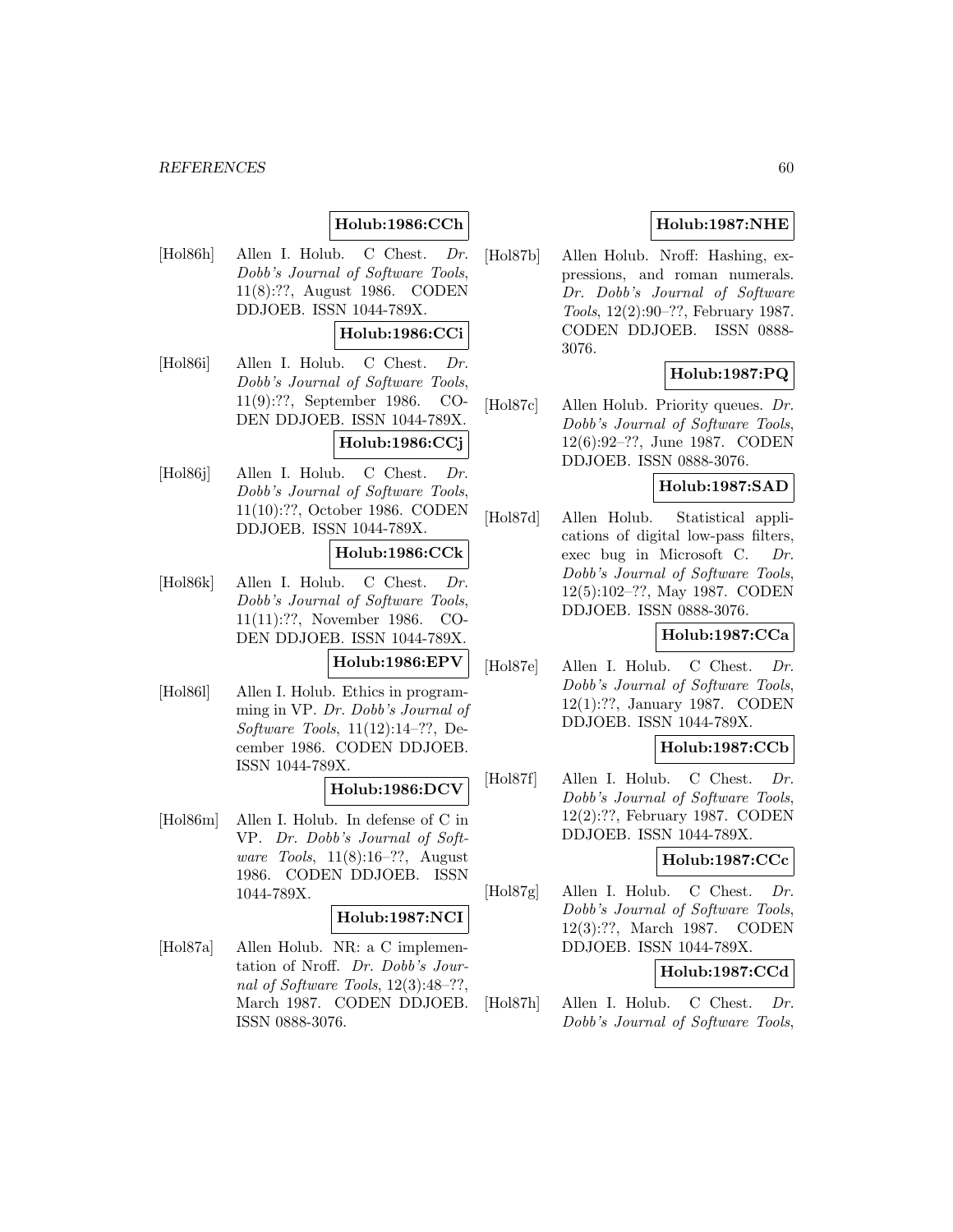12(4):??, April 1987. CODEN DDJOEB. ISSN 1044-789X.

**Holub:1987:CCe**

[Hol87i] Allen I. Holub. C Chest. Dr. Dobb's Journal of Software Tools, 12(5):??, May 1987. CODEN DDJOEB. ISSN 1044-789X.

### **Holub:1987:CCf**

[Hol87j] Allen I. Holub. C Chest. Dr. Dobb's Journal of Software Tools, 12(6):??, June 1987. CODEN DDJOEB. ISSN 1044-789X.

# **Holub:1987:CCg**

[Hol87k] Allen I. Holub. C Chest. Dr. Dobb's Journal of Software Tools, 12(7):??, July 1987. CODEN DDJOEB. ISSN 1044-789X.

# **Holub:1987:CCh**

[Hol87l] Allen I. Holub. C Chest. Dr. Dobb's Journal of Software Tools, 12(8):??, August 1987. CODEN DDJOEB. ISSN 1044-789X.

### **Holub:1987:CCi**

[Hol87m] Allen I. Holub. C Chest. Dr. Dobb's Journal of Software Tools, 12(9):??, September 1987. CO-DEN DDJOEB. ISSN 1044-789X.

### **Holub:1987:CCj**

[Hol87n] Allen I. Holub. C Chest. Dr. Dobb's Journal of Software Tools, 12(10):??, October 1987. CODEN DDJOEB. ISSN 1044-789X.

### **Holub:1987:CCk**

[Hol87o] Allen I. Holub. C Chest. Dr. Dobb's Journal of Software Tools, 12(11):??, November 1987. CO-DEN DDJOEB. ISSN 1044-789X.

# **Holub:1987:CCl**

[Hol87p] Allen I. Holub. C Chest. Dr. Dobb's Journal of Software Tools, 12(12):??, December 1987. CO-DEN DDJOEB. ISSN 1044-789X.

# **Holub:1987:CUW**

[Hol87q] Allen I. Holub. Curses: UNIXcompatible windowing output functions. Dr. Dobb's Journal of Software Tools, 12(7):94–104, 74– 93, July 1987. CODEN DDJOEB. ISSN 1044-789X.

# **Holub:1987:EPV**

[Hol87r] Allen I. Holub. Education and programming in VP. Dr. Dobb's Journal of Software Tools, 12(4):14–??, April 1987. CODEN DDJOEB. ISSN 1044-789X.

# **Holub:1987:RL**

[Hol87s] Allen I. Holub. Running light. Dr. Dobb's Journal of Software Tools, 12(5):??, May 1987. CO-DEN DDJOEB. ISSN 1044-789X.

# **Holub:1988:CCa**

[Hol88a] Allen I. Holub. C Chest. Dr. Dobb's Journal of Software Tools, 13(1):??, January 1988. CODEN DDJOEB. ISSN 1044-789X.

# **Holub:1988:CCb**

[Hol88b] Allen I. Holub. C Chest. Dr. Dobb's Journal of Software Tools, 13(2):??, February 1988. CODEN DDJOEB. ISSN 1044-789X.

## **Holub:1988:CCc**

[Hol88c] Allen I. Holub. C Chest. Dr. Dobb's Journal of Software Tools, 13(4):??, April 1988. CODEN DDJOEB. ISSN 1044-789X.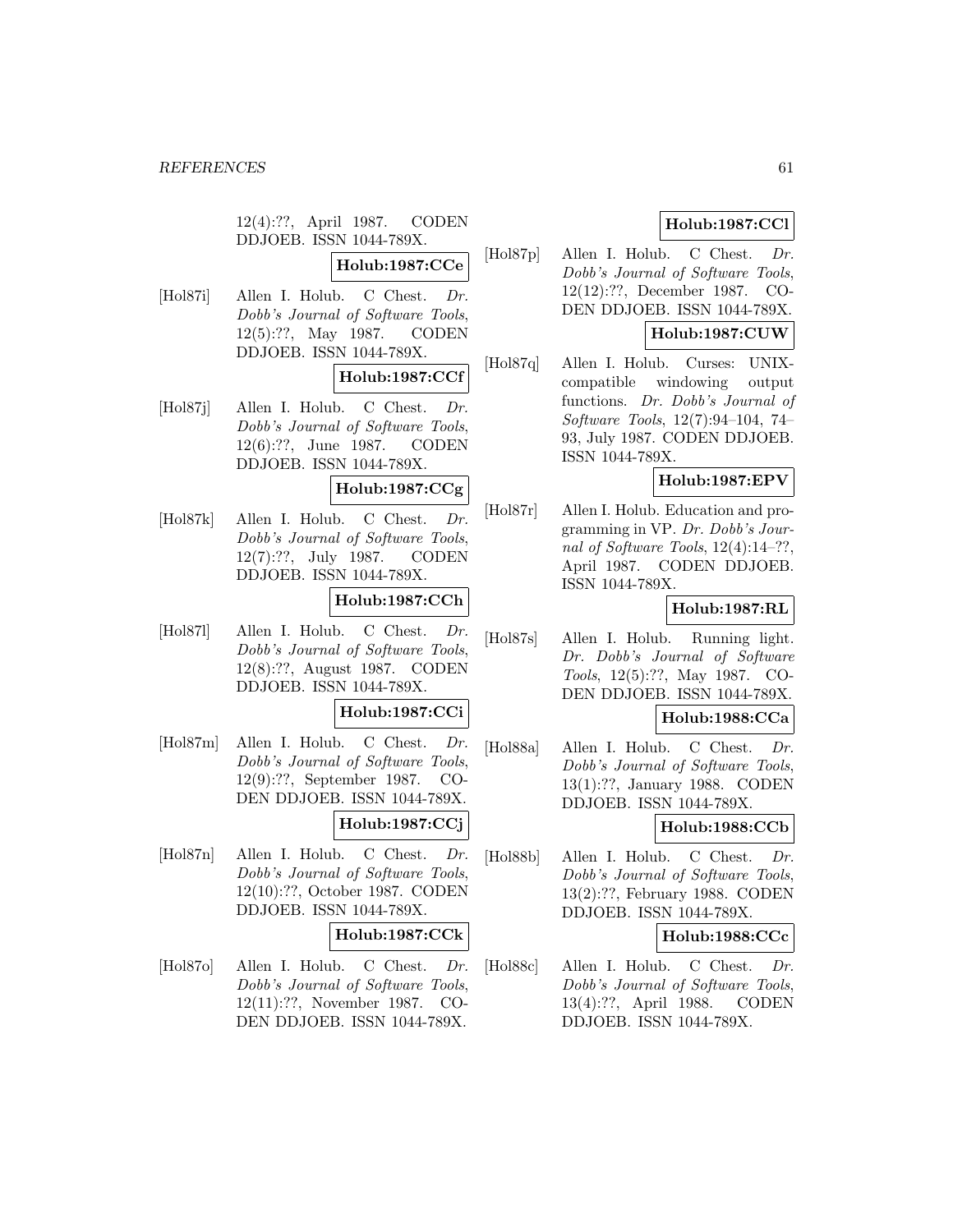# **Holub:1988:CCd**

[Hol88d] Allen I. Holub. C Chest. Dr. Dobb's Journal of Software Tools, 13(5):??, May 1988. CODEN DDJOEB. ISSN 1044-789X.

## **Holub:1988:CCe**

[Hol88e] Allen I. Holub. C Chest. Dr. Dobb's Journal of Software Tools, 13(6):??, June 1988. CODEN DDJOEB. ISSN 1044-789X.

# **Holub:1988:CCf**

[Hol88f] Allen I. Holub. C Chest. Dr. Dobb's Journal of Software Tools, 13(7):??, July 1988. CODEN DDJOEB. ISSN 1044-789X.

## **Horn:1985:RNV**

[Hor85] Bruce Horn. Review of Neon version 1.0 from Kriya Systems Inc. Dr. Dobb's Journal of Software Tools, 10(10):96–??, October 1985. CODEN DDJOEB. ISSN 1044- 789X.

# **Howard:1983:ECS**

[How83] Alan D. Howard. Enhancing the C screen editor. Dr. Dobb's Journal of Software Tools, 8(5):38–??, May 1983. CODEN DDJOEB. ISSN 1044-789X.

### **Howell:1987:AS**

[How87] James Howell. An alternative to Soundex. Dr. Dobb's Journal of Software Tools, 12(11):62– ??, November 1987. CODEN DDJOEB. ISSN 1044-789X.

### **Hendrix:1984:NLS**

[HP84] James E. Hendrix and Ernest Payne. A new library for Small-C. Dr. Dobb's Journal of Software

Tools, 9(5):50–??, May 1984. CO-DEN DDJOEB. ISSN 1044-789X.

## **Huang:1984:FCF**

[Hua84] Timothy Huang. First Chinese Forth — A double-headed approach. Dr. Dobb's Journal of Software Tools, 9(6):32–34, 36–39, June 1984. CODEN DDJOEB. ISSN 1044-789X.

# **Hughes:1982:SRF**

[Hug82] Lawrence Hughes. Send/receive — file transfer utilities (via RS-232 link). Dr. Dobb's Journal of Software Tools, 7(8):41–??, August 1982. CODEN DDJOEB. ISSN 1044-789X.

# **Hummel:1984:GBL**

[Hum84] Gwen Hummel. GENERATE.BAS — linking machine language routines to IBM BASIC. Dr. Dobb's Journal of Software Tools, 9(1): 83–??, January 1984. CODEN DDJOEB. ISSN 1044-789X.

# **Hunt:1983:JPA**

[Hun83] Daniel S. Hunt. JRT Pascal: Another look. Dr. Dobb's Journal of Software Tools, 8(1):44–??, January 1983. CODEN DDJOEB. ISSN 1044-789X.

**Hutchison:19xx:X0791**

[Hutxx] William G. Hutchison, Jr. Reviews. Dr. Dobb's Journal of Software Tools, ??(??):??, ???? 19xx. CODEN DDJOEB. ISSN 1044- 789X.

### **Hymowech:1988:FFF**

[Hym88a] M. Hymowech. Find that function! (function finder utilities).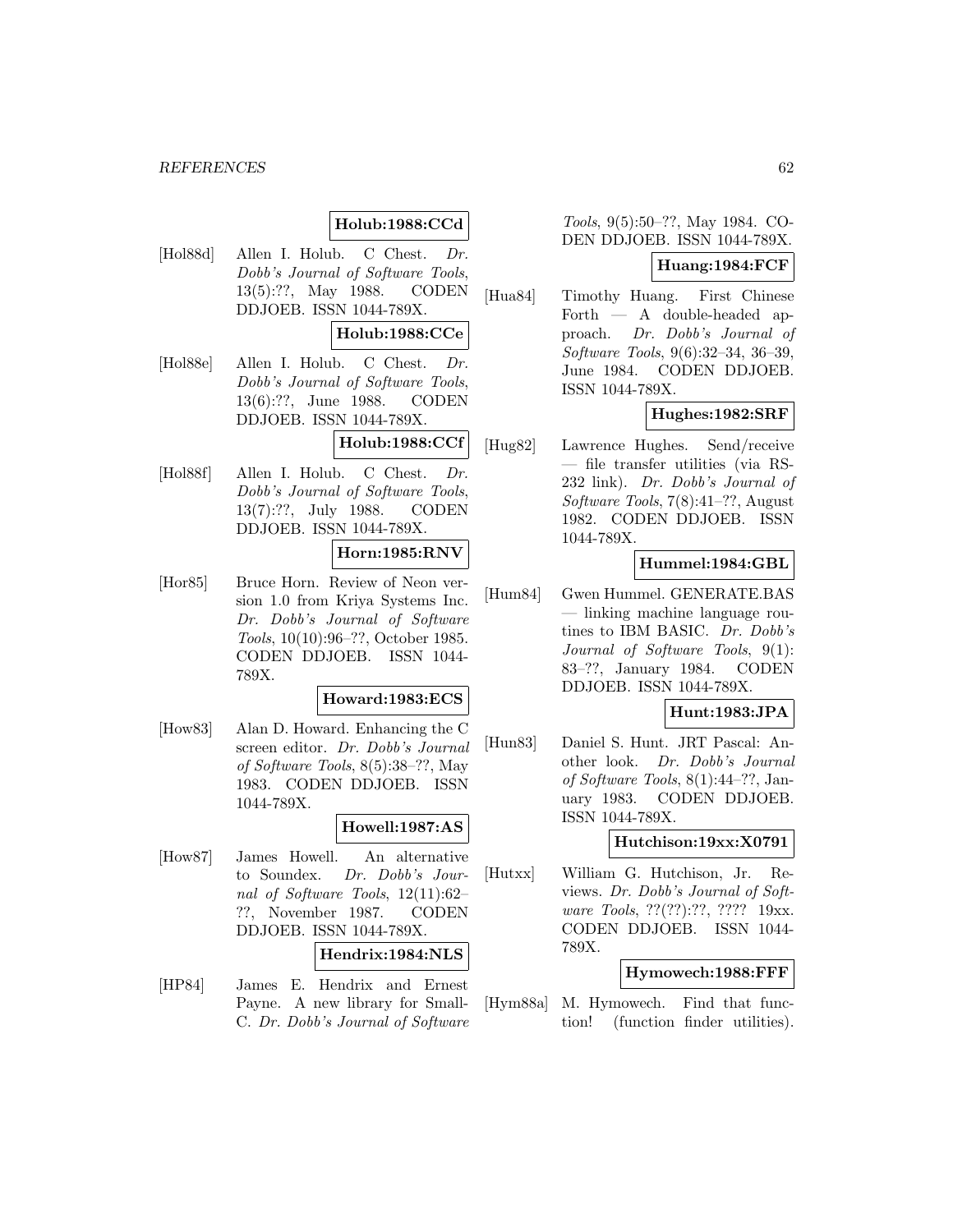Dr. Dobb's Journal of Software Tools, 13(8):30–31, 33–38, 70–78, August 1988. CODEN DDJOEB. ISSN 0888-3076.

### **Hymowech:1988:FFI**

[Hym88b] Marvin Hymowech. Find that function — from inside Brief!  $Dr$ . Dobb's Journal of Software Tools, 13(12):70–72, December 1988. CO-DEN DDJOEB. ISSN 0888-3076.

# **Ilg:1989:TEN**

[IB89] Gregory R. S. Ilg and R. J. Brown. A timed event network scheduler in Forth. Dr. Dobb's Journal of Software Tools, 14(2):52, 54, 56, 58, 92–94, 96, February 1989. CO-DEN DDJOEB. ISSN 1044-789X.

# **Ingerman:1982:MMY**

[Ing82] Peter Zilahy Ingerman. Make the most or your check digits. Dr. Dobb's Journal of Software Tools, 7(4):36–??, April 1982. CODEN DDJOEB. ISSN 1044-789X.

# **Irving:1983:FSB**

[Irv83] Robert Irving. Faster smaller BA-SIC. A common-sense guide to. Dr. Dobb's Journal of Software Tools, 8(3):66–??, March 1983. CODEN DDJOEB. ISSN 1044- 789X.

### **Irving:19xx:R**

[Irvxx] Robert Irving. Reviews. Dr. Dobb's Journal of Software Tools, ??(??):??, ???? 19xx. CODEN DDJOEB. ISSN 1044-789X.

## **James:1982:PMF**

[Jam82] John S. James. Program for a modem: Forth code from the conference tree. Dr. Dobb's Journal of Software Tools, 7(5):18–??, May 1982. CODEN DDJOEB. ISSN 1044-789X.

# **James:1989:U**

[Jam89] Rahner James. Undocumented DOS. Dr. Dobb's Journal of Software Tools, 14(6):26–28, 30, 34, 84, June 1989. CODEN DDJOEB. ISSN 0888-3076.

# **Jennings:1985:DTT**

[Jen85] Earle Jennings. Diagnostic tools in Turbo Pascal [letter]. Dr. Dobb's Journal of Software Tools, 10(2): 10–??, February 1985. CODEN DDJOEB. ISSN 1044-789X.

# **Johansson:1982:SCA**

[Joh82] Jan-Henrik Johansson. Small-C argc and argv for under CP/M in DDC. Dr. Dobb's Journal of Software Tools, 7(12):62–??, December 1982. CODEN DDJOEB. ISSN 1044-789X.

### **Johnson:1984:FBP**

[Joh84] John R. Johnson. A file browser program. Dr. Dobb's Journal of Software Tools, 9(12):60–??, December 1984. CODEN DDJOEB. ISSN 1044-789X.

### **Johnson:1989:PDP**

[Joh89] Margaret Johnson. The portability dream (portable code between windowing environments).  $Dr.$ Dobb's Journal of Software Tools, 14(3):70–72, 74–75, 77, 102–104, March 1989. CODEN DDJOEB. ISSN 0888-3076.

# **Johnson:19xx:R**

[Johxx] John R. Johnson. Reviews. Dr. Dobb's Journal of Software Tools,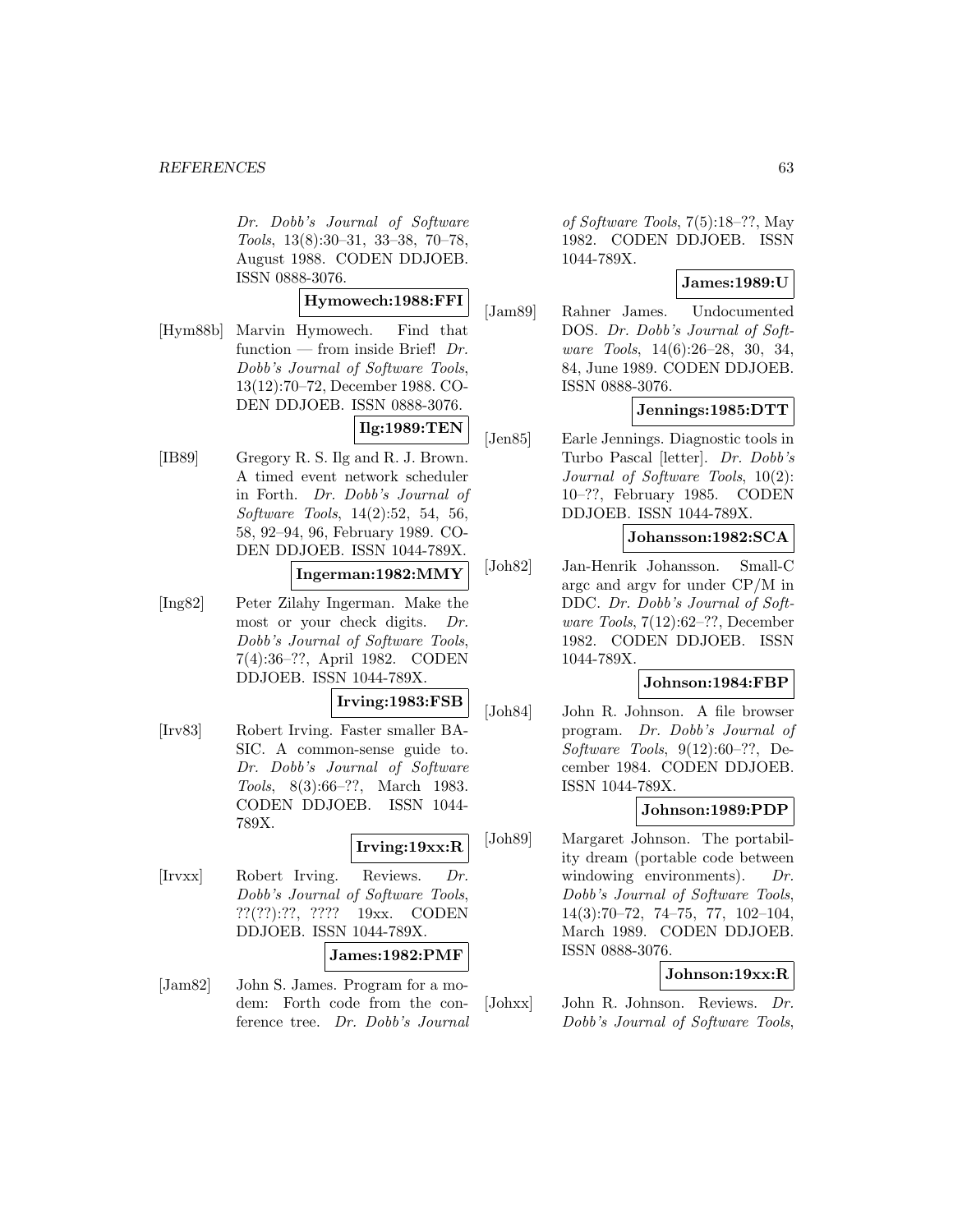??(??):??, ???? 19xx. CODEN DDJOEB. ISSN 1044-789X.

## **Jolitz:19xx:Ra**

[Jolxxa] Lynne Greer Jolitz. Reviews. Dr. Dobb's Journal of Software Tools, ??(??):??, ???? 19xx. CODEN DDJOEB. ISSN 1044-789X.

# **Jolitz:19xx:Rb**

[Jolxxb] William Frederick Jolitz. Reviews. Dr. Dobb's Journal of Software Tools, ??(??):??, ???? 19xx. CO-DEN DDJOEB. ISSN 1044-789X.

### **Jolly:19xx:R**

[Jolxxc] George W. Jolly. Reviews. Dr. Dobb's Journal of Software Tools, ??(??):??, ???? 19xx. CODEN DDJOEB. ISSN 1044-789X.

# **Jones:1983:YYC**

[Jon83] Do-While Jones. Yes you can trace through BDOS. Dr. Dobb's Journal of Software Tools, 8(6):60–??, June 1983. CODEN DDJOEB. ISSN 1044-789X.

### **Jones:1986:LAM**

[Jon86] Do-While Jones. Learning Ada on a micro. Dr. Dobb's Journal of Software Tools, 11(2):42– ??, February 1986. CODEN DDJOEB. ISSN 1044-789X.

# **Jones:1987:DDT**

[Jon87] Do-While Jones. Dimensional data types. Dr. Dobb's Journal of Software Tools, 12(5):50–??, May 1987. CODEN DDJOEB. ISSN 1044- 789X.

### **Jones:1988:DTR**

[Jon88] R. L. Jones. Do they really pay for every line? (parallel program-

ming). Dr. Dobb's Journal of Software Tools, 13(8):130, 132, 134– 135, 138, 140, August 1988. CO-DEN DDJOEB. ISSN 0888-3076.

### **Johnson:1989:DLL**

[JS89] Margaret Johnson and Mark Solinski. Dynamic link libraries under Microsoft Windows. Dr. Dobb's Journal of Software Tools, 14(3): 28, 29, 32, 35, 37, 82, 84, 86–91, March 1989. CODEN DDJOEB. ISSN 1044-789X.

### **Kachigan:19xx:R**

[Kacxx] Karl R. Kachigan. Reviews. Dr. Dobb's Journal of Software Tools, ??(??):??, ???? 19xx. CODEN DDJOEB. ISSN 1044-789X.

# **Kan:1982:ASC**

[Kan82a] Michael K. Kan. Add a system clock. Dr. Dobb's Journal of Software Tools, 7(5):30–??, May 1982. CODEN DDJOEB. ISSN 1044- 789X.

### **Kan:1982:PES**

[Kan82b] Michael K. Kan. Performance evaluation in small computers. Dr. Dobb's Journal of Software Tools, 7(8):34–??, August 1982. CODEN DDJOEB. ISSN 1044-789X.

# **Kaplon:1984:DCA**

[Kap84] Morton F. Kaplon. DO-COM.ASM — load and execute COM programs in 16BST. Dr. Dobb's Journal of Software Tools, 9(4):88–??, April 1984. CODEN DDJOEB. ISSN 1044-789X.

# **Kaplon:19xx:R**

[Kapxx] Morton F. Kaplon. Reviews. Dr. Dobb's Journal of Software Tools,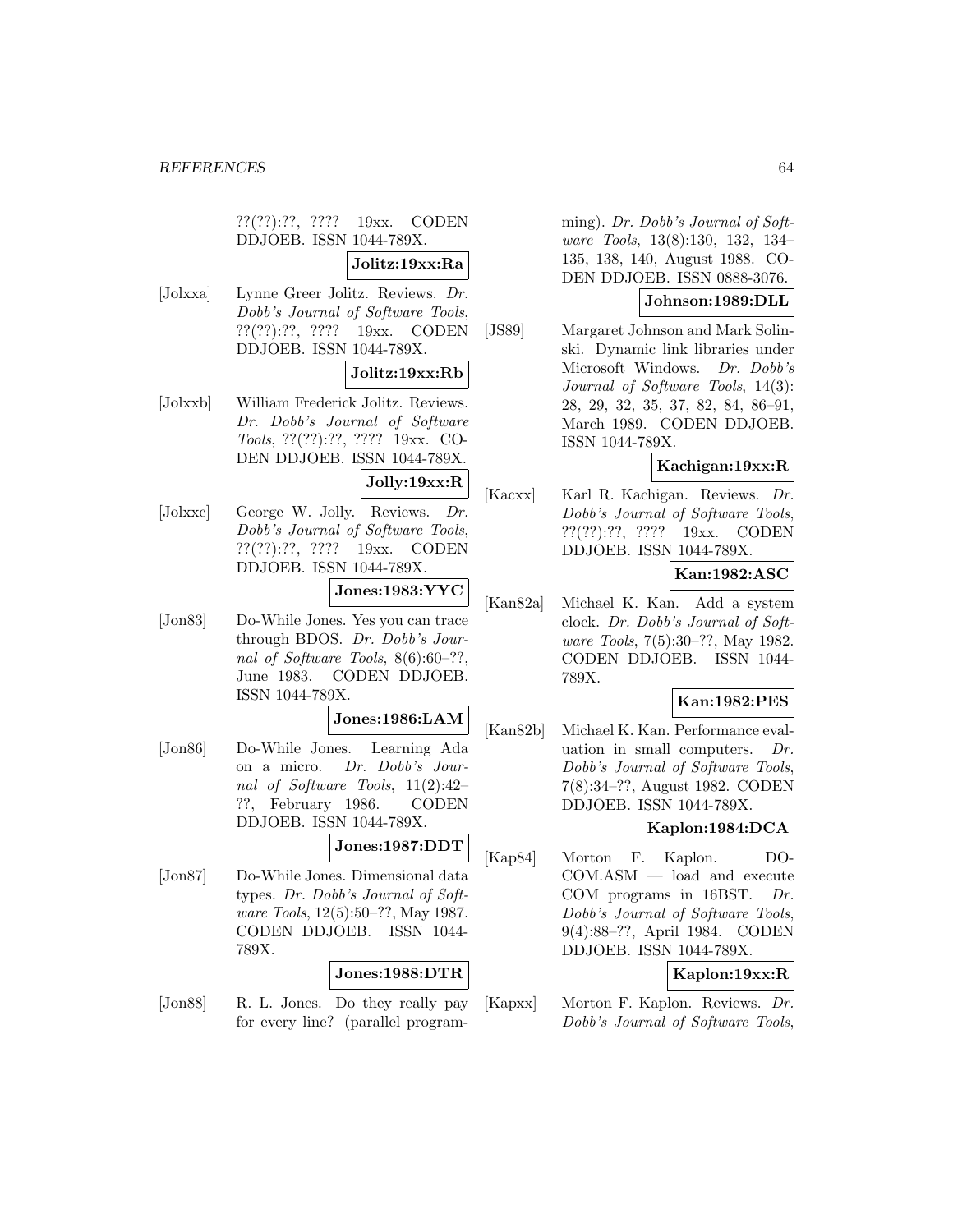??(??):??, ???? 19xx. CODEN DDJOEB. ISSN 1044-789X.

## **Kar:1989:DM**

[Kar89] Rabindra P. Kar. Data-flow multitasking. Dr. Dobb's Journal of Software Tools, 14(11):16–18, 20, 22, 24, 84, November 1989. CO-DEN DDJOEB. ISSN 0888-3076.

# **Katz:1986:MPM**

[Kat86] Howard Katz. A Mandelbrot program for the Macintosh. Dr. Dobb's Journal of Software Tools, 11(11):42–45, November 1986. CODEN DDJOEB. ISSN 0888- 3076.

### **Kawabata:1984:SFP**

[Kaw84] Hugh M. Kawabata. Savage floating point benchmark in Fortran in 16BST. Dr. Dobb's Journal of Software Tools, 9(1):83–??, January 1984. CODEN DDJOEB. ISSN 1044-789X.

# **Kienle:1989:NGO**

[Kie89] Steven Kienle. Network graphs in object Pascal. Dr. Dobb's Journal of Software Tools, 14(12):17– 18, 20, 22, 24–25, 104–106, 108, 111, December 1989. CODEN DDJOEB. ISSN 1044-789X.

**King:1983:JDM**

[Kin83] Gordon King. Julian dates for microcomputers. Dr. Dobb's Journal of Software Tools, 8(6):66–??, June 1983. CODEN DDJOEB. ISSN 1044-789X.

# **King:1985:RSP**

[Kin85] Stephen King. Review of SAVVY PC version 4.0 from Excalibur technologies corp. Dr. Dobb's Journal of Software Tools, 10(3): 116–??, March 1985. CODEN DDJOEB. ISSN 1044-789X.

# **King:1988:APP**

[Kin88a] K. N. King. Ada for Pascal programmers. Dr. Dobb's Journal of Software Tools, 13(9):34– 51, September 1988. CODEN DDJOEB. ISSN 0888-3076.

# **King:1988:DRS**

[Kin88b] T. King. Dynamic run-time structures. Dr. Dobb's Journal of Software Tools, 13(11):50–54, 92– 93, November 1988. CODEN DDJOEB. ISSN 0888-3076.

# **King:1989:FS**

[Kin89a] Todd King. Force-based simulations. Dr. Dobb's Journal of Software Tools, 14(9):40–42, 94– 96, September 1989. CODEN DDJOEB. ISSN 0888-3076.

# **King:1989:UNN**

[Kin89b] Todd King. Using neural networks for pattern recognition. Dr. Dobb's Journal of Software Tools, 14(1): 14–28, 90–95, January 1989. CO-DEN DDJOEB. ISSN 0888-3076.

# **Klein:1987:WMD**

[Kle87] Andy Klein. Writing MS-DOS device drivers in C. Dr. Dobb's Journal of Software Tools, 12(9): 44–??, September 1987. CODEN DDJOEB. ISSN 0888-3076.

# **Klimasauskas:1989:NNN**

[Kli89] Casimir C. Klimasauskas. Neural nets and noise filtering. Dr. Dobb's Journal of Software Tools, 14(1):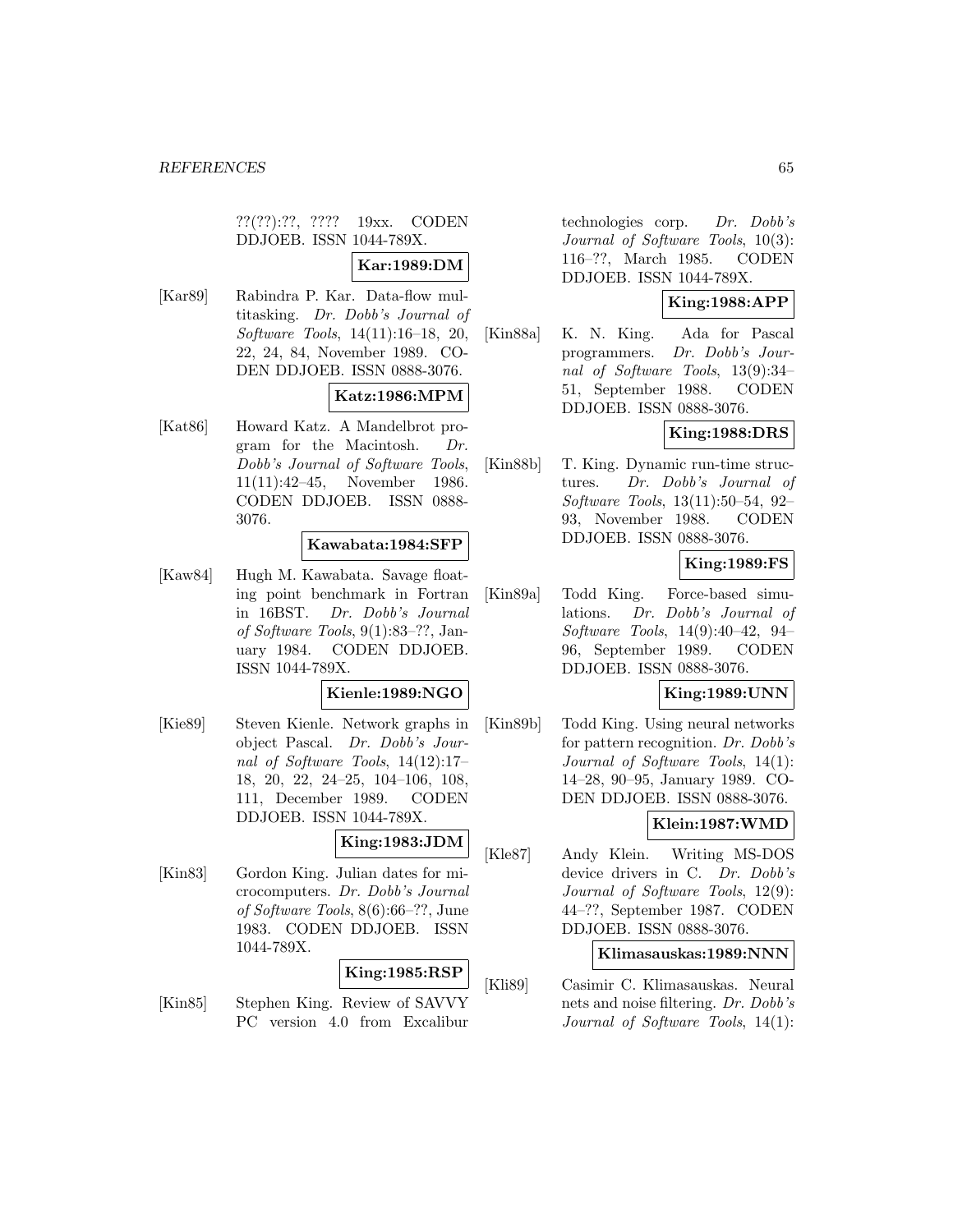32–48, 96–100, January 1989. CO-DEN DDJOEB. ISSN 0888-3076.

# **Kokkonen:1989:MME**

[Kok89] Kim Kokkonen. More memory for DOS Exec. Dr. Dobb's Journal of Software Tools, 14(4):14–15, 18, 22, 66, 68–71, April 1989. CODEN DDJOEB. ISSN 0888-3076.

# **Kossow:1982:CAa**

[Kos82a] Al Kossow. 68000 cross assembler. Dr. Dobb's Journal of Software Tools, 7(10):??, October 1982. CO-DEN DDJOEB. ISSN 1044-789X.

### **Kossow:1982:CAb**

[Kos82b] Al Kossow. 68000 cross assembler. Dr. Dobb's Journal of Software Tools, 7(11):??, November 1982. CODEN DDJOEB. ISSN 1044-789X.

### **Kossow:1982:MPS**

[Kos82c] Al Kossow. Multi-68000s in a personal system. Dr. Dobb's Journal of Software Tools, 7(6):22–??, June 1982. CODEN DDJOEB. ISSN 1044-789X.

# **Kar:1989:RRB**

[KP89] Rabindra P. Kar and Kent Porter. RHEALSTONE a real-time benchmarking proposal. Dr. Dobb's Journal of Software Tools, 14(2): 14–16, 18, 22, 24, February 1989. CODEN DDJOEB. ISSN 0888- 3076.

### **Kalinsky:1988:ESD**

[KR88] David Kalinsky and James Ready. Embedded systems design — A special CASE? Dr. Dobb's Journal of Software Tools, 13(??):37–

??, ???? 1988. CODEN DDJOEB. ISSN 1044-789X.

## **Krantz:1984:R**

[Kra84] Donald G. Krantz. RESORT. Dr. Dobb's Journal of Software Tools, 9(11):88–93, November 1984. CO-DEN DDJOEB. ISSN 1044-789X.

# **Krantz:1985:CPC**

[Kra85] Donald G. Krantz. Christensen protocols in C. Dr. Dobb's Journal of Software Tools, 10(6):66–??, June 1985. CODEN DDJOEB. ISSN 1044-789X.

### **Krantz:1987:WD**

[Kra87] Donald G. Krantz. What's the Diff? Dr. Dobb's Journal of Software Tools, 12(8):30–??, August 1987. CODEN DDJOEB. ISSN 1044-789X.

# **Kronman:19xx:R**

[Kroxx] James Kronman. Reviews. Dr. Dobb's Journal of Software Tools, ??(??):??, ???? 19xx. CODEN DDJOEB. ISSN 1044-789X.

# **Krute:1988:Ma**

[Kru88a] Stan Krute. To the Macs. Dr. Dobb's Journal of Software Tools, 13(1):??, January 1988. CODEN DDJOEB. ISSN 1044-789X.

### **Krute:1988:Mb**

[Kru88b] Stan Krute. To the Macs. Dr. Dobb's Journal of Software Tools, 13(4):??, April 1988. CODEN DDJOEB. ISSN 1044-789X.

# **Krute:1988:Mc**

[Kru88c] Stan Krute. To the Macs. Dr. Dobb's Journal of Software Tools,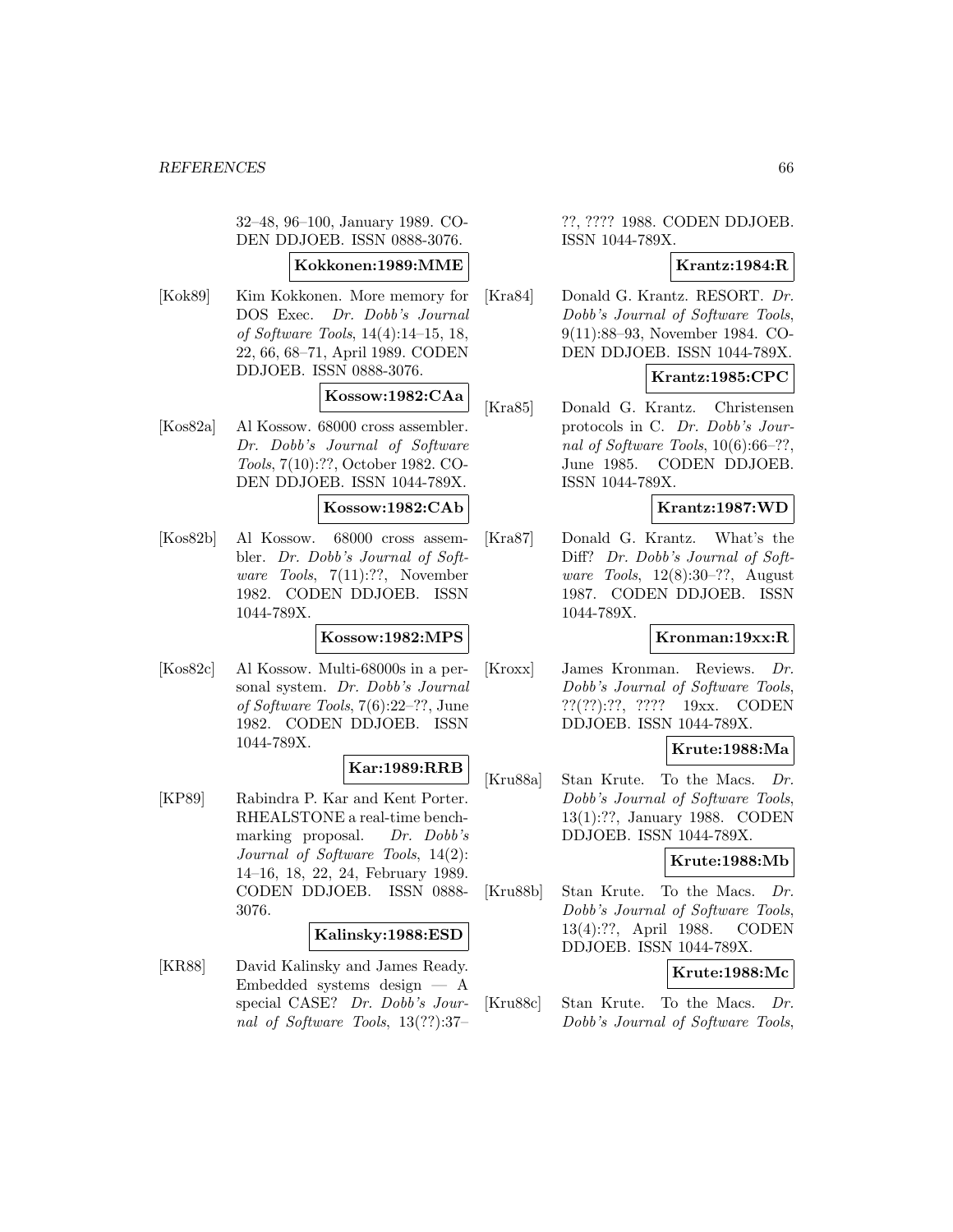13(5):??, May 1988. CODEN DDJOEB. ISSN 1044-789X.

# **Krute:1988:XXH**

[Kru88d] Stan Krute. XCMD and XFCN: HyperCard's software slots. Dr. Dobb's Journal of Software Tools, 13(9):90–91, 108–109, September 1988. CODEN DDJOEB. ISSN 0888-3076.

### **Kvaleberg:1982:SCD**

[Kva82] Egil Kvaleberg. Small-C DISK-DOC: A repair and maintenance utility. Dr. Dobb's Journal of Software Tools, 7(4):26–??, April 1982. CODEN DDJOEB. ISSN 1044- 789X.

### **Kindel:19xx:COM**

[KWxx] Charles Kindel and Sara Williams. The component object model. Dr. Dobb's Journal of Software Tools, ??(??):14–??, ???? 19xx. CODEN DDJOEB. ISSN 1044-789X.

# **Lacey:1983:HCB**

[Lac83] David S. Lacey. Highfalutin' Computin' with Bob Orrfelt On Your Timex Sinclair 1000 Computer, by Bob Orrfelt. Dr. Dobb's Journal of Software Tools, 8(5):72–??, May 1983. CODEN DDJOEB. ISSN 1044-789X.

# **Ladd:1988:SMD**

[Lad88] Scott Robert Ladd. Spelunking MS-DOS: documenting the undocumented. Dr. Dobb's Journal of Software Tools, 13(12):56–60, December 1988. CODEN DDJOEB. ISSN 0888-3076.

# **Ladd:1989:BTC**

[Lad89a] Scott Robert Ladd. Benchmarking Turbo C and quick C. Dr. Dobb's Journal of Software Tools, 14(8):89–??, August 1989. CO-DEN DDJOEB. ISSN 1044-789X.

# **Ladd:1989:CSC**

[Lad89b] Scott Robert Ladd. C++ string classes. Dr. Dobb's Journal of Software Tools, 14(13 (C Sourcebook for the 1990s)):18–21, 68–70, Winter 1989. CODEN DDJOEB. ISSN 1044-789X.

### **Ladd:1989:CMC**

[Lad89c] Scott Robert Ladd. Comparing Modula-2 and C++. Dr. Dobb's Journal of Software Tools, 14(1): 62–68, 102–104, January 1989. CODEN DDJOEB. ISSN 0888- 3076.

# **Ladd:1989:GKA**

[Lad89d] Scott Robert Ladd. Going from K and R to ANSI C. Dr. Dobb's Journal of Software Tools, 14(8): 74, 76–80, August 1989. CODEN DDJOEB. ISSN 0888-3076.

## **Ladd:1989:GE**

[Lad89e] Scott Robert Ladd. Guest editorial. Dr. Dobb's Journal of Software Tools, 14(13 (C Sourcebook for the 1990s)):??, Winter 1989. CODEN DDJOEB. ISSN 1044- 789X.

# **Ladd:1989:QCV**

[Lad89f] Scott Robert Ladd. Quick C versus Turbo C. Dr. Dobb's Journal of Software Tools, 14(5):68–73, May 1989. CODEN DDJOEB. ISSN 0888-3076.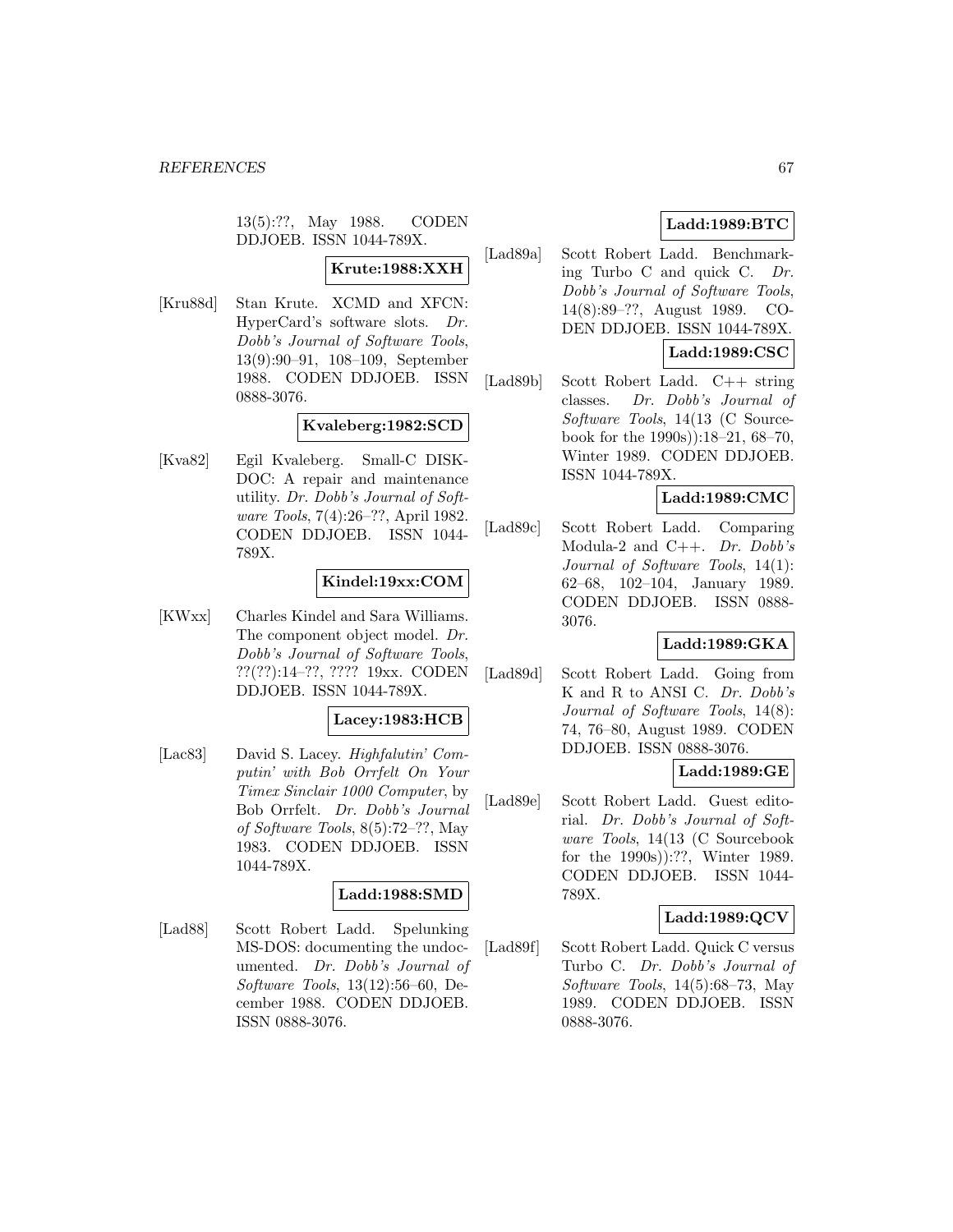# **Lane:1989:GPP**

[Lan89] Alex Lane. Generating parsers with PCYACC. Dr. Dobb's Journal of Software Tools, 14(6):76–77, 79, 81, 110–112, June 1989. CO-DEN DDJOEB. ISSN 0888-3076.

# **Lane:19xx:R**

[Lanxxa] Alex Lane. Reviews. Dr. Dobb's Journal of Software Tools, ??(??): ??, ???? 19xx. CODEN DDJOEB. ISSN 1044-789X.

#### **Langevin:19xx:R**

[Lanxxb] R. A. Langevin. Reviews. Dr. Dobb's Journal of Software Tools, ??(??):??, ???? 19xx. CODEN DDJOEB. ISSN 1044-789X.

# **Lazarev:1988:PPS**

[Laz88] G. L. Lazarev. Prolog/V: Prolog in the Smalltalk environment. Dr. Dobb's Journal of Software Tools, 13(11):68–80, 98– 102, November 1988. CODEN DDJOEB. ISSN 0888-3076. Describes briefly (mainly by examples) a commercial Prolog system developed and integrated in Smalltalk/V.

# **Lazarev:1989:ESP**

[Laz89] Gregory L. Lazarev. Executable specifications with prolog. Dr. Dobb's Journal of Software Tools, 14(10):61–62, 64, 66–68, October 1989. CODEN DDJOEB. ISSN 0888-3076.

### **Leblang:1988:AWT**

[Leb88] David B. Leblang. Applying workstation technology to CASE. Dr. Dobb's Journal of Software Tools, 13(??):50–??, ???? 1988. CODEN DDJOEB. ISSN 1044-789X.

### **Lee:1983:FCR**

[Lee83] Daniel L. Lee. A fast circle routine. Dr. Dobb's Journal of Software Tools, 8(5):32, 35–37, May 1983. CODEN DDJOEB. ISSN 1044-789X.

# **Levitt:1987:PSE**

[Lev87] David Levitt. Pushing the sound envelope. Dr. Dobb's Journal of Software Tools,  $12(5):16-19$ , May 1987. CODEN DDJOEB. ISSN 0888-3076.

### **Lewis:1988:SSP**

[Lew88] Ted G. Lewis. Software and the single programmer. Dr. Dobb's Journal of Software Tools, 13(??): 18–??, ???? 1988. CODEN DDJOEB. ISSN 1044-789X.

### **Lindley:1986:FWI**

[Lin86] Craig A. Lindley. Forth Windows for the IBM PC. Dr. Dobb's Journal of Software Tools, 11(7):46– ??, July 1986. CODEN DDJOEB. ISSN 1044-789X.

# **Lindley:1987:MTP**

[Lin87] Craig A. Lindley. Multitasking with Turbo Pascal. Dr. Dobb's Journal of Software Tools, 12 (7):42–??, July 1987. CODEN DDJOEB. ISSN 0888-3076.

### **Lindley:1988:SPA**

[Lin88] Craig A. Lindley. A serial protocol analyzer program. Dr. Dobb's Journal of Software Tools, 13(2): 30–??, February 1988. CODEN DDJOEB. ISSN 1044-789X.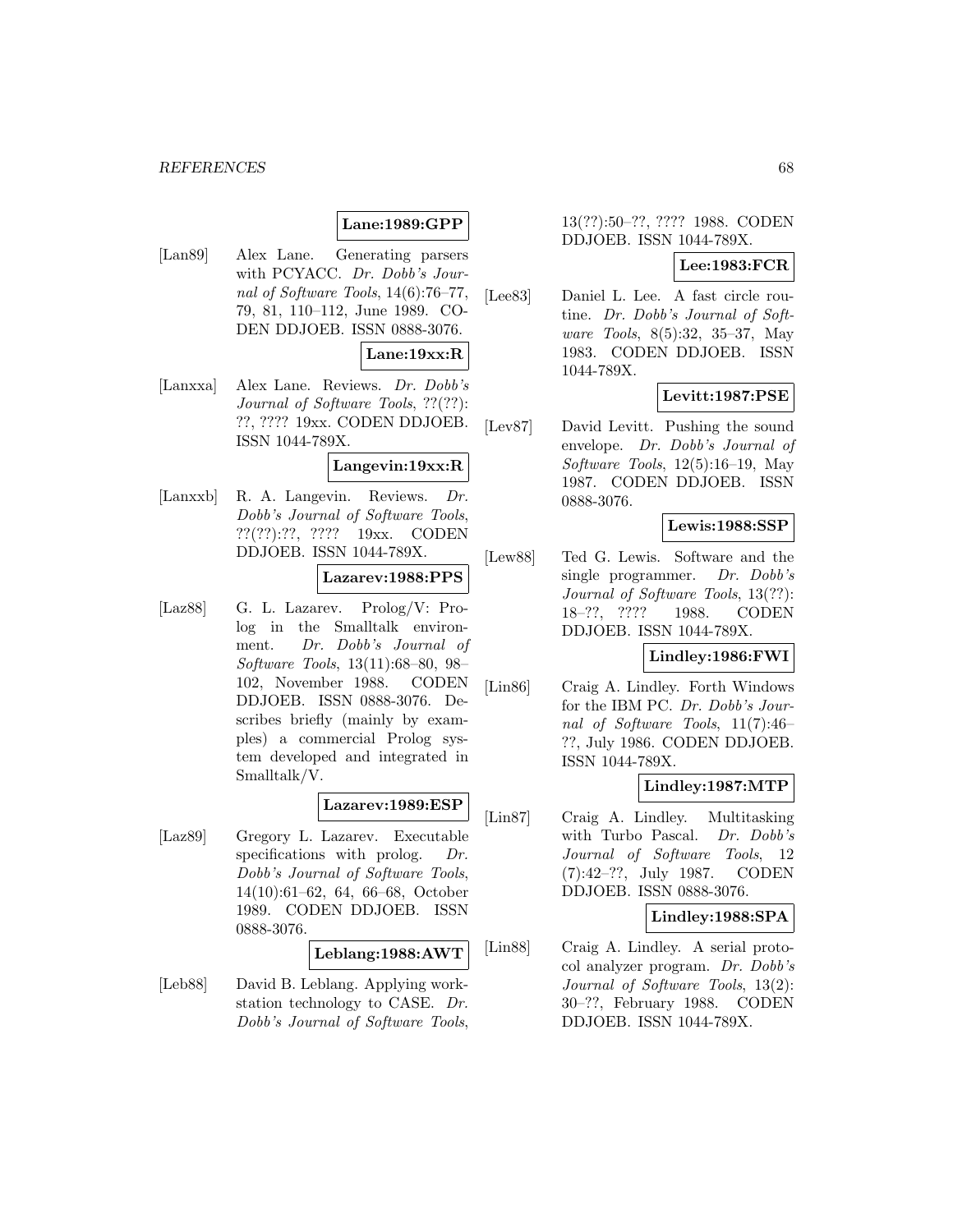# **Louis:1984:RSW**

[Lou84] Gregory Louis. Review of SMAL/ 80 from Westico. Dr. Dobb's Journal of Software Tools, 9(1):98–??, January 1984. CODEN DDJOEB. ISSN 1044-789X.

# **Lozes:19xx:R**

[Lozxx] Richard L. Lozes. Reviews. Dr. Dobb's Journal of Software Tools, ??(??):??, ???? 19xx. CODEN DDJOEB. ISSN 1044-789X.

### **Lafleur:1985:FYM**

[LR85] Thomas Lafleur and Susan Raab. Fatten your Mac. Dr. Dobb's Journal of Software Tools, 10(1):18–??, January 1985. CODEN DDJOEB. ISSN 1044-789X.

### **Lunsford:1983:RVF**

[Lun83] Daniel R. Lunsford. Review of VERSA-FILE from Analytic Management Systems. Dr. Dobb's Journal of Software Tools, 8(11): 97–??, November 1983. CODEN DDJOEB. ISSN 1044-789X.

# **Lyons:1983:RNR**

[Lyo83] Virginia Lyons. Review of The Network Revolution: Confessions of a Computer Scientist, by Jacque Vallee. Dr. Dobb's Journal of Soft*ware Tools*,  $8(2):65-??$ , February 1983. CODEN DDJOEB. ISSN 1044-789X.

# **Macpherson:1983:SCC**

[Mac83] Andrew Macpherson. Small-C compiler v.2 bug fix [letter]. Dr. Dobb's Journal of Software Tools, 8(2):10–??, February 1983. CO-DEN DDJOEB. ISSN 1044-789X.

# **Mak:1989:SUP**

[Mak89] Nico Mak. SWAP (utility program). Dr. Dobb's Journal of Software Tools, 14(4):44–48, 72– 75, 77–78, 80, April 1989. CODEN DDJOEB. ISSN 0888-3076.

# **Malpas:1985:PL**

[Mal85] John Malpas. Programming in logic. Dr. Dobb's Journal of Software Tools, 10(3):36–38, 40–41, March 1985. CODEN DDJOEB. ISSN 1044-789X. TK 7885 A1 D6.

### **Manning:1983:FS**

[Man83] Mark Manning. The Forth sort. Dr. Dobb's Journal of Software Tools, 8(9):102–??, September 1983. CODEN DDJOEB. ISSN 1044-789X.

# **Marasco:1986:HFL**

[Mar86a] Joseph Marasco. How to fix line glitches. Dr. Dobb's Journal of Software Tools, 11(6):32–??, June 1986. CODEN DDJOEB. ISSN 1044-789X.

# **Marasco:1986:VMM**

[Mar86b] Joseph Marasco. A variable metric minimizer. Dr. Dobb's Journal of Software Tools, 11(3):24–??, March 1986. CODEN DDJOEB. ISSN 1044-789X.

### **Marasco:1987:RNR**

[Mar87a] Joseph Marasco. Review of Numerical Recipes: The Art of Scientific Computing, by Press et al. Dr. Dobb's Journal of Software Tools, 12(5):146–??, May 1987. CODEN DDJOEB. ISSN 1044-789X.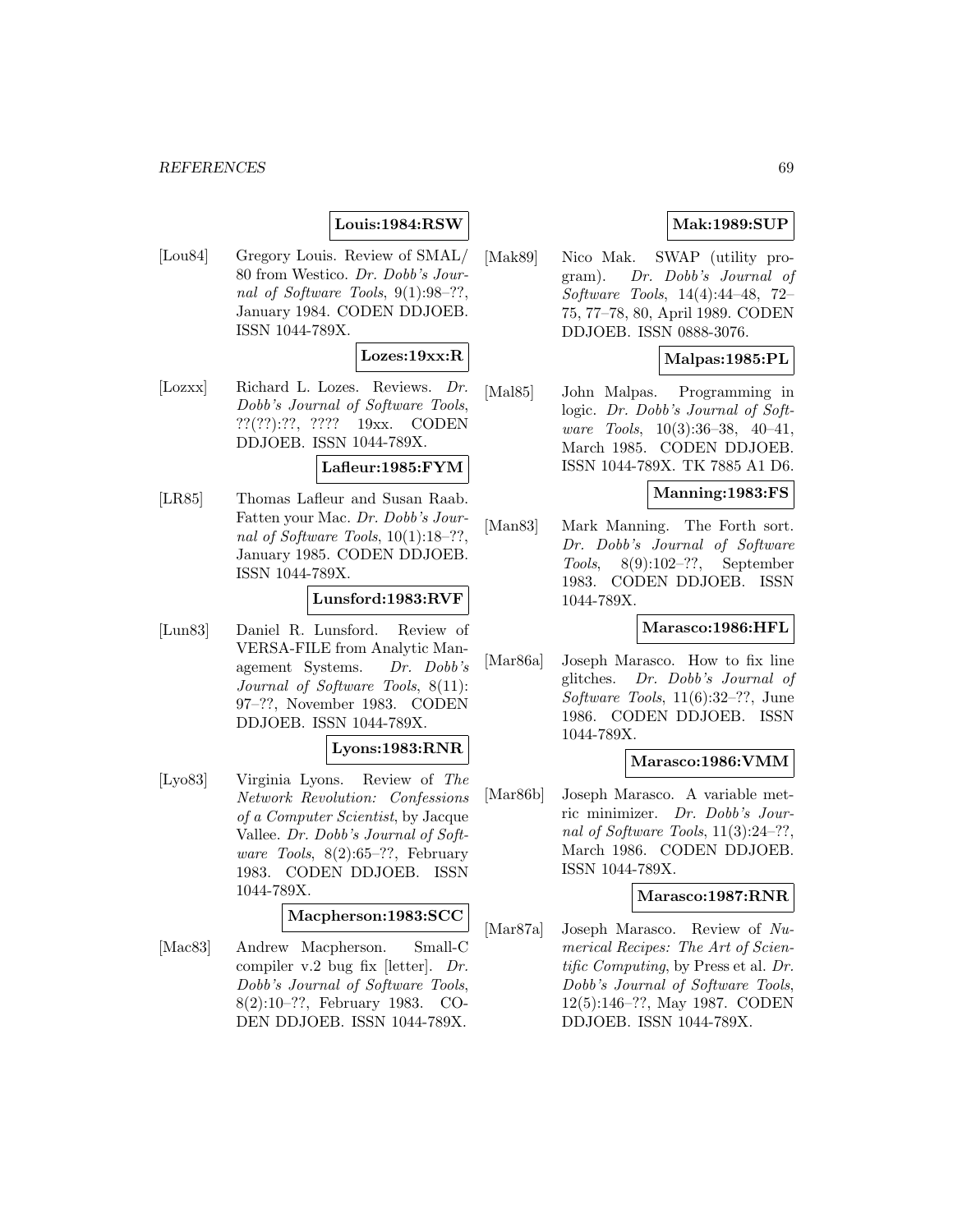# **Mariella:1987:IDF**

[Mar87b] Ray Mariella. Integers don't float. Dr. Dobb's Journal of Software Tools, 12(12):48–??, December 1987. CODEN DDJOEB. ISSN 1044-789X.

### **Margulis:1988:PMI**

[Mar88] Neil Margulis. 80386 protected mode initialization. Dr. Dobb's Journal of Software Tools, 13(10): 36–37, 39, 84, 86, October 1988. CODEN DDJOEB. ISSN 0888- 3076.

### **Margulis:1989:AMM**

[Mar89] Neil Margulis. Advanced 80386 memory management. Dr. Dobb's Journal of Software Tools, 14(4): 24, 28–30, April 1989. CODEN DDJOEB. ISSN 0888-3076.

### **Mathews:1988:TBT**

[Mat88] James Mathews. Threaded binary trees. Dr. Dobb's Journal of Software Tools, 13(3):42–??, March 1988. CODEN DDJOEB. ISSN 1044-789X.

### **Maurer:1982:IUD**

[Mau82a] W. D. Maurer. Improvement upon a division program by Leventhal. Dr. Dobb's Journal of Software Tools, 7(3):20–??, March 1982. CODEN DDJOEB. ISSN 1044-789X.

# **Maurer:1982:SM**

[Mau82b] W. D. Maurer. Simplified 68000 mnemonics. Dr. Dobb's Journal of Software Tools, 7(10):36–??, October 1982. CODEN DDJOEB. ISSN 1044-789X.

# **May:1987:DIC**

[May87] William D. May. 3-D images from contour maps. Dr. Dobb's Journal of Software Tools, 12(11): 18–??, November 1987. CODEN DDJOEB. ISSN 1044-789X.

# **May:1988:SD**

[May88] William D. May. A simple decompiler. Dr. Dobb's Journal of Software Tools, 13(6):50–??, June 1988. CODEN DDJOEB. ISSN 1044-789X.

### **Mayer:19xx:QMI**

[Mayxx] Thom Mayer. QuickDraw meets ImageWriter. Dr. Dobb's Journal of Software Tools, ??(1):26–??, January 19xx. CODEN DDJOEB. ISSN 1044-789X.

# **McCabe:1983:SFV**

[McC83] C. Kevin McCabe. Say "Forth Votrax driver". Dr. Dobb's Journal of Software Tools, 8(4):55–??, April 1983. CODEN DDJOEB. ISSN 1044-789X.

### **McDermott:1984:OSC**

[McD84] Edward McDermott. Optimizing strings in C. Dr. Dobb's Journal of Software Tools, 9(4):18–20, 22– 23, April 1984. CODEN DDJOEB. ISSN 1044-789X.

### **McIvor:1986:GFO**

[McI86] Robert A. McIvor. A general first-order sorting algorithm. Dr. Dobb's Journal of Software Tools, 11(9):32–??, September 1986. CO-DEN DDJOEB. ISSN 1044-789X.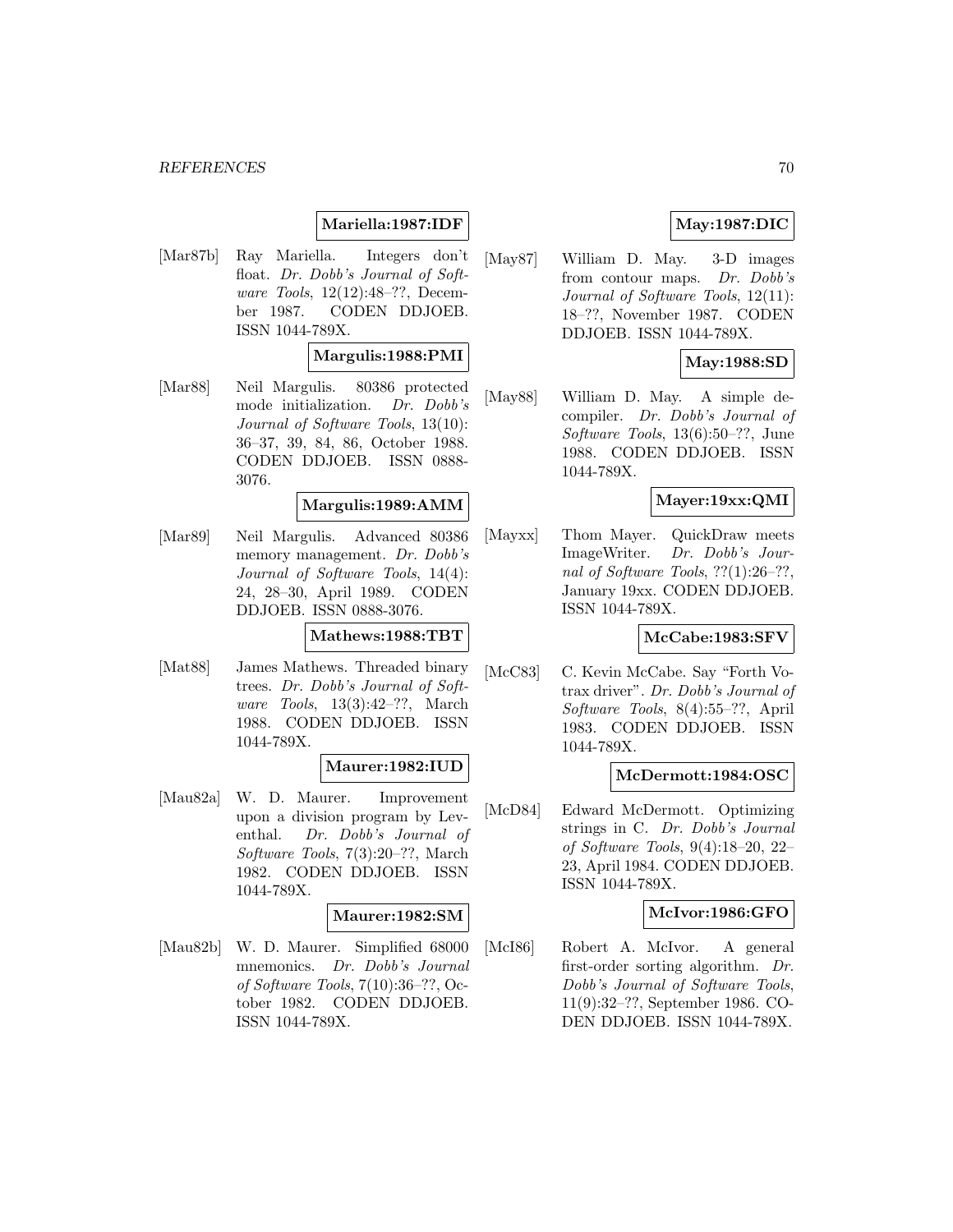# **McKeon:1983:SCO**

[McK83] Brian McKeon. A Small-C operating system. Dr. Dobb's Journal of Software Tools, 8(3):36–??, March 1983. CODEN DDJOEB. ISSN 1044-789X.

# **McKillip:1984:RUR**

[McK84] Michael McKillip. Review of U.S. Robotics' S-100 modem. Dr. Dobb's Journal of Software Tools, 9(2):70, 72–74, February 1984. CODEN DDJOEB. ISSN 1044- 789X.

### **McLaughlin:1989:SA**

[McL89] Michael P. McLaughlin. Simulated annealing. Dr. Dobb's Journal of Software Tools, 14(9):26–37, 88–93, September 1989. CODEN DDJOEB. ISSN 0888-3076.

### **McMahon:1987:DMO**

[McM87] Steve McMahon. Dynamic memory overlays for Turbo Pascal. Dr. Dobb's Journal of Software Tools, 12(6):50–52, 78–79, June 1987. CODEN DDJOEB. ISSN 0888- 3076.

### **McManis:1989:MGC**

[McM89] Charles McManis. Multitasking OS and graphics coprocessors. Dr. Dobb's Journal of Software Tools, 14(7):36–42, 90–91, July 1989. CODEN DDJOEB. ISSN 0888- 3076.

# **McNierney:1986:NIP**

[McN86] Ed McNierney. New issues in PC graphics. Dr. Dobb's Journal of Software Tools, 11(11):30–32, 35– 36, 38, November 1986. CODEN DDJOEB. ISSN 0888-3076.

# **McWorter:1983:FCP**

[McW83a] William A. McWorter, Jr. Fast circle plotter. Dr. Dobb's Journal of Software Tools, 8(12):18–??, December 1983. CODEN DDJOEB. ISSN 1044-789X.

# **McWorter:1983:MAT**

[McW83b] William A. McWorter, Jr. Mc- $WORDER - A$  tiny text editor. Dr. Dobb's Journal of Software Tools, 8(8):36, 38–40, 42, August 1983. CODEN DDJOEB. ISSN 1044-789X.

### **Meadow:1988:AUU**

[Mea88a] Anthony Meadow. Apple's A/UX: UNIX for the rest of us?  $Dr.$ Dobb's Journal of Software Tools, 13(??):44–??, ???? 1988. CODEN DDJOEB. ISSN 1044-789X.

# **Meadow:1988:MPR**

[Mea88b] Anthony Meadow. A Mac programmer's resource kit. Dr. Dobb's Journal of Software Tools, 13(??): 8–??, ???? 1988. CODEN DDJOEB. ISSN 1044-789X.

## **Melnikof:1989:NNS**

[Mel89] Steve Melnikof. Neural networks for signal processing: A case study. Dr. Dobb's Journal of Software Tools, 14(1):36–??, January 1989. CODEN DDJOEB. ISSN 1044- 789X.

# **Menico:1989:DTP**

[Men89a] Costas Menico. Debugging TSR programs. Dr. Dobb's Journal of Software Tools, 14(2):67–68, 70, 104–106, February 1989. CODEN DDJOEB. ISSN 0888-3076.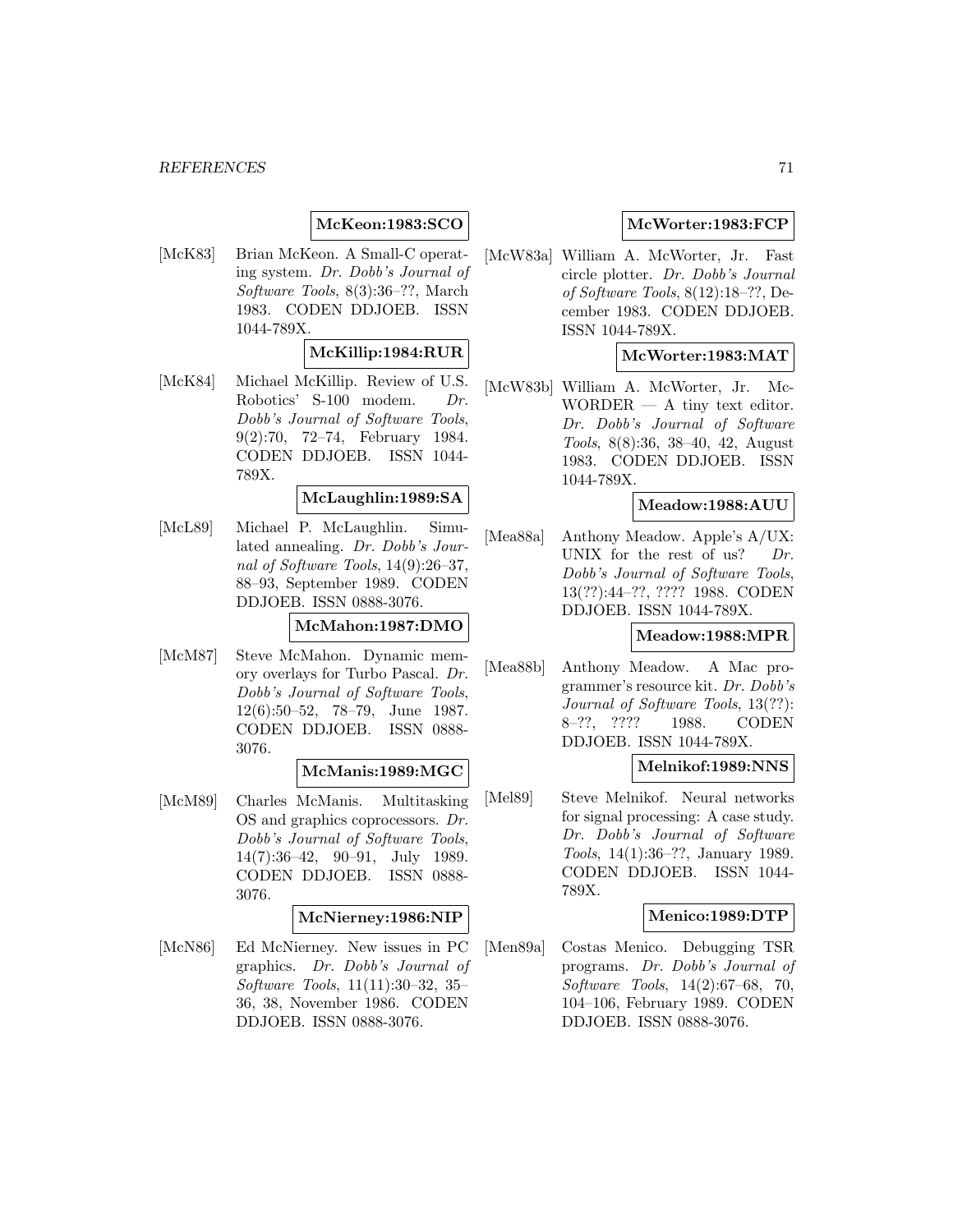# **Menico:1989:FSS**

[Men89b] Costas Menico. Faster string searches (Boyer–Moore algorithm). Dr. Dobb's Journal of Software Tools, 14(7):74–75, 98–99, July 1989. CODEN DDJOEB. ISSN 0888-3076.

### **Menico:1989:HFT**

[Men89c] Costas Menico. High-speed file transfers with NetBIOS. Dr. Dobb's Journal of Software Tools, 14(10):38, 40, 42–43, 88–91, October 1989. CODEN DDJOEB. ISSN 0888-3076.

## **Merilatt:1989:CDM**

[Mer89] Randall Merilatt. C dynamic memory use. Dr. Dobb's Journal of Software Tools, 14(8):62, 64, 66– 67, 125–127, August 1989. CO-DEN DDJOEB. ISSN 0888-3076.

### **Mesirov:1984:SRS**

[Mes84] Richard Mesirov. Subroutine to read stock history files. Dr. Dobb's Journal of Software Tools, 9(3): 10–??, March 1984. CODEN DDJOEB. ISSN 1044-789X.

# **Meyer:1983:SCA**

- [Mey83] Michael Meyer. Some comments on Augusta short circuits [letter]. Dr. Dobb's Journal of Software Tools, 8(3):6–??, March 1983. CO-DEN DDJOEB. ISSN 1044-789X. **Meyer:1989:WCS**
- [Mey89] Bertrand Meyer. Writing correct software. Dr. Dobb's Journal of Software Tools, 14(12):48, 52, 54, 56, 58, 60, 63, 125, December 1989. CODEN DDJOEB. ISSN 1044- 789X.

# **Michalski:1982:SVG**

[Mic82] Marek W. Michalski. A simple vector generation algorithm. Dr. Dobb's Journal of Software Tools, 7(12):58–??, December 1982. CO-DEN DDJOEB. ISSN 1044-789X.

# **Michener:1988:TSK**

[Mic88] John R. Michener. A tool for secret key cryptography. Dr. Dobb's Journal of Software Tools, 13(8): 50–52, 55, 96, August 1988. CO-DEN DDJOEB. ISSN 0888-3076.

# **Mills:1982:CAP**

[Mil82] Jonathan Mills. 8080/8086 cross assembler part II. Dr. Dobb's Journal of Software Tools, 7(4):16– ??, April 1982. CODEN DDJOEB. ISSN 1044-789X.

# **Miller:1984:IIP**

[Mil84] Craig Miller. Implementing OUT: and INP: in PIP.COM in CPME. Dr. Dobb's Journal of Software Tools, 9(5):18–??, May 1984. CO-DEN DDJOEB. ISSN 1044-789X.

# **Miller:1987:AIH**

[Mil87] Ron Miller. Automated interrupt handling in C. Dr. Dobb's Journal of Software Tools, 12(11): 54–??, November 1987. CODEN DDJOEB. ISSN 1044-789X.

### **Mischel:1989:GVD**

[Mis89a] James Mischel. A global variable device driver for MS-DOS. Dr. Dobb's Journal of Software Tools, 14(10):70, 73, 104–111, October 1989. CODEN DDJOEB. ISSN 0888-3076.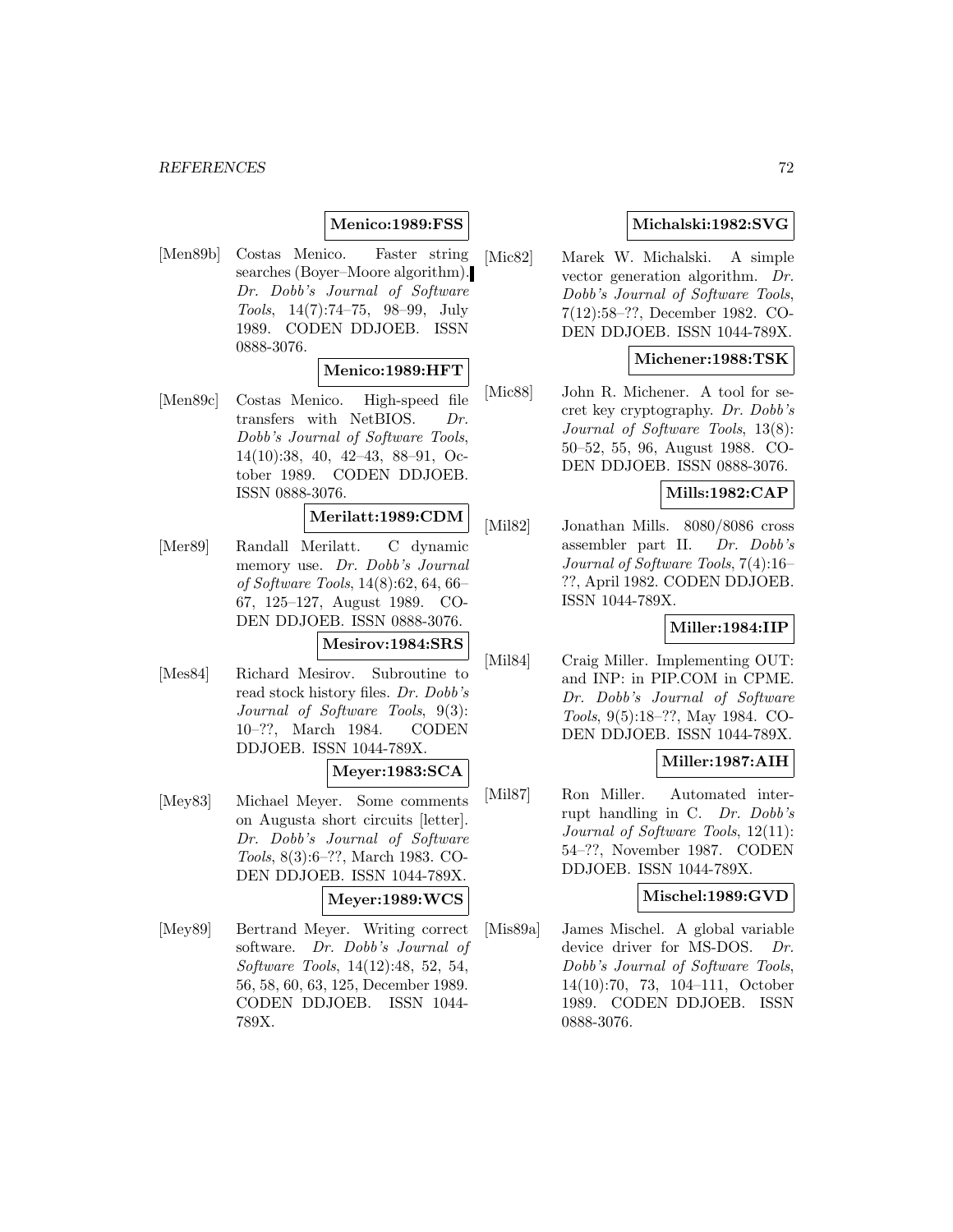# **Mischel:1989:WAE**

[Mis89b] James Mischel. Writing AWK-like extensions to C. Dr. Dobb's Journal of Software Tools, 14(6):64–66, 68, 70, 94, 96, 98, 103–104, June 1989. CODEN DDJOEB. ISSN 0888-3076.

## **Mitchell:1983:AAP**

[Mit83a] Edward Mitchell. Augusta — 2. the Augusta P-Code interpreter. Dr. Dobb's Journal of Software Tools, 8(3):20–??, March 1983. CODEN DDJOEB. ISSN 1044- 789X.

## **Mitchell:1983:AASa**

[Mit83b] Edward Mitchell. Augusta — an Ada subset for micros. Dr. Dobb's Journal of Software Tools, 8(1): 14, 16–23, January 1983. CODEN DDJOEB. ISSN 1044-789X.

## **Mitchell:1983:AASb**

[Mit83c] Edward Mitchell. Augusta an Ada subset for micros. Dr. Dobb's Journal of Software Tools, 8(3):14–??, March 1983. CODEN DDJOEB. ISSN 1044-789X.

## **Mitchell:1983:AASc**

[Mit83d] Edward Mitchell. Augusta — an Ada subset for micros. Dr. Dobb's Journal of Software Tools, 8(5):14– ??, May 1983. CODEN DDJOEB. ISSN 1044-789X.

## **Mitchell:1983:AASd**

[Mit83e] Edward Mitchell. Augusta — an Ada subset for micros. Dr. Dobb's Journal of Software Tools, 8(7):14– ??, July 1983. CODEN DDJOEB. ISSN 1044-789X.

# **Mitchell:1983:APIa**

[Mit83f] Edward Mitchell. Augusta, part III — recursive descent compilers. Dr. Dobb's Journal of Software Tools, 8(5):13–17, 20–30, May 1983. CODEN DDJOEB. ISSN 1044-789X.

# **Mitchell:1983:APIb**

[Mit83g] Edward Mitchell. Augusta, part IV the Augusta compiler (continued). Dr. Dobb's Journal of Software Tools, 8(7):12–??, July 1983. CODEN DDJOEB. ISSN 1044- 789X.

## **Mitchell:1984:SWP**

[Mit84] Edward Mitchell. A simple window package. Dr. Dobb's Journal of Software Tools, 9(1):36–43, January 1984. CODEN DDJOEB. ISSN 1044-789X.

## **Mitchell:1985:DCS**

[Mit85a] Bridger Mitchell. A debugging console for SID ZSID and DDT in CPME. Dr. Dobb's Journal of Software Tools, 10(6):106–??, June 1985. CODEN DDJOEB. ISSN 1044-789X.

## **Mitchell:1985:MDD**

[Mit85b] Stan Mitchell. MS-DOS devicedriver chain display/dump in 16BST. Dr. Dobb's Journal of Software Tools, 10(5):119–??, May 1985. CODEN DDJOEB. ISSN 1044-789X.

# **Mitchell:19xx:R**

[Mitxx] Phil Mitchell. Reviews. Dr. Dobb's Journal of Software Tools, ??(??): ??, ???? 19xx. CODEN DDJOEB. ISSN 1044-789X.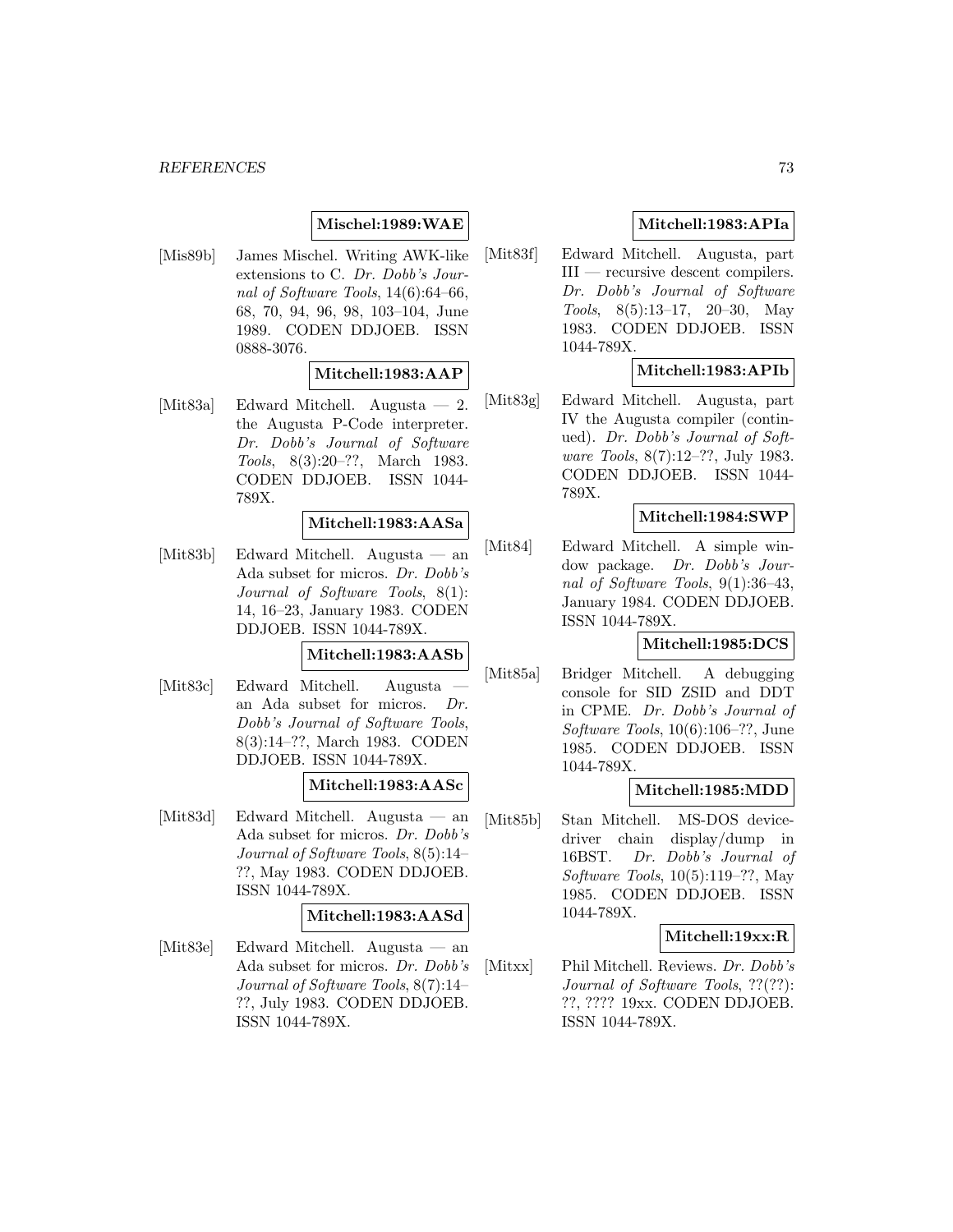# **McKay:1984:CMG**

[MM84a] Derek McKay and Bridger Mitchell. CP/M 2.2 goes PUBlic. Dr. Dobb's Journal of Software Tools, 9(11):48–??, November 1984. CO-DEN DDJOEB. ISSN 1044-789X.

# **Mitchell:1984:CGP**

[MM84b] Bridger Mitchell and Derek McKay. CP/M 2.2 goes public. Dr. Dobb's Journal of Software Tools, 9(11):48–??, November 1984. CO-DEN DDJOEB. ISSN 1044-789X.

## **Moir:1989:MSS**

[Moi89] Dale Moir. Maintaining system security. Dr. Dobb's Journal of Software Tools, 14(6):75, 156–157, June 1989. CODEN DDJOEB. ISSN 0888-3076.

### **Monroe:1982:FFP**

[Mon82] Alfred J. Monroe. Forth floating point package. Dr. Dobb's Journal of Software Tools, 7(9): 16–??, September 1982. CODEN DDJOEB. ISSN 1044-789X.

## **Monroe:1983:FDF**

[Mon83] Alfred J. Monroe. An 8080 Fig-Forth directory and file system. Dr. Dobb's Journal of Software Tools, 8(4):38–40, April 1983. CO-DEN DDJOEB. ISSN 1044-789X.

# **Moon:1988:AAV**

[Moo88a] Raymond Moon. Arguments and automatic variables in assembly language. Dr. Dobb's Journal of Software Tools, 13(9):82–88, 110– 111, September 1988. CODEN DDJOEB. ISSN 0888-3076.

# **Moore:1988:MMA**

[Moo88b] Robert J. Moore. Mapping DOS memory allocation. Dr. Dobb's Journal of Software Tools, 13(11): 56–64, 94–96, November 1988. CODEN DDJOEB. ISSN 0888- 3076.

# **Morgenstern:1983:PLC**

[Mor83] L. Morgenstern, M. D. Program linkage by coroutines — Forth to Basic. Dr. Dobb's Journal of Software Tools, 8(2):26–31, February 1983. CODEN DDJOEB. ISSN 1044-789X.

### **Moran:1984:SST**

[Mor84] Thomas W. Moran. Some spreadsheet tests of the Savage floatingpoint benchmark in 16BST. Dr. Dobb's Journal of Software Tools, 9(8):106–??, August 1984. CO-DEN DDJOEB. ISSN 1044-789X.

## **Morton:1986:DDB**

[Mor86] Michael Morton. A digital dissolve for bit-mapped graphics screens. Dr. Dobb's Journal of Software Tools, 11(11):48–50, 52, 54–56, November 1986. CODEN DDJOEB. ISSN 0888-3076.

### **Moran:19xx:R**

[Morxx] James Moran. Reviews. Dr. Dobb's Journal of Software Tools, ??(??):??, ???? 19xx. CODEN DDJOEB. ISSN 1044-789X.

**Mott:1984:STP**

[Mot84] James Mott. A simple token parsing filter for DOS 2.0. Dr. Dobb's Journal of Software Tools, 9(11): 99–??, November 1984. CODEN DDJOEB. ISSN 1044-789X.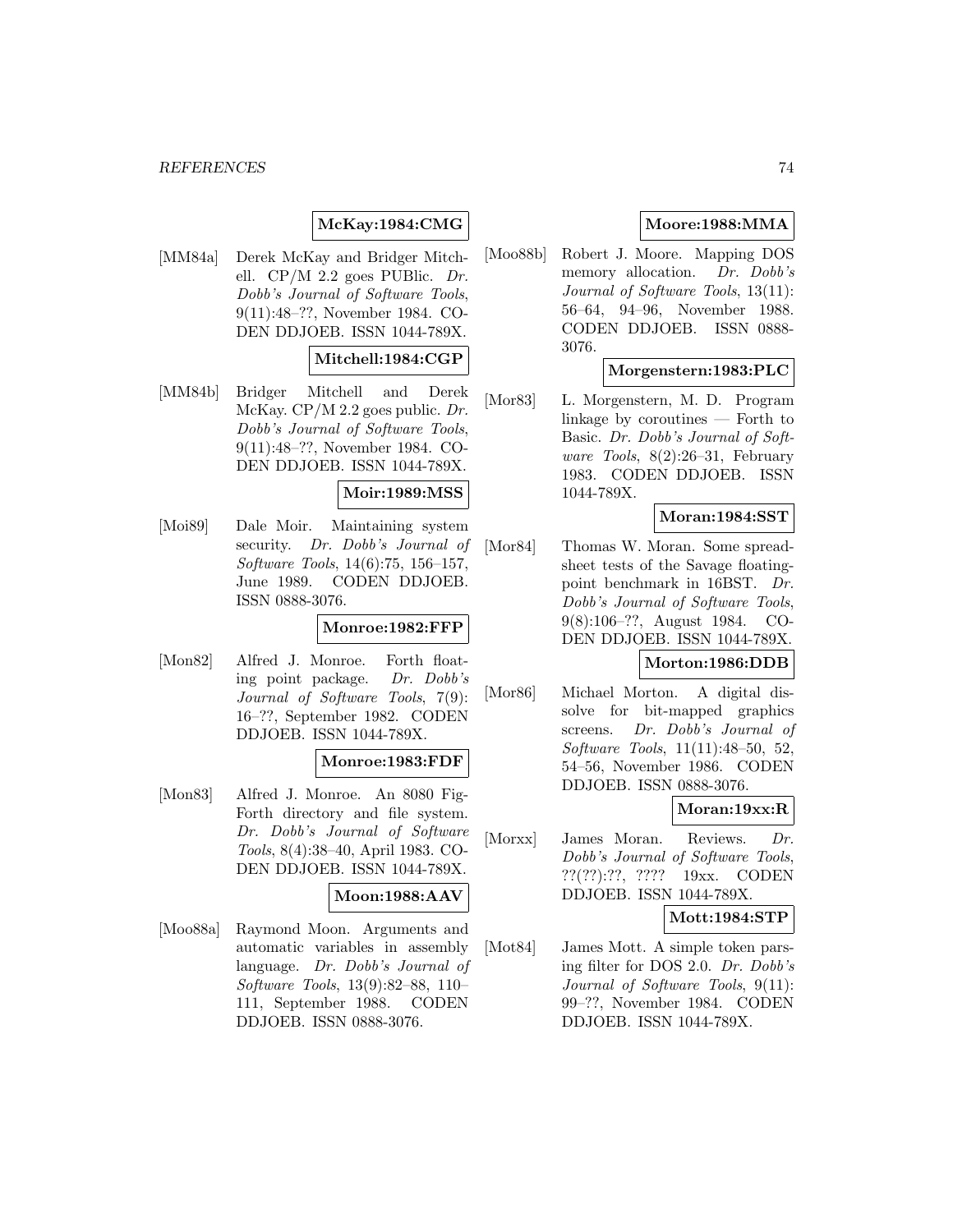### **Murray:1989:LOP**

[MP89] William H. Murray and Chris H. Pappas. Line-of-best-fit (OS/2 Presentation Manager). Dr. Dobb's Journal of Software Tools, 14(7):14–20, 78–82, July 1989. CODEN DDJOEB. ISSN 0888- 3076.

## **McLarty:1984:IMP**

[MS84] Hugh McLarty and David W. Smith. An introduction to Modula-2 for Pascal programmers. Dr. Dobb's Journal of Software Tools, 9(5):22–24, 26–27, May 1984. CODEN DDJOEB. ISSN 1044-789X.

## **Murphy:1983:GLR**

[Mur83a] James Murphy. Graphics low-res color for IBM PC setup. Dr. Dobb's Journal of Software Tools, 8(3):17–??, March 1983. CODEN DDJOEB. ISSN 1044-789X.

# **Murphy:1983:RFR**

[Mur83b] Walter V. Murphy. RECLAIM A file reclamation utility for destroyed [CP/M] directories. Dr. Dobb's Journal of Software Tools, 8(3):82–??, March 1983. CODEN DDJOEB. ISSN 1044-789X.

## **Musselman:1987:TBA**

[Mus87] John Musselman. Two-bit analogto-digital conversion. Dr. Dobb's Journal of Software Tools, 12 (6):22–24, June 1987. CODEN DDJOEB. ISSN 0888-3076.

### **Mouhanna:1989:QQ**

[MV89] Joseph Mouhanna and Michael Vose. The QuickPascal in QuickPascal. Dr. Dobb's Journal of Software Tools, 14(12):64–66, 68, 70, 126–128, December 1989. CODEN DDJOEB. ISSN 1044-789X.

## **Naro:1987:PRC**

[Nar87] Richard Naro. Putting ROM code in its place. Dr. Dobb's Journal of Software Tools, 12(12):38–??, December 1987. CODEN DDJOEB. ISSN 1044-789X.

### **Nelson:1985:SSP**

[Nel85] Amer W. Nelson. Shortcut to SCISTAR: For Prowriter users. Dr. Dobb's Journal of Software Tools, 10(4):24–??, April 1985. CODEN DDJOEB. ISSN 1044- 789X.

### **Nelson:1986:P**

[Nel86] Ross Nelson. Programming on the 80386. Dr. Dobb's Journal of Software Tools, 11(10):28–??, October 1986. CODEN DDJOEB. ISSN 1044-789X.

## **Nelson:1987:AWM**

[Nel87] Russell Nelson. ARC wars: MS-DOS archiving utilities. Dr. Dobb's Journal of Software Tools, 12(3):26–28, 30, March 1987. CO-DEN DDJOEB. ISSN 0888-3076.

# **Nelson:1989:LDC**

[Nel89] Mark R. Nelson. LZW data compression. Dr. Dobb's Journal of Software Tools, 14(10):29, 32, 34, 36, 86–87, October 1989. CODEN DDJOEB. ISSN 0888-3076.

## **Nelson:19xx:R**

[Nelxx] Ross Nelson. Reviews. Dr. Dobb's Journal of Software Tools, ??(??):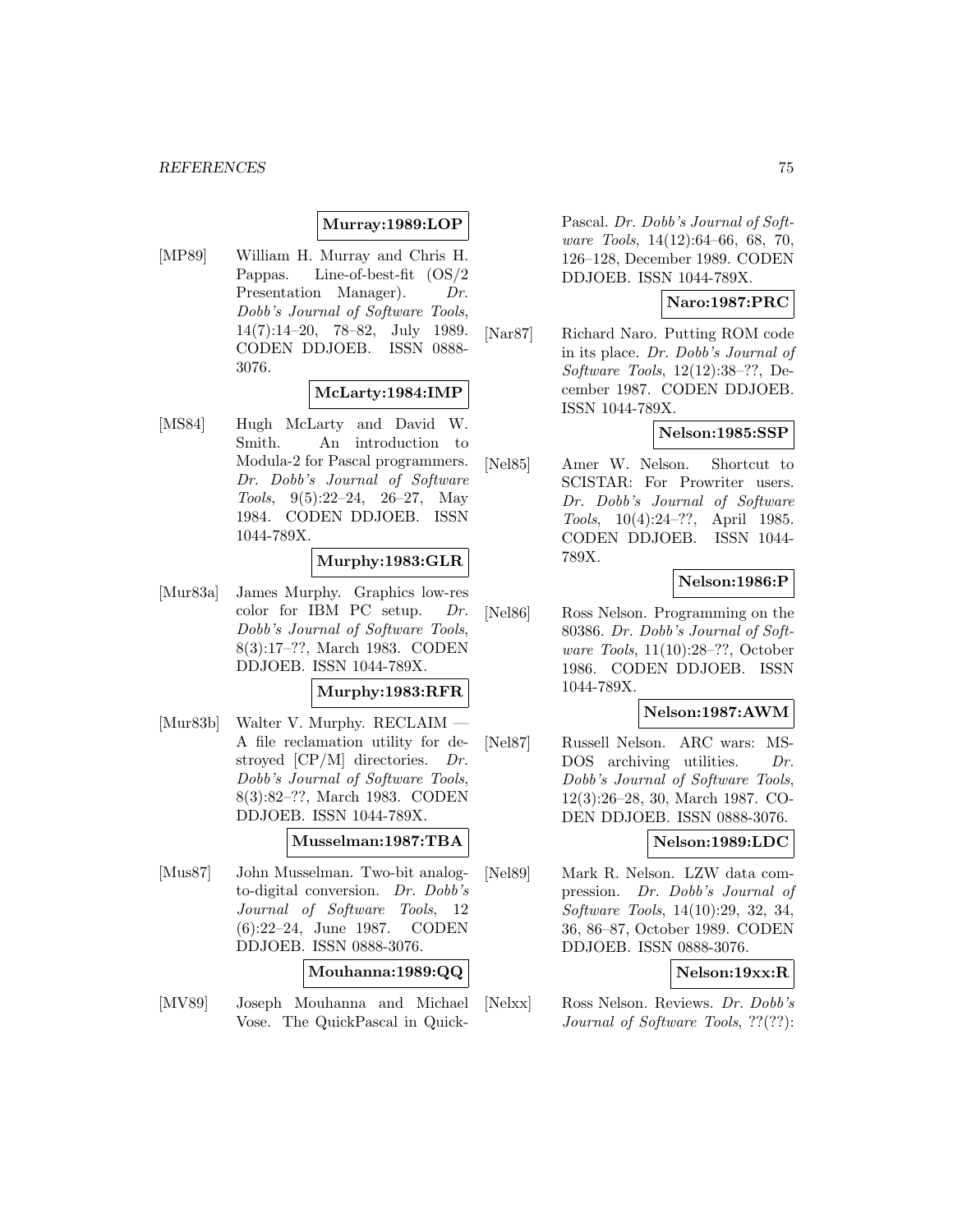??, ???? 19xx. CODEN DDJOEB. ISSN 1044-789X.

## **Nevin:1989:AAA**

[Nev89] Randall Nevin. Autorouting with the  $A^*$  algorithm. Dr. Dobb's Journal of Software Tools, 14(9): 16–23, 82–86, September 1989. CODEN DDJOEB. ISSN 0888- 3076.

# **Newberry:1983:RAC**

[New83] Steve Newberry. Review of AC-Txx cross assemblers from SOR-CIM. Dr. Dobb's Journal of Software Tools, 8(8):108–??, August 1983. CODEN DDJOEB. ISSN 1044-789X.

## **Newberry:1984:HAF**

[New84] Steve Newberry. History of ackermann's function [letter]. Dr. Dobb's Journal of Software Tools, 9(4):9–??, April 1984. CODEN DDJOEB. ISSN 1044-789X.

## **Nicholson:1982:BIT**

[Nic82] Leonard K. Nicholson. Background information on text editors. Dr. Dobb's Journal of Soft*ware Tools*,  $7(2):55-??$ , February 1982. CODEN DDJOEB. ISSN 1044-789X.

# **Nutter:1988:ADC**

[Nut88] Stewart Nutter. An aid to documenting C. Dr. Dobb's Journal of Software Tools, 13(8):40–44, 48, 84–87, 90–94, August 1988. CO-DEN DDJOEB. ISSN 0888-3076.

### **Odette:1982:ZF**

[Ode82] Lou L. Odette. Z8000 Forth. Dr. Dobb's Journal of Software Tools,

7(9):48–??, September 1982. CO-DEN DDJOEB. ISSN 1044-789X.

## **Odette:1983:NCW**

[Ode83] Lou L. Odette. Nondeterministic control words in Forth. Dr. Dobb's Journal of Software Tools, 8(9):44, 46, 51–??, September 1983. CO-DEN DDJOEB. ISSN 1044-789X.

## **Odette:1984:CS**

[Ode84] Lou L. Odette. Computing with streams. Dr. Dobb's Journal of Software Tools, 9(9):50– ??, September 1984. CODEN DDJOEB. ISSN 1044-789X.

## **Ordman:1982:RPL**

[Ord82] Edward T. Ordman. Review of Programming Language Translation, by R. E. Berry. Dr. Dobb's Journal of Software Tools, 7(9): 67–??, September 1982. CODEN DDJOEB. ISSN 1044-789X.

# **Ordman:1984:RIP**

[Ord84] Eunice B. Ordman. Review of The IBM PC Connection, by James W. Coffron. Dr. Dobb's Journal of Software Tools, 9(10):120–??, October 1984. CODEN DDJOEB. ISSN 1044-789X.

# **Ouverson:1982:UCB**

[Ouv82] Marlin Ouverson. Using computer bulletin boards. Dr. Dobb's Journal of Software Tools, 7(5):50–??, May 1982. CODEN DDJOEB. ISSN 1044-789X.

## **Ouverson:1984:RSR**

[Ouv84] Marlin Ouverson. Review of SuperScripsit from radio shack for TRS-80 models I and III. Dr.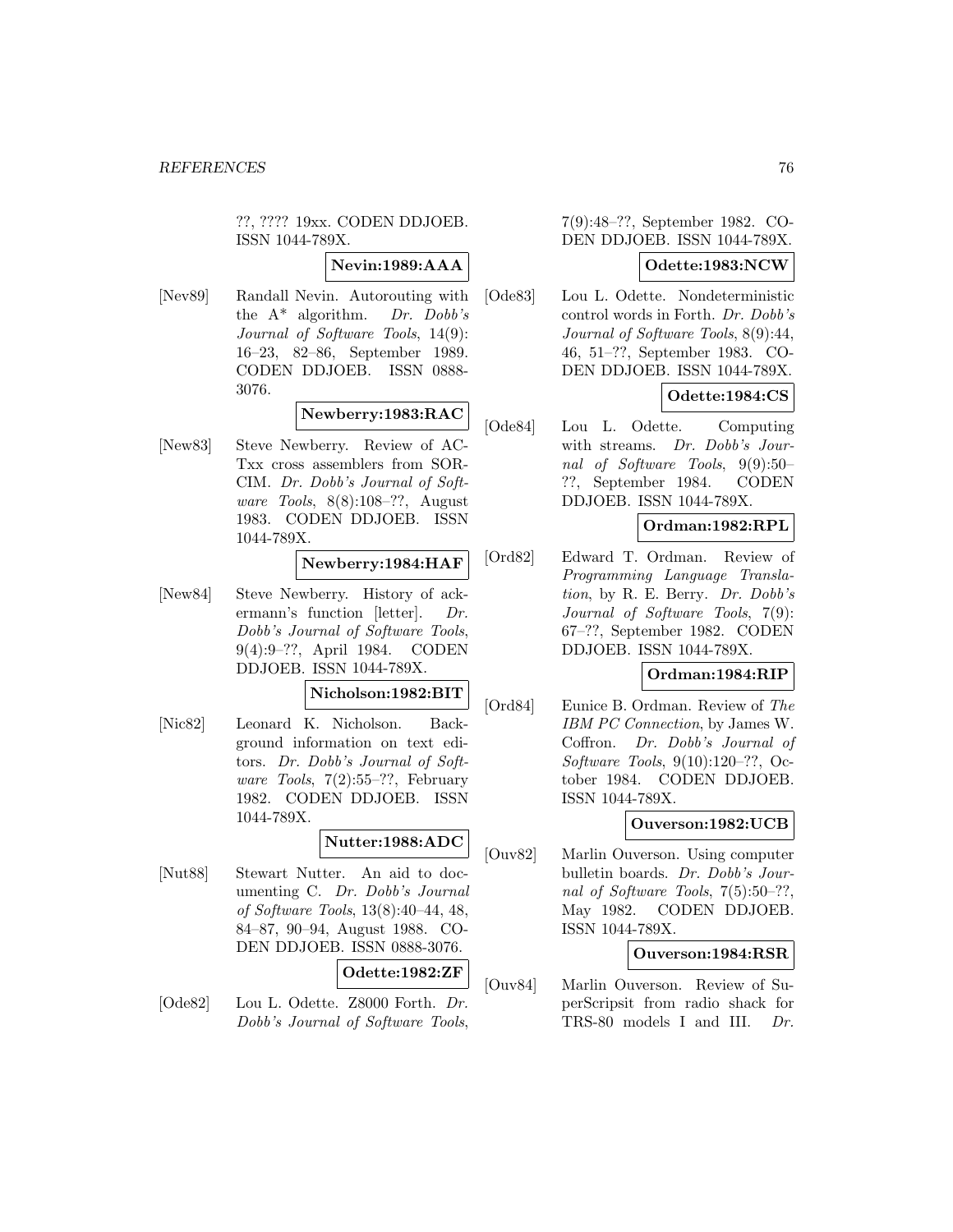Dobb's Journal of Software Tools, 9(1):90–??, January 1984. CODEN DDJOEB. ISSN 1044-789X.

## **Ouverson:19xx:E**

- [Ouvxx] Marlin Ouverson. Editorial. Dr. Dobb's Journal of Software Tools, ??(??):1982–??, ???? 19xx. CO-DEN DDJOEB. ISSN 1044-789X. **Palmer:1985:MME**
- [Pal85] Gary B. Palmer. A magic mushroom for the Epson Alice: A practical program for printing phonetic characters. Dr. Dobb's Journal of Software Tools, 10(4):58–??, April 1985. CODEN DDJOEB. ISSN 1044-789X.

### **Park:1984:ESW**

[Par84] Jack Park. Expert systems and the weather. Dr. Dobb's Journal of Software Tools, 9(4):24–28, 30– 31, April 1984. CODEN DDJOEB. ISSN 1044-789X.

### **Park:1986:CAW**

[Par86] Jack Park. A cellular automaton written in expert-2.  $Dr.$ Dobb's Journal of Software Tools, 11(4):42–??, April 1986. CODEN DDJOEB. ISSN 1044-789X.

# **Parker:1988:UAD**

[Par88] Jeffrey M. Parker. Using an API as a developer platform. Dr. Dobb's Journal of Software Tools, 13(??):28–??, ???? 1988. CODEN DDJOEB. ISSN 1044-789X.

### **Parsons:19xx:R**

[Parxx] Ronald G. Parsons. Reviews. Dr. Dobb's Journal of Software Tools, ??(??):??, ???? 19xx. CODEN DDJOEB. ISSN 1044-789X.

# **Passe:1983:BAH**

[Pas83a] Steve Passe. Binary to ASCII hex conversions. Dr. Dobb's Journal of Software Tools, 8(7):94–??, July 1983. CODEN DDJOEB. ISSN 1044-789X.

## **Passe:1983:KM**

[Pas83b] Steve Passe. Kernel for the MC68000 A. Dr. Dobb's Journal of Software Tools, 8(11):20– ??, November 1983. CODEN DDJOEB. ISSN 1044-789X.

# **Staff:1982:RCV**

[PCC82] PCC Staff. Review of COMM-WHIZ from VolksMicro Computer Systems Inc. Dr. Dobb's Journal of Software Tools, 7(5):53–??, May 1982. CODEN DDJOEB. ISSN 1044-789X.

# **Perry:1983:FA**

[Per83] Michael A. Perry. 68000 Forth assembler. Dr. Dobb's Journal of Software Tools, 8(9):28– ??, September 1983. CODEN DDJOEB. ISSN 1044-789X.

### **Peterson:1989:SPP**

[Pet89a] Mark C. Peterson. Setting precedence (Ptree search algorithm). Dr. Dobb's Journal of Software Tools, 14(9):44–50, 98– 101, September 1989. CODEN DDJOEB. ISSN 0888-3076.

## **Peterson:1989:MAC**

[Pet89b] Steve Peterson. A memory allocation compaction system. Dr. Dobb's Journal of Software Tools, 14(4):50–56, 82–90, April 1989. CODEN DDJOEB. ISSN 0888- 3076.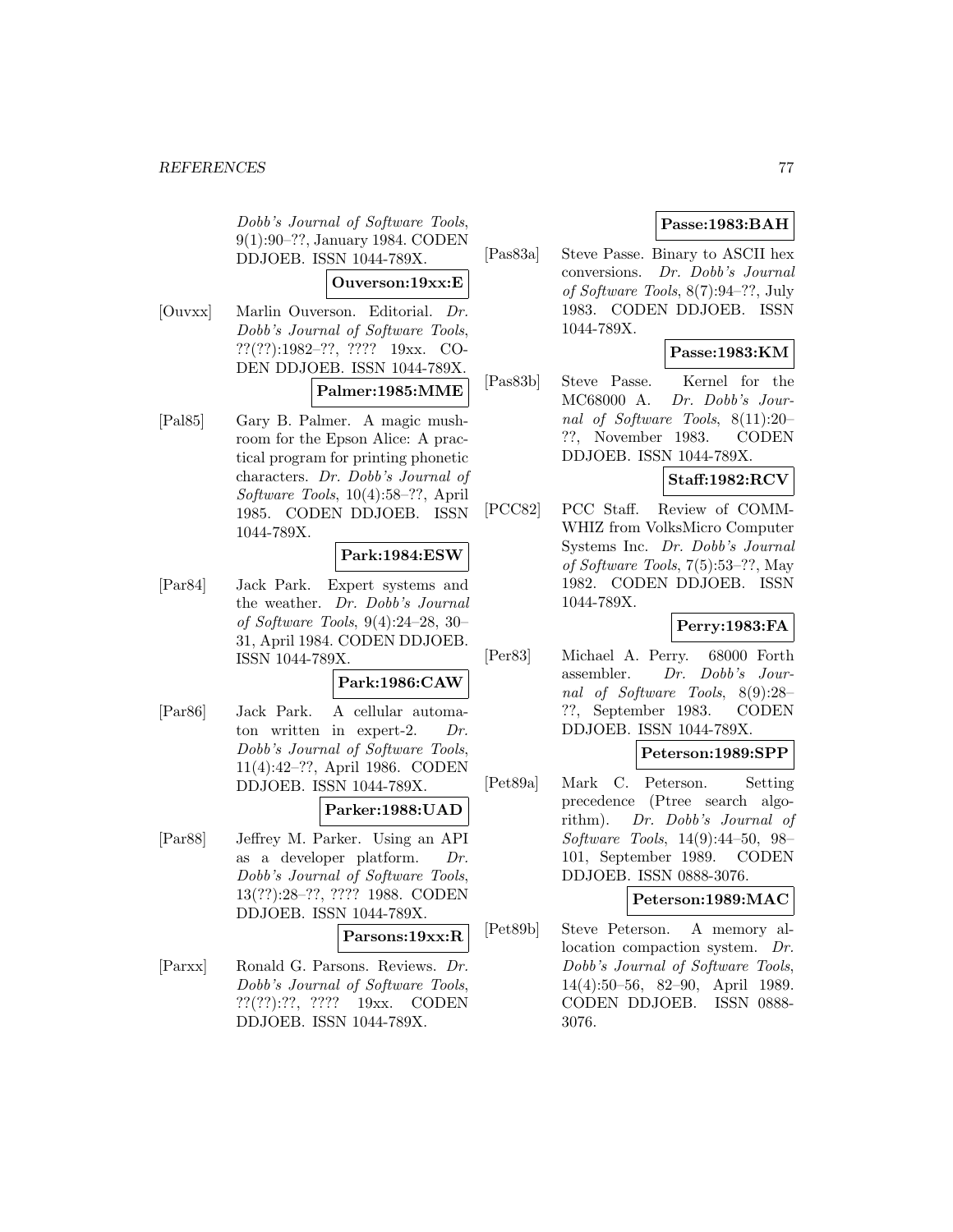# **Pfefferkorn:19xx:R**

[Pfexx] Charles Pfefferkorn. Reviews. Dr. Dobb's Journal of Software Tools, ??(??):??, ???? 19xx. CODEN DDJOEB. ISSN 1044-789X.

### **Pierson:1987:FPM**

[Pie87] Dan L. Pierson. Four PRO-LOGs for the Macintosh. Dr. Dobb's Journal of Software Tools, 12(4):30–??, April 1987. CODEN DDJOEB. ISSN 1044-789X.

#### **Piotrowski:1984:CMC**

[Pio84] Walt Piotrowski. CP/M on the Commodore 64. Dr. Dobb's Journal of Software Tools, 9(6):14–??, June 1984. CODEN DDJOEB. ISSN 1044-789X.

### **Piotrowski:1985:MMC**

[Pio85] Walt Piotrowski. MBOOT and MODEM7 for the C-64's CP/M. Dr. Dobb's Journal of Software Tools, 10(1):62–??, January 1985. CODEN DDJOEB. ISSN 1044- 789X.

### **Pirko:1983:IBA**

[Pir83] Robert Pirko. IBM BASIC: Analysis of code with tables in DDC. Dr. Dobb's Journal of Software Tools, 8(3):82–??, March 1983. CODEN DDJOEB. ISSN 1044-789X.

### **Pittman:1985:MHF**

[Pit85] Tom Pittman. Mac the hack in Festschrift for Doctor Dobb. Dr. Dobb's Journal of Software Tools, 10(2):28–??, February 1985. CO-DEN DDJOEB. ISSN 1044-789X.

# **Poole:1989:CPV**

[Poo89] Kevin E. Poole. C printer for VMS and Unix. Dr. Dobb's Journal of Software Tools, 14(13 (C Sourcebook for the 1990s)):44–??, Winter 1989. CODEN DDJOEB. ISSN 1044-789X.

# **Porter:1987:GTTa**

[Por87a] Kent Porter. A graphics toolbox for Turbo C. Dr. Dobb's Journal of Software Tools, 12(11):??, November 1987. CODEN DDJOEB. ISSN 1044-789X.

## **Porter:1987:GTTb**

[Por87b] Kent Porter. A graphics toolbox for Turbo C. Dr. Dobb's Journal of Software Tools, 12(12):??, December 1987. CODEN DDJOEB. ISSN 1044-789X.

## **Porter:1988:IDS**

[Por88a] K. Porter. Improving on DIR (structured programming). Dr. Dobb's Journal of Software Tools, 13(8):120, 122–123, 126, 128, 142– 144, 147–148, August 1988. CO-DEN DDJOEB. ISSN 0888-3076.

## **Porter:1988:SAM**

[Por88b] K. Porter. State of the art in Modula-2 [review of four compilers]. Dr. Dobb's Journal of Software Tools, 13(9):64–81, 100– 106, September 1988. CODEN DDJOEB. ISSN 0888-3076.

### **Porter:1988:SPk**

[Por88c] K. Porter. Structured programming: huge arrays revisited. Dr. Dobb's Journal of Software Tools, 13(10):100–102, 105–106, 136–137,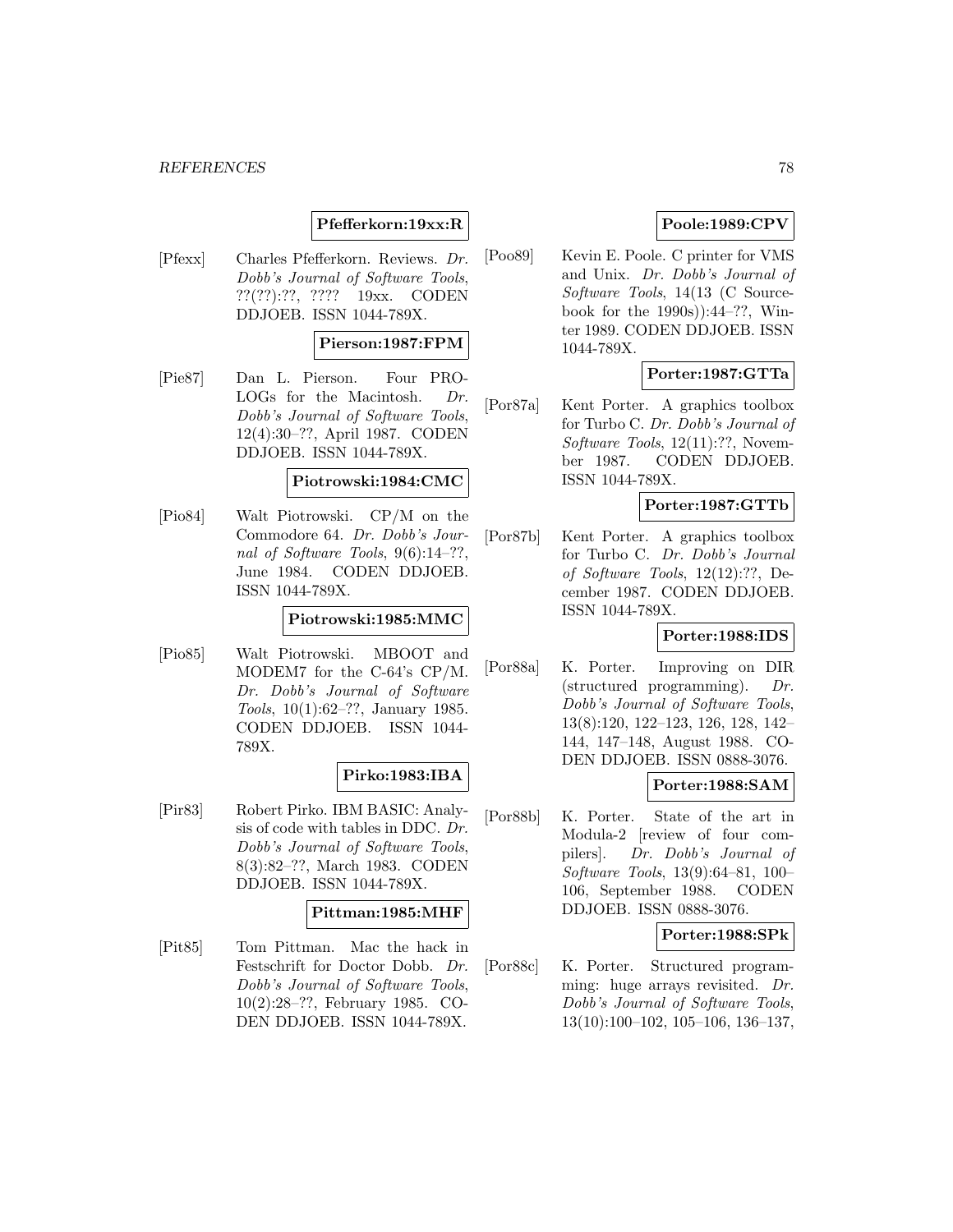October 1988. CODEN DDJOEB. ISSN 0888-3076.

## **Porter:1988:NG**

[Por88d] Kent Porter. The Norton Guides. Dr. Dobb's Journal of Software Tools, 13(2):116–121, February 1988. CODEN DDJOEB. ISSN 1044-789X. Examining Room: Reviews Department.

## **Porter:1988:SPa**

[Por88e] Kent Porter. Structured programming. Dr. Dobb's Journal of Software Tools, 13(2):??, February 1988. CODEN DDJOEB. ISSN 1044-789X.

## **Porter:1988:SPb**

[Por88f] Kent Porter. Structured programming. Dr. Dobb's Journal of Software Tools, 13(3):??, March 1988. CODEN DDJOEB. ISSN 1044- 789X.

### **Porter:1988:SPd**

[Por88g] Kent Porter. Structured programming. Dr. Dobb's Journal of Software Tools, 13(5):??, May 1988. CODEN DDJOEB. ISSN 1044- 789X.

### **Porter:1988:SPe**

[Por88h] Kent Porter. Structured programming. Dr. Dobb's Journal of Software Tools, 13(6):??, June 1988. CODEN DDJOEB. ISSN 1044- 789X.

#### **Porter:1988:SPf**

[Por88i] Kent Porter. Structured programming. Dr. Dobb's Journal of Software Tools, 13(7):??, July 1988.

CODEN DDJOEB. ISSN 1044- 789X.

## **Porter:1988:SPg**

[Por88j] Kent Porter. Structured programming. Dr. Dobb's Journal of Software Tools, 13(8):??, August 1988. CODEN DDJOEB. ISSN 1044- 789X.

## **Porter:1988:SPh**

[Por88k] Kent Porter. Structured programming. Dr. Dobb's Journal of Software Tools, 13(9):??, September 1988. CODEN DDJOEB. ISSN 1044-789X.

# **Porter:1988:SPj**

[Por88l] Kent Porter. Structured programming. Dr. Dobb's Journal of Software Tools, 13(10):??, October 1988. CODEN DDJOEB. ISSN 1044-789X.

## **Porter:1988:SPl**

[Por88m] Kent Porter. Structured programming. Dr. Dobb's Journal of Software Tools, 13(11):??, November 1988. CODEN DDJOEB. ISSN 1044-789X.

### **Porter:1988:SPm**

[Por88n] Kent Porter. Structured programming. Dr. Dobb's Journal of Software Tools, 13(12):??, December 1988. CODEN DDJOEB. ISSN 1044-789X.

### **Porter:1988:SPI**

[Por88o] Kent Porter. Structured programming: Implementing Wirth's LineDrawing module. Dr. Dobb's Journal of Software Tools, 13(4): 118, 121–122, 124, 127, 128, April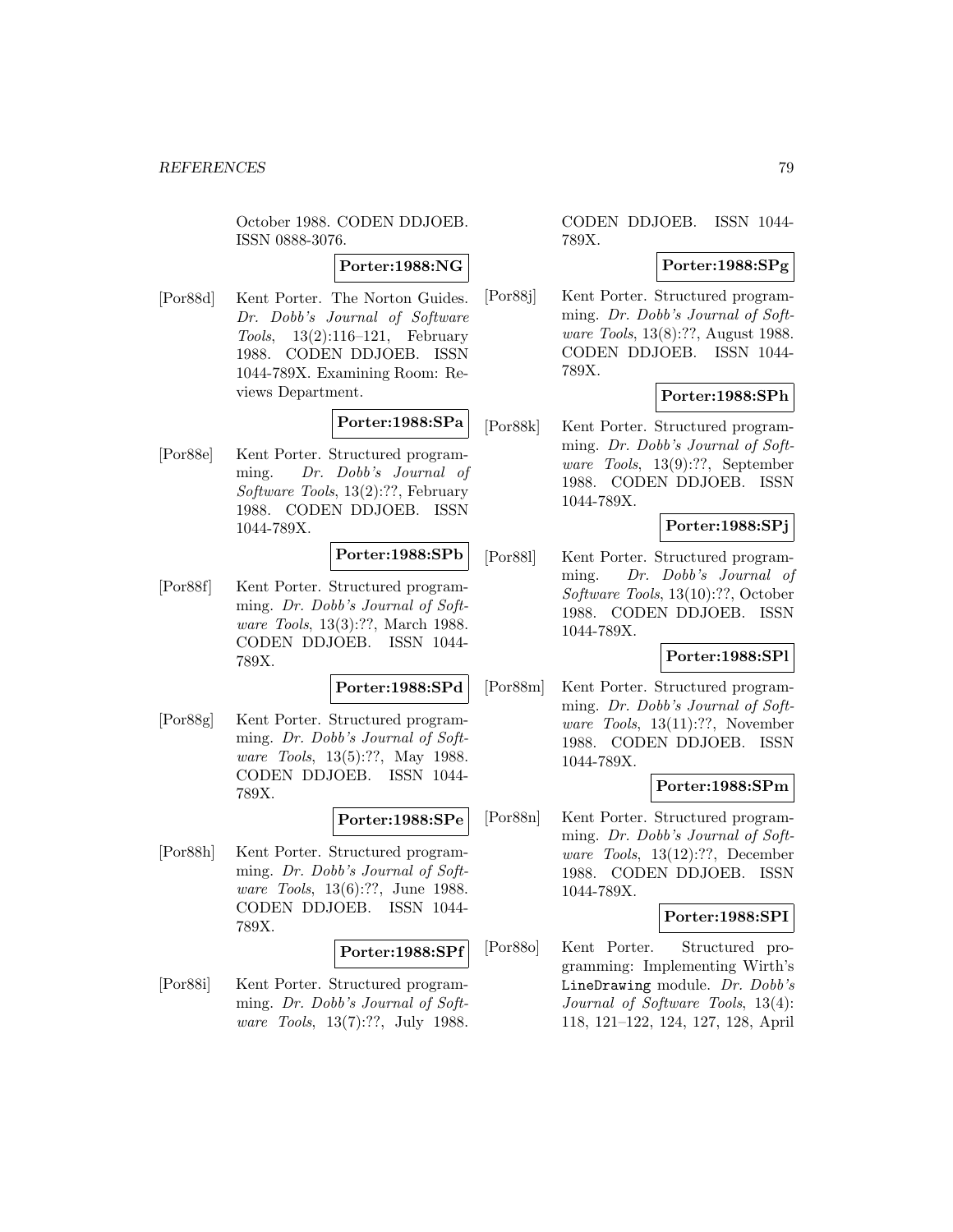1988. CODEN DDJOEB. ISSN 1044-789X.

# **Porter:1988:WIM**

[Por88p] Kent Porter. What is Modula-2? Dr. Dobb's Journal of Software Tools, 13(??):??, ?? 1988. CODEN DDJOEB. ISSN 1044-789X.

# **Porter:1989:GPa**

[Por89a] Kent Porter. Graphics programming. Dr. Dobb's Journal of Software Tools, 14(2):??, February 1989. CODEN DDJOEB. ISSN 1044-789X.

### **Porter:1989:GPb**

[Por89b] Kent Porter. Graphics programming. Dr. Dobb's Journal of Software Tools, 14(3):??, March 1989. CODEN DDJOEB. ISSN 1044- 789X.

## **Porter:1989:GPc**

[Por89c] Kent Porter. Graphics programming. Dr. Dobb's Journal of Software Tools, 14(4):??, April 1989. CODEN DDJOEB. ISSN 1044- 789X.

### **Porter:1989:GPd**

[Por89d] Kent Porter. Graphics programming. Dr. Dobb's Journal of Software Tools, 14(5):??, May 1989. CODEN DDJOEB. ISSN 1044- 789X.

## **Porter:1989:GPe**

[Por89e] Kent Porter. Graphics programming. Dr. Dobb's Journal of Software Tools, 14(6):??, June 1989. CODEN DDJOEB. ISSN 1044- 789X.

# **Porter:1989:GPf**

[Por89f] Kent Porter. Graphics programming. Dr. Dobb's Journal of Software Tools, 14(7):??, July 1989. CODEN DDJOEB. ISSN 1044- 789X.

# **Porter:1989:GPg**

[Por89g] Kent Porter. Graphics programming. Dr. Dobb's Journal of Software Tools, 14(8):??, August 1989. CODEN DDJOEB. ISSN 1044- 789X.

## **Porter:1989:SP**

[Por89h] Kent Porter. Structured programming. Dr. Dobb's Journal of Software Tools, 14(1):??, January 1989. CODEN DDJOEB. ISSN 1044-789X.

### **Porter:19xx:R**

[Porxx] Kent Porter. Reviews. Dr. Dobb's Journal of Software Tools, ??(??): ??, ???? 19xx. CODEN DDJOEB. ISSN 1044-789X.

## **Pottebaum:1989:CTPb**

[Pot89a] K. L. Pottebaum. Creating TSR programs. II. Dr. Dobb's Journal of Software Tools, 14(6):72–74, 106–107, 109, June 1989. CODEN DDJOEB. ISSN 0888-3076.

### **Pottebaum:1989:CTPa**

[Pot89b] Ken L. Pottebaum. Creating TSR programs with Turbo Pascal. I. Dr. Dobb's Journal of Software Tools, 14(5):14–16, 20, 74, 76, 81– 82, May 1989. CODEN DDJOEB. ISSN 0888-3076.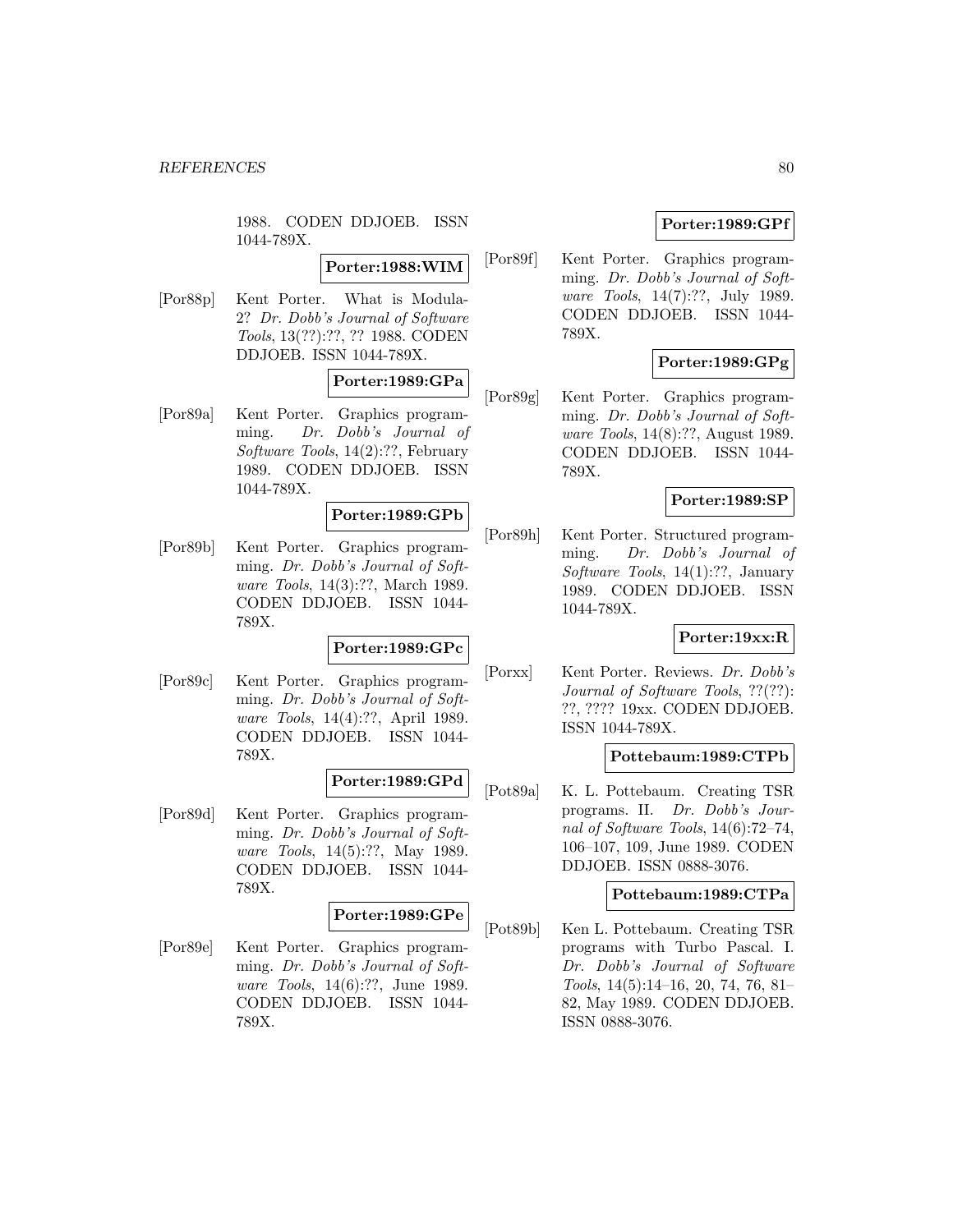## **Parsons:1985:LMA**

[PP85] Ronald G. Parsons and Vincent Parsons. Let's mouse around: A Turbo Pascal/Microsoft mouse sketching program for IBM PCs. Dr. Dobb's Journal of Software Tools, 10(4):74–??, April 1985. CODEN DDJOEB. ISSN 1044- 789X.

**Prince:1984:SFP**

[Pri84] Thomas Prince. Savage floating point benchmark in logo in 16BST. Dr. Dobb's Journal of Software Tools, 9(6):82–??, June 1984. CO-DEN DDJOEB. ISSN 1044-789X.

## **Provenzano:1984:RIP**

[Pro84] Thomas Provenzano. Review of Interactive Programming Environments, by Barstow, Shrobe, and Sandewall. Dr. Dobb's Journal of Software Tools, 9(11):122– ??, November 1984. CODEN DDJOEB. ISSN 1044-789X.

## **Pulier:1983:FCA**

[Pul83] Myron L. Pulier. Faster circles for Apples. Dr. Dobb's Journal of Software Tools, 8(12):18–??, December 1983. CODEN DDJOEB. ISSN 1044-789X.

### **Quirk:1989:TPF**

[Qui89] Kent Quirk. Translating PCX files. Dr. Dobb's Journal of Software Tools, 14(8):30–34, 36, 105–108, August 1989. CODEN DDJOEB. ISSN 0888-3076.

### **Ragen:1985:Ia**

[Rag85a] Alex Ragen. Of interest. Dr. Dobb's Journal of Software Tools, 10(6):??, June 1985. CODEN DDJOEB. ISSN 1044-789X.

### **Ragen:1985:Ib**

[Rag85b] Alex Ragen. Of interest. Dr. Dobb's Journal of Software Tools, 10(9):??, September 1985. CO-DEN DDJOEB. ISSN 1044-789X.

# **Ragen:1985:Ic**

[Rag85c] Alex Ragen. Of interest. Dr. Dobb's Journal of Software Tools, 10(11):??, November 1985. CO-DEN DDJOEB. ISSN 1044-789X.

## **Ralston:1989:DI**

[Ral89] Kathleen Evans Ralston. 1988 DDJ index. Dr. Dobb's Journal of Software Tools, 14(3):93–??, March 1989. CODEN DDJOEB. ISSN 1044-789X.

# **Ramsey:1983:SSU**

[Ram83] John C. Ramsey. SKIPIF — A submit utility for conditional command skipping in CPME. Dr. Dobb's Journal of Software Tools, 8(8):100–??, August 1983. CO-DEN DDJOEB. ISSN 1044-789X.

## **Raskin:19xx:GE**

[Rasxx] Jef Raskin. Guest editorial. Dr. Dobb's Journal of Software Tools, ??(??):??, ???? 19xx. CODEN DDJOEB. ISSN 1044-789X.

## **Rasp:1984:HAA**

[RB84] John Rasp and L. Brooks. How accurate is accurate? Dr. Dobb's Journal of Software Tools, 9(2): 27–??, February 1984. CODEN DDJOEB. ISSN 1044-789X.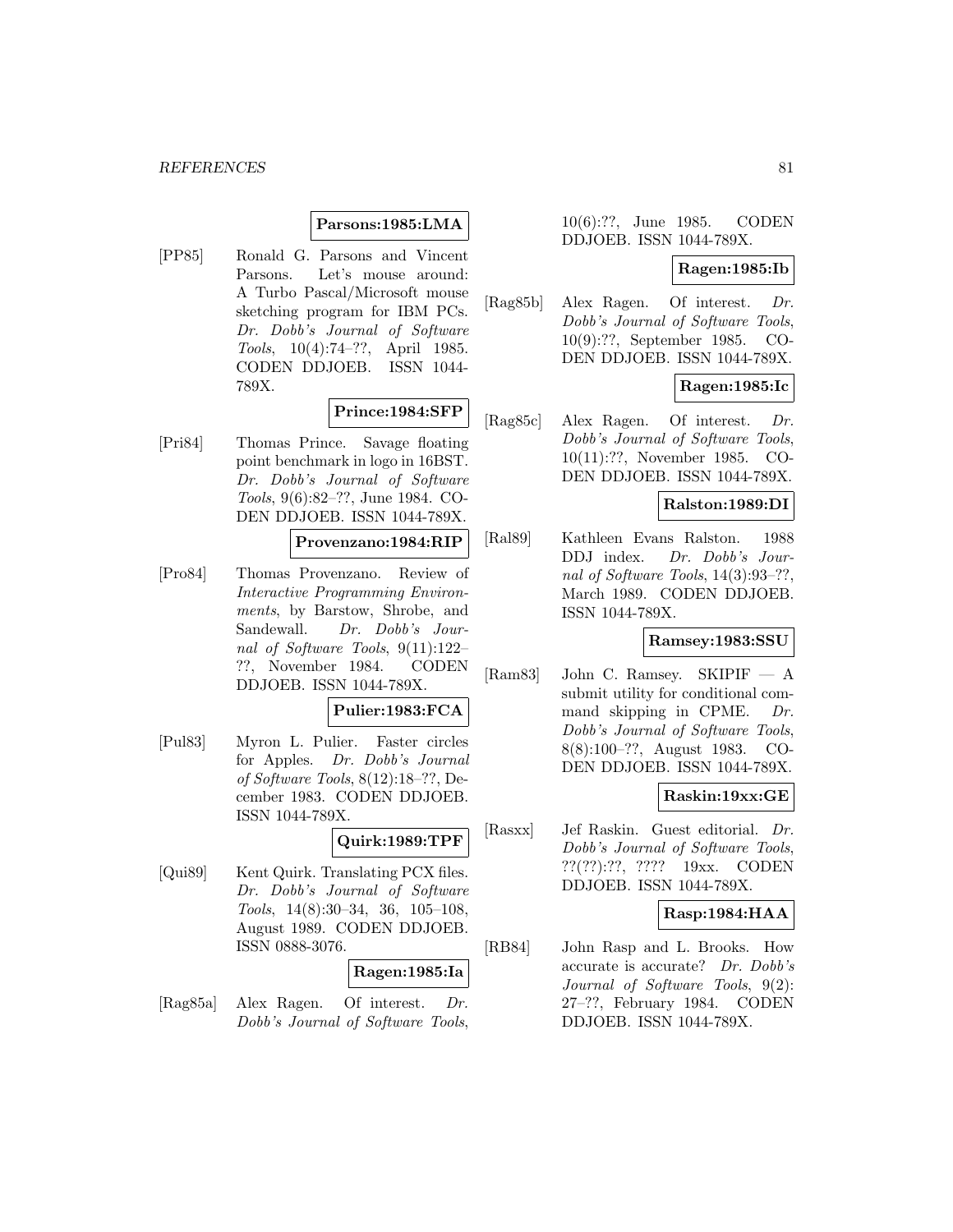# **Relph:1985:CCM**

[RCS85] Richard A. Relph, C SIG of PicoNet, and Silicon Valley Computer Society. C compilers for MS-DOS. Dr. Dobb's Journal of Software Tools, 10(8):30–??, August 1985. CODEN DDJOEB. ISSN 1044-789X.

# **Ream:1982:PSO**

[Rea82] Edward K. Ream. A portable screen-oriented editor. Dr. Dobb's Journal of Software Tools, 7(1): 18–??, January 1982. CODEN DDJOEB. ISSN 1044-789X.

### **Ream:1983:RBCa**

[Rea83a] Edward K. Ream. RED - A better C screen editor. Dr. Dobb's Journal of Software Tools, 8(7):??, July 1983. CODEN DDJOEB. ISSN 1044-789X.

# **Ream:1983:RBCb**

[Rea83b] Edward K. Ream. RED - A better C screen editor. Dr. Dobb's Journal of Software Tools, 8(8):??, August 1983. CODEN DDJOEB. ISSN 1044-789X.

# **Ream:1986:PCB**

[Rea86] Edward K. Ream. PL/68K: C becomes 68000 assembly language. Dr. Dobb's Journal of Software Tools, 11(1):26–??, January 1986. CODEN DDJOEB. ISSN 1044- 789X.

## **Reis:1988:TPU**

[Rei88] Anthony J. Dos Reis. Theorem proving using semantic resolution. Dr. Dobb's Journal of Software Tools, 13(4):50–??, April

1988. CODEN DDJOEB. ISSN 1044-789X.

# **Reilly:19xx:R**

[Reixx] Douglas Reilly. Reviews. Dr. Dobb's Journal of Software Tools, ??(??):??, ???? 19xx. CODEN DDJOEB. ISSN 1044-789X.

# **Relph:1987:OCC**

[Rel87a] Richard Relph. Optimizing compilers for C. Dr. Dobb's Journal of Software Tools, 12(8):42–47, August 1987. CODEN DDJOEB. ISSN 0888-3076.

## **Relph:1987:PAC**

[Rel87b] Richard Relph. Preparing for ANSI C. Dr. Dobb's Journal of Software Tools, 12(8):16–18, 20, 22–23, August 1987. CODEN DDJOEB. ISSN 0888-3076.

## **Relph:1987:DAL**

[Rel87c] Richard A. Relph. Developing 80386 applications ... today. Dr. Dobb's Journal of Software Tools, 12(7):16–??, July 1987. CODEN DDJOEB. ISSN 1044-789X.

### **Relph:1988:SIV**

[Rel88a] Richard A. Relph. Soft-ICE ver. 1.01 from Nu-Mega Technologies. Dr. Dobb's Journal of Software Tools, 13(5):128–??, May 1988. CODEN DDJOEB. ISSN 1044- 789X.

# **Relph:1988:STF**

[Rel88b] Richard A. Relph. Speed trials: five Cs compared (compiler reviews). Dr. Dobb's Journal of Software Tools, 13(8):18–20, 22, 24, 26–28, August 1988. CODEN DDJOEB. ISSN 0888-3076.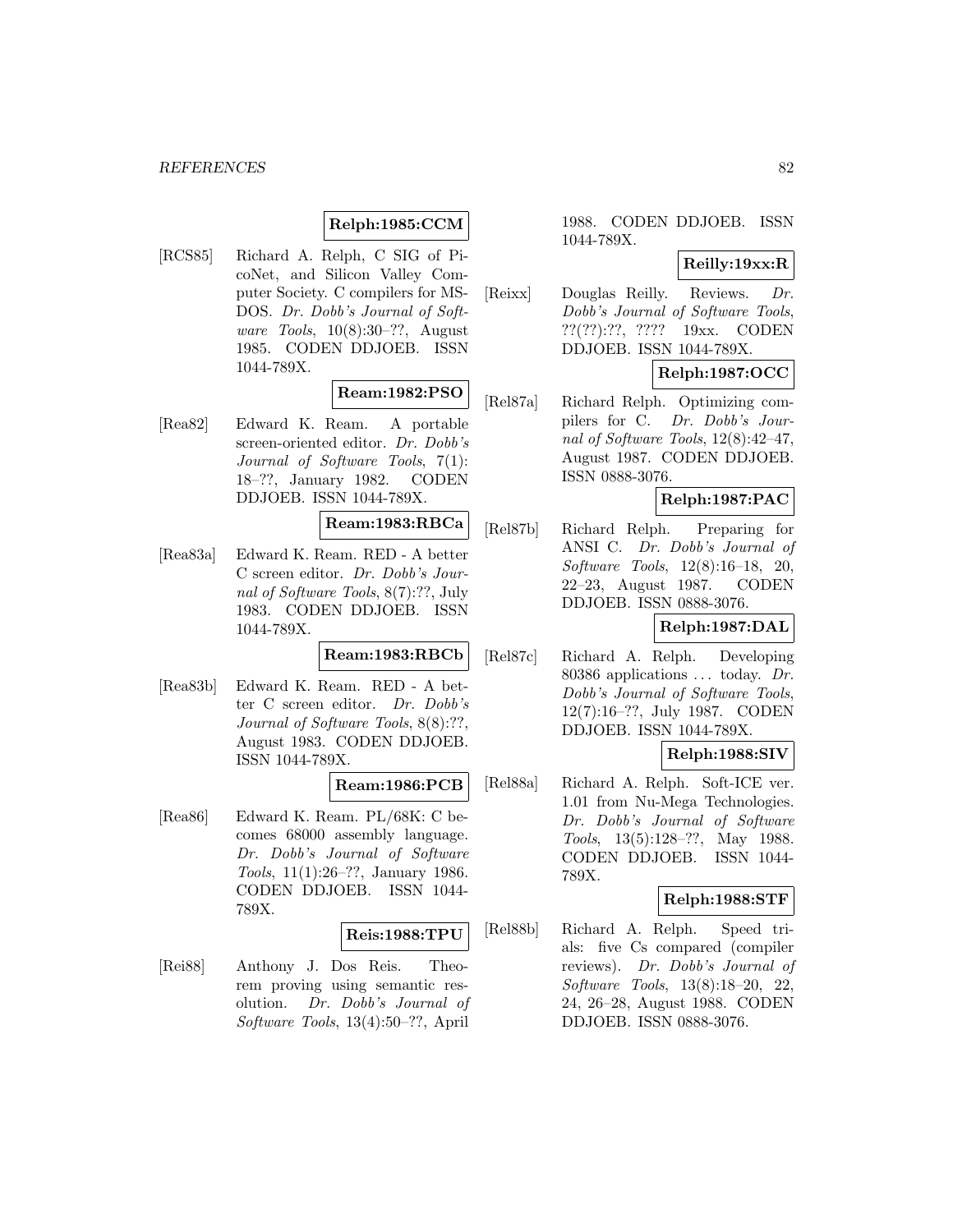# **Relph:19xx:R**

[Relxx] Richard A. Relph. Reviews. Dr. Dobb's Journal of Software Tools, ??(??):??, ???? 19xx. CODEN DDJOEB. ISSN 1044-789X.

# **Relph:1986:BCC**

[RHV86] Richard Relph, Steve Hahn, and Fred Viles. Benchmarking C compilers. Dr. Dobb's Journal of Software Tools, 11(8):30–32, 34– 38, 40–44, 46–52, 58, 60, 62, 66, 104–109, August 1986. CODEN DDJOEB. ISSN 1044-789X.

### **Rindsberg:1985:UPP**

[Rin85] Donald Rindsberg. The ultimate parallel print spooler. Dr. Dobb's Journal of Software Tools, 10(7):46–??, July 1985. CODEN DDJOEB. ISSN 1044-789X.

## **Ritter:1986:GCM**

[Rit86] Terry Ritter. The great CRC mystery. Dr. Dobb's Journal of Software Tools,  $11(2):26-??$ , February 1986. CODEN DDJOEB. ISSN 1044-789X.

#### **Ratcliff:1988:PMG**

[RM88] John W. Ratcliff and David E. Metzener. Pattern matching: The gestalt approach. Dr. Dobb's Journal of Software Tools, 13(7):46, 47, 59–51, 68–72, July 1988. CODEN DDJOEB. ISSN 1044-789X.

### **Robinson:1985:DFT**

[RMB85] Howard H. Robinson, Philip D. Morse, II, and Sidney A. Bowhill. Design of a Forth target compiler. Dr. Dobb's Journal of Software Tools, 10(10):52–58, 60, 61, 63, 66– 74, 76, 78, 81–92, October 1985.

CODEN DDJOEB. ISSN 1044- 789X.

## **Robichaux:1982:RDD**

[Rob82] Joey Robichaux. Review of Devil's DP Dictionary, by Stan Kelly-Bootle. Dr. Dobb's Journal of Software Tools, 7(2):60–??, February 1982. CODEN DDJOEB. ISSN 1044-789X.

# **Robinson:1988:ESE**

[Rob88] Phillip Robinson. Editorial: Software engineering. Dr. Dobb's Journal of Software Tools, 13(??):4–??, ???? 1988. CODEN DDJOEB. ISSN 1044-789X.

### **Rodriguez:1985:BDS**

[Rod85] Suzanne Rodriguez. The Bob and Dennis show in Festschrift for Doctor Dobb. Dr. Dobb's Journal of Software Tools, 10(2): 26–??, February 1985. CODEN DDJOEB. ISSN 1044-789X.

# **Rodman:1986:SCA**

[Rod86] Richard Rodman. Series 32000 cross assembler. Dr. Dobb's Journal of Software Tools, 11(12):48– 49, December 1986. CODEN DDJOEB. ISSN 0888-3076.

# **Rogers:1984:UIB**

[Rog84] John Rogers. A Unix internals bibliography. Dr. Dobb's Journal of Software Tools, 9(12):50–??, December 1984. CODEN DDJOEB. ISSN 1044-789X.

# **Rohling:1984:PPC**

[Roh84] Theodore Rohling. PABX and the personal computer. Dr. Dobb's Journal of Software Tools, 9(2):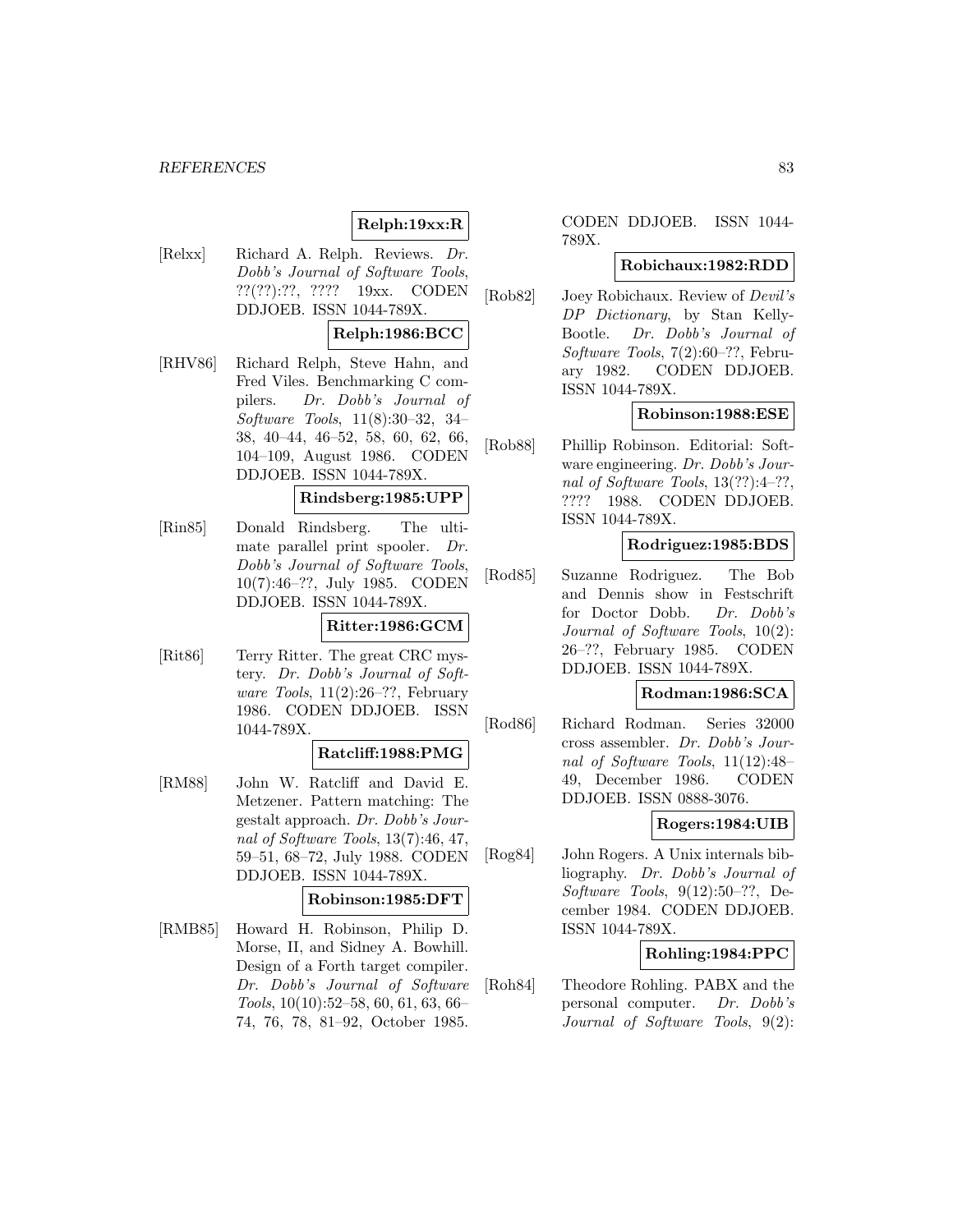60–62, February 1984. CODEN DDJOEB. ISSN 1044-789X.

**Rollins:1983:LGD**

[Rol83] Daniel Rollins. 8088 line generator [with demo in BASIC]. Dr. Dobb's Journal of Software Tools, 8(6):73– ??, June 1983. CODEN DDJOEB. ISSN 1044-789X.

# **Ross:1985:BRD**

[Ros85] David Ross. BASIC riddle in DDC. Dr. Dobb's Journal of Software Tools, 10(6):16–??, June 1985. CODEN DDJOEB. ISSN 1044-789X.

## **Rosford:1989:AIC**

[Ros89] John Rosford. Avoiding INIT collisions at boot time. Dr. Dobb's Journal of Software Tools, 14(??): 15–??, ???? 1989. CODEN DDJOEB. ISSN 1044-789X.

## **Rothstein:19xx:R**

[Rotxx] Joseph B. Rothstein. Reviews. Dr. Dobb's Journal of Software Tools, ??(??):??, ???? 19xx. CODEN DDJOEB. ISSN 1044-789X.

### **Rovira:1989:PO**

[Rov89] Charles A. Rovira. Persistent objects. Dr. Dobb's Journal of Software Tools, 14(??):41–??, ???? 1989. CODEN DDJOEB. ISSN 1044-789X.

## **Rowe:1989:OT**

[Row89] Keith Rowe. Optimization technology. Dr. Dobb's Journal of Software Tools, 14(6):56, 58–62, June 1989. CODEN DDJOEB. ISSN 0888-3076.

# **Rowe:19xx:R**

[Rowxx] Robin Rowe. Reviews. Dr. Dobb's Journal of Software Tools, ??(??): ??, ???? 19xx. CODEN DDJOEB. ISSN 1044-789X.

## **Ruddy:1988:E**

[Rud88] Sara Noah Ruddy. Editorial. Dr. Dobb's Journal of Software Tools, 13(1):??, January 1988. CODEN DDJOEB. ISSN 1044-789X.

# **Russell:1985:CMP**

[Rus85] Stephen Russell. CP/M plus RSX as fix for bug in random disk read errors in CPME. Dr. Dobb's Journal of Software Tools, 10(3): 108–??, March 1985. CODEN DDJOEB. ISSN 1044-789X.

## **Russell:1989:GHA**

[Rus89] Stephen Russell. A generic Heapsort algorithm in C. Dr. Dobb's Journal of Software Tools, 14(8): 81–82, 84, 86, 88, August 1989. CODEN DDJOEB. ISSN 0888- 3076.

## **Rush:19xx:O**

[Rusxx] Jeff Rush. OpenDoc. Dr. Dobb's Journal of Software Tools, ??(??): 30–??, ???? 19xx. CODEN DDJOEB. ISSN 1044-789X.

### **Ruzinsky:1983:CPP**

[Ruz83a] Steven A. Ruzinsky. Cosine procedure in Polyforth using the 8087 [letter]. Dr. Dobb's Journal of Software Tools, 8(3):10–??, March 1983. CODEN DDJOEB. ISSN 1044-789X.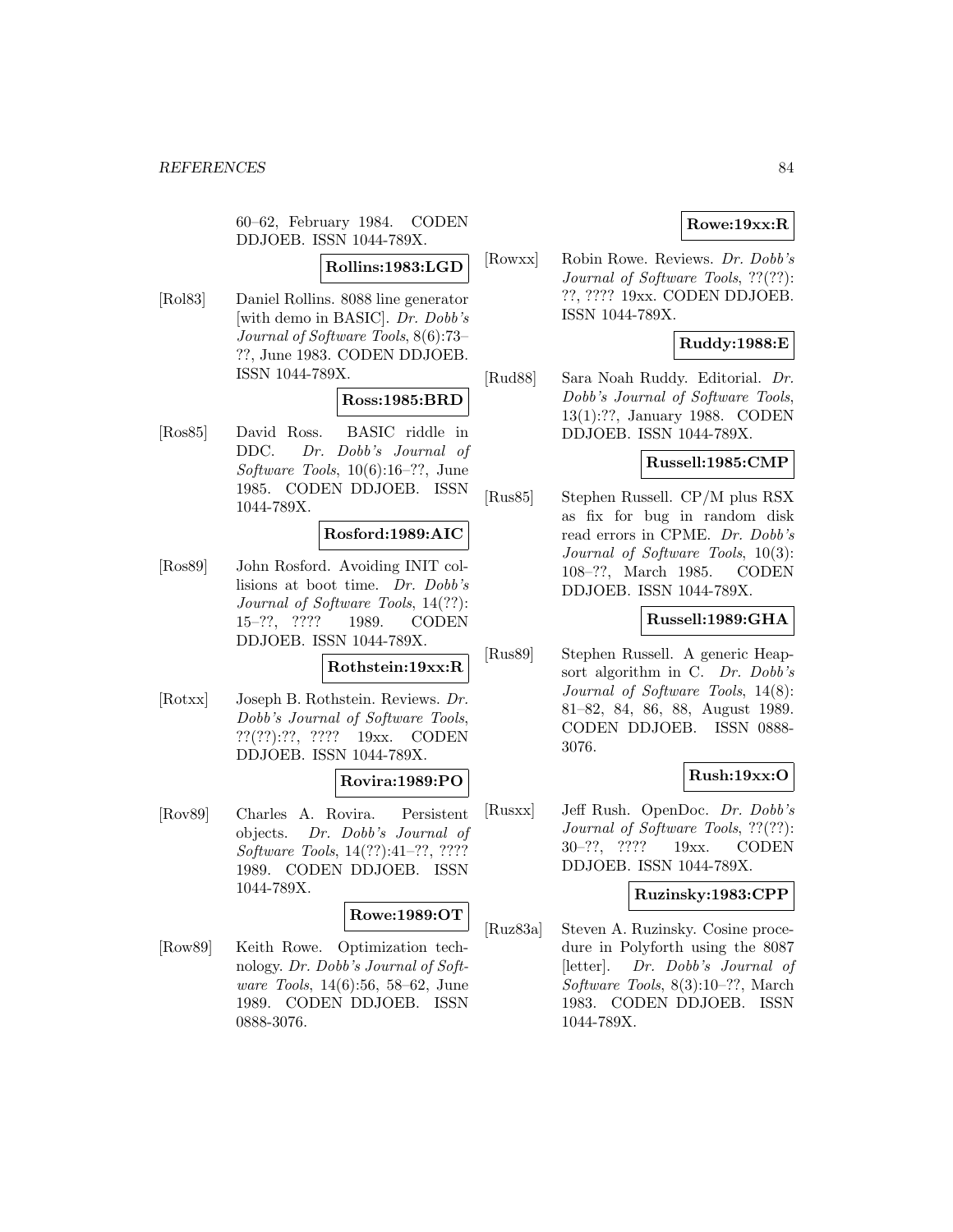## **Ruzinsky:1983:FMOa**

[Ruz83b] Steven A. Ruzinsky. Fast matrix operations in Forth. Dr. Dobb's Journal of Software Tools, 8(6):??, June 1983. CODEN DDJOEB. ISSN 1044-789X.

## **Ruzinsky:1983:FMOb**

[Ruz83c] Steven A. Ruzinsky. Fast matrix operations in Forth. Dr. Dobb's Journal of Software Tools, 8(7): ??, July 1983. CODEN DDJOEB. ISSN 1044-789X.

# **Ruzinsky:1983:FMOc**

[Ruz83d] Steven A. Ruzinsky. Fast matrix operations in Forth. Dr. Dobb's Journal of Software Tools, 8(8):??, August 1983. CODEN DDJOEB. ISSN 1044-789X.

### **Ruzinsky:1983:FMOd**

[Ruz83e] Steven A. Ruzinsky. Fast matrix operations in Forth, part III. Dr. Dobb's Journal of Software Tools, 8(8):44–48, 50–53, August 1983. CODEN DDJOEB. ISSN 1044- 789X.

## **Ruzinsky:1984:SMA**

[Ruz84] Steven A. Ruzinsky. A simple minimax algorithm. Dr. Dobb's Journal of Software Tools, 9(7):84–??, July 1984. CODEN DDJOEB. ISSN 1044-789X.

## **Raeside:1982:PCP**

[RW82] D. E. Raeside and K. F. Wegner. A pattern classification program. Dr. Dobb's Journal of Software Tools, 7(3):22–??, March 1982. CODEN DDJOEB. ISSN 1044-789X.

# **Rylander:1985:SSD**

[Ryl85] Richard Rylander. Solid shape drawing on the Commodore 64. Dr. Dobb's Journal of Software Tools, 10(5):50–??, May 1985. CO-DEN DDJOEB. ISSN 1044-789X.

# **Saltsman:19xx:R**

[Salxx] Tom Saltsman. Reviews. Dr. Dobb's Journal of Software Tools, ??(??):??, ???? 19xx. CODEN DDJOEB. ISSN 1044-789X.

## **Scarpelli:1983:TZT**

[Sca83] Anthony T. Scarpelli. TRS-80 8080 to Z80 translator. Dr. Dobb's Journal of Software Tools, 8(4):60– 62, April 1983. CODEN DDJOEB. ISSN 1044-789X.

## **Scacchitti:1986:CT**

[Sca86] Fred A. Scacchitti. The cryptographer's toolbox. Dr. Dobb's Journal of Software Tools, 11(5):58– ??, May 1986. CODEN DDJOEB. ISSN 1044-789X.

## **Schreiner:1984:CDS**

[Sch84a] Axel Schreiner. cc — A driver for A Small-C programming system. Dr. Dobb's Journal of Software Tools, 9(6):40–??, June 1984. CODEN DDJOEB. ISSN 1044- 789X.

### **Schreiner:1984:PSC**

[Sch84b] Axel Schreiner. p: A Small-C preprocessor. Dr. Dobb's Journal of Software Tools, 9(7):46–??, July 1984. CODEN DDJOEB. ISSN 1044-789X.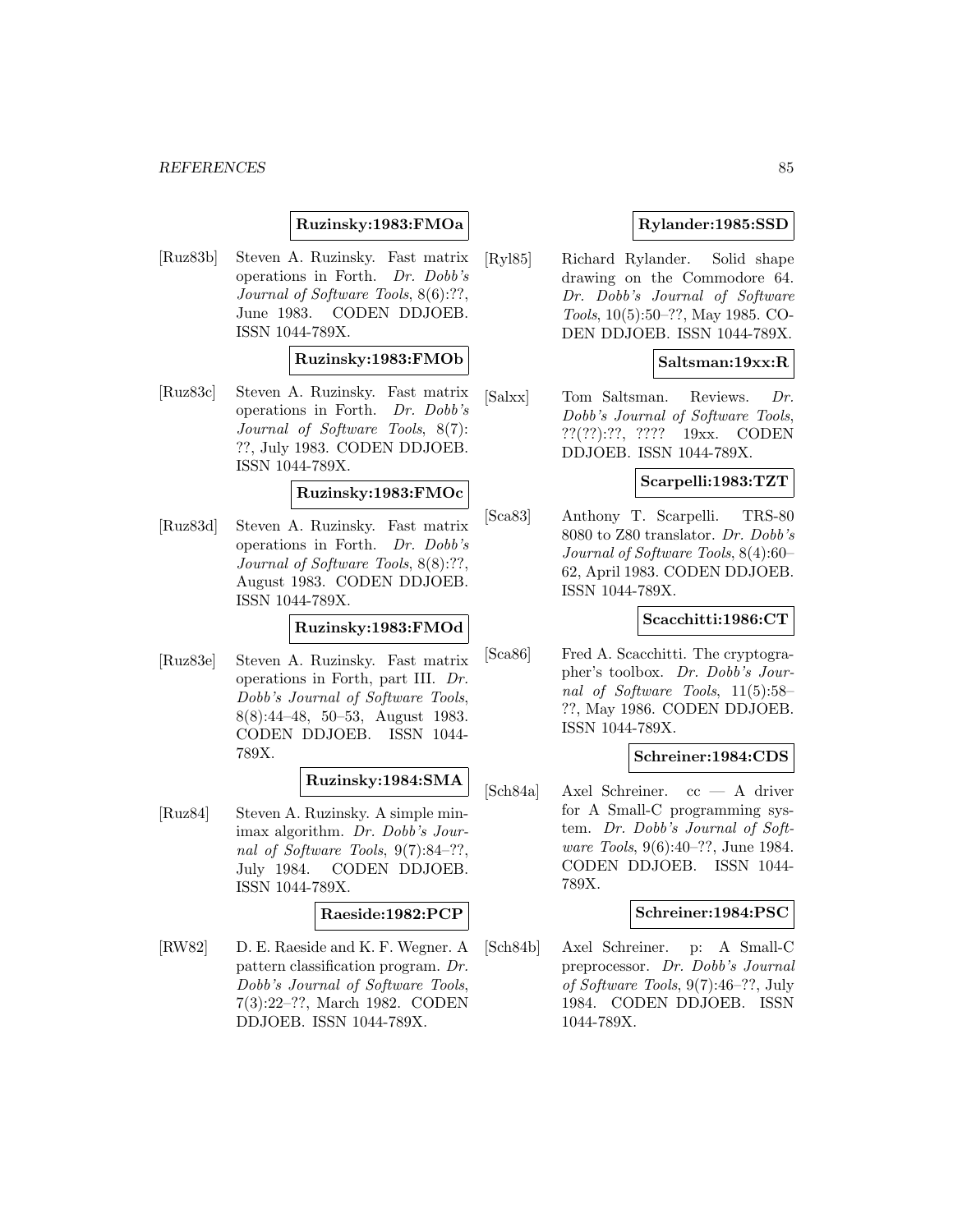# **Schlobohm:1985:TAP**

[Sch85a] Dean Schlobohm. Tax advisor — A Prolog program analyzing income tax issues. Dr. Dobb's Journal of Software Tools, 10(3):64–??, March 1985. CODEN DDJOEB. ISSN 1044-789X.

## **Schmidt:1985:RMF**

[Sch85b] Michael Schmidt. Review of Modula-Feb86 version 1.04 from Logitech. Dr. Dobb's Journal of Software Tools, 10(2):74– ??, February 1985. CODEN DDJOEB. ISSN 1044-789X.

#### **Schreiner:1985:UEa**

[Sch85c] Axel Schreiner. UNIX exchange. Dr. Dobb's Journal of Software Tools, 10(6):??, June 1985. CO-DEN DDJOEB. ISSN 1044-789X.

## **Schreiner:1985:UEb**

[Sch85d] Axel Schreiner. UNIX exchange. Dr. Dobb's Journal of Software Tools, 10(9):??, September 1985. CODEN DDJOEB. ISSN 1044- 789X.

## **Schildt:1989:BYO**

[Sch89a] Herbert Schildt. Building your own C interpreter. Dr. Dobb's Journal of Software Tools, 14(8): 38, 42, 45–46, 48–49, 110–122, August 1989. CODEN DDJOEB. ISSN 0888-3076.

# **Schildt:1989:PMA**

[Sch89b] Herbert Schildt. A Presentation Manager application template. Dr. Dobb's Journal of Software Tools, 14(3):16–18, 21–22, 26–27, 81, March 1989. CODEN DDJOEB. ISSN 0888-3076.

# **Schmit:1989:MAC**

[Sch89c] Mike Schmit. MS-DOS assemblers compared. Dr. Dobb's Journal of Software Tools, 14(1):70–88, January 1989. CODEN DDJOEB. ISSN 0888-3076.

## **Schulman:1989:LWP**

[Sch89d] Andrew Schulman. Linking while the program is running. Dr. Dobb's Journal of Software Tools, 14(11): 46, 48, 50–52, 54–55, 102, 104, 106, November 1989. CODEN DDJOEB. ISSN 0888-3076.

## **Schulman:19xx:R**

[Schxx] Andrew Schulman. Reviews. Dr. Dobb's Journal of Software Tools, ??(??):??, ???? 19xx. CODEN DDJOEB. ISSN 1044-789X.

# **Seal:1982:GLR**

[Sea82] John J. Seal. Graphics low-res color for IBM PC BASIC setup program for in 16BST. Dr. Dobb's Journal of Software Tools, 7(12): 12–??, December 1982. CODEN DDJOEB. ISSN 1044-789X.

## **Servello:1989:IMC**

[Ser89] Mark Servello. Implementing multiple computer communications links. Dr. Dobb's Journal of Software Tools, 14(10):18–20, 22, 24, 26, 81–85, October 1989. CODEN DDJOEB. ISSN 0888-3076.

### **Seymour:1982:MMB**

[Sey82] Henry A. Seymour. Memory management in BASIC. Dr. Dobb's Journal of Software Tools, 7(11): 44–??, November 1982. CODEN DDJOEB. ISSN 1044-789X.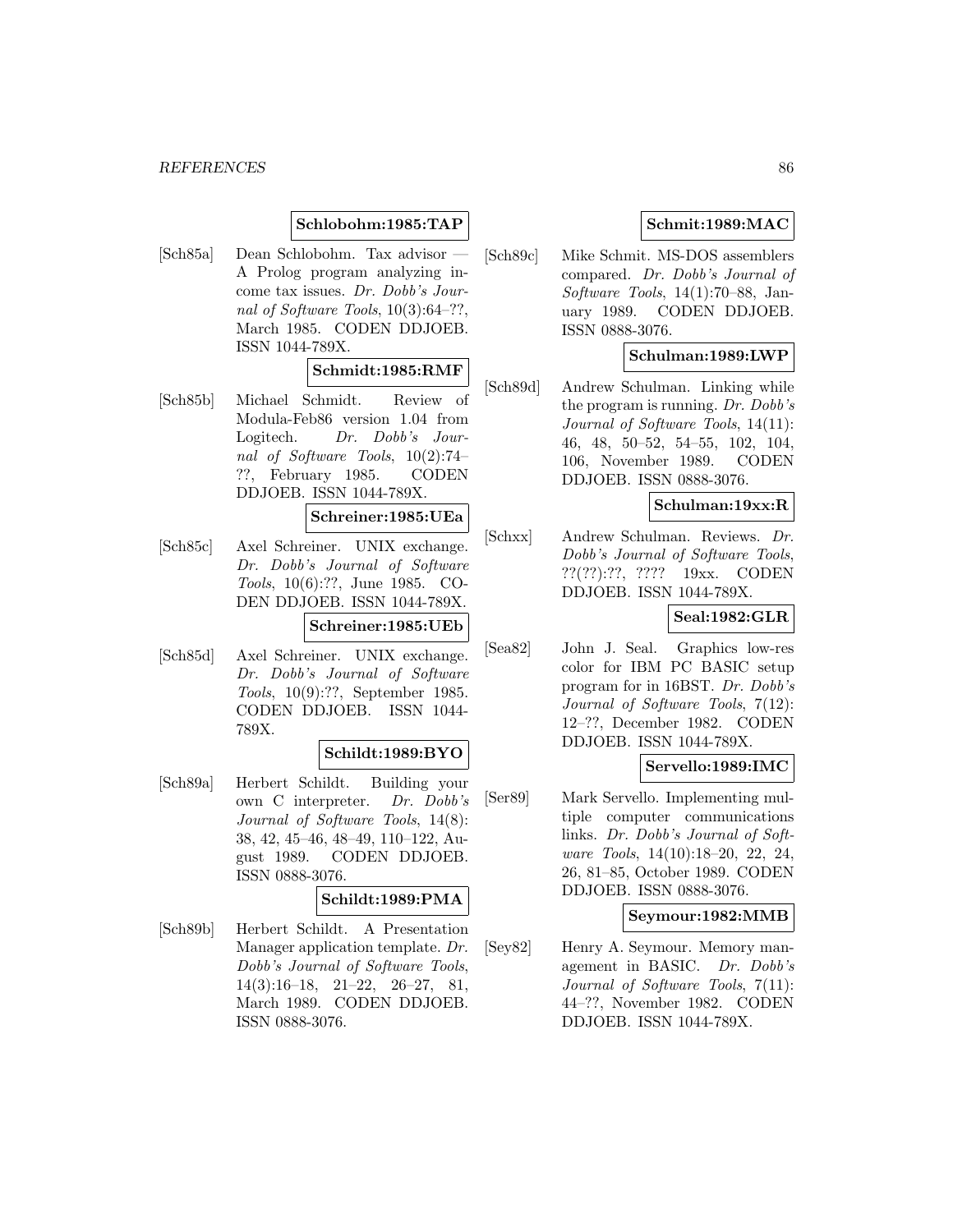# **Seymour:1984:IP**

[Sey84] Henry A. Seymour. An introduction to parsing. Dr. Dobb's Journal of Software Tools, 9(12):78–80, 82–84, 86, December 1984. CO-DEN DDJOEB. ISSN 1044-789X.

## **Shaw:1983:FVW**

[Sha83] George W. Shaw, II. Forth-83 and vocabularies: When a page is not a page. Dr. Dobb's Journal of Software Tools, 8(9):90–??, September 1983. CODEN DDJOEB. ISSN 1044-789X.

## **Shammas:1984:NSP**

[Sha84] Namir Clement Shammas. NBA-SIC: A structured preprocessor for MBASIC. Dr. Dobb's Journal of Software Tools, 9(1):24–??, January 1984. CODEN DDJOEB. ISSN 1044-789X.

### **Shammas:1986:MCI**

[Sha86a] Namir Clement Shammas. Modula-2 compilers for the IBM PC. Dr. Dobb's Journal of Software Tools, 11(10):48–??, October 1986. CO-DEN DDJOEB. ISSN 1044-789X.

## **Shammas:1986:SPa**

[Sha86b] Namir Clement Shammas. Structured programming. Dr. Dobb's Journal of Software Tools, 11(6): ??, June 1986. CODEN DDJOEB. ISSN 1044-789X.

## **Shammas:1986:SPb**

[Sha86c] Namir Clement Shammas. Structured programming. Dr. Dobb's Journal of Software Tools, 11 (8):??, August 1986. CODEN DDJOEB. ISSN 1044-789X.

## **Shammas:1986:SPc**

[Sha86d] Namir Clement Shammas. Structured programming. Dr. Dobb's Journal of Software Tools, 11(11): ??, November 1986. CODEN DDJOEB. ISSN 1044-789X.

## **Shammas:1986:SPd**

[Sha86e] Namir Clement Shammas. Structured programming. Dr. Dobb's Journal of Software Tools, 11(12): ??, December 1986. CODEN DDJOEB. ISSN 1044-789X.

# **Shammas:1986:TPP**

[Sha86f] Namir Clement Shammas. Turbo Pascal procedural parameters, local modules in Modula-2. Dr. Dobb's Journal of Software Tools, 11(12):96–??, December 1986. CO-DEN DDJOEB. ISSN 0888-3076.

## **Shaw:1986:FSP**

[Sha86g] George W. Shaw, II. A Forth standards proposal: Extended control structures. Dr. Dobb's Journal of Software Tools, 11(7):30–??, July 1986. CODEN DDJOEB. ISSN 1044-789X.

### **Shammas:1987:SPa**

[Sha87a] Namir Clement Shammas. Structured programming. Dr. Dobb's Journal of Software Tools, 12(2): ??, February 1987. CODEN DDJOEB. ISSN 1044-789X.

### **Shammas:1987:SPb**

[Sha87b] Namir Clement Shammas. Structured programming. Dr. Dobb's Journal of Software Tools, 12 (3):??, March 1987. CODEN DDJOEB. ISSN 1044-789X.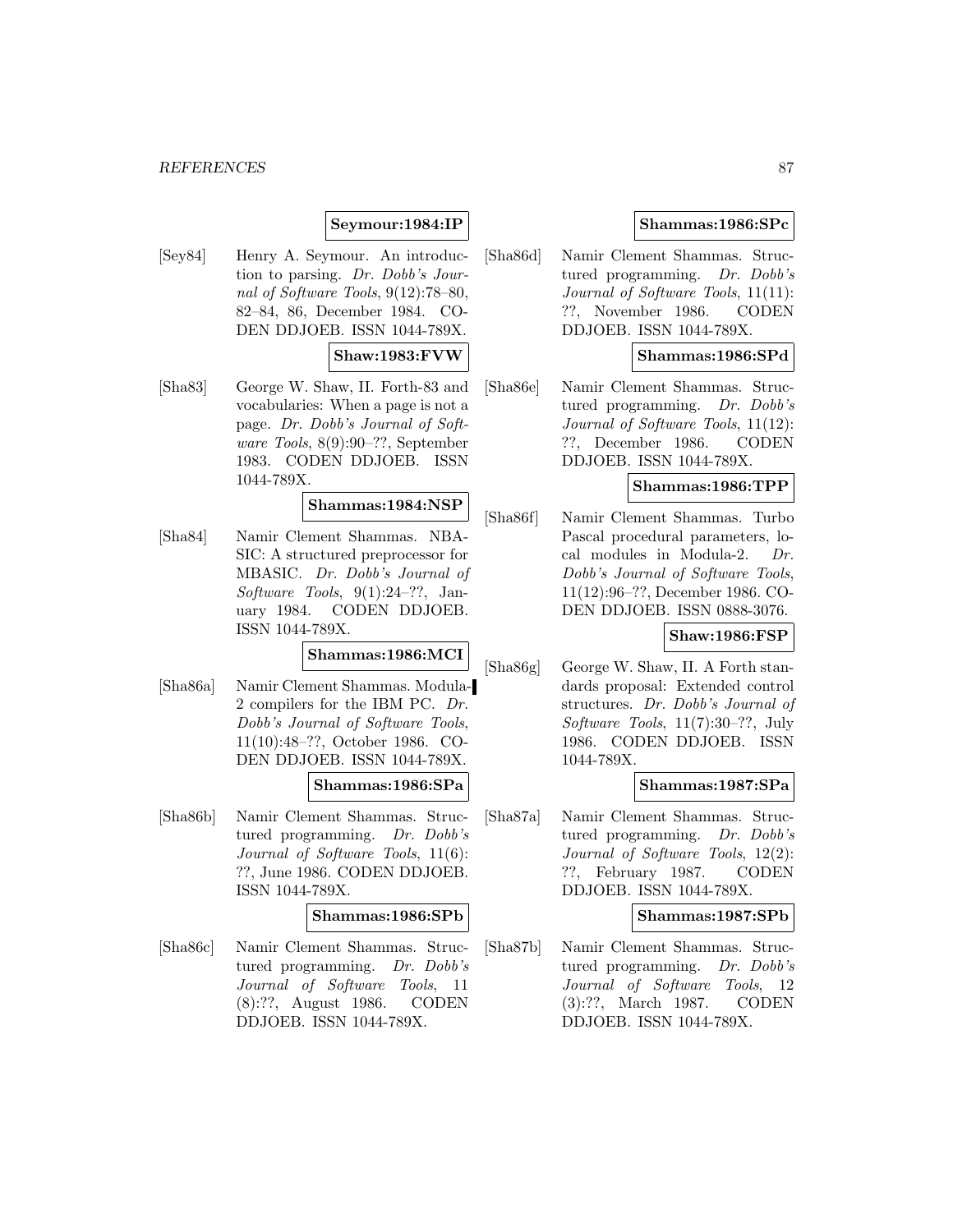## **Shammas:1987:SPc**

[Sha87c] Namir Clement Shammas. Structured programming. Dr. Dobb's Journal of Software Tools, 12(5): ??, May 1987. CODEN DDJOEB. ISSN 1044-789X.

## **Shammas:1987:SPd**

[Sha87d] Namir Clement Shammas. Structured programming. Dr. Dobb's Journal of Software Tools, 12 (8):??, August 1987. CODEN DDJOEB. ISSN 1044-789X.

### **Shammas:1987:SPe**

[Sha87e] Namir Clement Shammas. Structured programming. Dr. Dobb's Journal of Software Tools, 12(9): ??, September 1987. CODEN DDJOEB. ISSN 1044-789X.

### **Shammas:1987:SPf**

[Sha87f] Namir Clement Shammas. Structured programming. Dr. Dobb's Journal of Software Tools, 12 (10):??, October 1987. CODEN DDJOEB. ISSN 1044-789X.

### **Shammas:1987:SPg**

[Sha87g] Namir Clement Shammas. Structured programming. Dr. Dobb's Journal of Software Tools, 12(11): ??, November 1987. CODEN DDJOEB. ISSN 1044-789X.

## **Shammas:1987:TBC**

[Sha87h] Namir Clement Shammas. True Basic challenges Modula-2. Dr. Dobb's Journal of Software Tools, 12(5):124–126, 128–130, May 1987. CODEN DDJOEB. ISSN 0888-3076.

## **Shammas:1988:SP**

[Sha88] Namir Clement Shammas. Structured programming. Dr. Dobb's Journal of Software Tools, 13 (1):??, January 1988. CODEN DDJOEB. ISSN 1044-789X.

# **Shiffman:1983:ADV**

[Shi83] Richard Shiffman. Anatomy of a digital vector and curve generator. Dr. Dobb's Journal of Software Tools, 8(7):66–68, July 1983. CODEN DDJOEB. ISSN 1044- 789X.

# **Shoemaker:1982:PHF**

[Sho82a] D. C. Shoemaker. Put the H-8 front panel to work. Dr. Dobb's Journal of Software Tools, 7(3): 17–??, March 1982. CODEN DDJOEB. ISSN 1044-789X.

# **Shoer:1982:NSE**

[Sho82b] Larry Shoer. North star-to-epson connection. Dr. Dobb's Journal of Software Tools, 7(5):26–??, May 1982. CODEN DDJOEB. ISSN 1044-789X.

## **Shoemaker:19xx:R**

[Shoxx] D. C. Shoemaker. Reviews. Dr. Dobb's Journal of Software Tools, ??(??):??, ???? 19xx. CODEN DDJOEB. ISSN 1044-789X.

### **Silvey:1984:RSE**

[Sil84] Garry M. Silvey. Resident system extensions — RSX under CP/M plus. Dr. Dobb's Journal of Software Tools, 9(7):36–??, July 1984. CODEN DDJOEB. ISSN 1044- 789X.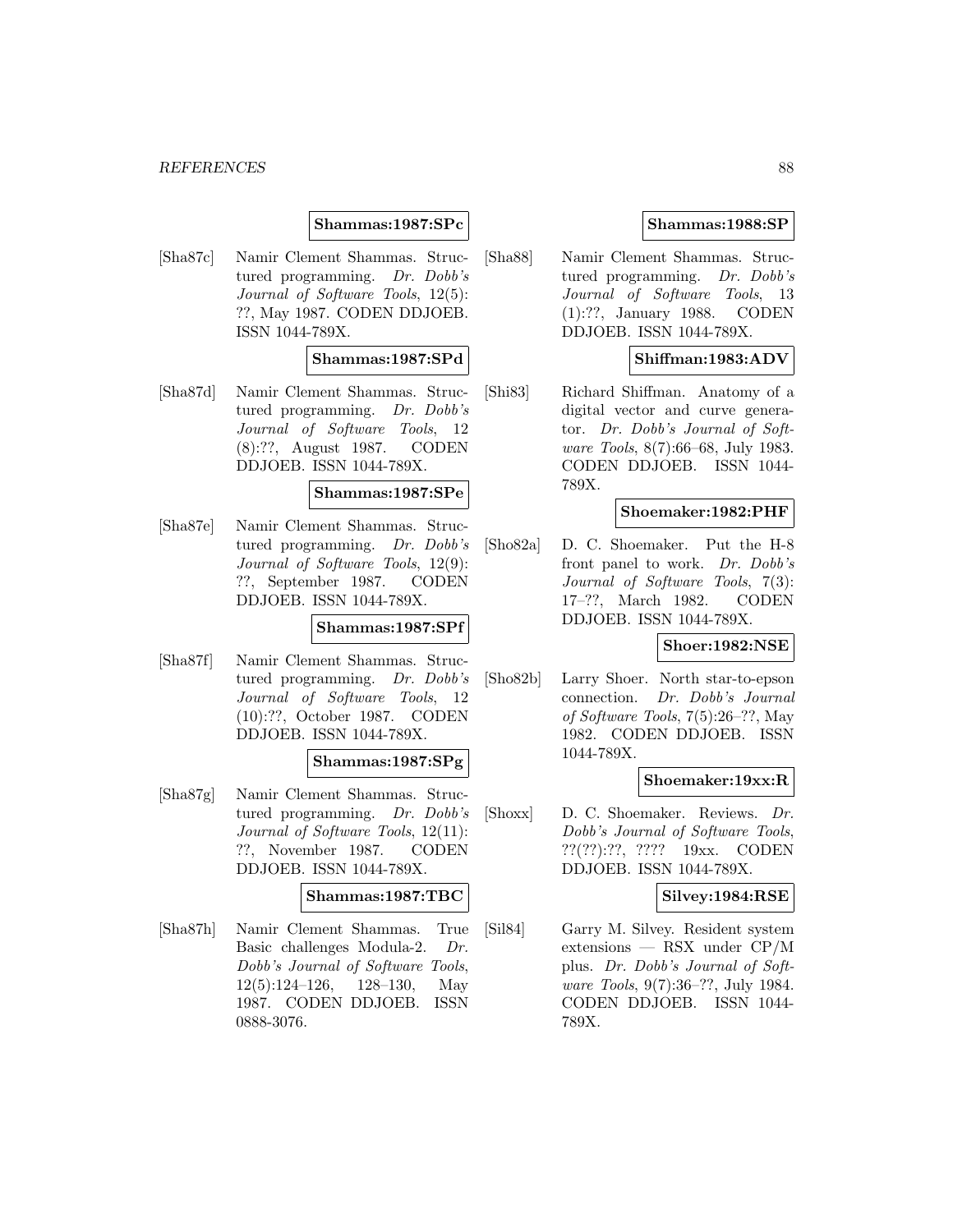# **Simon:1983:BPF**

[Sim83] Michael L. Simon. Building a programmable frequency synthesizer. Dr. Dobb's Journal of Software Tools, 8(12):80–84, 88, 90–91, December 1983. CODEN DDJOEB. ISSN 1044-789X.

## **Simon:1986:REZ**

[Sim86] Morris Simon. Review of echelon's Z-System. Dr. Dobb's Journal of Software Tools, 11(12):36– 38, 42–47, December 1986. CO-DEN DDJOEB. ISSN 0888-3076.

## **Siyan:1989:CCP**

[Siy89] Karanjit S. Siyan. Coping with complex programs. Dr. Dobb's Journal of Software Tools, 14(3): 60, 62, 65–66, 69, March 1989. CO-DEN DDJOEB. ISSN 0888-3076.

# **Skjellum:1982:ACC**

[Skj82a] Anthony Skjellum. Argum — A "C" command line processor. Dr. Dobb's Journal of Software Tools, 7(8):10–??, August 1982. CODEN DDJOEB. ISSN 1044-789X.

### **Skjellum:1982:SFS**

[Skj82b] Anthony Skjellum. Shell of five subroutines to expand wildcards under UNIX. Dr. Dobb's Journal of Software Tools, 7(11):12– ??, November 1982. CODEN DDJOEB. ISSN 1044-789X.

## **Skjellum:1983:CUPa**

[Skj83a] Anthony Skjellum. C/UNIX programmer's notebook. Dr. Dobb's Journal of Software Tools, 8(10): ??, October 1983. CODEN DDJOEB. ISSN 1044-789X.

# **Skjellum:1983:CPN**

[Skj83b] Anthony Skjellum. C/Unix programmer's notebook. Dr. Dobb's Journal of Software Tools, 8(10): 16–18, October 1983. CODEN DDJOEB. ISSN 1044-789X.

# **Skjellum:1983:CUPb**

[Skj83c] Anthony Skjellum. C/UNIX programmer's notebook. Dr. Dobb's Journal of Software Tools, 8(12): ??, December 1983. CODEN DDJOEB. ISSN 1044-789X.

## **Skjellum:1984:CUPa**

[Skj84a] Anthony Skjellum. C/UNIX programmer's notebook. Dr. Dobb's Journal of Software Tools, 9(2): ??, February 1984. CODEN DDJOEB. ISSN 1044-789X.

# **Skjellum:1984:CUPb**

[Skj84b] Anthony Skjellum. C/UNIX programmer's notebook. Dr. Dobb's Journal of Software Tools, 9(4):??, April 1984. CODEN DDJOEB. ISSN 1044-789X.

# **Skjellum:1984:CUPc**

[Skj84c] Anthony Skjellum. C/UNIX programmer's notebook. Dr. Dobb's Journal of Software Tools, 9(6):??, June 1984. CODEN DDJOEB. ISSN 1044-789X.

### **Skjellum:1984:CUPd**

[Skj84d] Anthony Skjellum. C/UNIX programmer's notebook. Dr. Dobb's Journal of Software Tools, 9(8):??, August 1984. CODEN DDJOEB. ISSN 1044-789X.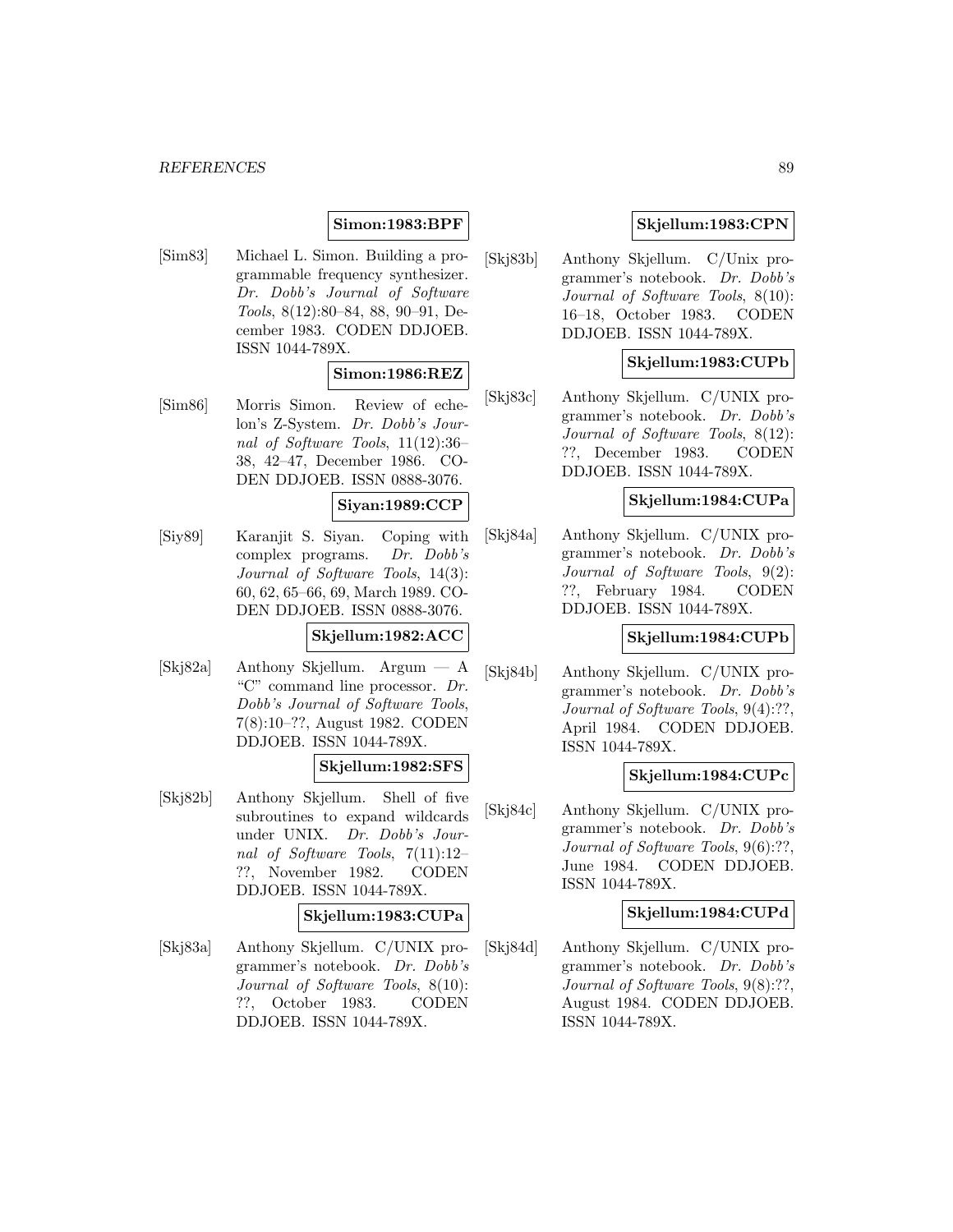## **Skjellum:1984:CUPe**

[Skj84e] Anthony Skjellum. C/UNIX programmer's notebook. Dr. Dobb's Journal of Software Tools, 9(9): ??, September 1984. CODEN DDJOEB. ISSN 1044-789X.

## **Skjellum:1984:CPNa**

[Skj84f] Anthony Skjellum. C/Unix programmer's notebook. Dr. Dobb's Journal of Software Tools, 9 (9):116–118, 120–122, September 1984. CODEN DDJOEB. ISSN 1044-789X.

## **Skjellum:1984:CUPf**

[Skj84g] Anthony Skjellum. C/UNIX programmer's notebook. Dr. Dobb's Journal of Software Tools, 9(10): ??, October 1984. CODEN DDJOEB. ISSN 1044-789X.

# **Skjellum:1984:CPNb**

[Skj84h] Anthony Skjellum. C/Unix programmer's notebook. Dr. Dobb's Journal of Software Tools, 9(10): 92–??, October 1984. CODEN DDJOEB. ISSN 1044-789X.

### **Smith:1983:FPA**

[Smi83a] Burks Smith. Floating point arithmetic and numeric representation in computers [letter] in DDC. Dr. Dobb's Journal of Software Tools, 8(2):55–??, February 1983. CO-DEN DDJOEB. ISSN 1044-789X.

### **Smith:1983:SID**

[Smi83b] Robert L. Smith. Signed integer division. Dr. Dobb's Journal of Software Tools, 8(9):86– ??, September 1983. CODEN DDJOEB. ISSN 1044-789X.

## **Smith:1984:CMB**

[Smi84] William Smith. CP/M 2.2 BIOS function: SELDSK. Dr. Dobb's Journal of Software Tools, 9(3): 12–??, March 1984. CODEN DDJOEB. ISSN 1044-789X.

## **Smith:1985:LDP**

[Smi85] Bruce A. Smith. Line drawing and point plotting routine for the IBM PC/PCjr in 16BST. Dr. Dobb's Journal of Software Tools, 10(1): 109–??, January 1985. CODEN DDJOEB. ISSN 1044-789X.

### **Smith:1989:FSM**

[Smi89] Donald W. Smith. Finite state machines for XModem. Dr. Dobb's Journal of Software Tools, 14(10): 45–46, 48, 50, 92–103, October 1989. CODEN DDJOEB. ISSN 0888-3076.

## **Softky:1986:MSP**

[Sof86] Sheldon D. Softky. Modeling a system in PROLOG. Dr. Dobb's Journal of Software Tools, 11 (4):46–??, April 1986. CODEN DDJOEB. ISSN 1044-789X.

### **Solntseff:1982:FPS**

[Sol82] N. Solntseff. Forth programming style. Dr. Dobb's Journal of Software Tools, 7(9):30–??, September 1982. CODEN DDJOEB. ISSN 1044-789X.

### **Solntseff:1983:PFM**

[Sol83] N. Solntseff. Precompiled Forth modules. Dr. Dobb's Journal of Software Tools, 8(9):82– ??, September 1983. CODEN DDJOEB. ISSN 1044-789X.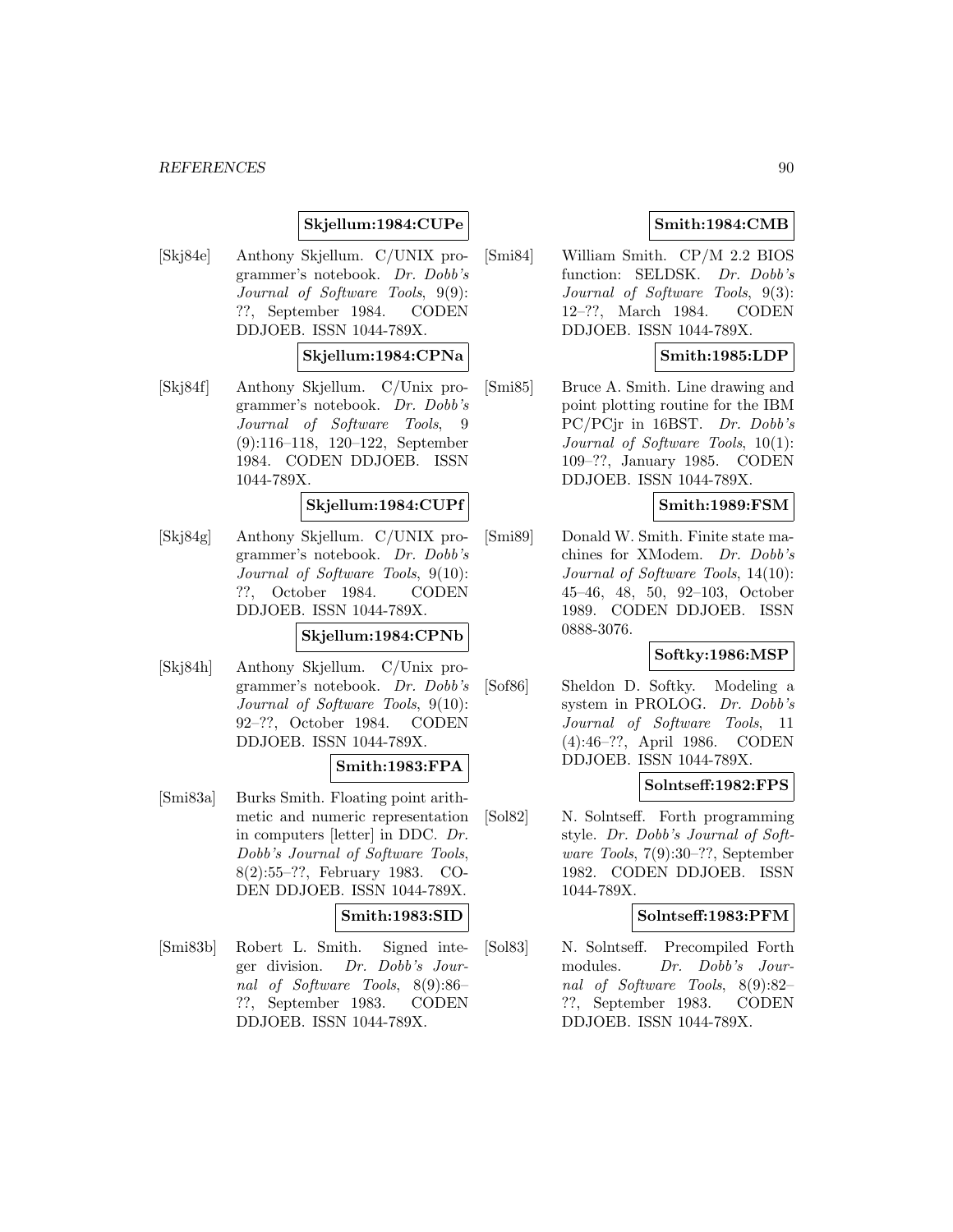# **Sola:1985:RSP**

[Sol85] Steven Anthony Sola. Review of SPSS/PC from SPSS, Inc. Dr. Dobb's Journal of Software Tools, 10(4):84–??, April 1985. CODEN DDJOEB. ISSN 1044-789X.

## **Sorens:1986:APB**

[Sor86] Michael J. Sorens. Automatic porting between Pascal dialects. Dr. Dobb's Journal of Software Tools, 11(3):50–??, March 1986. CODEN DDJOEB. ISSN 1044- 789X.

# **Speiser:1983:SFP**

[Spe83] Jeffrey Speiser. Savage floating point benchmark in PASCAL in 16BST. Dr. Dobb's Journal of Software Tools, 8(11):112– ??, November 1983. CODEN DDJOEB. ISSN 1044-789X.

**Sperry:1987:Ea**

[Spe87a] Tyler Sperry. Editorial. Dr. Dobb's Journal of Software Tools, 12(9): ??, September 1987. CODEN DDJOEB. ISSN 1044-789X.

# **Sperry:1987:Eb**

[Spe87b] Tyler Sperry. Editorial. Dr. Dobb's Journal of Software Tools, 12(10):??, October 1987. CODEN DDJOEB. ISSN 1044-789X.

**Sperry:1987:Ec**

[Spe87c] Tyler Sperry. Editorial. Dr. Dobb's Journal of Software Tools, 12(12):??, December 1987. CO-DEN DDJOEB. ISSN 1044-789X.

#### **Sperry:1987:RLa**

[Spe87d] Tyler Sperry. Running light. Dr. Dobb's Journal of Software Tools, 12(9):??, September 1987. CO-DEN DDJOEB. ISSN 1044-789X.

# **Sperry:1987:RLb**

[Spe87e] Tyler Sperry. Running light. Dr. Dobb's Journal of Software Tools, 12(10):??, October 1987. CODEN DDJOEB. ISSN 1044-789X.

## **Sperry:1987:RLc**

[Spe87f] Tyler Sperry. Running light. Dr. Dobb's Journal of Software Tools, 12(12):??, December 1987. CO-DEN DDJOEB. ISSN 1044-789X.

## **Sperry:1988:VCF**

[Spe88a] Tyler Sperry. 386 vs. 030: The crowded fast lane. Dr. Dobb's Journal of Software Tools, 13(1): 16–??, January 1988. CODEN DDJOEB. ISSN 1044-789X.

## **Sperry:1988:Ea**

[Spe88b] Tyler Sperry. Editorial. Dr. Dobb's Journal of Software Tools, 13(2):??, February 1988. CODEN DDJOEB. ISSN 1044-789X.

# **Sperry:1988:Eb**

[Spe88c] Tyler Sperry. Editorial. Dr. Dobb's Journal of Software Tools, 13(3):??, March 1988. CODEN DDJOEB. ISSN 1044-789X.

### **Sperry:1988:Ec**

[Spe88d] Tyler Sperry. Editorial. Dr. Dobb's Journal of Software Tools, 13(4): ??, April 1988. CODEN DDJOEB. ISSN 1044-789X.

## **Sperry:1988:RLa**

[Spe88e] Tyler Sperry. Running light. Dr. Dobb's Journal of Software Tools, 13(2):??, February 1988. CODEN DDJOEB. ISSN 1044-789X.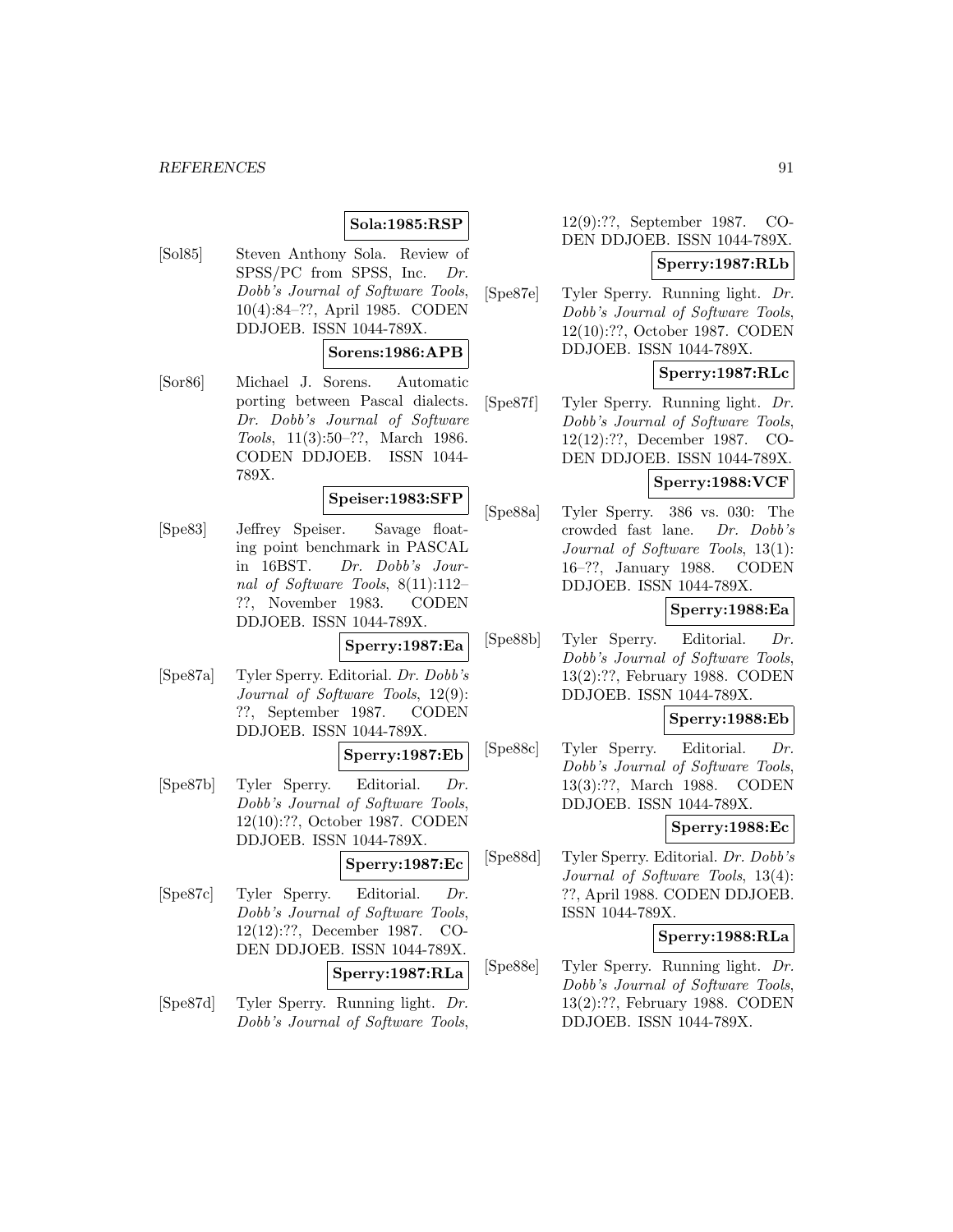# **Sperry:1988:RLb**

[Spe88f] Tyler Sperry. Running light. Dr. Dobb's Journal of Software Tools, 13(3):??, March 1988. CODEN DDJOEB. ISSN 1044-789X.

## **Sperry:1988:RLc**

[Spe88g] Tyler Sperry. Running light. Dr. Dobb's Journal of Software Tools, 13(4):??, April 1988. CODEN DDJOEB. ISSN 1044-789X.

# **Staneff:1983:SHF**

[Sta83] John Staneff. Small-C help facility. Dr. Dobb's Journal of Software Tools, 8(10):40–??, October 1983. CODEN DDJOEB. ISSN 1044-789X.

## **Staneff:1984:SCG**

[Sta84] John Staneff. Small-C concordance generator. Dr. Dobb's Journal of Software Tools, 9(8):86–90, 92–96, 98–105, August 1984. CODEN DDJOEB. ISSN 1044-789X.

### **Stallman:1985:GM**

[Sta85] Richard Stallman. The GNU manifesto. Dr. Dobb's Journal of Software Tools, 10(3):30–??, March 1985. CODEN DDJOEB. ISSN 1044-789X.

### **Starr:1989:CLM**

[Sta89] Robert F. Starr. C list manager. Dr. Dobb's Journal of Software Tools, 14(13 (C Sourcebook for the 1990s)):48–54, 90–91, 93, Winter 1989. CODEN DDJOEB. ISSN 1044-789X.

## **Stallings:19xx:R**

[Staxx] William Stallings. Reviews. Dr. Dobb's Journal of Software Tools,

# ??(??):??, ???? 19xx. CODEN DDJOEB. ISSN 1044-789X.

## **Stetson:1983:RUG**

[Ste83] Eunice B. Stetson. Review of User's Guidebook to Digital CMOS Integrated Circuits, by Eugene R. Hnatek. Dr. Dobb's Journal of Software Tools, 8(5):70–??, May 1983. CODEN DDJOEB. ISSN 1044-789X.

## **Steele:1985:PRD**

[Ste85] Alfred Steele. ProDOS and the RAM disk. Dr. Dobb's Journal of Software Tools, 10(12):84–??, December 1985. CODEN DDJOEB. ISSN 1044-789X.

## **Steinman:1986:WMT**

[Ste86] Jan W. Steinman. The worm memory test in TRTA. Dr. Dobb's Journal of Software Tools, 11(9): 114–??, September 1986. CODEN DDJOEB. ISSN 1044-789X.

# **Steppe:1987:FCA**

[Ste87] Tom Steppe. File comparison algorithms. Dr. Dobb's Journal of Software Tools, 12(9):28–??, September 1987. CODEN DDJOEB. ISSN 0888-3076.

# **Stein:1988:OOP**

[Ste88a] Jacob Stein. Object-oriented programming and databases. Dr. Dobb's Journal of Software Tools, 13(3):18–??, March 1988. CODEN DDJOEB. ISSN 1044-789X.

## **Stevens:1988:CPR**

[Ste88b] A. Stevens. C programming: off and running  $\ldots$  Dr. Dobb's Journal of Software Tools, 13(8):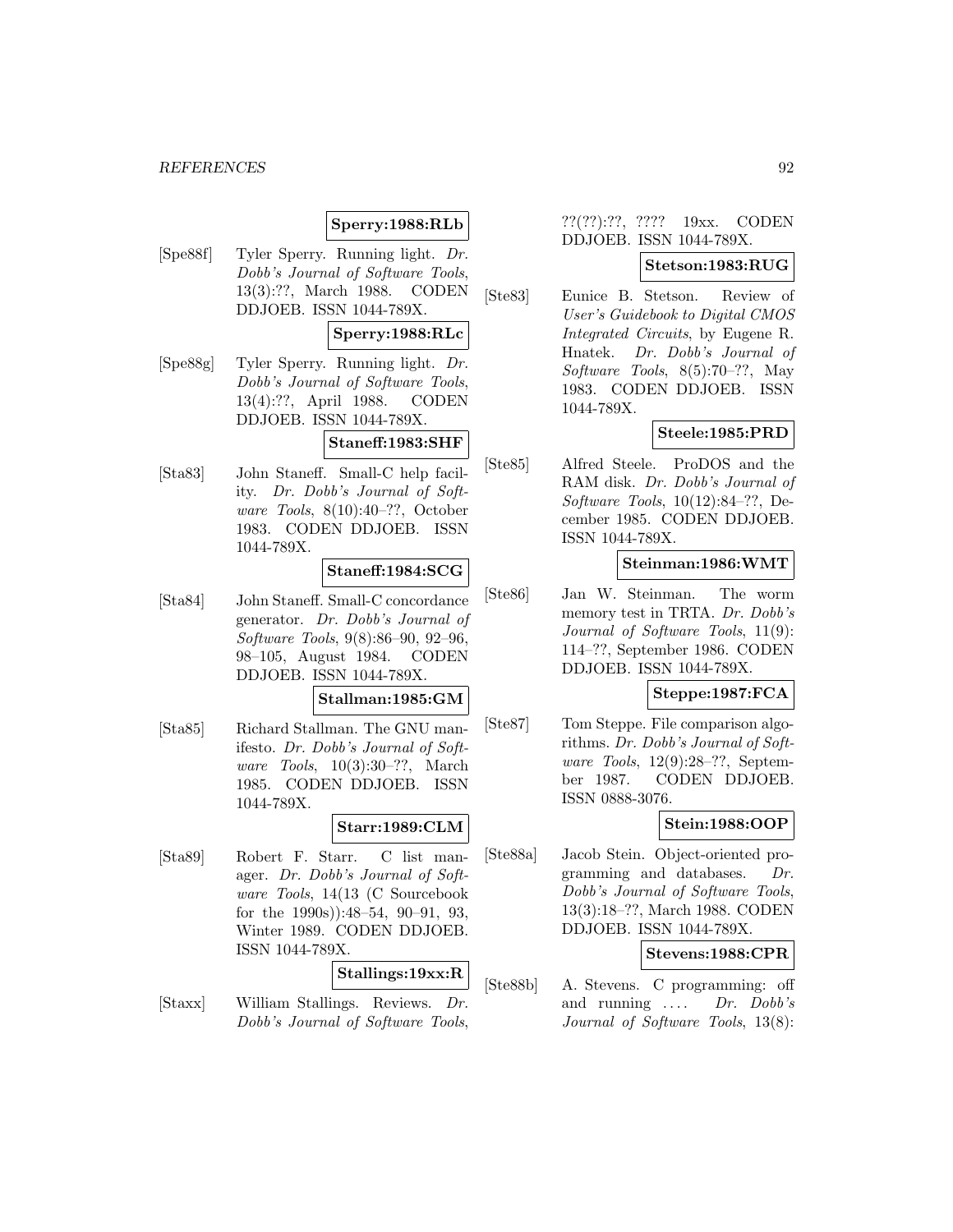98, 101–102, 104, 106–107, 109– 110, 113, August 1988. CODEN DDJOEB. ISSN 0888-3076.

# **Stevens:1988:CPS**

[Ste88c] A. Stevens. C programming: screen control, programming as art, and C++. Dr. Dobb's Journal of Software Tools, 13(10):108, 111–115, 128–130, 133–134, October 1988. CODEN DDJOEB. ISSN 0888-3076.

## **Stevens:1988:CPa**

[Ste88d] Al Stevens. C programming. Dr. Dobb's Journal of Software Tools, 13(8):??, August 1988. CODEN DDJOEB. ISSN 1044-789X.

## **Stevens:1988:CPb**

[Ste88e] Al Stevens. C programming. Dr. Dobb's Journal of Software Tools, 13(9):??, September 1988. CO-DEN DDJOEB. ISSN 1044-789X.

### **Stevens:1988:CPc**

[Ste88f] Al Stevens. C programming. Dr. Dobb's Journal of Software Tools, 13(10):??, October 1988. CODEN DDJOEB. ISSN 1044-789X.

# **Stevens:1988:CPd**

[Ste88g] Al Stevens. C programming. Dr. Dobb's Journal of Software Tools, 13(11):??, November 1988. CO-DEN DDJOEB. ISSN 1044-789X.

### **Stevens:1988:CPe**

[Ste88h] Al Stevens. C programming. Dr. Dobb's Journal of Software Tools, 13(12):??, December 1988. CO-DEN DDJOEB. ISSN 1044-789X.

# **Stewart:1988:AVD**

[Ste88i] James Stewart. Ada validation: The diary of a vendor. Dr. Dobb's Journal of Software Tools, 13(9): 45–??, September 1988. CODEN DDJOEB. ISSN 1044-789X.

# **Stevens:1989:CLL**

[Ste89a] A. Stevens. C++ and linked lists. Dr. Dobb's Journal of Software Tools, 14(11):133–134, 137–140, 152–153, November 1989. CODEN DDJOEB. ISSN 0888-3076.

# **Stevens:1989:CPG**

[Ste89b] Al Stevens. C programmer's guide to C++. Dr. Dobb's Journal of Software Tools, 14(13 (C Sourcebook for the 1990s)):32–41, Winter 1989. CODEN DDJOEB. ISSN 1044-789X.

## **Stevens:1989:CPa**

[Ste89c] Al Stevens. C programming. Dr. Dobb's Journal of Software Tools, 14(1):??, January 1989. CODEN DDJOEB. ISSN 1044-789X.

### **Stevens:1989:CPb**

[Ste89d] Al Stevens. C programming. Dr. Dobb's Journal of Software Tools, 14(2):??, February 1989. CODEN DDJOEB. ISSN 1044-789X.

## **Stevens:1989:CPc**

[Ste89e] Al Stevens. C programming. Dr. Dobb's Journal of Software Tools, 14(3):??, March 1989. CODEN DDJOEB. ISSN 1044-789X.

## **Stevens:1989:CPd**

[Ste89f] Al Stevens. C programming. Dr. Dobb's Journal of Software Tools,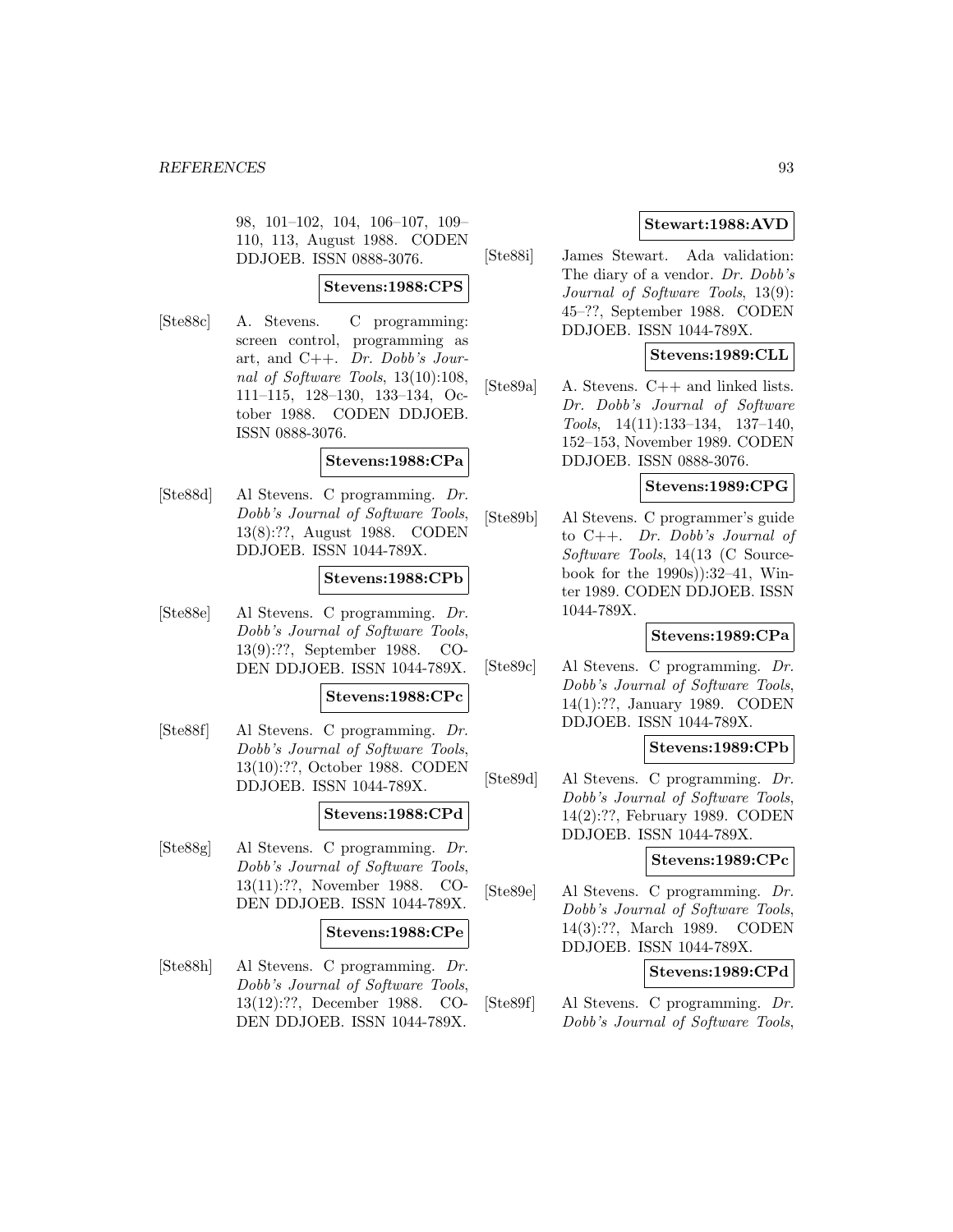14(4):??, April 1989. CODEN DDJOEB. ISSN 1044-789X.

**Stevens:1989:CPe**

[Ste89g] Al Stevens. C programming. Dr. Dobb's Journal of Software Tools, 14(5):??, May 1989. CODEN DDJOEB. ISSN 1044-789X.

## **Stevens:1989:CPf**

[Ste89h] Al Stevens. C programming. Dr. Dobb's Journal of Software Tools, 14(6):??, June 1989. CODEN DDJOEB. ISSN 1044-789X.

# **Stevens:1989:CPh**

[Ste89i] Al Stevens. C programming. Dr. Dobb's Journal of Software Tools, 14(7):??, July 1989. CODEN DDJOEB. ISSN 1044-789X.

## **Stevens:1989:CPi**

[Ste89j] Al Stevens. C programming. Dr. Dobb's Journal of Software Tools, 14(8):??, August 1989. CODEN DDJOEB. ISSN 1044-789X.

### **Stevens:1989:CPj**

[Ste89k] Al Stevens. C programming. Dr. Dobb's Journal of Software Tools, 14(9):??, September 1989. CO-DEN DDJOEB. ISSN 1044-789X.

## **Stevens:1989:CPk**

[Ste89l] Al Stevens. C programming. Dr. Dobb's Journal of Software Tools, 14(10):??, October 1989. CODEN DDJOEB. ISSN 1044-789X.

## **Stevens:1989:CPl**

[Ste89m] Al Stevens. C programming. Dr. Dobb's Journal of Software Tools, 14(11):??, November 1989. CO-DEN DDJOEB. ISSN 1044-789X.

# **Stevens:1989:CPm**

[Ste89n] Al Stevens. C programming. Dr. Dobb's Journal of Software Tools, 14(12):??, December 1989. CO-DEN DDJOEB. ISSN 1044-789X.

# **Stevens:1989:IDR**

[Ste89o] Al Stevens. Interview with Dennis Ritchie and Bjarne Stroustrup. Dr. Dobb's Journal of Software Tools, 14(13 (C Sourcebook for the 1990s)):8–??, Winter 1989. CO-DEN DDJOEB. ISSN 1044-789X.

# **Stevens:19xx:R**

[Stexx] Al Stevens. Reviews. Dr. Dobb's Journal of Software Tools, ??(??): ??, ???? 19xx. CODEN DDJOEB. ISSN 1044-789X.

# **Stith:1984:BAU**

[Sti84] John E. Stith. Balancing act: The ultimate checkbook balancing program. Dr. Dobb's Journal of Software Tools, 9(7):110–??, July 1984. CODEN DDJOEB. ISSN 1044- 789X.

# **Stitt:1988:UAC**

[Sti88] Martin Stitt. Using action charts for software development. Dr. Dobb's Journal of Software Tools, 13(9):18–33, 92–93, September 1988. CODEN DDJOEB. ISSN 0888-3076.

## **Streich:1989:PMD**

[Str89] Mark Streich. A parallel make with DESQview. Dr. Dobb's Journal of Software Tools, 14(11):28, 30, 32, 34, 36, 86, 92–94, 97–99, November 1989. CODEN DDJOEB. ISSN 0888-3076.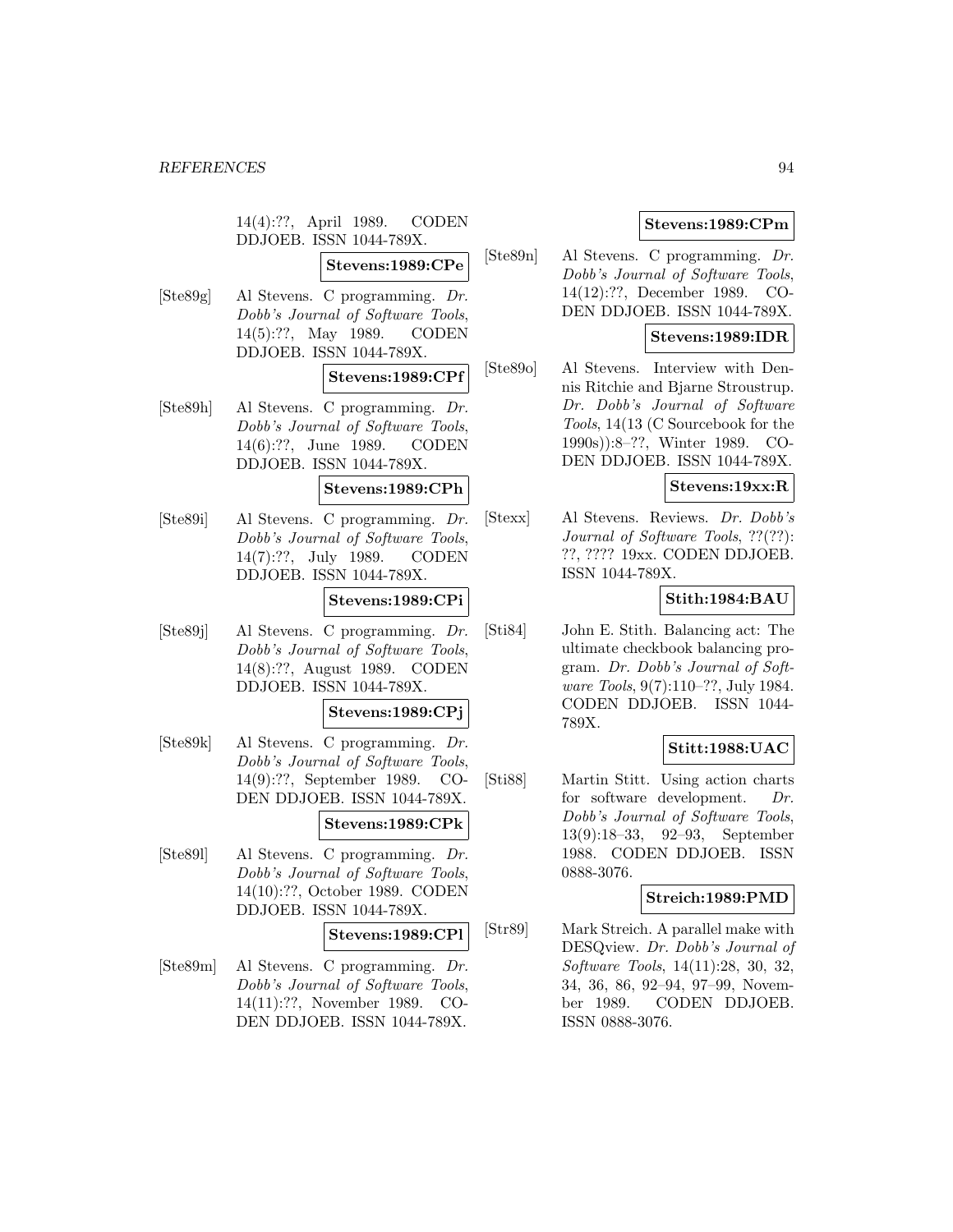## **Suman:1987:WWH**

[Sum87] Michael Suman. What's wrong with high-level languages in VP. Dr. Dobb's Journal of Software Tools, 12(2):14–??, February 1987. CODEN DDJOEB. ISSN 1044- 789X.

### **Sutherland:1984:Ia**

[Sut84a] R. P. Sutherland. Of interest. Dr. Dobb's Journal of Software Tools, 9(10):??, October 1984. CODEN DDJOEB. ISSN 1044-789X.

## **Sutherland:1984:Ib**

[Sut84b] R. P. Sutherland. Of interest. Dr. Dobb's Journal of Software Tools, 9(11):??, November 1984. CODEN DDJOEB. ISSN 1044-789X.

#### **Sutherland:1984:Ic**

[Sut84c] R. P. Sutherland. Of interest. Dr. Dobb's Journal of Software Tools, 9(12):??, December 1984. CODEN DDJOEB. ISSN 1044-789X.

#### **Sutherland:1985:Ia**

[Sut85a] R. P. Sutherland. Of interest. Dr. Dobb's Journal of Software Tools, 10(1):??, January 1985. CODEN DDJOEB. ISSN 1044-789X.

### **Sutherland:1985:Ib**

[Sut85b] R. P. Sutherland. Of interest. Dr. Dobb's Journal of Software Tools, 10(2):??, February 1985. CODEN DDJOEB. ISSN 1044-789X.

#### **Sutherland:1985:Ic**

[Sut85c] R. P. Sutherland. Of interest. Dr. Dobb's Journal of Software Tools, 10(3):??, March 1985. CODEN DDJOEB. ISSN 1044-789X.

## **Sutherland:1985:Id**

[Sut85d] R. P. Sutherland. Of interest. Dr. Dobb's Journal of Software Tools, 10(4):??, April 1985. CODEN DDJOEB. ISSN 1044-789X.

# **Sutherland:1985:RTM**

[Sut85e] R. P. Sutherland. Review of Turing's Man: Western Culture in the Computer Age, by J. David Bolter. Dr. Dobb's Journal of Software Tools, 10(3):122–??, March 1985. CODEN DDJOEB. ISSN 1044-789X.

## **Sutherland:1988:E**

[Sut88] R. P. Sutherland. Editorial. Dr. Dobb's Journal of Software Tools, 13(??):??, ???? 1988. CODEN DDJOEB. ISSN 1044-789X.

### **Swaine:1984:Ea**

[Swa84a] Michael Swaine. Editorial. Dr. Dobb's Journal of Software Tools, 9(5):??, May 1984. CODEN DDJOEB. ISSN 1044-789X.

# **Swaine:1984:Eb**

[Swa84b] Michael Swaine. Editorial. Dr. Dobb's Journal of Software Tools, 9(6):??, June 1984. CODEN DDJOEB. ISSN 1044-789X.

### **Swaine:1984:Ec**

[Swa84c] Michael Swaine. Editorial. Dr. Dobb's Journal of Software Tools, 9(7):??, July 1984. CODEN DDJOEB. ISSN 1044-789X.

#### **Swaine:1984:Ed**

[Swa84d] Michael Swaine. Editorial. Dr. Dobb's Journal of Software Tools, 9(8):??, August 1984. CODEN DDJOEB. ISSN 1044-789X.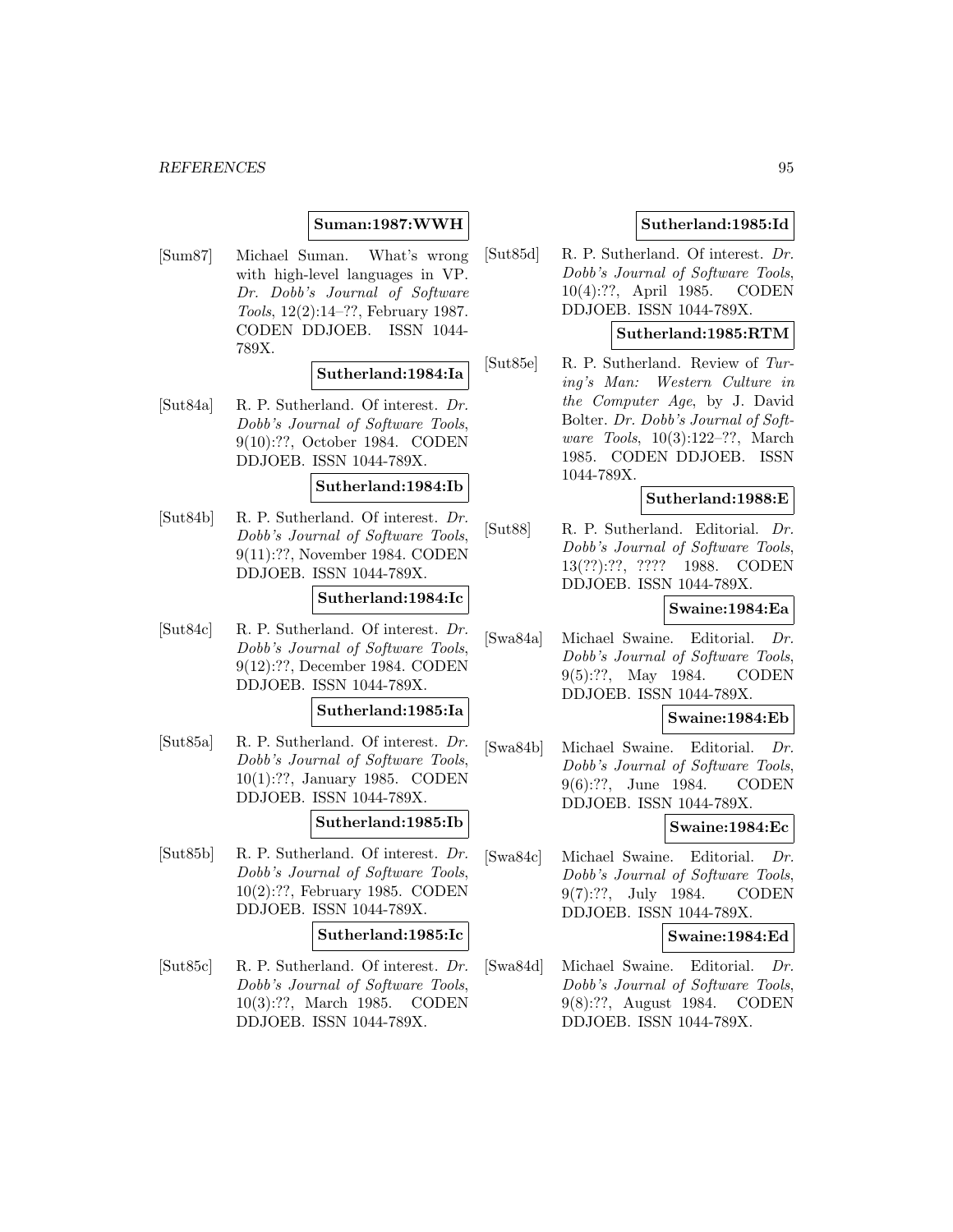# **Swaine:1984:Ee**

[Swa84e] Michael Swaine. Editorial. Dr. Dobb's Journal of Software Tools, 9(9):??, September 1984. CODEN DDJOEB. ISSN 1044-789X.

## **Swaine:1984:Ef**

[Swa84f] Michael Swaine. Editorial. Dr. Dobb's Journal of Software Tools, 9(10):??, October 1984. CODEN DDJOEB. ISSN 1044-789X.

# **Swaine:1984:Eg**

[Swa84g] Michael Swaine. Editorial. Dr. Dobb's Journal of Software Tools, 9(11):??, November 1984. CODEN DDJOEB. ISSN 1044-789X.

#### **Swaine:1984:Eh**

[Swa84h] Michael Swaine. Editorial. Dr. Dobb's Journal of Software Tools, 9(12):??, December 1984. CODEN DDJOEB. ISSN 1044-789X.

#### **Swaine:1984:SDa**

[Swa84i] Michael Swaine. The software designer. Dr. Dobb's Journal of Software Tools, 9(10):??, October 1984. CODEN DDJOEB. ISSN 1044-789X.

### **Swaine:1984:SDb**

[Swa84j] Michael Swaine. The software designer. Dr. Dobb's Journal of Software Tools, 9(11):??, November 1984. CODEN DDJOEB. ISSN 1044-789X.

#### **Swaine:1985:Ea**

[Swa85a] Michael Swaine. Editorial. Dr. Dobb's Journal of Software Tools, 10(1):??, January 1985. CODEN DDJOEB. ISSN 1044-789X.

## **Swaine:1985:Eb**

[Swa85b] Michael Swaine. Editorial. Dr. Dobb's Journal of Software Tools, 10(2):??, February 1985. CODEN DDJOEB. ISSN 1044-789X.

# **Swaine:1985:Ec**

[Swa85c] Michael Swaine. Editorial. Dr. Dobb's Journal of Software Tools, 10(3):??, March 1985. CODEN DDJOEB. ISSN 1044-789X.

## **Swaine:1985:Ed**

[Swa85d] Michael Swaine. Editorial. Dr. Dobb's Journal of Software Tools, 10(4):??, April 1985. CODEN DDJOEB. ISSN 1044-789X.

## **Swaine:1985:Ee**

[Swa85e] Michael Swaine. Editorial. Dr. Dobb's Journal of Software Tools, 10(5):??, May 1985. CODEN DDJOEB. ISSN 1044-789X.

## **Swaine:1985:Ef**

[Swa85f] Michael Swaine. Editorial. Dr. Dobb's Journal of Software Tools, 10(6):??, June 1985. CODEN DDJOEB. ISSN 1044-789X.

## **Swaine:1985:Eg**

[Swa85g] Michael Swaine. Editorial. Dr. Dobb's Journal of Software Tools, 10(7):??, July 1985. CODEN DDJOEB. ISSN 1044-789X.

## **Swaine:1985:Eh**

[Swa85h] Michael Swaine. Editorial. Dr. Dobb's Journal of Software Tools, 10(8):??, August 1985. CODEN DDJOEB. ISSN 1044-789X.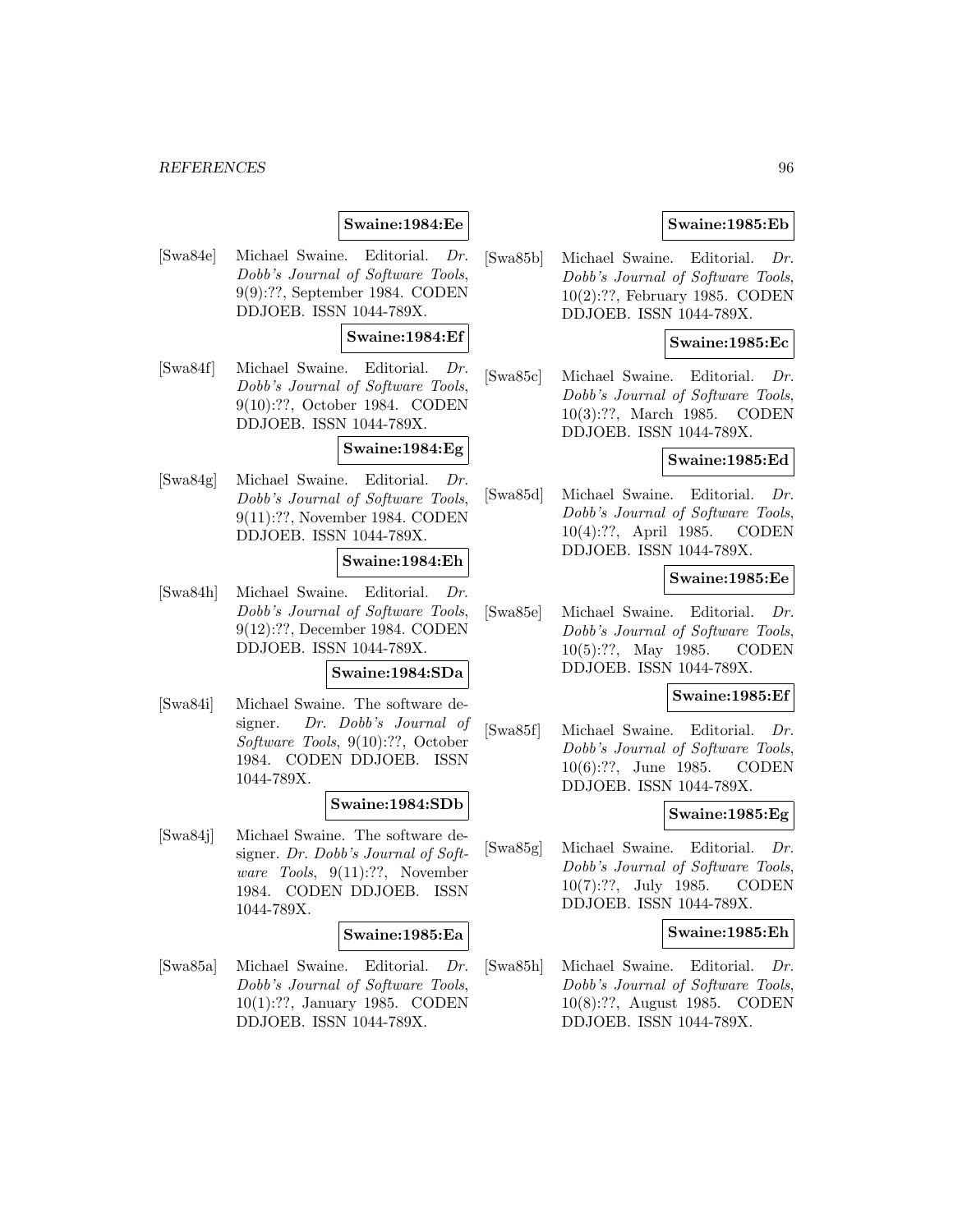# **Swaine:1985:Ei**

[Swa85i] Michael Swaine. Editorial. Dr. Dobb's Journal of Software Tools, 10(9):??, September 1985. CO-DEN DDJOEB. ISSN 1044-789X.

# **Swaine:1985:Ej**

[Swa85j] Michael Swaine. Editorial. Dr. Dobb's Journal of Software Tools, 10(10):??, October 1985. CODEN DDJOEB. ISSN 1044-789X.

# **Swaine:1985:Ek**

[Swa85k] Michael Swaine. Editorial. Dr. Dobb's Journal of Software Tools, 10(11):??, November 1985. CO-DEN DDJOEB. ISSN 1044-789X.

### **Swaine:1985:El**

[Swa85l] Michael Swaine. Editorial. Dr. Dobb's Journal of Software Tools, 10(12):??, December 1985. CO-DEN DDJOEB. ISSN 1044-789X.

### **Swaine:1985:I**

[Swa85m] Michael Swaine. Of interest. Dr. Dobb's Journal of Software Tools, 10(7):??, July 1985. CODEN DDJOEB. ISSN 1044-789X.

## **Swaine:1985:SDa**

[Swa85n] Michael Swaine. The software designer. Dr. Dobb's Journal of Software Tools, 10(1):??, January 1985. CODEN DDJOEB. ISSN 1044-789X.

## **Swaine:1985:SDb**

[Swa85o] Michael Swaine. The software designer. Dr. Dobb's Journal of Software Tools, 10(2):??, February 1985. CODEN DDJOEB. ISSN 1044-789X.

## **Swaine:1985:SDc**

[Swa85p] Michael Swaine. The software designer. Dr. Dobb's Journal of Software Tools, 10(5):??, May 1985. CODEN DDJOEB. ISSN 1044- 789X.

## **Swaine:1985:SDd**

[Swa85q] Michael Swaine. The software designer. Dr. Dobb's Journal of Software Tools, 10(9):??, September 1985. CODEN DDJOEB. ISSN 1044-789X.

# **Swaine:1985:WOE**

[Swa85r] Michael Swaine. Windowing operating environments: TopView GEM and Windows. Dr. Dobb's Journal of Software Tools, 10(12): 28–33, December 1985. CODEN DDJOEB. ISSN 1044-789X.

### **Swaine:1986:Ea**

[Swa86a] Michael Swaine. Editorial. Dr. Dobb's Journal of Software Tools, 11(1):??, January 1986. CODEN DDJOEB. ISSN 1044-789X.

## **Swaine:1986:Eb**

[Swa86b] Michael Swaine. Editorial. Dr. Dobb's Journal of Software Tools, 11(2):??, February 1986. CODEN DDJOEB. ISSN 1044-789X.

## **Swaine:1986:Ec**

[Swa86c] Michael Swaine. Editorial. Dr. Dobb's Journal of Software Tools, 11(3):??, March 1986. CODEN DDJOEB. ISSN 1044-789X.

## **Swaine:1986:Ed**

[Swa86d] Michael Swaine. Editorial. Dr. Dobb's Journal of Software Tools,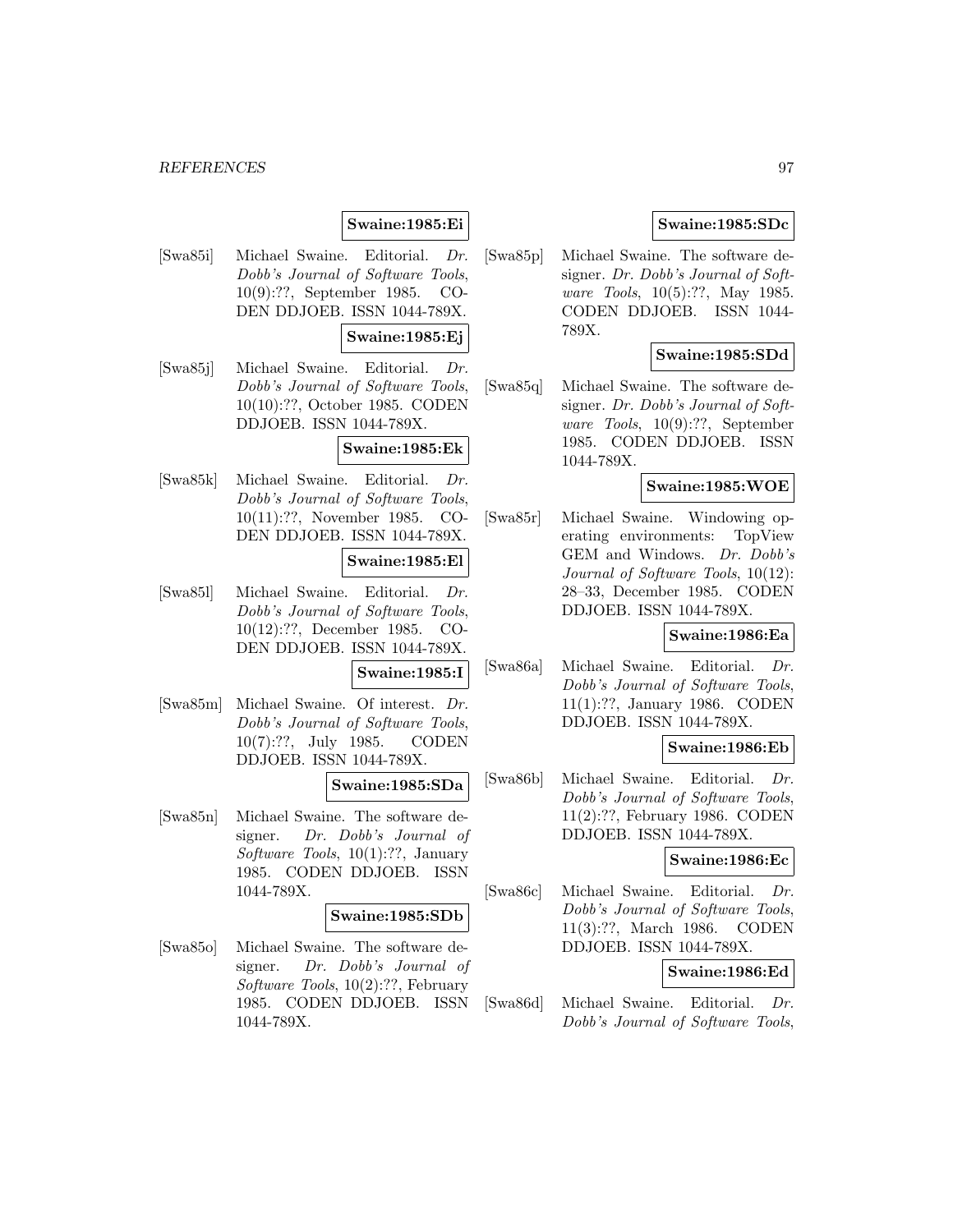11(4):??, April 1986. CODEN DDJOEB. ISSN 1044-789X.

**Swaine:1986:Ee**

[Swa86e] Michael Swaine. Editorial. Dr. Dobb's Journal of Software Tools, 11(8):??, August 1986. CODEN DDJOEB. ISSN 1044-789X.

## **Swaine:1986:Ef**

[Swa86f] Michael Swaine. Editorial. Dr. Dobb's Journal of Software Tools, 11(9):??, September 1986. CO-DEN DDJOEB. ISSN 1044-789X.

# **Swaine:1986:Eg**

[Swa86g] Michael Swaine. Editorial. Dr. Dobb's Journal of Software Tools, 11(10):??, October 1986. CODEN DDJOEB. ISSN 1044-789X.

## **Swaine:1986:Eh**

[Swa86h] Michael Swaine. Editorial. Dr. Dobb's Journal of Software Tools, 11(11):??, November 1986. CO-DEN DDJOEB. ISSN 1044-789X.

# **Swaine:1986:Ei**

[Swa86i] Michael Swaine. Editorial. Dr. Dobb's Journal of Software Tools, 11(12):??, December 1986. CO-DEN DDJOEB. ISSN 1044-789X.

### **Swaine:1986:SFa**

- [Swa86j] Michael Swaine. Swaine's flames. Dr. Dobb's Journal of Software Tools, 11(6):??, June 1986. CO-DEN DDJOEB. ISSN 1044-789X. **Swaine:1986:SFb**
- [Swa86k] Michael Swaine. Swaine's flames. Dr. Dobb's Journal of Software Tools, 11(7):??, July 1986. CO-DEN DDJOEB. ISSN 1044-789X.

## **Swaine:1986:SFc**

[Swa86l] Michael Swaine. Swaine's flames. Dr. Dobb's Journal of Software Tools, 11(8):??, August 1986. CO-DEN DDJOEB. ISSN 1044-789X.

## **Swaine:1986:SFd**

[Swa86m] Michael Swaine. Swaine's flames. Dr. Dobb's Journal of Software Tools, 11(9):??, September 1986. CODEN DDJOEB. ISSN 1044- 789X.

## **Swaine:1986:SFe**

[Swa86n] Michael Swaine. Swaine's flames. Dr. Dobb's Journal of Software Tools, 11(10):??, October 1986. CODEN DDJOEB. ISSN 1044- 789X.

## **Swaine:1986:SFf**

[Swa86o] Michael Swaine. Swaine's flames. Dr. Dobb's Journal of Software Tools, 11(11):??, November 1986. CODEN DDJOEB. ISSN 1044- 789X.

### **Swaine:1986:SFg**

[Swa86p] Michael Swaine. Swaine's flames. Dr. Dobb's Journal of Software Tools, 11(12):??, December 1986. CODEN DDJOEB. ISSN 1044- 789X.

## **Swaine:1987:Ea**

[Swa87a] Michael Swaine. Editorial. Dr. Dobb's Journal of Software Tools, 12(1):??, January 1987. CODEN DDJOEB. ISSN 1044-789X.

### **Swaine:1987:Eb**

[Swa87b] Michael Swaine. Editorial. Dr. Dobb's Journal of Software Tools,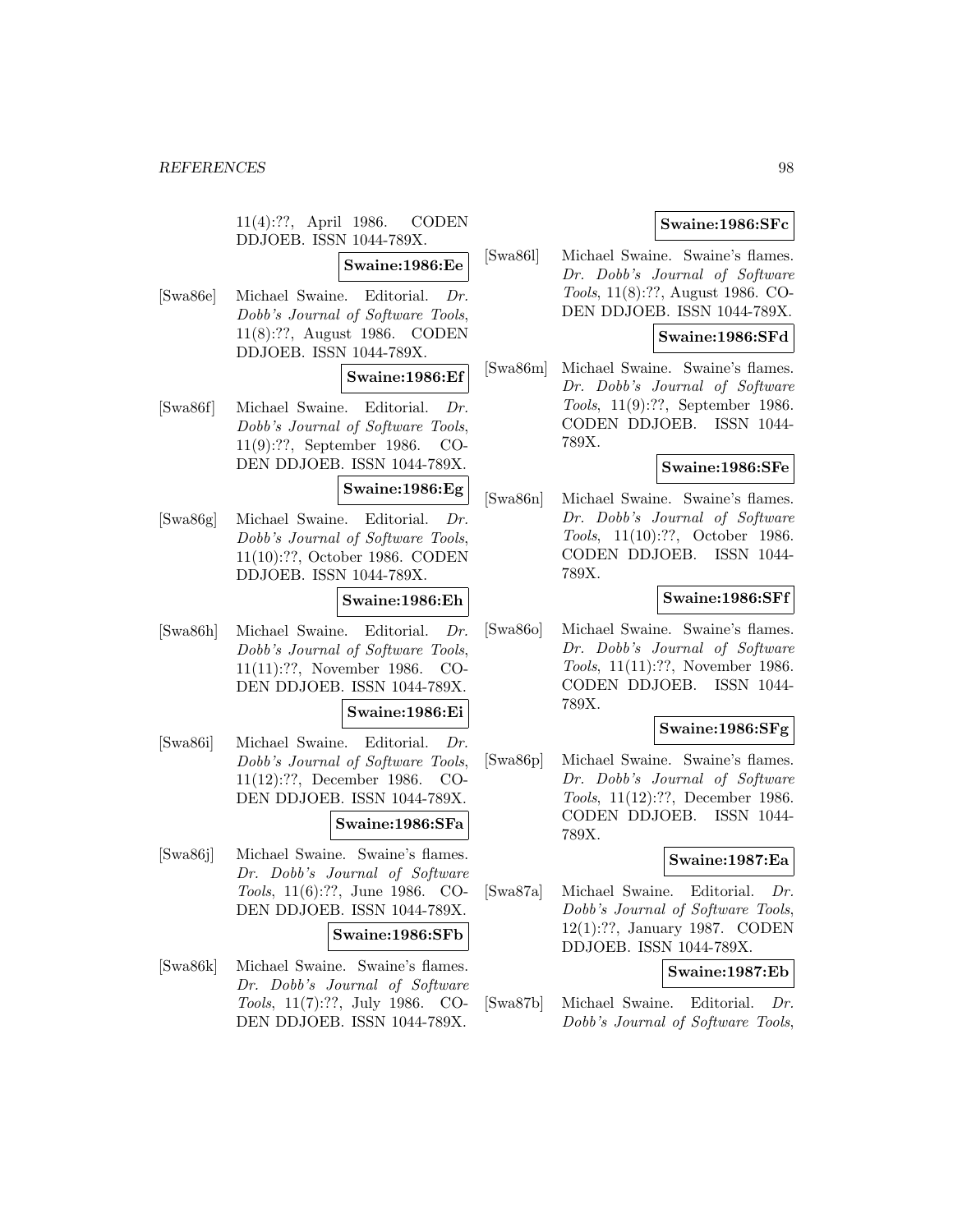12(2):??, February 1987. CODEN DDJOEB. ISSN 1044-789X.

**Swaine:1987:Ec**

[Swa87c] Michael Swaine. Editorial. Dr. Dobb's Journal of Software Tools, 12(3):??, March 1987. CODEN DDJOEB. ISSN 1044-789X.

### **Swaine:1987:Ed**

[Swa87d] Michael Swaine. Editorial. Dr. Dobb's Journal of Software Tools, 12(4):??, April 1987. CODEN DDJOEB. ISSN 1044-789X.

# **Swaine:1987:Ee**

[Swa87e] Michael Swaine. Editorial. Dr. Dobb's Journal of Software Tools, 12(5):??, May 1987. CODEN DDJOEB. ISSN 1044-789X.

## **Swaine:1987:Ef**

[Swa87f] Michael Swaine. Editorial. Dr. Dobb's Journal of Software Tools, 12(6):??, June 1987. CODEN DDJOEB. ISSN 1044-789X.

### **Swaine:1987:Eg**

[Swa87g] Michael Swaine. Editorial. Dr. Dobb's Journal of Software Tools, 12(7):??, July 1987. CODEN DDJOEB. ISSN 1044-789X.

### **Swaine:1987:Eh**

[Swa87h] Michael Swaine. Editorial. Dr. Dobb's Journal of Software Tools, 12(8):??, August 1987. CODEN DDJOEB. ISSN 1044-789X.

#### **Swaine:1987:Ei**

[Swa87i] Michael Swaine. Editorial. Dr. Dobb's Journal of Software Tools, 12(11):??, November 1987. CO-DEN DDJOEB. ISSN 1044-789X.

# **Swaine:1987:SFa**

[Swa87j] Michael Swaine. Swaine's flames. Dr. Dobb's Journal of Software Tools, 12(1):??, January 1987. CO-DEN DDJOEB. ISSN 1044-789X.

## **Swaine:1987:SFb**

[Swa87k] Michael Swaine. Swaine's flames. Dr. Dobb's Journal of Software Tools, 12(2):??, February 1987. CODEN DDJOEB. ISSN 1044- 789X.

### **Swaine:1987:SFc**

[Swa87l] Michael Swaine. Swaine's flames. Dr. Dobb's Journal of Software Tools, 12(3):??, March 1987. CO-DEN DDJOEB. ISSN 1044-789X.

# **Swaine:1987:SFd**

[Swa87m] Michael Swaine. Swaine's flames. Dr. Dobb's Journal of Software Tools, 12(4):??, April 1987. CO-DEN DDJOEB. ISSN 1044-789X.

### **Swaine:1987:SFe**

[Swa87n] Michael Swaine. Swaine's flames. Dr. Dobb's Journal of Software Tools, 12(5):??, May 1987. CO-DEN DDJOEB. ISSN 1044-789X.

# **Swaine:1987:SFf**

[Swa87o] Michael Swaine. Swaine's flames. Dr. Dobb's Journal of Software Tools, 12(6):??, June 1987. CO-DEN DDJOEB. ISSN 1044-789X.

## **Swaine:1987:SFg**

[Swa87p] Michael Swaine. Swaine's flames. Dr. Dobb's Journal of Software Tools, 12(7):??, July 1987. CO-DEN DDJOEB. ISSN 1044-789X.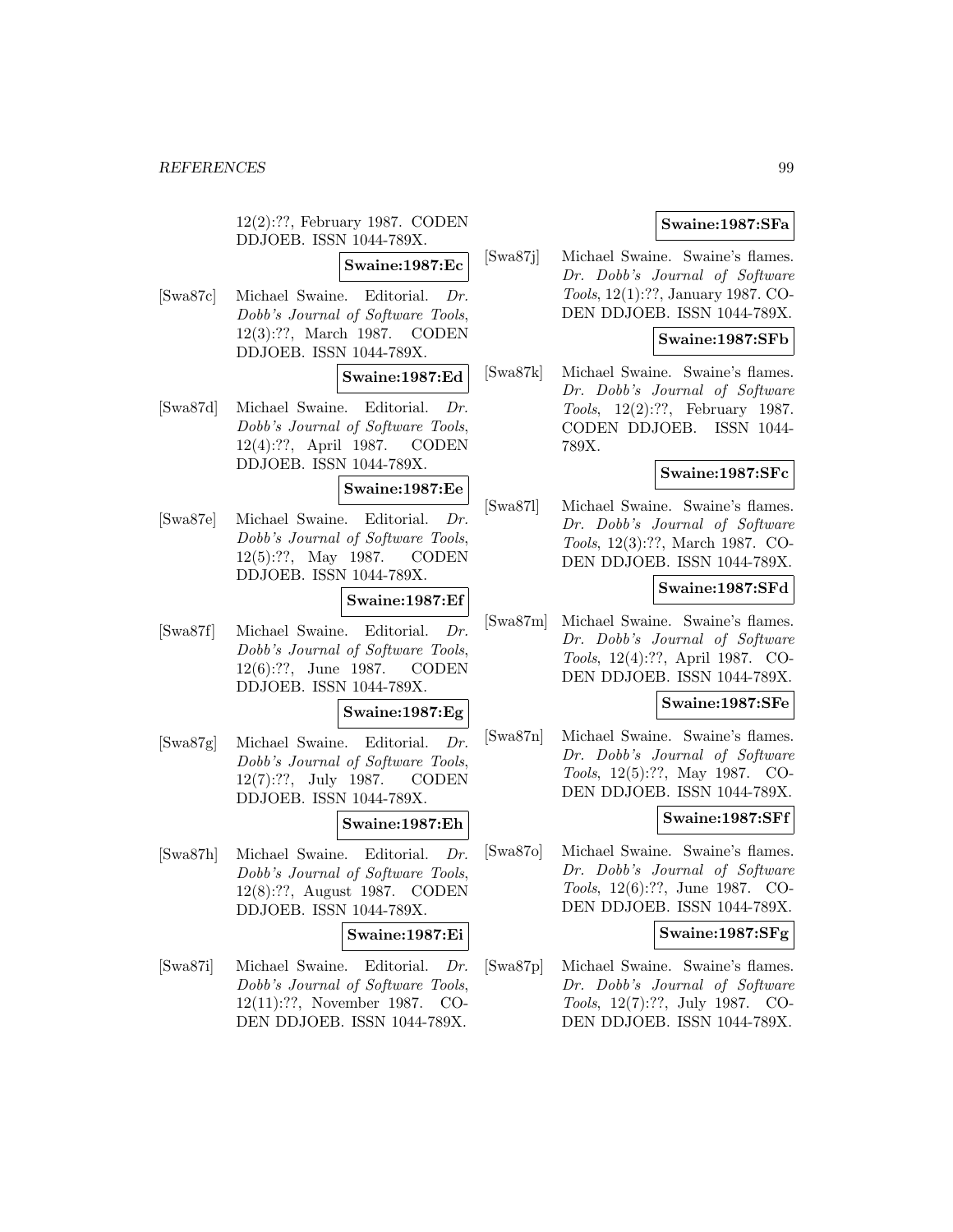# **Swaine:1987:SFh**

[Swa87q] Michael Swaine. Swaine's flames. Dr. Dobb's Journal of Software Tools, 12(8):??, August 1987. CO-DEN DDJOEB. ISSN 1044-789X.

# **Swaine:1987:SFi**

[Swa87r] Michael Swaine. Swaine's flames. Dr. Dobb's Journal of Software Tools, 12(9):??, September 1987. CODEN DDJOEB. ISSN 1044- 789X.

## **Swaine:1987:SFj**

[Swa87s] Michael Swaine. Swaine's flames. Dr. Dobb's Journal of Software Tools, 12(10):??, October 1987. CODEN DDJOEB. ISSN 1044- 789X.

## **Swaine:1987:SFk**

[Swa87t] Michael Swaine. Swaine's flames. Dr. Dobb's Journal of Software Tools, 12(11):??, November 1987. CODEN DDJOEB. ISSN 1044- 789X.

### **Swaine:1987:SFl**

[Swa87u] Michael Swaine. Swaine's flames. Dr. Dobb's Journal of Software Tools, 12(12):??, December 1987. CODEN DDJOEB. ISSN 1044- 789X.

### **Swaine:1988:SPT**

[Swa88a] M. Swaine. SD 88: Prolog tools and transputers (editorial). Dr. Dobb's Journal of Software Tools, 13(6):110–??, June 1988. CODEN DDJOEB. ISSN 1044-789X.

## **Swaine:1988:E**

[Swa88b] Michael Swaine. Editorial. Dr. Dobb's Journal of Software Tools, 13(11):80–??, November 1988. CODEN DDJOEB. ISSN 1044- 789X.

# **Swaine:1988:PPa**

[Swa88c] Michael Swaine. Programming paradigms. Dr. Dobb's Journal of Software Tools, 13(5):??, May 1988. CODEN DDJOEB. ISSN 1044-789X.

# **Swaine:1988:PPb**

[Swa88d] Michael Swaine. Programming paradigms. Dr. Dobb's Journal of Software Tools, 13(6):??, June 1988. CODEN DDJOEB. ISSN 1044-789X.

## **Swaine:1988:PPc**

[Swa88e] Michael Swaine. Programming paradigms. Dr. Dobb's Journal of Software Tools, 13(7):??, July 1988. CODEN DDJOEB. ISSN 1044-789X.

## **Swaine:1988:PPd**

[Swa88f] Michael Swaine. Programming paradigms. Dr. Dobb's Journal of Software Tools, 13(8):??, August 1988. CODEN DDJOEB. ISSN 1044-789X.

### **Swaine:1988:PPe**

[Swa88g] Michael Swaine. Programming paradigms. Dr. Dobb's Journal of Software Tools, 13(9):??, September 1988. CODEN DDJOEB. ISSN 1044-789X.

#### **Swaine:1988:PPf**

[Swa88h] Michael Swaine. Programming paradigms. Dr. Dobb's Journal of Software Tools, 13(10):??, October 1988. CODEN DDJOEB. ISSN 1044-789X.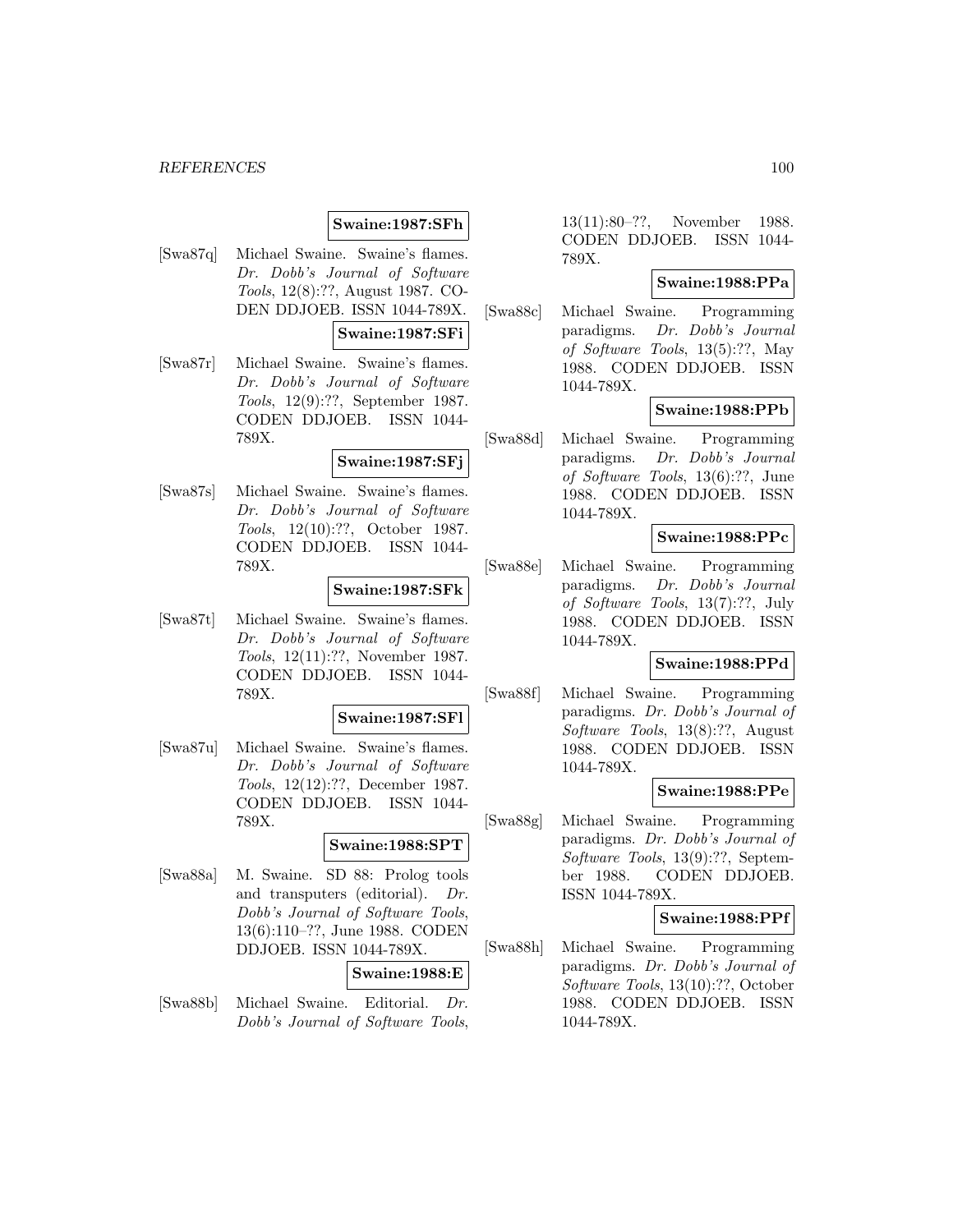# **Swaine:1988:PPg**

[Swa88i] Michael Swaine. Programming paradigms. Dr. Dobb's Journal of Software Tools, 13(11):??, November 1988. CODEN DDJOEB. ISSN 1044-789X.

## **Swaine:1988:PPh**

[Swa88j] Michael Swaine. Programming paradigms. Dr. Dobb's Journal of Software Tools, 13(12):??, December 1988. CODEN DDJOEB. ISSN 1044-789X.

# **Swaine:1988:RLa**

[Swa88k] Michael Swaine. Running light. Dr. Dobb's Journal of Software Tools, 13(1):??, January 1988. CO-DEN DDJOEB. ISSN 1044-789X.

## **Swaine:1988:RLb**

[Swa88l] Michael Swaine. Running light. Dr. Dobb's Journal of Software Tools, 13(9):??, September 1988. CODEN DDJOEB. ISSN 1044- 789X.

#### **Swaine:1988:SFa**

[Swa88m] Michael Swaine. Swaine's flames. Dr. Dobb's Journal of Software Tools, 13(1):??, January 1988. CO-DEN DDJOEB. ISSN 1044-789X.

# **Swaine:1988:SFb**

[Swa88n] Michael Swaine. Swaine's flames. Dr. Dobb's Journal of Software Tools, 13(2):??, February 1988. CODEN DDJOEB. ISSN 1044- 789X.

### **Swaine:1988:SFc**

[Swa88o] Michael Swaine. Swaine's flames. Dr. Dobb's Journal of Software

Tools, 13(3):??, March 1988. CO-DEN DDJOEB. ISSN 1044-789X.

### **Swaine:1988:SFd**

[Swa88p] Michael Swaine. Swaine's flames. Dr. Dobb's Journal of Software Tools, 13(4):??, April 1988. CO-DEN DDJOEB. ISSN 1044-789X.

# **Swaine:1988:SFe**

[Swa88q] Michael Swaine. Swaine's flames. Dr. Dobb's Journal of Software Tools, 13(5):??, May 1988. CO-DEN DDJOEB. ISSN 1044-789X.

# **Swaine:1988:SFf**

[Swa88r] Michael Swaine. Swaine's flames. Dr. Dobb's Journal of Software Tools, 13(6):??, June 1988. CO-DEN DDJOEB. ISSN 1044-789X.

## **Swaine:1988:SFg**

[Swa88s] Michael Swaine. Swaine's flames. Dr. Dobb's Journal of Software Tools, 13(7):??, July 1988. CO-DEN DDJOEB. ISSN 1044-789X.

### **Swaine:1988:SFh**

[Swa88t] Michael Swaine. Swaine's flames. Dr. Dobb's Journal of Software Tools, 13(8):??, August 1988. CO-DEN DDJOEB. ISSN 1044-789X.

# **Swaine:1988:SFi**

[Swa88u] Michael Swaine. Swaine's flames. Dr. Dobb's Journal of Software Tools, 13(9):??, September 1988. CODEN DDJOEB. ISSN 1044- 789X.

## **Swaine:1988:SFj**

[Swa88v] Michael Swaine. Swaine's flames. Dr. Dobb's Journal of Software Tools, 13(12):??, December 1988.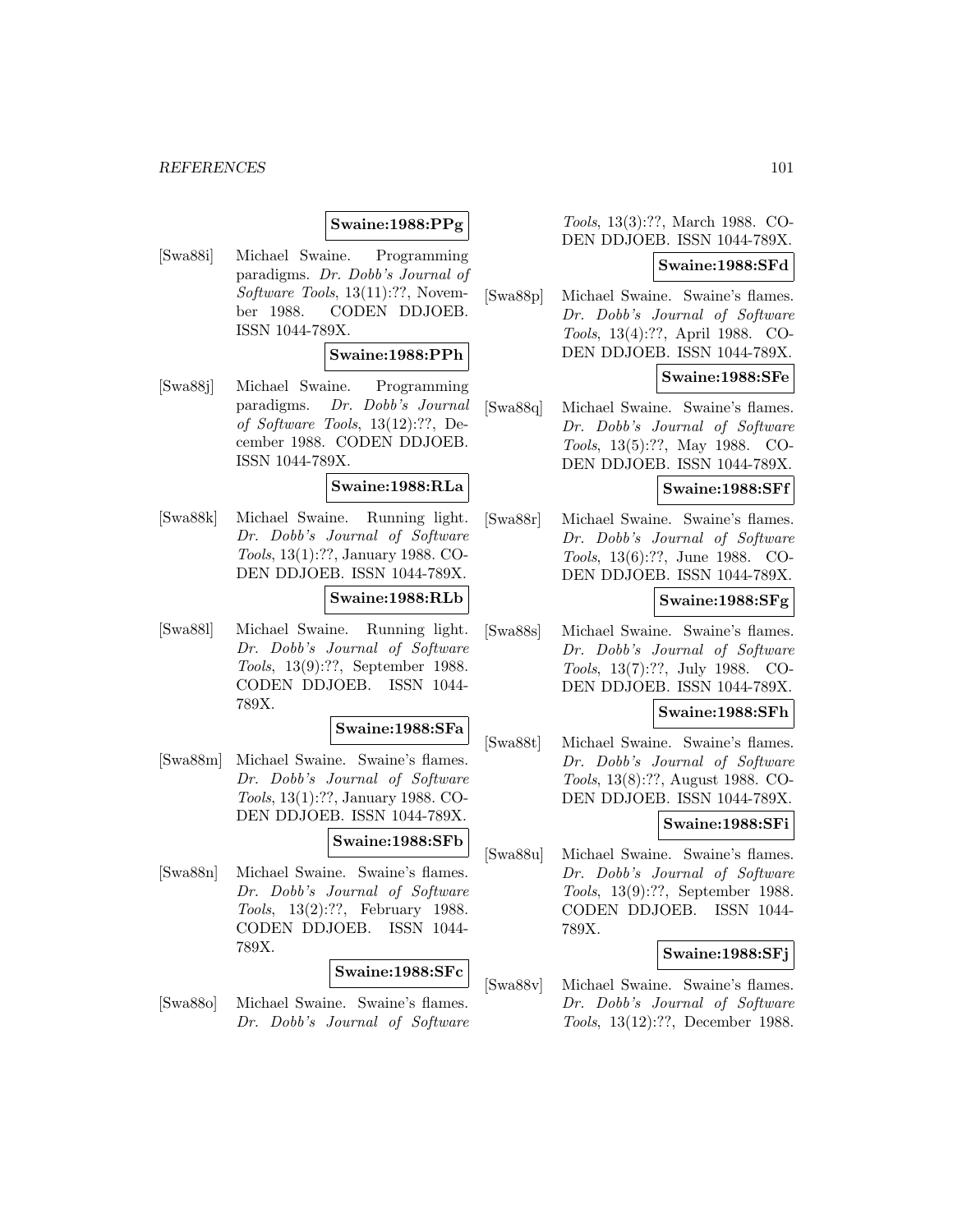CODEN DDJOEB. ISSN 1044- 789X.

## **Swaine:1989:TEN**

[Swa89a] M. Swaine. Two early neural net implementations. Dr. Dobb's Journal of Software Tools, 14(11): 124, 128–129, 131, November 1989. CODEN DDJOEB. ISSN 0888- 3076.

### **Swaine:1989:PPa**

[Swa89b] Michael Swaine. Programming paradigms. Dr. Dobb's Journal of Software Tools, 14(1):??, January 1989. CODEN DDJOEB. ISSN 1044-789X.

## **Swaine:1989:PPb**

[Swa89c] Michael Swaine. Programming paradigms. Dr. Dobb's Journal of Software Tools, 14(2):??, February 1989. CODEN DDJOEB. ISSN 1044-789X.

## **Swaine:1989:PPc**

[Swa89d] Michael Swaine. Programming paradigms. Dr. Dobb's Journal of Software Tools, 14(3):??, March 1989. CODEN DDJOEB. ISSN 1044-789X.

### **Swaine:1989:PPd**

[Swa89e] Michael Swaine. Programming paradigms. Dr. Dobb's Journal of Software Tools, 14(4):??, April 1989. CODEN DDJOEB. ISSN 1044-789X.

### **Swaine:1989:PPe**

[Swa89f] Michael Swaine. Programming paradigms. Dr. Dobb's Journal of Software Tools, 14(5):??, May 1989. CODEN DDJOEB. ISSN 1044-789X.

## **Swaine:1989:PPf**

[Swa89g] Michael Swaine. Programming paradigms. Dr. Dobb's Journal of Software Tools, 14(6):??, June 1989. CODEN DDJOEB. ISSN 1044-789X.

# **Swaine:1989:PPg**

[Swa89h] Michael Swaine. Programming paradigms. Dr. Dobb's Journal of Software Tools, 14(7):??, July 1989. CODEN DDJOEB. ISSN 1044-789X.

#### **Swaine:1989:PPh**

[Swa89i] Michael Swaine. Programming paradigms. Dr. Dobb's Journal of Software Tools, 14(8):??, August 1989. CODEN DDJOEB. ISSN 1044-789X.

## **Swaine:1989:PPi**

[Swa89j] Michael Swaine. Programming paradigms. Dr. Dobb's Journal of Software Tools, 14(9):??, September 1989. CODEN DDJOEB. ISSN 1044-789X.

### **Swaine:1989:PPj**

[Swa89k] Michael Swaine. Programming paradigms. Dr. Dobb's Journal of Software Tools, 14(10):??, October 1989. CODEN DDJOEB. ISSN 1044-789X.

### **Swaine:1989:PPk**

[Swa89l] Michael Swaine. Programming paradigms. Dr. Dobb's Journal of Software Tools, 14(11):??, November 1989. CODEN DDJOEB. ISSN 1044-789X.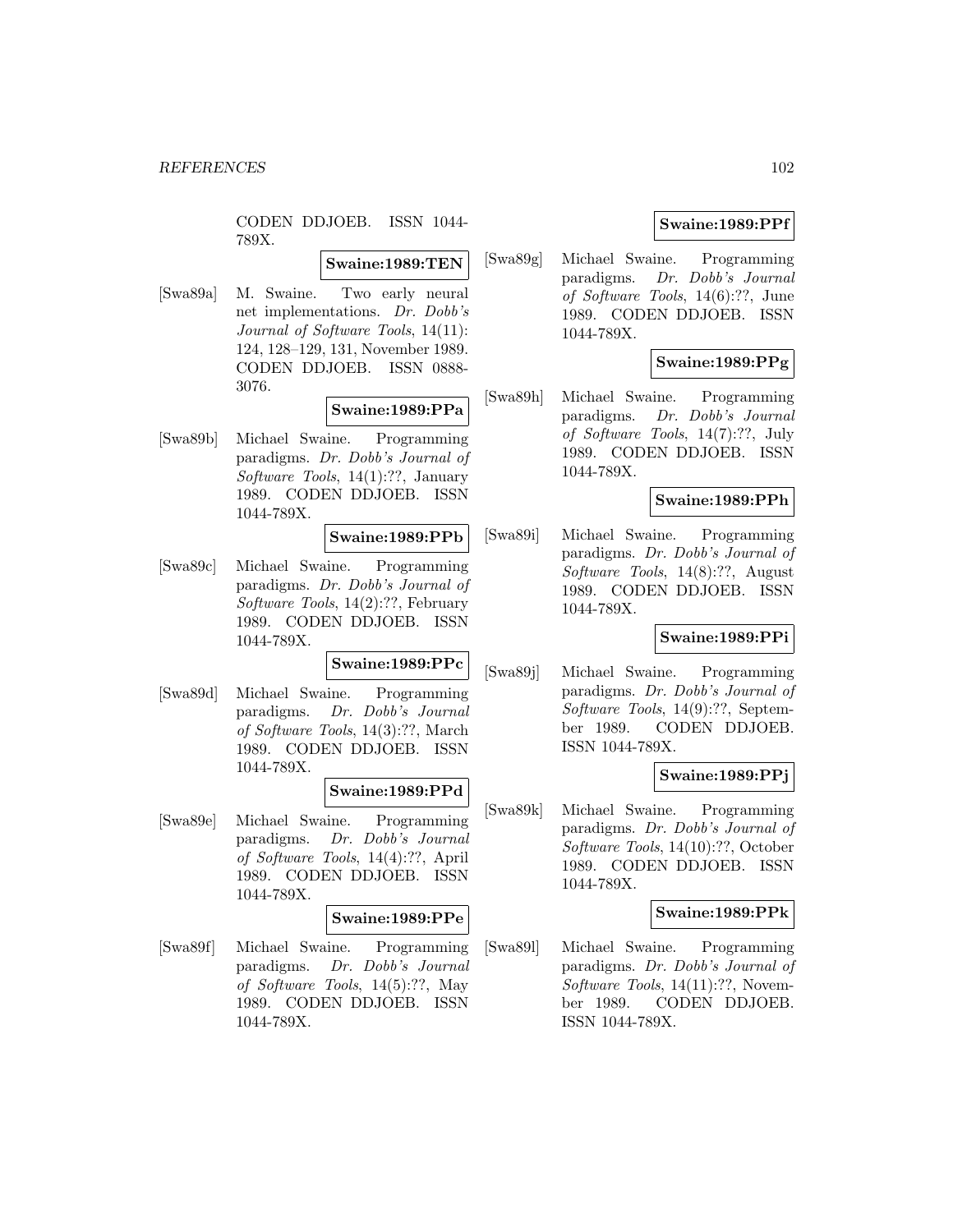# **Swaine:1989:PPl**

[Swa89m] Michael Swaine. Programming paradigms. Dr. Dobb's Journal of Software Tools, 14(12):??, December 1989. CODEN DDJOEB. ISSN 1044-789X.

## **Swaine:1989:SFa**

[Swa89n] Michael Swaine. Swaine's flames. Dr. Dobb's Journal of Software Tools, 14(1):??, January 1989. CO-DEN DDJOEB. ISSN 1044-789X.

## **Swaine:1989:SFb**

[Swa89o] Michael Swaine. Swaine's flames. Dr. Dobb's Journal of Software Tools, 14(2):??, February 1989. CODEN DDJOEB. ISSN 1044- 789X.

# **Swaine:1989:SFc**

[Swa89p] Michael Swaine. Swaine's flames. Dr. Dobb's Journal of Software Tools, 14(3):??, March 1989. CO-DEN DDJOEB. ISSN 1044-789X.

#### **Swaine:1989:SFd**

[Swa89q] Michael Swaine. Swaine's flames. Dr. Dobb's Journal of Software Tools, 14(4):??, April 1989. CO-DEN DDJOEB. ISSN 1044-789X.

### **Swaine:1989:SFe**

[Swa89r] Michael Swaine. Swaine's flames. Dr. Dobb's Journal of Software Tools, 14(5):??, May 1989. CO-DEN DDJOEB. ISSN 1044-789X.

#### **Swaine:1989:SFf**

[Swa89s] Michael Swaine. Swaine's flames. Dr. Dobb's Journal of Software Tools, 14(6):??, June 1989. CO-DEN DDJOEB. ISSN 1044-789X.

# **Swaine:1989:SFg**

[Swa89t] Michael Swaine. Swaine's flames. Dr. Dobb's Journal of Software Tools, 14(7):??, July 1989. CO-DEN DDJOEB. ISSN 1044-789X.

# **Swaine:1989:SFh**

[Swa89u] Michael Swaine. Swaine's flames. Dr. Dobb's Journal of Software Tools, 14(8):??, August 1989. CO-DEN DDJOEB. ISSN 1044-789X.

# **Swaine:1989:SFi**

[Swa89v] Michael Swaine. Swaine's flames. Dr. Dobb's Journal of Software Tools, 14(9):??, September 1989. CODEN DDJOEB. ISSN 1044- 789X.

# **Swaine:1989:SFj**

[Swa89w] Michael Swaine. Swaine's flames. Dr. Dobb's Journal of Software Tools, 14(10):??, October 1989. CODEN DDJOEB. ISSN 1044- 789X.

## **Swaine:1989:SFk**

[Swa89x] Michael Swaine. Swaine's flames. Dr. Dobb's Journal of Software Tools, 14(11):??, November 1989. CODEN DDJOEB. ISSN 1044- 789X.

### **Swaine:1989:SFl**

[Swa89y] Michael Swaine. Swaine's flames. Dr. Dobb's Journal of Software Tools, 14(12):??, December 1989. CODEN DDJOEB. ISSN 1044- 789X.

### **Swaine:19xx:RN**

[Swaxx] Michael Swaine. Reviews and notes. Dr. Dobb's Journal of Software Tools, ??(??):??, ???? 19xx.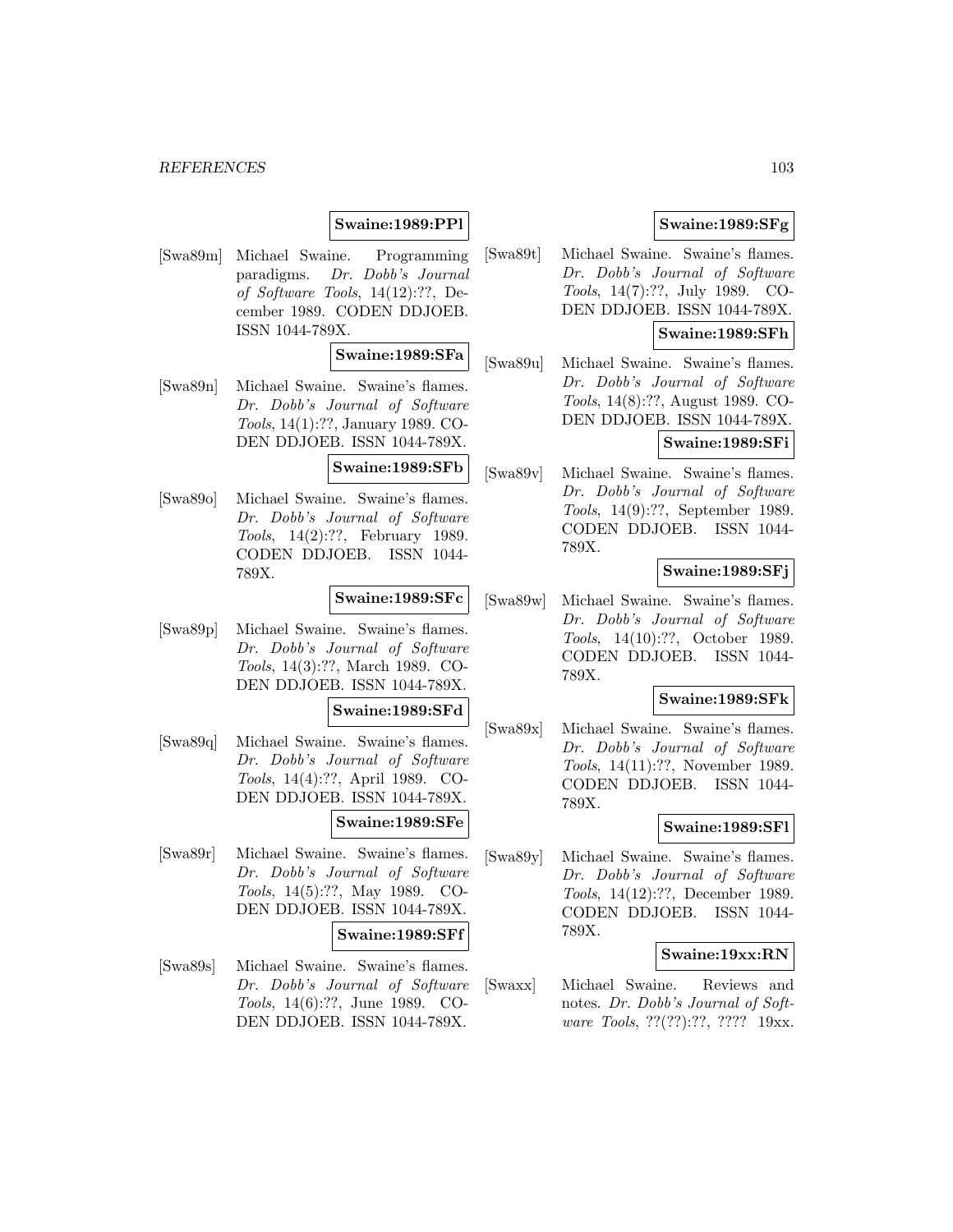CODEN DDJOEB. ISSN 1044- 789X.

## **Takara:1984:PDU**

[Tak84] Ken Takara. Program design using pseudocode. Dr. Dobb's Journal of Software Tools, 9(3):70–77, March 1984. CODEN DDJOEB. ISSN 1044-789X.

## **Tan:1983:IST**

[Tan83] B. T. G. Tan. Instructions of the 6800 and 6502 SBC TSX and TXS. Dr. Dobb's Journal of Software Tools, 8(5):67–??, May 1983. CODEN DDJOEB. ISSN 1044- 789X.

# **Taylor:1982:CRG**

[Tay82] Jeffrey L. Taylor. Cross-reference generator in C — A program conversion aid. Dr. Dobb's Journal of Software Tools, 7(6):50–??, June 1982. CODEN DDJOEB. ISSN 1044-789X.

# **Taylor:1983:SRF**

[Tay83] Robert Taylor. SEND and RCV: A Forth implementation of the XMODEM protocol. Dr. Dobb's Journal of Software Tools, 8(9): 66–??, September 1983. CODEN DDJOEB. ISSN 1044-789X.

# **Thomas:1989:SCP**

[TB89] David Thomas and Randolph Best. Smalltalk  $+$  C: the power of two. Dr. Dobb's Journal of Software Tools, 14(8):16–18, 94– 98, 100, August 1989. CODEN DDJOEB. ISSN 0888-3076.

# **Tello:1987:AIa**

[Tel87a] Ernest R. Tello. Artificial intelligence. Dr. Dobb's Journal of Software Tools, 12(2):??, February 1987. CODEN DDJOEB. ISSN 1044-789X.

# **Tello:1987:AIb**

[Tel87b] Ernest R. Tello. Artificial intelligence. Dr. Dobb's Journal of Software Tools, 12(3):??, March 1987. CODEN DDJOEB. ISSN 1044- 789X.

# **Tello:1987:AIc**

[Tel87c] Ernest R. Tello. Artificial intelligence. Dr. Dobb's Journal of Software Tools, 12(4):??, April 1987. CODEN DDJOEB. ISSN 1044- 789X.

# **Tello:1987:AId**

[Tel87d] Ernest R. Tello. Artificial intelligence. Dr. Dobb's Journal of Software Tools, 12(5):??, May 1987. CODEN DDJOEB. ISSN 1044- 789X.

## **Tello:1987:AIe**

[Tel87e] Ernest R. Tello. Artificial intelligence. Dr. Dobb's Journal of Software Tools, 12(6):??, June 1987. CODEN DDJOEB. ISSN 1044- 789X.

## **Tello:1987:AIf**

[Tel87f] Ernest R. Tello. Artificial intelligence. Dr. Dobb's Journal of Software Tools, 12(7):??, July 1987. CODEN DDJOEB. ISSN 1044- 789X.

### **Tello:1987:AIg**

[Tel87g] Ernest R. Tello. Artificial intelligence. Dr. Dobb's Journal of Software Tools, 12(8):??, August 1987. CODEN DDJOEB. ISSN 1044- 789X.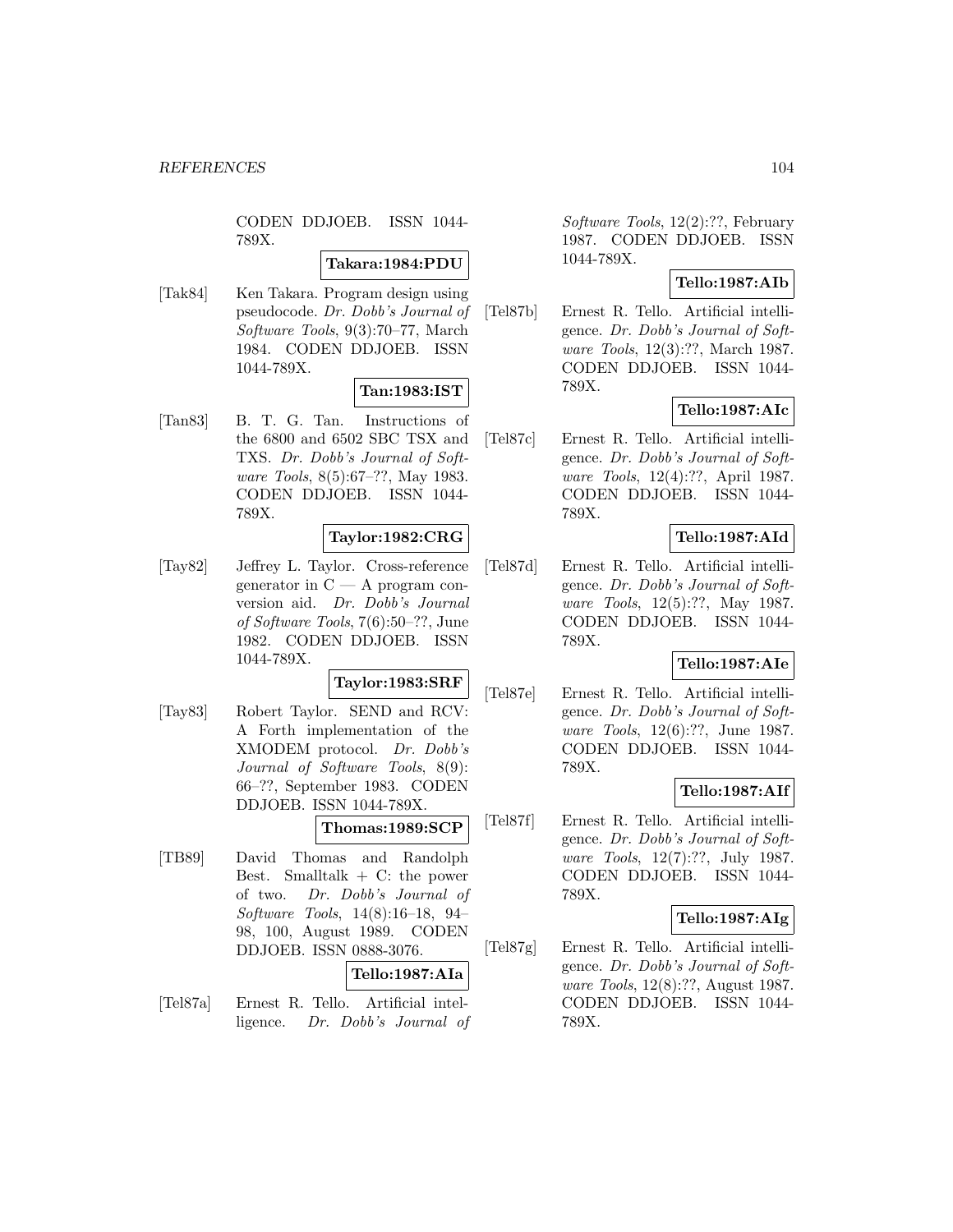# **Tello:1987:AIh**

[Tel87h] Ernest R. Tello. Artificial intelligence. Dr. Dobb's Journal of Software Tools, 12(9):??, September 1987. CODEN DDJOEB. ISSN 1044-789X.

# **Tello:1987:AIi**

[Tel87i] Ernest R. Tello. Artificial intelligence. Dr. Dobb's Journal of Software Tools, 12(11):??, November 1987. CODEN DDJOEB. ISSN 1044-789X.

# **Tello:1987:AIX**

[Tel87j] Ernest R. Tello. Artificial intelligence: the Xerox 1186 Lisp Machine. Dr. Dobb's Journal of Software Tools, 12(7):118, 120– 122, 124–125, July 1987. CODEN DDJOEB. ISSN 0888-3076.

#### **Tello:1987:OLP**

[Tel87k] Ernest R. Tello. Object-oriented Lisp on PCs. Dr. Dobb's Journal of Software Tools, 12(5):132– 134, 136, May 1987. CODEN DDJOEB. ISSN 0888-3076.

### **Tello:1987:OP**

[Tel87l] Ernest R. Tello. Object-oriented programming. Dr. Dobb's Journal of Software Tools, 12(3):126, 128– 129, 132–134, March 1987. CO-DEN DDJOEB. ISSN 0888-3076.

## **Tello:1987:OPS**

[Tel87m] Ernest R. Tello. Object-oriented programming in SCOOPS. Dr. Dobb's Journal of Software Tools, 12(6):116–117, 98–99, June 1987. CODEN DDJOEB. ISSN 0888- 3076.

# **Tello:1988:TP**

[Tel88a] E. Tello. Turbo Prolog 2.0. Dr. Dobb's Journal of Software Tools, 13(10):54–55, October 1988. CO-DEN DDJOEB. ISSN 0888-3076.

# **Tello:1988:CC**

[Tel88b] E. R. Tello. A class-ier C. Dr. Dobb's Journal of Software Tools, 13(12):74–78, December 1988. CO-DEN DDJOEB. ISSN 0888-3076.

# **Tello:1988:OOL**

[Tel88c] E. R. Tello. Objective-C (objectoriented language). Dr. Dobb's Journal of Software Tools, 13(8): 56–58, 60, 63, 65–66, 69, August 1988. CODEN DDJOEB. ISSN 0888-3076.

# **Tello:1988:AI**

[Tel88d] Ernest R. Tello. Artificial intelligence. Dr. Dobb's Journal of Software Tools, 13(1):??, January 1988. CODEN DDJOEB. ISSN 1044-789X.

## **Tello:19xx:R**

[Telxx] Ernest R. Tello. Reviews. Dr. Dobb's Journal of Software Tools, ??(??):??, ???? 19xx. CODEN DDJOEB. ISSN 1044-789X.

## **Thomas:1984:SGM**

[TF84] John Thomas and Guy Fletcher. Scistar: Greek and math symbols with Wordstar. Dr. Dobb's Journal of Software Tools, 9(8):26–29, August 1984. CODEN DDJOEB. ISSN 1044-789X.

## **Thomas:1986:SDE**

[Tho86] John A. Thomas. Survey of data encryption in DOL. Dr.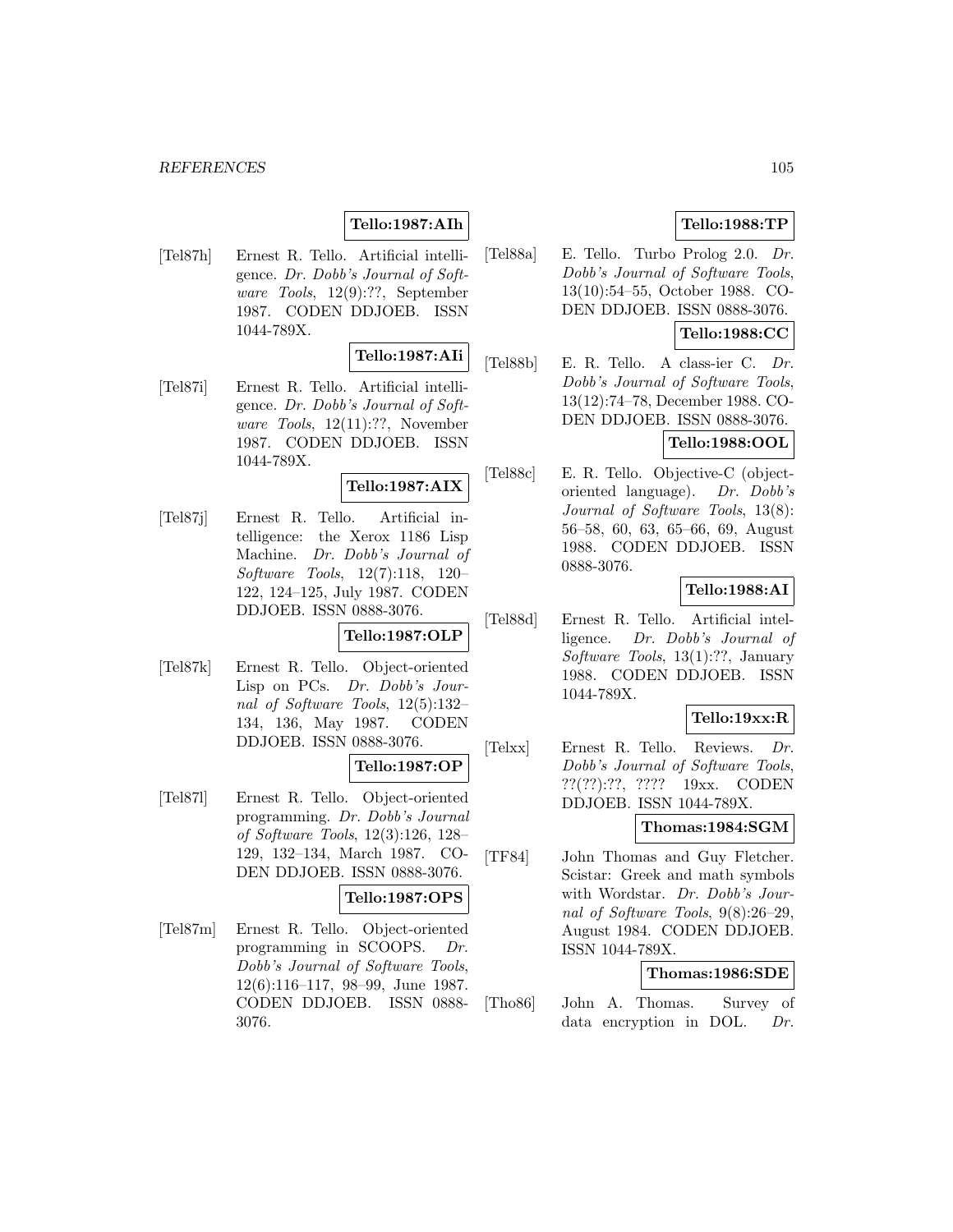Dobb's Journal of Software Tools, 11(6):16–??, June 1986. CODEN DDJOEB. ISSN 1044-789X.

# **Thomas:1987:RL**

[Tho87] Levi Thomas. Running light. Dr. Dobb's Journal of Software Tools, 12(6):??, June 1987. CODEN DDJOEB. ISSN 1044-789X.

# **Thomson:1989:UEM**

[Tho89] Paul Thomson. Using extended memory on the PC AT. Dr. Dobb's Journal of Software Tools, 14(1): 106, 108, 119, January 1989. CO-DEN DDJOEB. ISSN 0888-3076.

## **Tichenor:1988:VAC**

[Tic88] Mark Tichenor. Virtual arrays in C. Dr. Dobb's Journal of Software Tools, 13(5):46–??, May 1988. CO-DEN DDJOEB. ISSN 1044-789X.

## **Tilton:1985:ZAL**

[Til85] David S. Tilton. Z80 assembly language riddle in DDC. Dr. Dobb's Journal of Software Tools, 10(1): 17–??, January 1985. CODEN DDJOEB. ISSN 1044-789X.

# **Ting:1982:FDF**

[Tin82] C. H. Ting. Formal definition of FORTH. Dr. Dobb's Journal of Software Tools, 7(2):19–??, February 1982. CODEN DDJOEB. ISSN 1044-789X.

# **Ting:1983:GF**

[Tin83] C. H. Ting. GO in Forth. Dr. Dobb's Journal of Software Tools, 8(9):54–56, 59–60, September 1983. CODEN DDJOEB. ISSN 1044-789X.

# **Tonkin:1988:GB**

[Ton88a] Bruce W. Tonkin. Getting down to BASICS. Dr. Dobb's Journal of Software Tools, 13(7):52–??, July 1988. CODEN DDJOEB. ISSN 1044-789X.

# **Tonkin:1988:IEB**

[Ton88b] Bruce W. Tonkin. Inserting elements into a Basic integer array. Dr. Dobb's Journal of Software Tools, 13(11):66–67, November 1988. CODEN DDJOEB. ISSN 0888-3076.

# **Tonkin:1989:LDP**

[Ton89a] Bruce W. Tonkin. Languageindependent dynamic pseudostructures. Dr. Dobb's Journal of Software Tools, 14(5):39–48, 94– 96, May 1989. CODEN DDJOEB. ISSN 0888-3076.

## **Tonkin:1989:PLB**

[Ton89b] Bruce W. Tonkin. PDQ: Less baggage faster code [review]. Dr. Dobb's Journal of Software Tools, 14(12):88, 90, 92–94, December 1989. CODEN DDJOEB. ISSN 1044-789X.

## **Tonkin:1989:QPC**

[Ton89c] Bruce W. Tonkin. QuickPak professional from crescent software [review] in ER. Dr. Dobb's Journal of Software Tools, 14(4):96–??, April 1989. CODEN DDJOEB. ISSN 1044-789X.

## **Trask:1985:RBV**

[Tra85] Matthew Trask. Review of Better-BASIC version 1.1 from Summit Software. Dr. Dobb's Journal of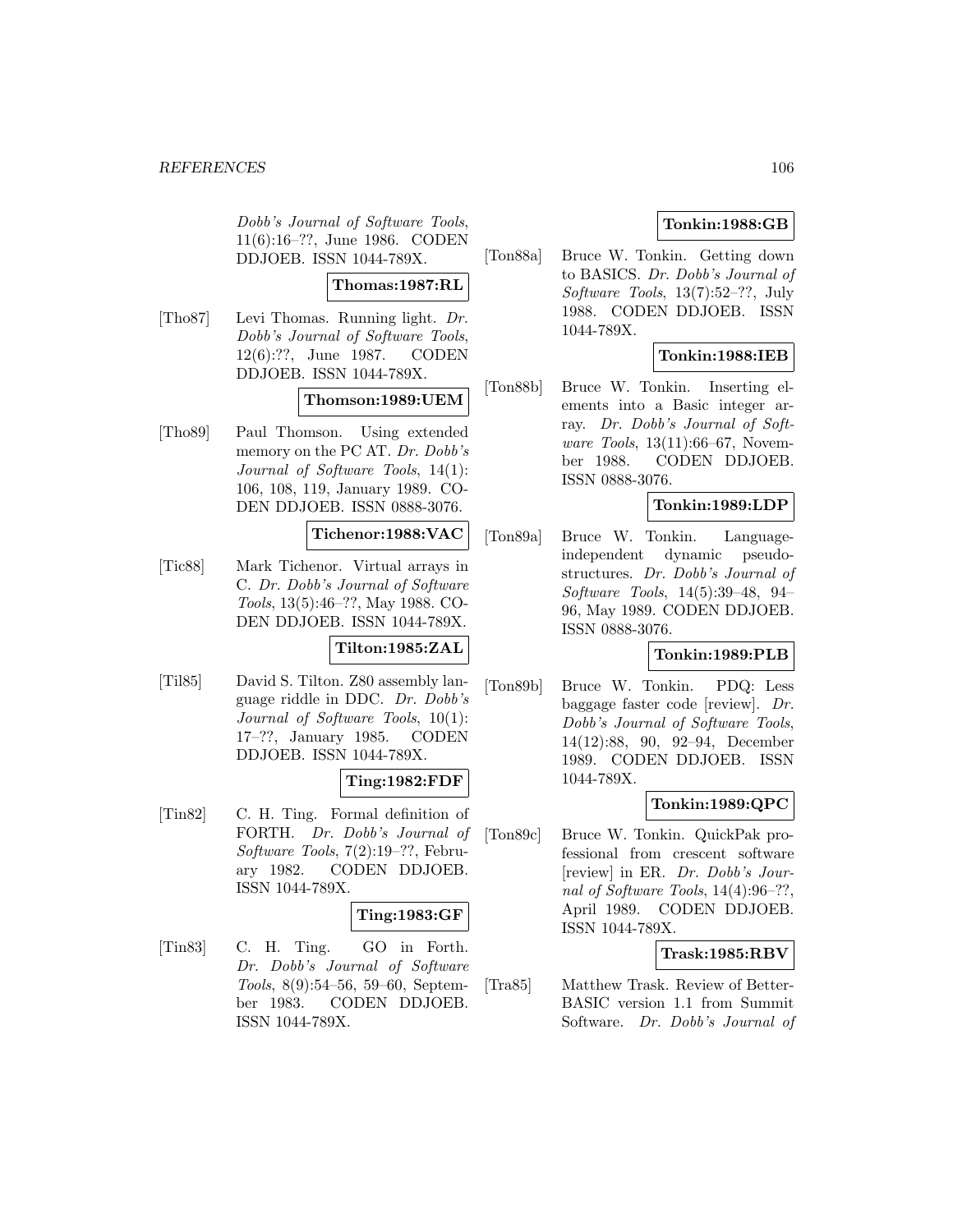Software Tools, 10(5):108–??, May 1985. CODEN DDJOEB. ISSN 1044-789X.

## **Tracy:1987:FCa**

[Tra87a] Martin Tracy. The Forth column. Dr. Dobb's Journal of Software Tools, 12(10):??, October 1987. CODEN DDJOEB. ISSN 1044- 789X.

# **Tracy:1987:FCb**

[Tra87b] Martin Tracy. The Forth column. Dr. Dobb's Journal of Software Tools, 12(12):??, December 1987. CODEN DDJOEB. ISSN 1044- 789X.

## **Tracy:1987:FSP**

[Tra87c] Martin Tracy. A Forth standard prelude. Dr. Dobb's Journal of Software Tools, 12(10):40–??, October 1987. CODEN DDJOEB. ISSN 0888-3076.

## **Tracy:1988:MRC**

[Tra88a] M. Tracy. More real-time connections (Forth). Dr. Dobb's Journal of Software Tools, 13(8):114, 116–118, August 1988. CODEN DDJOEB. ISSN 0888-3076.

## **Tracy:1988:FCa**

[Tra88b] Martin Tracy. The Forth column. Dr. Dobb's Journal of Software Tools, 13(2):??, February 1988. CODEN DDJOEB. ISSN 1044- 789X.

#### **Tracy:1988:FCb**

[Tra88c] Martin Tracy. The Forth column. Dr. Dobb's Journal of Software Tools, 13(4):??, April 1988. CO-DEN DDJOEB. ISSN 1044-789X.

# **Tracy:1988:FCc**

[Tra88d] Martin Tracy. The Forth column. Dr. Dobb's Journal of Software Tools, 13(6):??, June 1988. CO-DEN DDJOEB. ISSN 1044-789X.

# **Tracy:1988:FCd**

[Tra88e] Martin Tracy. The Forth column. Dr. Dobb's Journal of Software Tools, 13(8):??, August 1988. CO-DEN DDJOEB. ISSN 1044-789X.

## **Tracy:1988:FCe**

[Tra88f] Martin Tracy. The Forth column. Dr. Dobb's Journal of Software Tools, 13(10):??, October 1988. CODEN DDJOEB. ISSN 1044- 789X.

# **Thersites:1984:IKE**

[TT84a] Joan Thersites and John A. Thomas. An infinite key encryption system. Dr. Dobb's Journal of Software Tools, 9(8):44–??, August 1984. CODEN DDJOEB. ISSN 1044-789X.

## **Thomas:1984:IKE**

[TT84b] John A. Thomas and Joan Thersites. Infinite key encryption system. Dr. Dobb's Journal of Soft*ware Tools*,  $9(8):44-??$ , August 1984. CODEN DDJOEB. ISSN 1044-789X.

### **Thomas:1986:CBP**

[TT86] Levi Thomas and Nicholas Turner. The CompuServe B protocol: A better way to send files. Dr. Dobb's Journal of Software Tools, 11(6): 38–40, 90, 92, 94–99, June 1986. CODEN DDJOEB. ISSN 1044- 789X.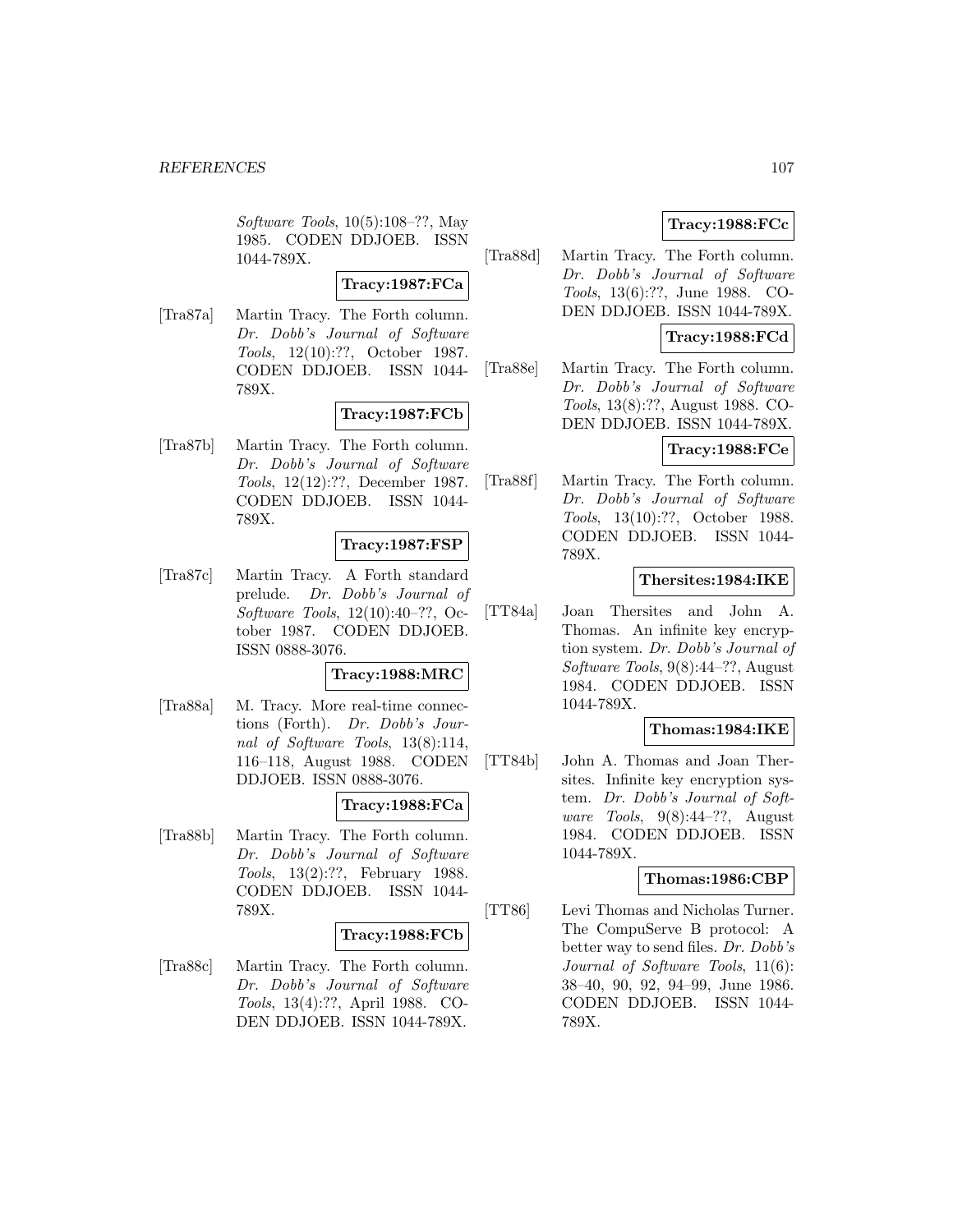## **Thomas:1987:TEM**

[TT87] Levi Thomas and Nicholas Turner. Text editors: In matters of taste .... Dr. Dobb's Journal of Software Tools, 12(2):16–??, February 1987. CODEN DDJOEB. ISSN 1044-789X.

## **Thompson:1988:TKB**

[TT88] Bill Thompson and Beverly Thompson. Topics in knowledgebased languages. Dr. Dobb's Journal of Software Tools, 13(4):40–42, 43, 45, 47, 49, April 1988. CODEN DDJOEB. ISSN 1044-789X.

## **Turner:1986:CCM**

[Tur86a] Nicholas Turner. Code compression with mini-interpreters in TRTA. Dr. Dobb's Journal of Software Tools, 11(5):110–??, May 1986. CODEN DDJOEB. ISSN 1044-789X.

# **Turner:1986:Ea**

[Tur86b] Nicholas Turner. Editorial. Dr. Dobb's Journal of Software Tools, 11(5):??, May 1986. CODEN DDJOEB. ISSN 1044-789X.

# **Turner:1986:Eb**

[Tur86c] Nicholas Turner. Editorial. Dr. Dobb's Journal of Software Tools, 11(6):??, June 1986. CODEN DDJOEB. ISSN 1044-789X.

### **Turner:1986:Ec**

[Tur86d] Nicholas Turner. Editorial. Dr. Dobb's Journal of Software Tools, 11(7):??, July 1986. CODEN DDJOEB. ISSN 1044-789X.

# **Turner:1986:RLa**

[Tur86e] Nicholas Turner. Running light. Dr. Dobb's Journal of Software Tools, 11(8):??, August 1986. CO-DEN DDJOEB. ISSN 1044-789X.

# **Turner:1986:RLb**

[Tur86f] Nicholas Turner. Running light. Dr. Dobb's Journal of Software Tools, 11(9):??, September 1986. CODEN DDJOEB. ISSN 1044- 789X.

## **Turner:1986:RLc**

[Tur86g] Nicholas Turner. Running light. Dr. Dobb's Journal of Software Tools, 11(10):??, October 1986. CODEN DDJOEB. ISSN 1044- 789X.

## **Turner:1986:RLd**

[Tur86h] Nicholas Turner. Running light. Dr. Dobb's Journal of Software Tools, 11(11):??, November 1986. CODEN DDJOEB. ISSN 1044- 789X.

## **Turner:1986:RLe**

[Tur86i] Nicholas Turner. Running light. Dr. Dobb's Journal of Software Tools, 11(12):??, December 1986. CODEN DDJOEB. ISSN 1044- 789X.

### **Turner:1986:SMO**

[Tur86j] Nicholas Turner. A simple multitasking operating system for realtime applications. Dr. Dobb's Journal of Software Tools, 11(1): 44–??, January 1986. CODEN DDJOEB. ISSN 1044-789X.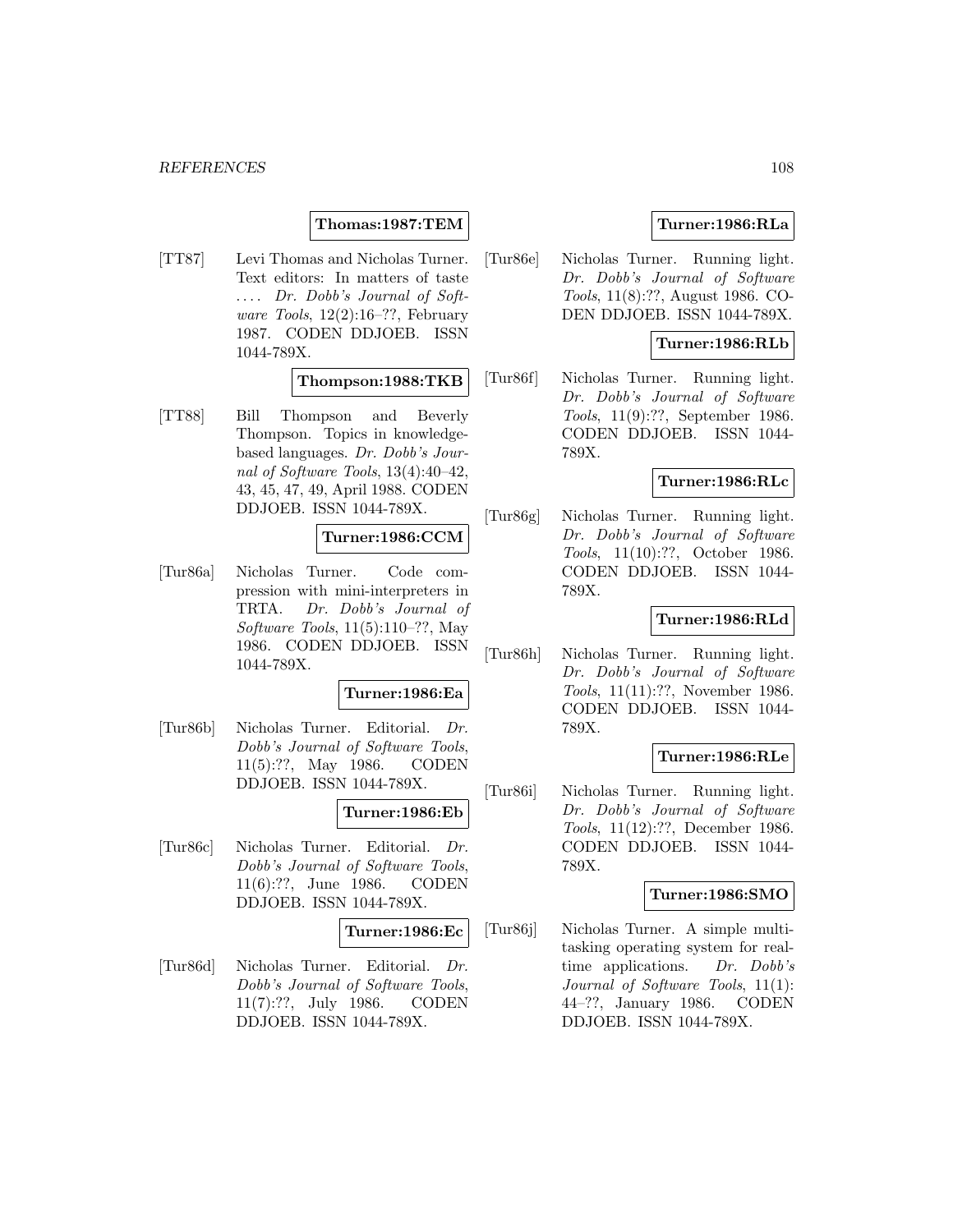### **Turner:1987:CWT**

[Tur87a] Nicholas Turner. 680XX computers: Where are they going? Dr. Dobb's Journal of Software Tools, 12(1):16–18, January 1987. CO-DEN DDJOEB. ISSN 0888-3076.

#### **Turner:1987:EIL**

[Tur87b] Nicholas Turner. 680xx experimental interpreted language proposal in TRTA. Dr. Dobb's Journal of Software Tools, 12(1): 126–??, January 1987. CODEN DDJOEB. ISSN 1044-789X.

### **Turner:1987:RLa**

[Tur87c] Nicholas Turner. Running light. Dr. Dobb's Journal of Software Tools, 12(1):??, January 1987. CO-DEN DDJOEB. ISSN 1044-789X.

**Turner:1987:RLb**

[Tur87d] Nicholas Turner. Running light. Dr. Dobb's Journal of Software Tools, 12(2):??, February 1987. CODEN DDJOEB. ISSN 1044- 789X.

#### **Turner:1987:RLc**

[Tur87e] Nicholas Turner. Running light. Dr. Dobb's Journal of Software Tools, 12(3):??, March 1987. CO-DEN DDJOEB. ISSN 1044-789X.

### **Turner:1987:RLd**

[Tur87f] Nicholas Turner. Running light. Dr. Dobb's Journal of Software Tools, 12(4):??, April 1987. CO-DEN DDJOEB. ISSN 1044-789X.

#### **Turner:1989:MWH**

[Tur89] Kenneth Turner. Modifying WizardCopy for hard disks [sidebar]

in "WizardCopy for fast Backups" (D. Gaspar). Dr. Dobb's Journal of Software Tools, 14(??):45– ??, ???? 1989. CODEN DDJOEB. ISSN 1044-789X.

## **Ullman:1984:FHT**

[Ull84] Ronald Ullman. Fast Hartley transform [letter]. Dr. Dobb's Journal of Software Tools, 9(12): 8–??, December 1984. CODEN DDJOEB. ISSN 1044-789X.

### **Unger:1985:RAP**

[Ung85] Stefan H. Unger. Review of APL\*PLUS/PC version 3.1. Dr. Dobb's Journal of Software Tools, 10(1):88–??, January 1985. CO-DEN DDJOEB. ISSN 1044-789X.

## **Upstill:1988:PCG**

[Ups88] Steve Upstill. Photorealism in computer graphics. Dr. Dobb's Journal of Software Tools, 13(11): 18–30, November 1988. CODEN DDJOEB. ISSN 0888-3076.

**Valdes:19xx:IIOb**

[Valxxa] Ray Valdés. Implementing interoperable objects. Dr. Dobb's Journal of Software Tools, ??(??):62– ??, ???? 19xx. CODEN DDJOEB. ISSN 1044-789X.

## **Valdes:19xx:IIOa**

[Valxxb] Ray Valdés. Introducing interoperable objects. Dr. Dobb's Journal of Software Tools, ??(??):4–??, ???? 19xx. CODEN DDJOEB. ISSN 1044-789X.

#### **Valdes:19xx:R**

[Valxxc] Ray Valdés. Reviews. Dr. Dobb's Journal of Software Tools, ??(??):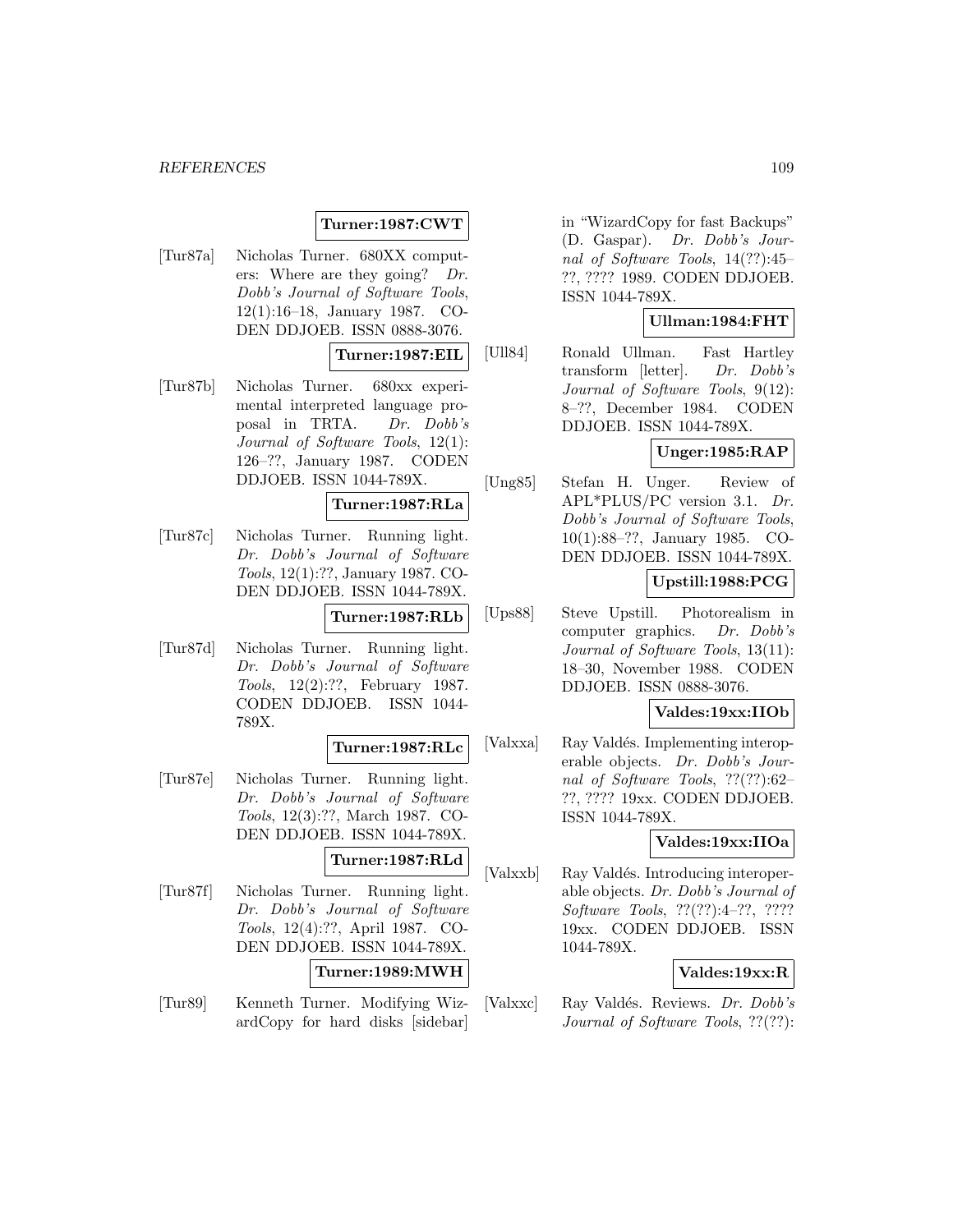??, ???? 19xx. CODEN DDJOEB. ISSN 1044-789X.

## **VanZandt:1982:MAS**

[Van82] James R. Van Zandt. Modifications and additions to small C compiler [letter]. Dr. Dobb's Journal of Software Tools, 7(10):6–??, October 1982. CODEN DDJOEB. ISSN 1044-789X.

**Varhol:19xx:R**

[Varxx] Peter D. Varhol. Reviews. Dr. Dobb's Journal of Software Tools, ??(??):??, ???? 19xx. CODEN DDJOEB. ISSN 1044-789X.

## **Vasile:1984:AF**

[Vas84] Eddy Vasile. The accent finder. Dr. Dobb's Journal of Software Tools, 9(5):82–86, 88–96, May 1984. CODEN DDJOEB. ISSN 1044-789X.

## **Vose:1988:RTA**

[Vos88] G. Michael Vose. OS/2's a realtime alternative. Dr. Dobb's Journal of Software Tools, 13(6):42–??, June 1988. CODEN DDJOEB. ISSN 1044-789X.

#### **Vose:1989:BA**

[VW89] G. Michael Vose and David Weil. A benchmark apologia. Dr. Dobb's Journal of Software Tools, 14(2): 36–38, 40, 43, February 1989. CO-DEN DDJOEB. ISSN 0888-3076.

#### **Walker:1986:DAM**

[WA86] Bill Walker and Stephen Alexander. Data abstraction with Modula-2. Dr. Dobb's Journal of Software Tools, 11(2):62–64, 94, 95, February 1986. CODEN DDJOEB. ISSN 1044-789X.

## **Walworth:1984:VUI**

[Wal84] Alan Walworth. Varieties of Unix — an introductory guide to microcomputer Unixes. Dr. Dobb's Journal of Software Tools, 9(12): 24–32, 34–37, December 1984. CO-DEN DDJOEB. ISSN 1044-789X.

## **Walsh:1985:MBS**

[Wal85] Dale Walsh. Modems: 2400 bit/sec and beyond. Dr. Dobb's Journal of Software Tools, 10(6):56–??, June 1985. CODEN DDJOEB. ISSN 1044-789X.

## **Ward:1984:GRC**

[War84] Terry A. Ward. A guide to resources for the C programmer. Dr. Dobb's Journal of Software Tools, 9(11):74–78, 80–82, 84–86, November 1984. CODEN DDJOEB. ISSN 1044-789X.

### **Ward:1985:MPS**

[War85] Terry A. Ward. Monty plays Scrabble: Issues in human factors engineering. Dr. Dobb's Journal of Software Tools, 10(4):18–??, April 1985. CODEN DDJOEB. ISSN 1044-789X.

## **Watson:1983:RCS**

[Wat83] Trina Watson. Review of Crunchers-21 — Simple Games for the Timex/Sinclair 1000 2x, by Yin Chiu and Henry Mullish. Dr. Dobb's Journal of Software Tools, 8(2):67–??, February 1983. CO-DEN DDJOEB. ISSN 1044-789X.

## **Waters:1989:OCM**

[Wat89a] Bryan Waters. Object C and the Macintosh control panel. Dr.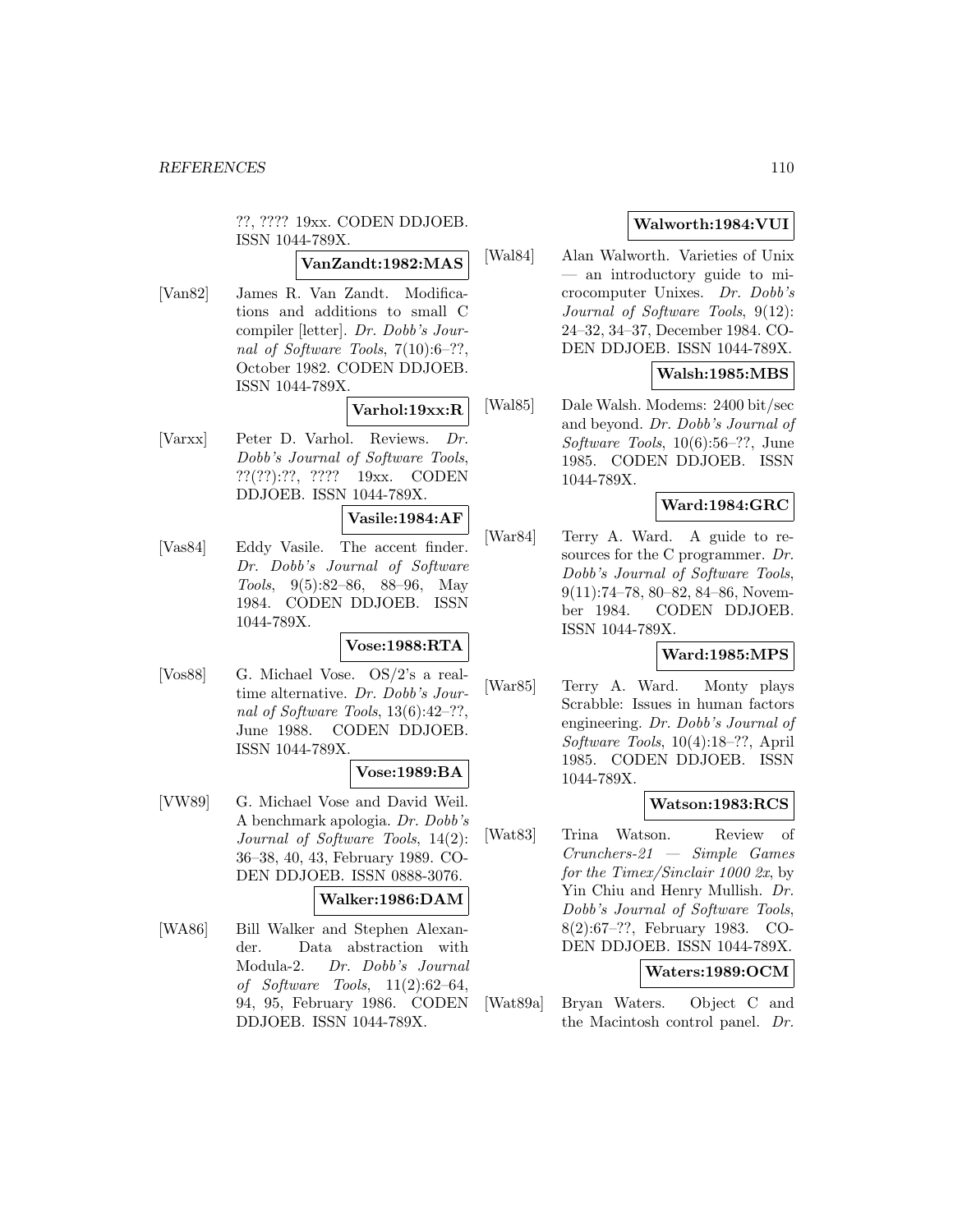Dobb's Journal of Software Tools, 14(??):51–??, ???? 1989. CODEN DDJOEB. ISSN 1044-789X.

**Waters:1989:WMD**

[Wat89b] Bryan Waters. Writing Macintosh device drivers. Dr. Dobb's Journal of Software Tools, 14(??):37– ??, ???? 1989. CODEN DDJOEB. ISSN 1044-789X.

## **Weiger:1983:LCF**

[Wei83] Wendy Weiger. Linking CP/M functions to your high-level program. Dr. Dobb's Journal of Software Tools, 8(2):32–42, 44– 54, February 1983. CODEN DDJOEB. ISSN 1044-789X.

## **Weissman:1986:SME**

[Wei86] Gregg Weissman. Speeding MS DOS execution. Dr. Dobb's Journal of Software Tools, 11(3):44–??, March 1986. CODEN DDJOEB. ISSN 1044-789X.

## **Weiskamp:1989:RCE**

[Wei89] Keith Weiskamp. Review of "C"erious toolkit from TSR systems ltd. in ER. Dr. Dobb's Journal of Software Tools, 14(4):92–??, April 1989. CODEN DDJOEB. ISSN 1044-789X.

#### **Weiskamp:1989:IE**

[WH89] Keith Weiskamp and Loren Heiny. An icon editor. Dr. Dobb's Journal of Software Tools, 14(7):24–33, 84– 88, July 1989. CODEN DDJOEB. ISSN 0888-3076.

#### **Wharton:1983:DCM**

[Wha83] John H. Wharton. In defense of  $CP/M$  plus [letter]. Dr. Dobb's Journal of Software Tools, 8(9): 10–??, September 1983. CODEN DDJOEB. ISSN 1044-789X.

# **White:1987:CID**

[Whi87] Ronald G. White. Compressing image data with quadtrees. Dr. Dobb's Journal of Software Tools, 12(3):16–??, March 1987. CODEN DDJOEB. ISSN 0888-3076.

## **White:1989:HD**

[Whi89] Benjamin White. Hamming-Code decoding. Dr. Dobb's Journal of Software Tools, 14(10):52, 54, 56, October 1989. CODEN DDJOEB. ISSN 0888-3076.

### **Wiesenberg:1982:Ia**

[Wie82a] Michael Wiesenberg. Of interest. Dr. Dobb's Journal of Software Tools, 7(5):??, May 1982. CODEN DDJOEB. ISSN 1044-789X.

#### **Wiesenberg:1982:Ib**

[Wie82b] Michael Wiesenberg. Of interest. Dr. Dobb's Journal of Software Tools, 7(6):??, June 1982. CODEN DDJOEB. ISSN 1044-789X.

### **Wiesenberg:1982:Ic**

[Wie82c] Michael Wiesenberg. Of interest. Dr. Dobb's Journal of Software Tools, 7(7):??, July 1982. CODEN DDJOEB. ISSN 1044-789X.

### **Wiesenberg:1982:Id**

[Wie82d] Michael Wiesenberg. Of interest. Dr. Dobb's Journal of Software Tools, 7(9):??, September 1982. CODEN DDJOEB. ISSN 1044- 789X.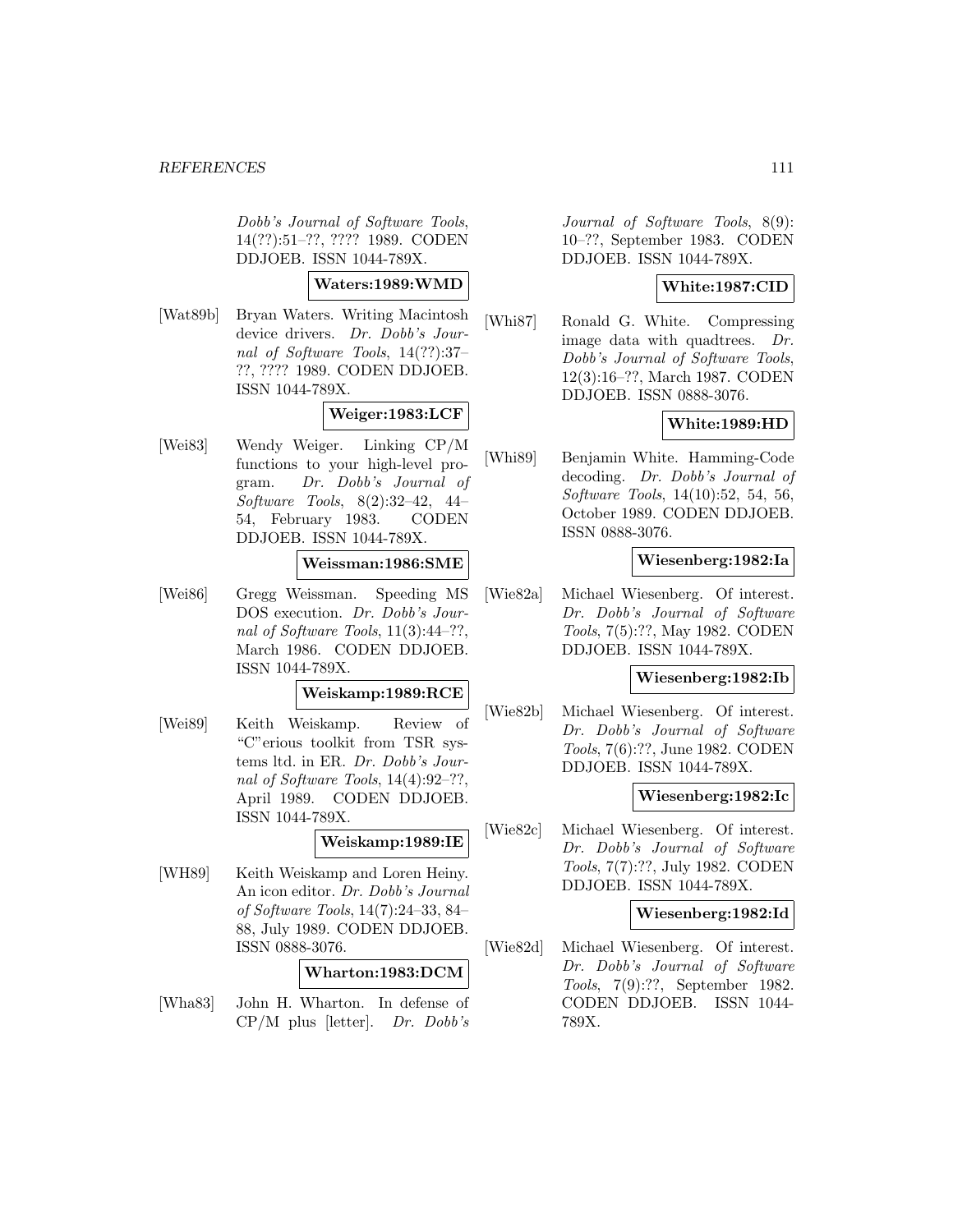### **Wiesenberg:1982:Ie**

[Wie82e] Michael Wiesenberg. Of interest. Dr. Dobb's Journal of Software Tools, 7(10):??, October 1982. CO-DEN DDJOEB. ISSN 1044-789X.

### **Wiesenberg:1982:If**

[Wie82f] Michael Wiesenberg. Of interest. Dr. Dobb's Journal of Software Tools, 7(11):??, November 1982. CODEN DDJOEB. ISSN 1044- 789X.

#### **Wiesenberg:1982:Ig**

[Wie82g] Michael Wiesenberg. Of interest. Dr. Dobb's Journal of Software Tools, 7(12):??, December 1982. CODEN DDJOEB. ISSN 1044- 789X.

#### **Wiesenberg:1983:Ia**

[Wie83a] Michael Wiesenberg. Of interest. Dr. Dobb's Journal of Software Tools, 8(1):??, January 1983. CODEN DDJOEB. ISSN 1044- 789X.

#### **Wiesenberg:1983:Ib**

[Wie83b] Michael Wiesenberg. Of interest. Dr. Dobb's Journal of Software Tools, 8(2):??, February 1983. CO-DEN DDJOEB. ISSN 1044-789X.

## **Wiesenberg:1983:Ic**

[Wie83c] Michael Wiesenberg. Of interest. Dr. Dobb's Journal of Software Tools, 8(3):??, March 1983. CODEN DDJOEB. ISSN 1044- 789X.

#### **Wiesenberg:1983:Id**

[Wie83d] Michael Wiesenberg. Of interest. Dr. Dobb's Journal of Software

Tools, 8(4):??, April 1983. CO-DEN DDJOEB. ISSN 1044-789X.

#### **Wiesenberg:1983:Ie**

[Wie83e] Michael Wiesenberg. Of interest. Dr. Dobb's Journal of Software Tools, 8(5):??, May 1983. CODEN DDJOEB. ISSN 1044-789X.

### **Wiesenberg:1983:If**

[Wie83f] Michael Wiesenberg. Of interest. Dr. Dobb's Journal of Software Tools, 8(6):??, June 1983. CODEN DDJOEB. ISSN 1044-789X.

## **Wiesenberg:1983:Ig**

[Wie83g] Michael Wiesenberg. Of interest. Dr. Dobb's Journal of Software Tools, 8(7):??, July 1983. CODEN DDJOEB. ISSN 1044-789X.

### **Wiesenberg:1983:Ih**

[Wie83h] Michael Wiesenberg. Of interest. Dr. Dobb's Journal of Software Tools, 8(8):??, August 1983. CODEN DDJOEB. ISSN 1044- 789X.

### **Wiesenberg:1983:Ii**

[Wie83i] Michael Wiesenberg. Of interest. Dr. Dobb's Journal of Software Tools, 8(9):??, September 1983. CODEN DDJOEB. ISSN 1044- 789X.

## **Wiesenberg:1983:Ij**

[Wie83j] Michael Wiesenberg. Of interest. Dr. Dobb's Journal of Software Tools, 8(10):??, October 1983. CO-DEN DDJOEB. ISSN 1044-789X.

#### **Wiesenberg:1983:Ik**

[Wie83k] Michael Wiesenberg. Of interest. Dr. Dobb's Journal of Software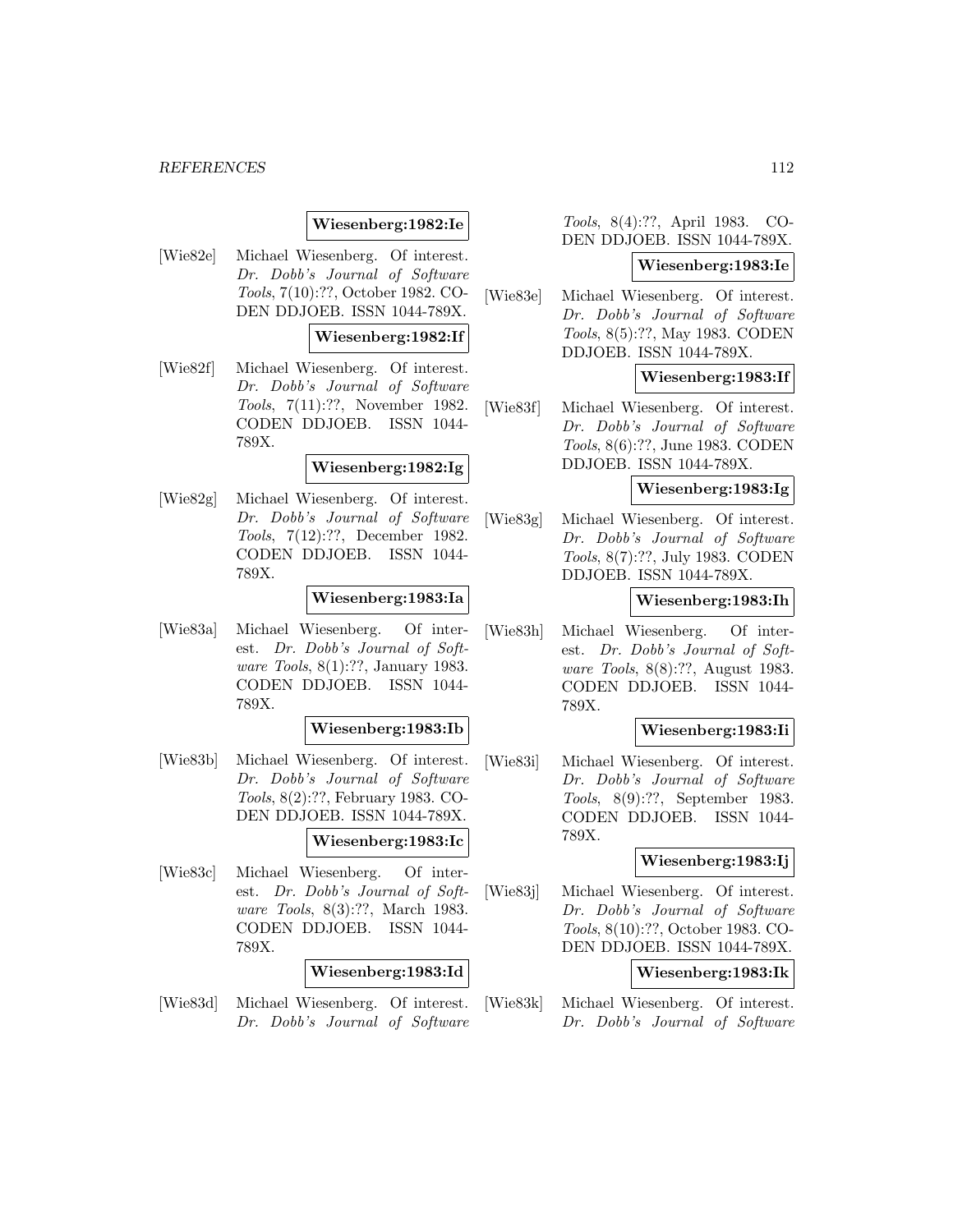Tools, 8(11):??, November 1983. CODEN DDJOEB. ISSN 1044- 789X.

### **Wiesenberg:1983:Il**

[Wie83l] Michael Wiesenberg. Of interest. Dr. Dobb's Journal of Software Tools, 8(12):??, December 1983. CODEN DDJOEB. ISSN 1044- 789X.

## **Wiesenberg:1984:CCa**

[Wie84a] Michael Wiesenberg. Computer calisthenics. Dr. Dobb's Journal of Software Tools, 9(7):??, July 1984. CODEN DDJOEB. ISSN 1044- 789X.

## **Wiesenberg:1984:CCb**

[Wie84b] Michael Wiesenberg. Computer calisthenics. Dr. Dobb's Journal of Software Tools, 9(11):??, November 1984. CODEN DDJOEB. ISSN 1044-789X.

#### **Wiesenberg:1984:CCc**

[Wie84c] Michael Wiesenberg. Computer calisthenics. Dr. Dobb's Journal of Software Tools, 9(12):??, December 1984. CODEN DDJOEB. ISSN 1044-789X.

### **Wiggins:1983:Ea**

[Wig83a] Reynold Wiggins. Editorial. Dr. Dobb's Journal of Software Tools, 8(2):??, February 1983. CODEN DDJOEB. ISSN 1044-789X.

#### **Wiggins:1983:Eb**

[Wig83b] Reynold Wiggins. Editorial. Dr. Dobb's Journal of Software Tools, 8(4):??, April 1983. CODEN DDJOEB. ISSN 1044-789X.

## **Wiggins:1983:Ec**

[Wig83c] Reynold Wiggins. Editorial. Dr. Dobb's Journal of Software Tools, 8(5):??, May 1983. CODEN DDJOEB. ISSN 1044-789X.

## **Wiggins:1983:Ed**

[Wig83d] Reynold Wiggins. Editorial. Dr. Dobb's Journal of Software Tools, 8(7):??, July 1983. CODEN DDJOEB. ISSN 1044-789X.

## **Wiggins:1983:Ee**

[Wig83e] Reynold Wiggins. Editorial. Dr. Dobb's Journal of Software Tools, 8(8):??, August 1983. CODEN DDJOEB. ISSN 1044-789X.

### **Wiggins:1983:Ef**

[Wig83f] Reynold Wiggins. Editorial. Dr. Dobb's Journal of Software Tools, 8(9):??, September 1983. CODEN DDJOEB. ISSN 1044-789X.

## **Wiggins:1983:Eg**

[Wig83g] Reynold Wiggins. Editorial. Dr. Dobb's Journal of Software Tools, 8(10):??, October 1983. CODEN DDJOEB. ISSN 1044-789X.

### **Wiggins:1983:Eh**

[Wig83h] Reynold Wiggins. Editorial. Dr. Dobb's Journal of Software Tools, 8(11):??, November 1983. CODEN DDJOEB. ISSN 1044-789X.

## **Wiggins:1983:Ei**

[Wig83i] Reynold Wiggins. Editorial. Dr. Dobb's Journal of Software Tools, 8(12):??, December 1983. CODEN DDJOEB. ISSN 1044-789X.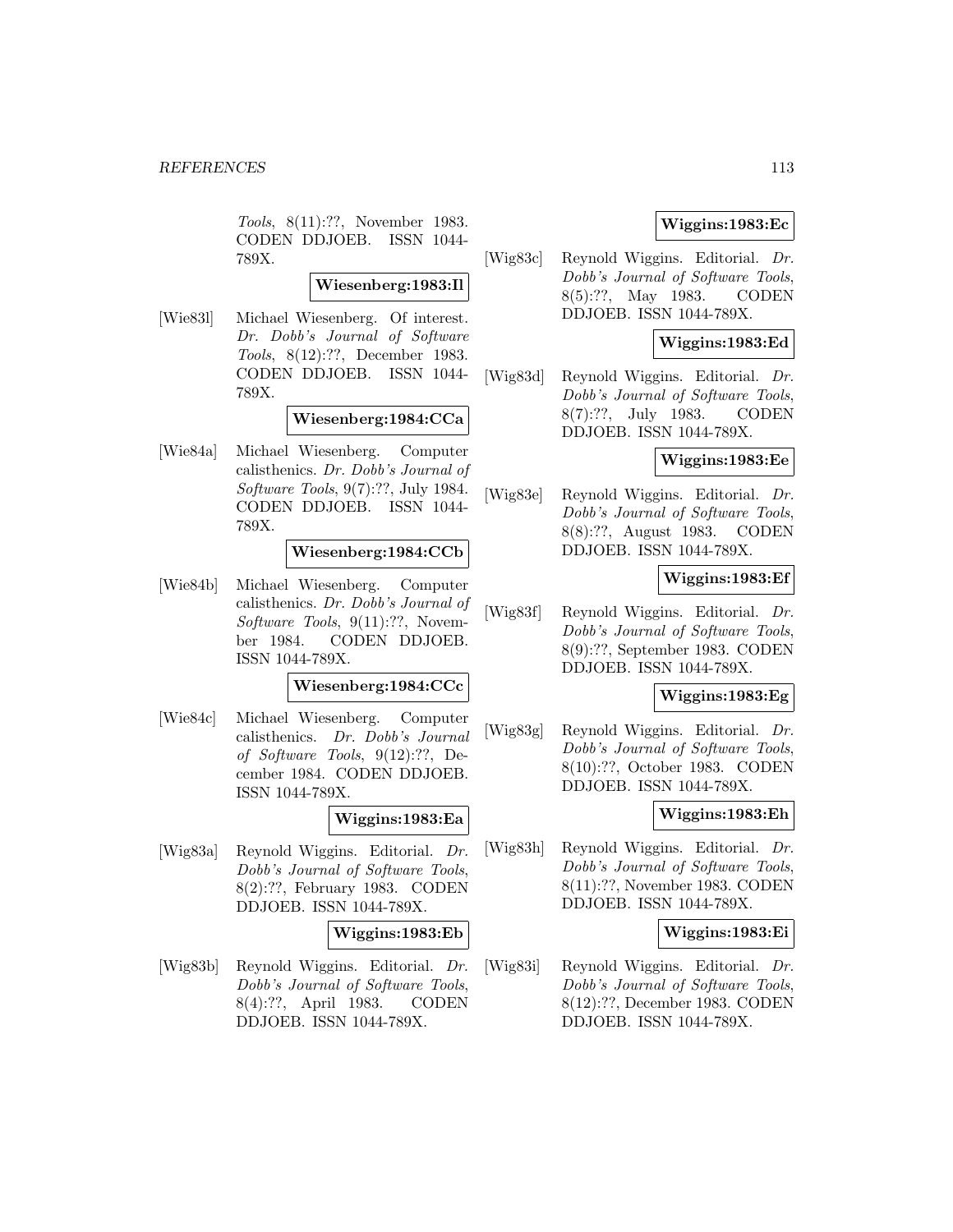## **Wiggins:1984:Ea**

[Wig84a] Reynold Wiggins. Editorial. Dr. Dobb's Journal of Software Tools, 9(1):??, January 1984. CODEN DDJOEB. ISSN 1044-789X.

### **Wiggins:1984:Eb**

[Wig84b] Reynold Wiggins. Editorial. Dr. Dobb's Journal of Software Tools, 9(2):??, February 1984. CODEN DDJOEB. ISSN 1044-789X.

#### **Wiggins:1984:Ec**

[Wig84c] Reynold Wiggins. Editorial. Dr. Dobb's Journal of Software Tools, 9(3):??, March 1984. CODEN DDJOEB. ISSN 1044-789X.

### **Wiggins:1984:Ed**

[Wig84d] Reynold Wiggins. Editorial. Dr. Dobb's Journal of Software Tools, 9(4):??, April 1984. CODEN DDJOEB. ISSN 1044-789X.

### **Wiggins:1984:ROC**

[Wig84e] W. James Wiggins. Review of Oubliette [game] from Centaur software. Dr. Dobb's Journal of Soft*ware Tools*,  $9(2):80-??$ , February 1984. CODEN DDJOEB. ISSN 1044-789X.

#### **Wilcox:1983:SFU**

[Wil83a] Alan D. Wilcox. Serial-to-parallel — a flexible utility box. Dr. Dobb's Journal of Software Tools, 8(8): 28, 31–35, August 1983. CODEN DDJOEB. ISSN 1044-789X.

### **Willman:1983:DOC**

[Wil83b] Bryan M. Willman. Descriptive operators in C [letter]. Dr. Dobb's Journal of Software Tools,

8(8):9–??, August 1983. CODEN DDJOEB. ISSN 1044-789X.

#### **Willoughby:1983:RRD**

[Wil83c] Steve Willoughby. Review of REVAS disassembler from REVASCO. Dr. Dobb's Journal of Software Tools, 8(2):62–??, February 1983. CODEN DDJOEB. ISSN 1044-789X.

## **Wilson:1983:UCF**

[Wil83d] William E. Wilson. Unix to CP/M — floppy disk file conversion.  $Dr.$ Dobb's Journal of Software Tools, 8(10):20–??, October 1983. CO-DEN DDJOEB. ISSN 1044-789X.

## **Wilton:1983:BLC**

[Wil83e] Richard Wilton. BIGLOAD load .COM file larger than 64K in 16BST. Dr. Dobb's Journal of Software Tools, 8(11):110– ??, November 1983. CODEN DDJOEB. ISSN 1044-789X.

### **Wilton:1983:OMI**

[Wil83f] Richard Wilton. Optical mouse interface in 16BST. Dr. Dobb's Journal of Software Tools, 8(9): 120–??, September 1983. CODEN DDJOEB. ISSN 1044-789X.

## **Wilson:1984:MBM**

[Wil84] Dale Wilson. More on binary magic numbers. Dr. Dobb's Journal of Software Tools, 9(3):78–??, March 1984. CODEN DDJOEB. ISSN 1044-789X.

## **Wilcox:1985:DRC**

[Wil85a] Alan D. Wilcox. Designing a realtime clock for the S-100 bus. Dr. Dobb's Journal of Software Tools,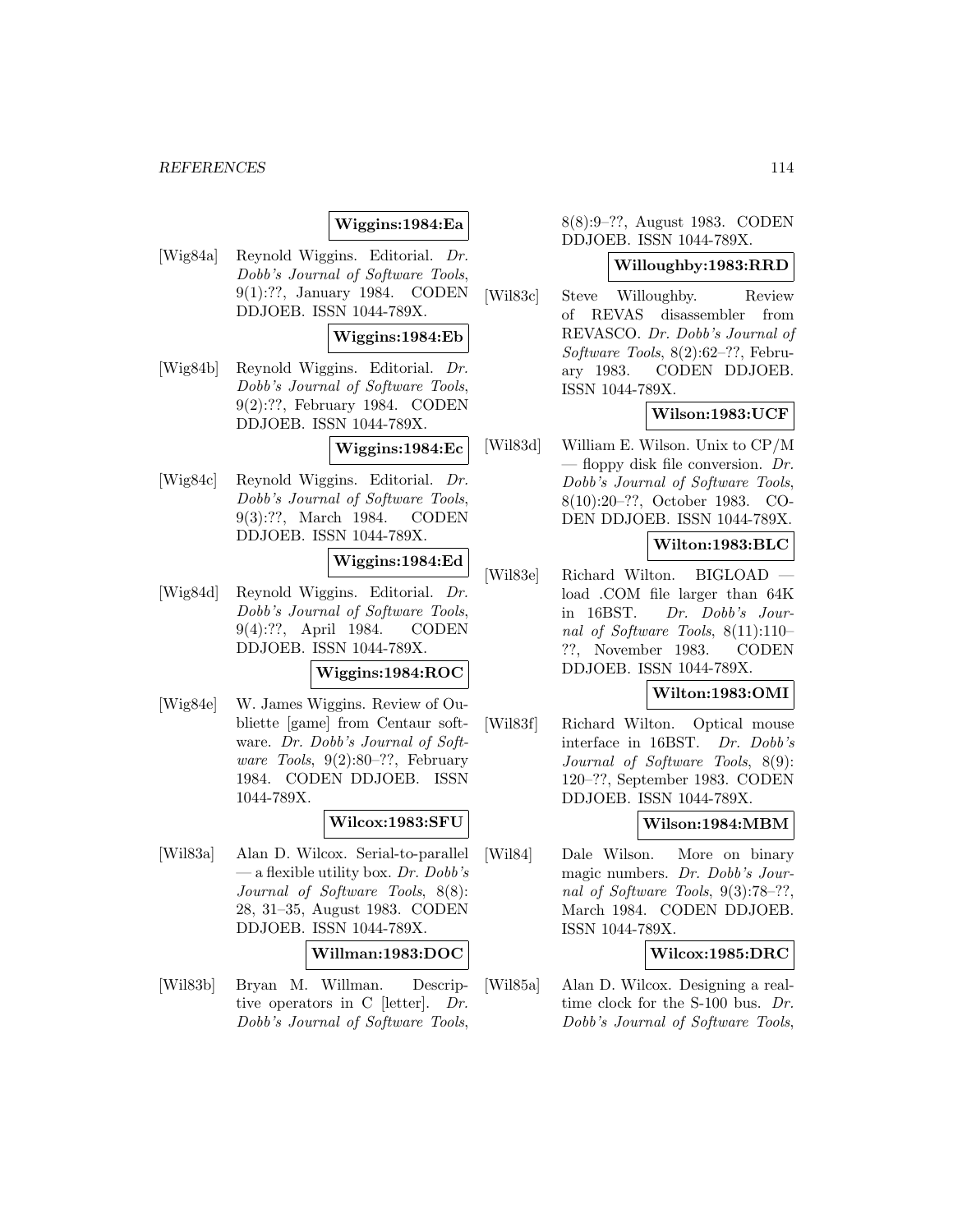10(7):56–??, July 1985. CODEN DDJOEB. ISSN 1044-789X.

**Wilson:1985:BPI**

[Wil85b] William E. Wilson. Batch procedures improved in CP/M ver. 2.2 in CPME. Dr. Dobb's Journal of Software Tools, 10(4):112– ??, April 1985. CODEN DDJOEB. ISSN 1044-789X.

#### **Wilson:1985:CME**

[Wil85c] William E. Wilson. CP/M exchange. Dr. Dobb's Journal of Software Tools, 10(12):114–??, December 1985. CODEN DDJOEB. ISSN 1044-789X.

### **Wilson:1985:PPC**

[Wil85d] William E. Wilson. PIP patch CP/M V2.2 in CPME. Dr. Dobb's Journal of Software Tools, 10(4): 112–??, April 1985. CODEN DDJOEB. ISSN 1044-789X.

# **Wilton:1985:UFP**

[Wil85e] Richard Wilton. Unstructured Forth programming — an introduction. Dr. Dobb's Journal of Software Tools, 10(1):86–??, January 1985. CODEN DDJOEB. ISSN 1044-789X.

#### **Wilcox:1986:BFS**

[Wil86] Alan D. Wilcox. Bringing up the  $68000 - A$  first step. Dr. Dobb's Journal of Software Tools, 11(1): 60–??, January 1986. CODEN DDJOEB. ISSN 1044-789X.

#### **Winer:1985:SNS**

[Win85] David Winer. Some notes on software design in TSD. Dr. Dobb's Journal of Software Tools,

10(4):86–??, April 1985. CODEN DDJOEB. ISSN 1044-789X.

### **Winter:1989:AMC**

[Win89] Ron Winter. Automatic module control revisited. Dr. Dobb's Journal of Software Tools, 14(13 (C Sourcebook for the 1990s)):42– 46, 73–85, Winter 1989. CODEN DDJOEB. ISSN 1044-789X.

## **Wischmeyer:1983:SFC**

[Wis83] Edward Wischmeyer. Some Forth coding standards. Dr. Dobb's Journal of Software Tools, 8(9): 94–??, September 1983. CODEN DDJOEB. ISSN 1044-789X.

### **Woodhull:1982:FSE**

[Woo82] Albert S. Woodhull. Forth screen editor for the H-19. Dr. Dobb's Journal of Software Tools, 7(9): 42–??, September 1982. CODEN DDJOEB. ISSN 1044-789X.

## **Woodhull:1985:BBM**

[Woo85] Albert S. Woodhull. BANKSWAP: A banked memory debugging tool for CP/M plus. Dr. Dobb's Journal of Software Tools, 10(12):34– ??, December 1985. CODEN DDJOEB. ISSN 1044-789X.

## **Zigon:1989:RLE**

[Zig89] Robert Zigon. Run length encoding. Dr. Dobb's Journal of Software Tools, 14(2):126–??, February 1989. CODEN DDJOEB. ISSN 0888-3076.

## **Zimniewicz:1987:EIP**

[Zim87] Thomas A. Zimniewicz. Extended IBM PC COM port driver. Dr. Dobb's Journal of Software Tools,